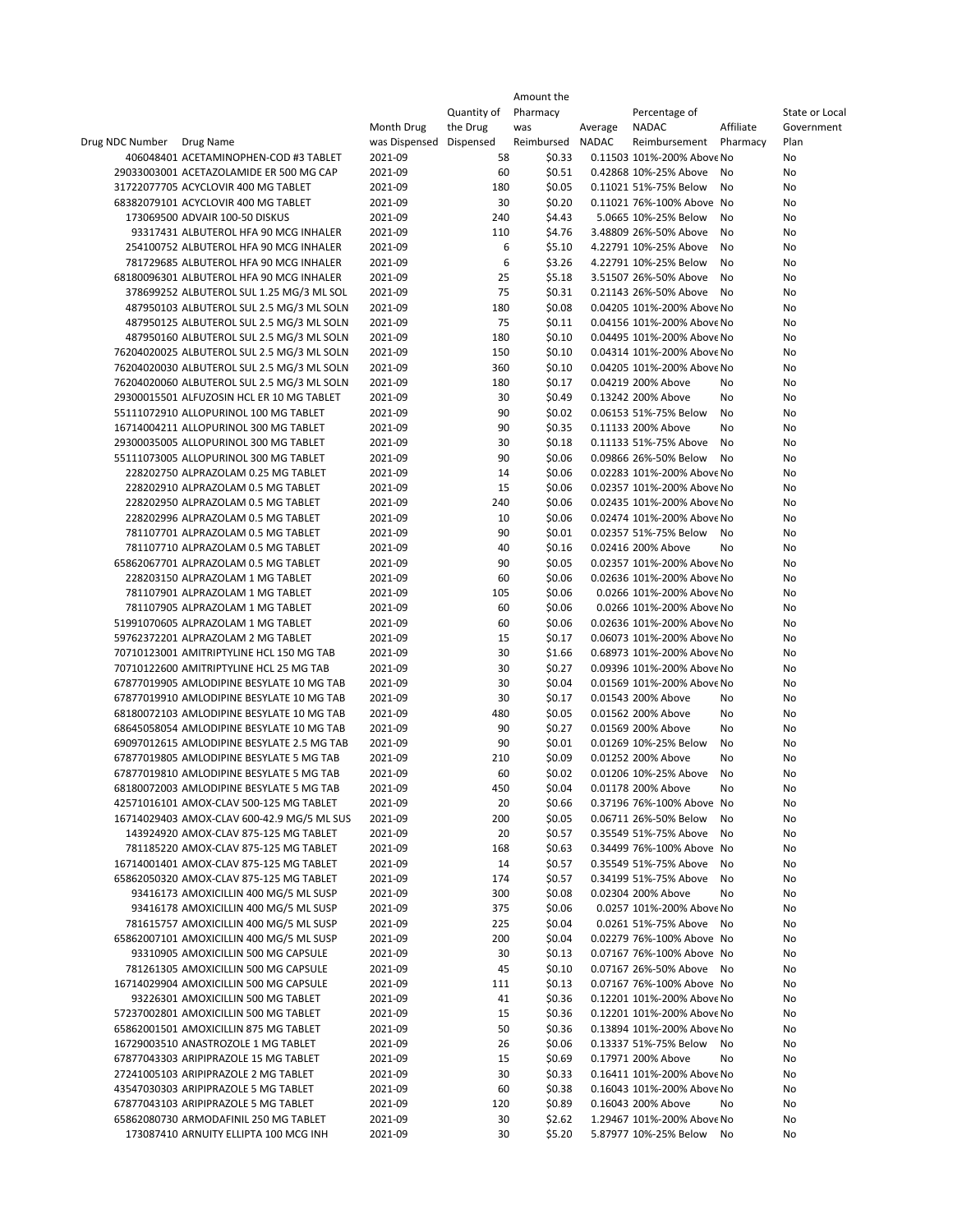| 68462040560 ASPIRIN-DIPYRIDAM ER 25-200 MG                                                           | 2021-09            | 60         | \$1.70           | 0.87635 76%-100% Above No                                 | No       |
|------------------------------------------------------------------------------------------------------|--------------------|------------|------------------|-----------------------------------------------------------|----------|
| 60505283303 ATOMOXETINE HCL 40 MG CAPSULE                                                            | 2021-09            | 30         | \$4.11           | 1.38017 101%-200% Above No                                | No       |
| 93505698 ATORVASTATIN 10 MG TABLET                                                                   | 2021-09            | 30         | \$0.12           | 0.04034 101%-200% Above No                                | No       |
| 378395005 ATORVASTATIN 10 MG TABLET                                                                  | 2021-09            | 30         | \$0.12           | 0.04034 101%-200% Above No                                | No       |
| 16714087403 ATORVASTATIN 10 MG TABLET                                                                | 2021-09            | 30         | \$0.12           | 0.04034 101%-200% Above No                                | No       |
| 59762015502 ATORVASTATIN 10 MG TABLET                                                                | 2021-09            | 30         | \$0.12           | 0.04034 101%-200% Above No                                | No       |
| 60505257808 ATORVASTATIN 10 MG TABLET                                                                | 2021-09            | 30         | \$0.12           | 0.04034 101%-200% Above No                                | No       |
| 60505257808 ATORVASTATIN 10 MG TABLET                                                                | 2021-09            | 180        | \$0.01           | 0.04034 76%-100% Below No                                 | No       |
| 63304082705 ATORVASTATIN 10 MG TABLET                                                                | 2021-09            | 30         | \$0.12           | 0.04034 101%-200% Above No                                | No       |
| 68180063502 ATORVASTATIN 10 MG TABLET                                                                | 2021-09            | 90         | \$0.12           | 0.04034 101%-200% Above No                                | No       |
| 70377002711 ATORVASTATIN 10 MG TABLET                                                                | 2021-09            | 30         | \$0.12           | 0.04034 101%-200% Above No                                | No       |
| 75834025501 ATORVASTATIN 10 MG TABLET                                                                | 2021-09            | 30         | \$0.12           | 0.04034 101%-200% Above No                                | No       |
| 93505998 ATORVASTATIN 20 MG TABLET                                                                   | 2021-09            | 90         | \$0.10           | 0.05528 76%-100% Above No                                 | No       |
| 378395105 ATORVASTATIN 20 MG TABLET<br>16714087501 ATORVASTATIN 20 MG TABLET                         | 2021-09<br>2021-09 | 90<br>30   | \$0.89<br>\$0.10 | 0.05528 200% Above<br>No<br>0.05528 76%-100% Above No     | No       |
| 16714087503 ATORVASTATIN 20 MG TABLET                                                                | 2021-09            | 60         | \$0.10           | 0.05528 76%-100% Above No                                 | No<br>No |
| 55111012205 ATORVASTATIN 20 MG TABLET                                                                | 2021-09            | 30         | \$0.10           | 0.05528 76%-100% Above No                                 | No       |
| 60505257908 ATORVASTATIN 20 MG TABLET                                                                | 2021-09            | 30         | \$0.05           | 0.05943 10%-25% Below<br>No                               | No       |
| 60505257908 ATORVASTATIN 20 MG TABLET                                                                | 2021-09            | 180        | \$0.02           | 0.05943 51%-75% Below<br>No                               | No       |
| 68180063602 ATORVASTATIN 20 MG TABLET                                                                | 2021-09            | 90         | \$0.10           | 0.05528 76%-100% Above No                                 | No       |
| 70377002811 ATORVASTATIN 20 MG TABLET                                                                | 2021-09            | 240        | \$0.10           | 0.05736 76%-100% Above No                                 | No       |
| 16714087602 ATORVASTATIN 40 MG TABLET                                                                | 2021-09            | 30         | \$0.08           | 0.06048 26%-50% Above<br>No                               | No       |
| 50228045390 ATORVASTATIN 40 MG TABLET                                                                | 2021-09            | 30         | \$0.16           | 0.06283 101%-200% Above No                                | No       |
| 55111012305 ATORVASTATIN 40 MG TABLET                                                                | 2021-09            | 30         | \$0.08           | 0.06283 26%-50% Above<br>No                               | No       |
| 60505258008 ATORVASTATIN 40 MG TABLET                                                                | 2021-09            | 90         | \$0.21           | 0.06283 200% Above<br>No                                  | No       |
| 68180063702 ATORVASTATIN 40 MG TABLET                                                                | 2021-09            | 30         | \$0.08           | 0.06283 26%-50% Above<br>No                               | No       |
| 70377002911 ATORVASTATIN 40 MG TABLET                                                                | 2021-09            | 75         | \$0.12           | 0.06283 76%-100% Above No                                 | No       |
| 60505267108 ATORVASTATIN 80 MG TABLET                                                                | 2021-09            | 90         | \$0.05           | 0.10754 51%-75% Below<br>No                               | No       |
| 65862094088 AUROVELA FE 1-20 TABLET                                                                  | 2021-09            | 84         | \$0.82           | 0.2803 101%-200% Above No                                 | No       |
| 68382000301 AZATHIOPRINE 50 MG TABLET                                                                | 2021-09            | 90         | \$0.47           | 0.30499 51%-75% Above<br>No                               | No       |
| 59651021430 AZELASTINE 0.1% (137 MCG) SPRY                                                           | 2021-09            | 30         | \$0.74           | 0.28703 101%-200% Above No                                | No       |
| 60505083305 AZELASTINE 0.1% (137 MCG) SPRY                                                           | 2021-09            | 120        | \$0.78           | 0.3137 101%-200% Above No                                 | No       |
| 65162067684 AZELASTINE 0.1% (137 MCG) SPRY                                                           | 2021-09            | 60         | \$0.90           | 0.32259 101%-200% Above No                                | No       |
| 59762313001 AZITHROMYCIN 200 MG/5 ML SUSP                                                            | 2021-09            | 45         | \$0.88           | 0.38777 101%-200% Above No                                | No       |
| 781808926 AZITHROMYCIN 250 MG TABLET                                                                 | 2021-09            | 36         | \$0.91           | 0.53334 51%-75% Above<br>No                               | No       |
| 781808931 AZITHROMYCIN 250 MG TABLET                                                                 | 2021-09            | 12         | \$0.78           | 0.53334 26%-50% Above<br>No                               | No       |
| 50111078710 AZITHROMYCIN 250 MG TABLET                                                               | 2021-09            | 6          | \$0.64           | 0.52423 10%-25% Above<br>No                               | No       |
| 50111078751 AZITHROMYCIN 250 MG TABLET                                                               | 2021-09            | 6          | \$0.64           | 0.52423 10%-25% Above<br>No                               | No       |
| 62332025130 AZITHROMYCIN 250 MG TABLET                                                               | 2021-09            | 18         | \$0.98           | 0.5303 76%-100% Above No                                  | No       |
| 65862064130 AZITHROMYCIN 250 MG TABLET                                                               | 2021-09            | 6          | \$0.64           | 0.53334 10%-25% Above<br>No                               | No       |
| 65862064163 AZITHROMYCIN 250 MG TABLET                                                               | 2021-09            | 6          | \$0.64           | 0.53334 10%-25% Above<br>No                               | No       |
| 68180016006 AZITHROMYCIN 250 MG TABLET                                                               | 2021-09            | 6          | \$0.92           | 0.53334 51%-75% Above<br>No                               | No       |
| 68180016011 AZITHROMYCIN 250 MG TABLET                                                               | 2021-09            | 6          | \$1.07           | 0.52423 101%-200% Above No                                | No       |
| 69452017173 AZITHROMYCIN 250 MG TABLET                                                               | 2021-09            | 18         | \$0.79           | 0.5303 26%-50% Above<br>No                                | No       |
| 50111078810 AZITHROMYCIN 500 MG TABLET                                                               | 2021-09            | 4          | \$4.07           | 0.97313 200% Above<br>No                                  | No       |
| 68180016113 AZITHROMYCIN 500 MG TABLET                                                               | 2021-09            | 8          | \$1.69           | 0.97313 51%-75% Above<br>No                               | No       |
| 832105415 BACLOFEN 10 MG TABLET                                                                      | 2021-09            | 30         | \$0.16           | 0.07669 101%-200% Above No                                | No       |
| 527133701 BACLOFEN 20 MG TABLET                                                                      | 2021-09            | 30         | \$0.37           | 0.13986 101%-200% Above No                                | No       |
| 42806071401 BENZONATATE 100 MG CAPSULE                                                               | 2021-09            | 60         | \$0.18           | 0.0944 76%-100% Above No                                  | No       |
| 42806071405 BENZONATATE 100 MG CAPSULE                                                               | 2021-09            | 60         | \$0.18           | 0.09908 76%-100% Above No                                 | No       |
| 67877057305 BENZONATATE 100 MG CAPSULE                                                               | 2021-09            | 56         | \$0.22           | 0.0944 101%-200% Above No                                 | No       |
| 31722095801 BENZONATATE 200 MG CAPSULE                                                               | 2021-09            | 71         | \$0.22           | 0.13524 51%-75% Above<br>No                               | No       |
| 42806071501 BENZONATATE 200 MG CAPSULE                                                               | 2021-09            | 20         | \$0.22           | 0.14001 51%-75% Above<br>No                               | No       |
| 64380071307 BENZONATATE 200 MG CAPSULE                                                               | 2021-09            | 30         | \$0.25           | 0.13524 76%-100% Above No                                 | No       |
| 45802002146 BETAMETHASONE DP 0.05% LOT                                                               | 2021-09            | 60         | \$0.58           | 0.40133 26%-50% Above<br>No                               | No       |
| 51672131001 BETAMETHASONE DP AUG 0.05% CRM 2021-09                                                   |                    | 15         | \$0.73           | 0.24609 101%-200% Above No                                | No       |
| 29300018901 BISOPROLOL-HCTZ 10-6.25 MG TAB                                                           | 2021-09            | 30         | \$0.57           | 0.34877 51%-75% Above<br>No                               | No       |
| 68180086573 BLISOVI FE 1-20 TABLET                                                                   | 2021-09            | 84         | \$0.13           | 0.2803 51%-75% Below<br>No                                | No       |
| 186077760 BRILINTA 90 MG TABLET                                                                      | 2021-09            | 180        | \$5.56           | 6.59686 10%-25% Below<br>No                               | No       |
| 527530264 BROMPHEN-PSE-DM 2-30-10 MG/5ML 2021-09<br>527530270 BROMPHEN-PSE-DM 2-30-10 MG/5ML 2021-09 |                    | 236        | \$0.10           | 0.08463 10%-25% Above<br>No<br>0.05537 101%-200% Above No | No       |
| 42192060716 BROMPHEN-PSE-DM 2-30-10 MG/5ML 2021-09                                                   |                    | 200<br>120 | \$0.12<br>\$0.18 | 0.05838 200% Above<br>No                                  | No       |
| 60432027516 BROMPHEN-PSE-DM 2-30-10 MG/5ML 2021-09                                                   |                    |            |                  | 0.05838 200% Above<br>No                                  | No       |
| 574985510 BUDESONIDE EC 3 MG CAPSULE                                                                 | 2021-09            | 120<br>258 | \$0.19<br>\$1.29 | 0.95536 26%-50% Above<br>No                               | No<br>No |
| 42858083940 BUPRENORPHINE 20 MCG/HR PATCH                                                            | 2021-09            | 4          | \$67.98          | 121.7113 26%-50% Below<br>No                              | No       |
| 43598075205 BUPROPION HCL SR 150 MG TABLET                                                           | 2021-09            | 150        | \$0.26           | 0.11399 101%-200% Above No                                | No       |
| 70436005901 BUPROPION HCL SR 150 MG TABLET                                                           | 2021-09            | 120        | \$0.30           | 0.11399 101%-200% Above No                                | No       |
| 70436006001 BUPROPION HCL SR 200 MG TABLET                                                           | 2021-09            | 180        | \$0.59           | 0.19222 200% Above<br>No                                  | No       |
| 16729044316 BUPROPION HCL XL 150 MG TABLET                                                           | 2021-09            | 120        | \$0.31           | 0.15905 76%-100% Above No                                 | No       |
| 68001032203 BUPROPION HCL XL 150 MG TABLET                                                           | 2021-09            | 30         | \$0.94           | 0.15905 200% Above<br>No                                  | No       |
|                                                                                                      |                    |            |                  |                                                           |          |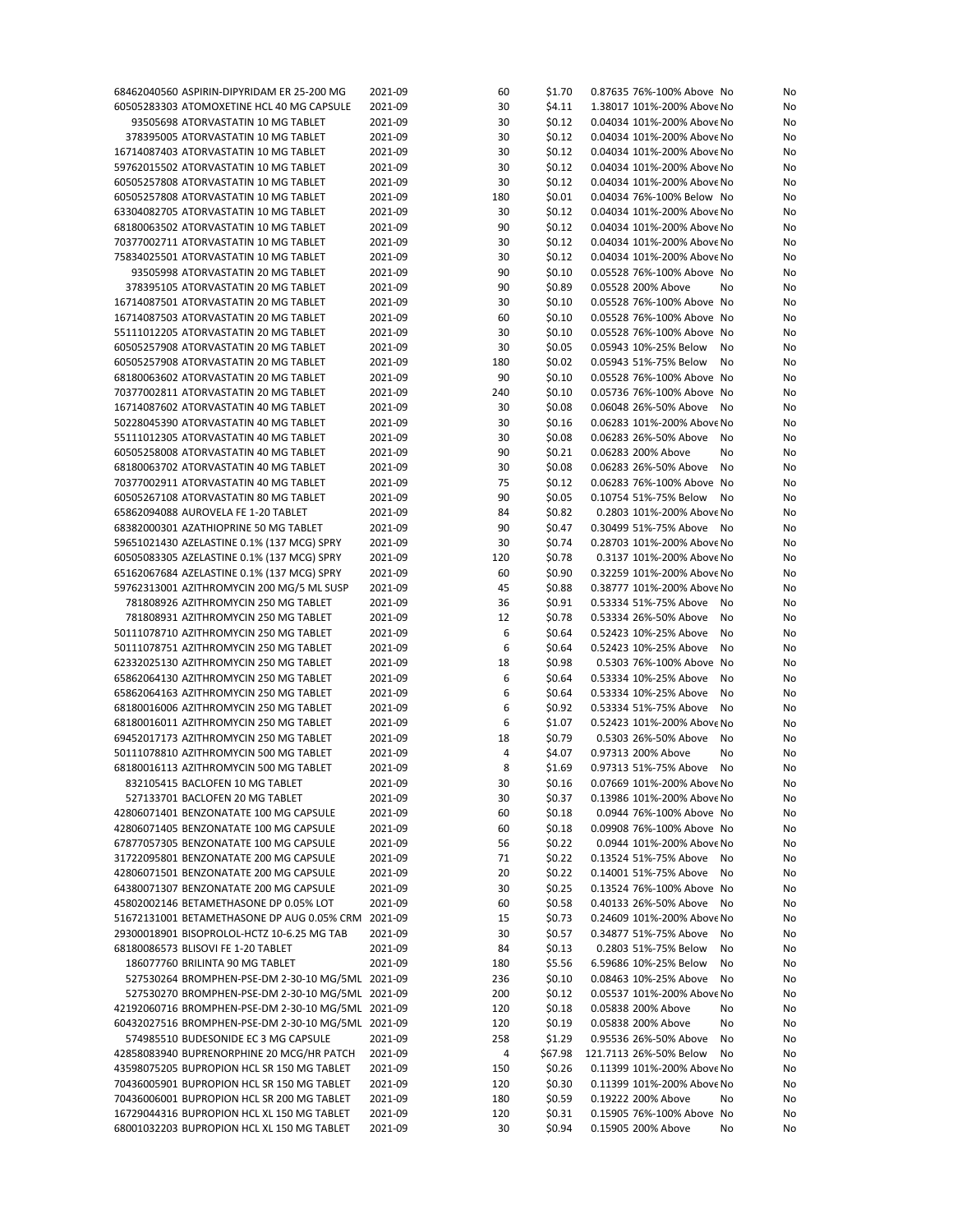| 68180031909 BUPROPION HCL XL 150 MG TABLET | 2021-09 | 120   | \$0.60 | 0.15764 200% Above         | No<br>No |
|--------------------------------------------|---------|-------|--------|----------------------------|----------|
| 68382035316 BUPROPION HCL XL 150 MG TABLET | 2021-09 | 90    | \$0.94 | 0.15624 200% Above         | No<br>No |
| 70436001002 BUPROPION HCL XL 150 MG TABLET | 2021-09 | 90    | \$0.33 | 0.15905 101%-200% Above No | No       |
| 70436001004 BUPROPION HCL XL 150 MG TABLET | 2021-09 | 30    | \$0.33 | 0.15624 101%-200% Above No | No       |
| 70436001006 BUPROPION HCL XL 150 MG TABLET | 2021-09 | 30    | \$0.33 | 0.15624 101%-200% Above No | No       |
|                                            |         |       |        |                            |          |
| 16729044416 BUPROPION HCL XL 300 MG TABLET | 2021-09 | 30    | \$0.90 | 0.20657 200% Above         | No<br>No |
| 63304072405 BUPROPION HCL XL 300 MG TABLET | 2021-09 | 30    | \$0.90 | 0.19658 200% Above         | No<br>No |
| 68180032002 BUPROPION HCL XL 300 MG TABLET | 2021-09 | 30    | \$0.55 | 0.20657 101%-200% Above No | No       |
| 68180032009 BUPROPION HCL XL 300 MG TABLET | 2021-09 | 30    | \$0.90 | 0.20657 200% Above         | No<br>No |
| 70436001102 BUPROPION HCL XL 300 MG TABLET | 2021-09 | 30    | \$0.47 | 0.20657 101%-200% Above No | No       |
| 70436001102 BUPROPION HCL XL 300 MG TABLET | 2021-09 | 180   | \$0.10 | 0.20158 51%-75% Below      | No<br>No |
| 93005401 BUSPIRONE HCL 10 MG TABLET        | 2021-09 | 360   | \$0.20 | 0.03844 200% Above         | No<br>No |
| 29300024505 BUSPIRONE HCL 10 MG TABLET     | 2021-09 | 100   | \$0.10 | 0.03844 101%-200% Above No | No       |
|                                            |         |       |        |                            |          |
| 93100301 BUSPIRONE HCL 15 MG TABLET        | 2021-09 | 180   | \$0.18 | 0.0533 200% Above          | No<br>No |
| 69238111801 BUSPIRONE HCL 15 MG TABLET     | 2021-09 | 30    | \$0.11 | 0.05184 101%-200% Above No | No       |
| 42806066201 BUSPIRONE HCL 5 MG TABLET      | 2021-09 | 60    | \$0.06 | 0.02662 101%-200% Above No | No       |
| 10702025350 BUTALB-ACETAMIN-CAFF 50-325-40 | 2021-09 | 60    | \$0.40 | 0.17605 101%-200% Above No | No       |
| 781711735 CALCIPOTRIENE 0.005% CREAM       | 2021-09 | 60    | \$0.97 | 1.1964 10%-25% Below       | No<br>No |
| 713031853 CALCIPOTRIENE 0.005% SOLUTION    | 2021-09 | 60    | \$2.32 | 1.12733 101%-200% Above No | No       |
| 23155066301 CALCITRIOL 0.5 MCG CAPSULE     | 2021-09 | 270   | \$0.76 | 0.32526 101%-200% Above No | No       |
| 29033000412 CARBAMAZEPINE ER 300 MG CAP    | 2021-09 | 90    | \$0.90 | 1.11547 10%-25% Below      | No<br>No |
| 51672412501 CARBAMAZEPINE ER 400 MG TABLET | 2021-09 | 360   | \$1.34 | 1.93976 26%-50% Below      | No<br>No |
|                                            |         |       |        |                            |          |
| 51862085601 CARBIDOPA-LEVODOPA 25-100 TAB  | 2021-09 | 375   | \$0.05 | 0.09796 26%-50% Below      | No<br>No |
| 76385011250 CARVEDILOL 12.5 MG TABLET      | 2021-09 | 240   | \$0.06 | 0.02547 101%-200% Above No | No       |
| 68382009505 CARVEDILOL 25 MG TABLET        | 2021-09 | 180   | \$0.04 | 0.03608 10%-25% Above      | No<br>No |
| 68382009205 CARVEDILOL 3.125 MG TABLET     | 2021-09 | 60    | \$0.03 | 0.02056 26%-50% Above      | No<br>No |
| 76385011050 CARVEDILOL 3.125 MG TABLET     | 2021-09 | 60    | \$0.03 | 0.02304 26%-50% Above      | No<br>No |
| 16714039102 CEFDINIR 300 MG CAPSULE        | 2021-09 | 14    | \$0.91 | 0.53549 51%-75% Above      | No<br>No |
| 67877054360 CEFDINIR 300 MG CAPSULE        | 2021-09 | 70    | \$0.91 | 0.53043 51%-75% Above      | No<br>No |
| 68001036206 CEFDINIR 300 MG CAPSULE        | 2021-09 | 14    | \$0.91 | 0.52032 51%-75% Above      | No<br>No |
|                                            |         |       |        |                            |          |
| 68180071160 CEFDINIR 300 MG CAPSULE        | 2021-09 | 20    | \$0.91 | 0.53549 51%-75% Above      | No<br>No |
| 57237003750 CEFPROZIL 500 MG TABLET        | 2021-09 | 20    | \$0.53 | 1.28519 51%-75% Below      | No<br>No |
| 67877021560 CEFUROXIME AXETIL 250 MG TAB   | 2021-09 | 14    | \$0.83 | 0.40865 101%-200% Above No | No       |
| 62332014231 CELECOXIB 200 MG CAPSULE       | 2021-09 | 60    | \$0.86 | 0.15665 200% Above         | No<br>No |
| 67877022001 CEPHALEXIN 250 MG CAPSULE      | 2021-09 | 30    | \$0.15 | 0.09534 51%-75% Above      | No<br>No |
| 68180044101 CEPHALEXIN 250 MG/5 ML SUSP    | 2021-09 | 100   | \$0.15 | 0.07776 76%-100% Above No  | No       |
| 93314705 CEPHALEXIN 500 MG CAPSULE         | 2021-09 | 82    | \$0.30 | 0.13173 101%-200% Above No | No       |
| 68180012202 CEPHALEXIN 500 MG CAPSULE      | 2021-09 | 46    | \$0.25 | 0.1277 76%-100% Above No   | No       |
| 16571040210 CETIRIZINE HCL 10 MG TABLET    | 2021-09 | 30    | \$0.13 | 0.07101 76%-100% Above No  | No       |
|                                            |         |       |        |                            |          |
| 116200116 CHLORHEXIDINE 0.12% RINSE        | 2021-09 | 1,892 | \$0.02 | 0.00556 200% Above         | No<br>No |
| 67877069601 CHLORTHALIDONE 25 MG TABLET    | 2021-09 | 90    | \$0.24 | 0.17041 26%-50% Above      | No<br>No |
| 185094097 CHOLESTYRAMINE POWDER            | 2021-09 | 378   | \$0.08 | 0.1676 51%-75% Below       | No<br>No |
| 71093015401 CINACALCET HCL 90 MG TABLET    | 2021-09 | 105   | \$7.84 | 5.77172 26%-50% Above      | No<br>No |
| 69315030805 CIPROFLOXACIN 0.3% EYE DROP    | 2021-09 | 5     | \$2.69 | 2.16158 10%-25% Above      | No<br>No |
| 143992701 CIPROFLOXACIN HCL 250 MG TAB     | 2021-09 | 10    | \$0.16 | 0.10768 26%-50% Above      | No<br>No |
| 143992801 CIPROFLOXACIN HCL 500 MG TAB     | 2021-09 | 94    | \$0.24 | 0.14677 51%-75% Above      | No<br>No |
| 904637861 CIPROFLOXACIN HCL 500 MG TAB     | 2021-09 | 14    | \$0.19 | 0.14495 26%-50% Above      | No<br>No |
|                                            |         |       |        |                            |          |
| 16714065202 CIPROFLOXACIN HCL 500 MG TAB   | 2021-09 | 14    | \$0.19 | 0.14495 26%-50% Above      | No<br>No |
| 58657067650 CIPROFLOXACIN HCL 500 MG TAB   | 2021-09 | 14    | \$0.19 | 0.15041 26%-50% Above      | No<br>No |
| 13668000901 CITALOPRAM HBR 10 MG TABLET    | 2021-09 | 30    | \$0.04 | 0.02715 26%-50% Above      | No<br>No |
| 69097082212 CITALOPRAM HBR 10 MG TABLET    | 2021-09 | 30    | \$0.04 | 0.02715 26%-50% Above      | No<br>No |
| 378623201 CITALOPRAM HBR 20 MG TABLET      | 2021-09 | 150   | \$0.07 | 0.02965 101%-200% Above No | No       |
| 13668001005 CITALOPRAM HBR 20 MG TABLET    | 2021-09 | 180   | \$0.06 | 0.02946 101%-200% Above No | No       |
| 13668001005 CITALOPRAM HBR 20 MG TABLET    | 2021-09 | 90    | \$0.01 | 0.02892 51%-75% Below      | No<br>No |
| 378623301 CITALOPRAM HBR 40 MG TABLET      | 2021-09 | 30    | \$0.34 | 0.03814 200% Above         | No<br>No |
|                                            |         |       |        |                            |          |
| 13668001101 CITALOPRAM HBR 40 MG TABLET    | 2021-09 | 30    | \$0.07 | 0.03938 76%-100% Above No  | No       |
| 13668001105 CITALOPRAM HBR 40 MG TABLET    | 2021-09 | 135   | \$0.02 | 0.03814 26%-50% Below      | No<br>No |
| 13668001105 CITALOPRAM HBR 40 MG TABLET    | 2021-09 | 30    | \$0.07 | 0.03938 76%-100% Above No  | No       |
| 65862018501 CLINDAMYCIN HCL 150 MG CAPSULE | 2021-09 | 28    | \$0.96 | 0.13444 200% Above         | No<br>No |
| 42571025201 CLINDAMYCIN HCL 300 MG CAPSULE | 2021-09 | 30    | \$0.55 | 0.26606 101%-200% Above No | No       |
| 63304069301 CLINDAMYCIN HCL 300 MG CAPSULE | 2021-09 | 150   | \$0.42 | 0.26606 51%-75% Above      | No<br>No |
| 65862018601 CLINDAMYCIN HCL 300 MG CAPSULE | 2021-09 | 40    | \$0.55 | 0.26606 101%-200% Above No | No       |
| 68462086635 CLINDAMYCIN PH 1% GEL          | 2021-09 | 60    | \$0.78 | 0.86741 10%-25% Below      | No<br>No |
|                                            |         |       |        |                            |          |
| 70700010915 CLOBETASOL 0.05% CREAM         | 2021-09 | 45    | \$0.87 | 0.72526 10%-25% Above      | No<br>No |
| 70700010916 CLOBETASOL 0.05% CREAM         | 2021-09 | 30    | \$1.40 | 0.7057 76%-100% Above No   | No       |
| 168016246 CLOBETASOL 0.05% OINTMENT        | 2021-09 | 45    | \$0.86 | 0.32003 101%-200% Above No | No       |
| 43386009662 CLOBETASOL 0.05% OINTMENT      | 2021-09 | 60    | \$0.69 | 0.44762 51%-75% Above      | No<br>No |
| 51672129303 CLOBETASOL 0.05% SOLUTION      | 2021-09 | 50    | \$0.20 | 0.43076 51%-75% Below      | No<br>No |
| 68462053253 CLOBETASOL 0.05% SOLUTION      | 2021-09 | 100   | \$1.33 | 0.46224 101%-200% Above No | No       |
| 93083201 CLONAZEPAM 0.5 MG TABLET          | 2021-09 | 70    | \$0.14 | 0.02648 200% Above         | No<br>No |
|                                            |         |       |        |                            |          |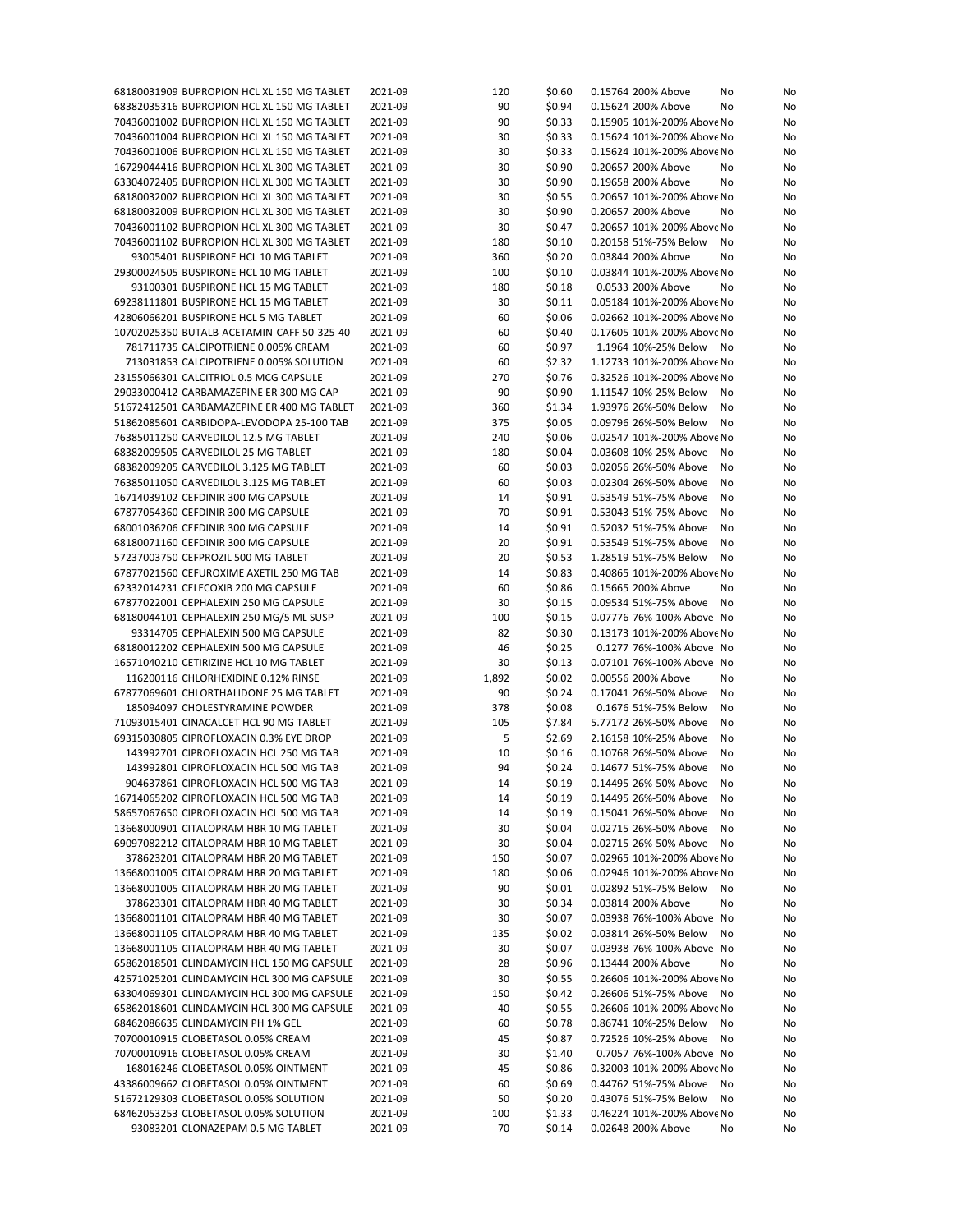| 16729013616 CLONAZEPAM 0.5 MG TABLET                                                  | 2021-09            | 120      | \$0.08           | 0.02625 200% Above<br>No                               | No       |
|---------------------------------------------------------------------------------------|--------------------|----------|------------------|--------------------------------------------------------|----------|
| 93321205 CLONAZEPAM 1 MG TABLET                                                       | 2021-09            | 105      | \$0.08           | 0.0309 101%-200% Above No                              | No       |
| 16729013716 CLONAZEPAM 1 MG TABLET                                                    | 2021-09            | 145      | \$0.11           | 0.0309 200% Above<br>No                                | No       |
| 228212750 CLONIDINE HCL 0.1 MG TABLET                                                 | 2021-09            | 90       | \$0.09           | 0.03034 101%-200% Above No                             | No       |
| 29300046810 CLONIDINE HCL 0.1 MG TABLET                                               | 2021-09            | 90       | \$0.08           | 0.02933 101%-200% Above No                             | No       |
| 52817018000 CLONIDINE HCL 0.1 MG TABLET                                               | 2021-09            | 240      | \$0.04           | 0.03034 10%-25% Above<br>No                            | No       |
| 55111019605 CLOPIDOGREL 75 MG TABLET                                                  | 2021-09            | 90       | \$0.04           | 0.06547 26%-50% Below<br>No                            | No       |
| 68462029817 CLOTRIMAZOLE-BETAMETHASONE CRM 2021-09                                    |                    | 30       | \$0.60           | 0.25011 101%-200% Above No                             | No       |
|                                                                                       |                    |          |                  |                                                        |          |
| 67877058901 COLCHICINE 0.6 MG TABLET                                                  | 2021-09            | 40       | \$1.59           | 0.71552 101%-200% Above No                             | No       |
| 27808019001 COLESEVELAM 625 MG TABLET                                                 | 2021-09            | 60       | \$1.45           | 0.41819 200% Above<br>No                               | No       |
| 68382061928 COLESEVELAM 625 MG TABLET                                                 | 2021-09            | 180      | \$0.26           | 0.48497 26%-50% Below<br>No                            | No       |
| 555904958 CRYSELLE-28 TABLET                                                          | 2021-09            | 28       | \$0.87           | 0.44005 76%-100% Above No                              | No       |
| 69680011225 CYANOCOBALAMIN 1,000 MCG/ML                                               | 2021-09            | 1        | \$3.80           | 3.00566 26%-50% Above<br>No                            | No       |
| 43547040011 CYCLOBENZAPRINE 10 MG TABLET                                              | 2021-09            | 630      | \$0.06           | 0.02443 101%-200% Above No                             | No       |
| 52817033200 CYCLOBENZAPRINE 10 MG TABLET                                              | 2021-09            | 50       | \$0.03           | 0.02454 10%-25% Above<br>No                            | No       |
| 69097084615 CYCLOBENZAPRINE 10 MG TABLET                                              | 2021-09            | 90       | \$0.03           | 0.02379 26%-50% Above<br>No                            | No       |
| 43547039910 CYCLOBENZAPRINE 5 MG TABLET                                               | 2021-09            | 15       | \$0.05           | 0.03386 26%-50% Above<br>No                            | No       |
|                                                                                       |                    |          |                  |                                                        |          |
| 52817033010 CYCLOBENZAPRINE 5 MG TABLET                                               | 2021-09            | 20       | \$0.89           | 0.03386 200% Above<br>No                               | No       |
| 69097084507 CYCLOBENZAPRINE 5 MG TABLET                                               | 2021-09            | 36       | \$0.10           | 0.03327 200% Above<br>No                               | No       |
| 16714044004 DEBLITANE 0.35 MG TABLET                                                  | 2021-09            | 84       | \$0.59           | 0.17934 200% Above<br>No                               | No       |
| 713066115 DESONIDE 0.05% CREAM                                                        | 2021-09            | 15       | \$1.81           | 0.96538 76%-100% Above No                              | No       |
| 68462025265 DESONIDE 0.05% CREAM                                                      | 2021-09            | 60       | \$0.35           | 0.72913 51%-75% Below<br>No                            | No       |
| 68180059306 DESVENLAFAXINE SUCCNT ER 100MG                                            | 2021-09            | 90       | \$1.18           | 0.65172 76%-100% Above No                              | No       |
| 54060313 DESVENLAFAXINE SUCCNT ER 25 MG                                               | 2021-09            | 30       | \$1.58           | 0.68457 101%-200% Above No                             | No       |
| 68180059206 DESVENLAFAXINE SUCCNT ER 50 MG                                            | 2021-09            | 120      | \$1.30           | 0.6453 101%-200% Above No                              | No       |
| 54418425 DEXAMETHASONE 4 MG TABLET                                                    | 2021-09            | 46       | \$0.96           | 0.61641 51%-75% Above<br>No                            | No       |
|                                                                                       |                    |          |                  |                                                        |          |
| 49884004901 DEXMETHYLPHENIDATE ER 10 MG CP                                            | 2021-09            | 60       | \$2.41           | 1.51838 51%-75% Above<br>No                            | No       |
| 49884024801 DEXMETHYLPHENIDATE ER 20 MG CP                                            | 2021-09            | 60       | \$0.82           | 1.69877 51%-75% Below<br>No                            | No       |
| 49884033901 DEXMETHYLPHENIDATE ER 35 MG CP                                            | 2021-09            | 30       | \$6.60           | 2.69176 101%-200% Above No                             | No       |
| 115148701 DEXTROAMP-AMPHET ER 10 MG CAP                                               | 2021-09            | 14       | \$1.13           | 0.68959 51%-75% Above<br>No                            | No       |
| 228305911 DEXTROAMP-AMPHET ER 10 MG CAP                                               | 2021-09            | 60       | \$1.13           | 0.68959 51%-75% Above<br>No                            | No       |
| 66993059502 DEXTROAMP-AMPHET ER 10 MG CAP                                             | 2021-09            | 30       | \$1.24           | 0.68959 76%-100% Above No                              | No       |
| 527551337 DEXTROAMP-AMPHET ER 20 MG CAP                                               | 2021-09            | 70       | \$0.78           | 0.67584 10%-25% Above<br>No                            | No       |
| 406895501 DEXTROAMP-AMPHET ER 25 MG CAP                                               | 2021-09            | 60       | \$1.28           | 0.68091 76%-100% Above No                              | No       |
|                                                                                       |                    |          |                  |                                                        |          |
| 406895601 DEXTROAMP-AMPHET ER 30 MG CAP                                               | 2021-09            | 60       | \$1.28           | 0.72976 76%-100% Above No                              | No       |
|                                                                                       |                    |          |                  |                                                        |          |
| 555097202 DEXTROAMP-AMPHETAMIN 10 MG TAB 2021-09                                      |                    | 45       | \$0.43           | 0.26093 51%-75% Above<br>No                            | No       |
| 47781017601 DEXTROAMP-AMPHETAMIN 10 MG TAB 2021-09                                    |                    | 160      | \$0.36           | 0.26378 26%-50% Above<br>No                            | No       |
| 527150537 DEXTROAMP-AMPHETAMIN 20 MG TAB 2021-09                                      |                    | 90       | \$0.73           | 0.3585 101%-200% Above No                              | No       |
| 555097302 DEXTROAMP-AMPHETAMIN 20 MG TAB 2021-09                                      |                    | 180      | \$0.56           | 0.35622 51%-75% Above<br>No                            | No       |
| 527150637 DEXTROAMP-AMPHETAMIN 30 MG TAB 2021-09                                      |                    | 60       | \$0.55           | 0.36625 51%-75% Above<br>No                            | No       |
|                                                                                       |                    |          |                  |                                                        |          |
| 555095302 DEXTROAMPHETAMINE 10 MG TAB                                                 | 2021-09            | 60       | \$0.58           | 0.26245 101%-200% Above No                             | No       |
| 172392770 DIAZEPAM 10 MG TABLET                                                       | 2021-09            | 62       | \$0.27           | 0.03237 200% Above<br>No                               | No       |
| 51862094205 DIAZEPAM 5 MG TABLET                                                      | 2021-09            | 10       | \$0.16           | 0.02383 200% Above<br>No                               | No       |
| 16571020210 DICLOFENAC SOD EC 50 MG TAB                                               | 2021-09            | 60       | \$0.12           | 0.10802 10%-25% Above<br>No                            | No       |
| 16571020106 DICLOFENAC SOD EC 75 MG TAB                                               | 2021-09            | 90       | \$0.12           | 0.10368 10%-25% Above<br>No                            | No       |
| 16571020111 DICLOFENAC SOD EC 75 MG TAB                                               | 2021-09            | 60       | \$0.04           | 0.10558 51%-75% Below<br>No                            | No       |
| 16571020150 DICLOFENAC SOD EC 75 MG TAB                                               | 2021-09            | 90       | \$0.26           | 0.10368 101%-200% Above No                             | No       |
| 527128201 DICYCLOMINE 20 MG TABLET                                                    | 2021-09            | 120      | \$0.27           | 0.17908 51%-75% Above No                               | No       |
| 60505001606 DILT XR 240 MG CAPSULE                                                    |                    |          |                  | No                                                     |          |
|                                                                                       | 2021-09            | 90       | \$1.05           | 0.81011 26%-50% Above                                  | No       |
| 68682099798 DILTIAZEM 24H ER(CD) 240 MG CP                                            | 2021-09            | 90       | \$0.66           | 0.31678 101%-200% Above No                             | No       |
| 57237004705 DIVALPROEX SOD DR 250 MG TAB                                              | 2021-09            | 180      | \$0.15           | 0.08463 76%-100% Above No                              | No       |
| 47335006386 DOFETILIDE 500 MCG CAPSULE                                                | 2021-09            | 180      | \$3.13           | 0.81489 200% Above<br>No                               | No       |
| 61314001910 DORZOLAMIDE HCL 2% EYE DROPS                                              | 2021-09            | 30       | \$2.54           | 1.44394 76%-100% Above No                              | No       |
| 42571014726 DORZOLAMIDE-TIMOLOL EYE DROPS                                             | 2021-09            | 10       | \$2.34           | 1.50095 51%-75% Above<br>No                            | No       |
| 143980305 DOXYCYCLINE HYCLATE 100 MG CAP                                              | 2021-09            | 50       | \$0.56           | 0.1785 200% Above<br>No                                | No       |
| 53489011905 DOXYCYCLINE HYCLATE 100 MG CAP                                            | 2021-09            | 60       | \$0.54           | 0.17769 200% Above<br>No                               | No       |
| 62135098505 DOXYCYCLINE HYCLATE 100 MG CAP                                            | 2021-09            | 90       | \$0.39           | 0.18091 101%-200% Above No                             | No       |
|                                                                                       |                    |          |                  |                                                        |          |
| 69238110002 DOXYCYCLINE HYCLATE 100 MG CAP                                            | 2021-09            | 40       | \$0.39           | 0.18091 101%-200% Above No                             | No       |
| 69238110005 DOXYCYCLINE HYCLATE 100 MG CAP                                            | 2021-09            | 20       | \$0.39           | 0.18091 101%-200% Above No                             | No       |
| 24658031205 DOXYCYCLINE HYCLATE 100 MG TAB                                            | 2021-09            | 34       | \$0.41           | 0.14367 101%-200% Above No                             | No       |
| 143980250 DOXYCYCLINE HYCLATE 50 MG CAP                                               | 2021-09            | 30       | \$0.93           | 0.27903 200% Above<br>No                               | No       |
| 49884072703 DOXYCYCLINE MONO 100 MG CAP                                               | 2021-09            | 20       | \$0.63           | 0.26454 101%-200% Above No                             | No       |
| 68180065208 DOXYCYCLINE MONO 100 MG CAP                                               | 2021-09            | 14       | \$0.34           | 0.26454 26%-50% Above<br>No                            | No       |
| 68462072029 DROSPIRENONE-EE 3-0.02 MG TAB                                             | 2021-09            | 28       | \$1.21           | 0.34334 200% Above<br>No                               | No       |
| 57237001890 DULOXETINE HCL DR 30 MG CAP                                               | 2021-09            | 30       | \$0.30           | 0.10802 101%-200% Above No                             | No       |
| 27241009990 DULOXETINE HCL DR 60 MG CAP                                               | 2021-09            | 30       | \$0.26           | 0.1312 76%-100% Above No                               |          |
|                                                                                       |                    |          |                  |                                                        | No       |
| 51991074810 DULOXETINE HCL DR 60 MG CAP                                               | 2021-09            | 30       | \$0.26           | 0.1312 76%-100% Above No                               | No       |
| 51991074890 DULOXETINE HCL DR 60 MG CAP                                               | 2021-09            | 390      | \$0.26           | 0.1312 76%-100% Above No                               | No       |
| 68001041508 DULOXETINE HCL DR 60 MG CAP<br>64380071904 EMTRICITABINE-TENOFV 200-300MG | 2021-09<br>2021-09 | 30<br>30 | \$0.26<br>\$0.34 | 0.13134 76%-100% Above No<br>1.41993 76%-100% Below No | No<br>No |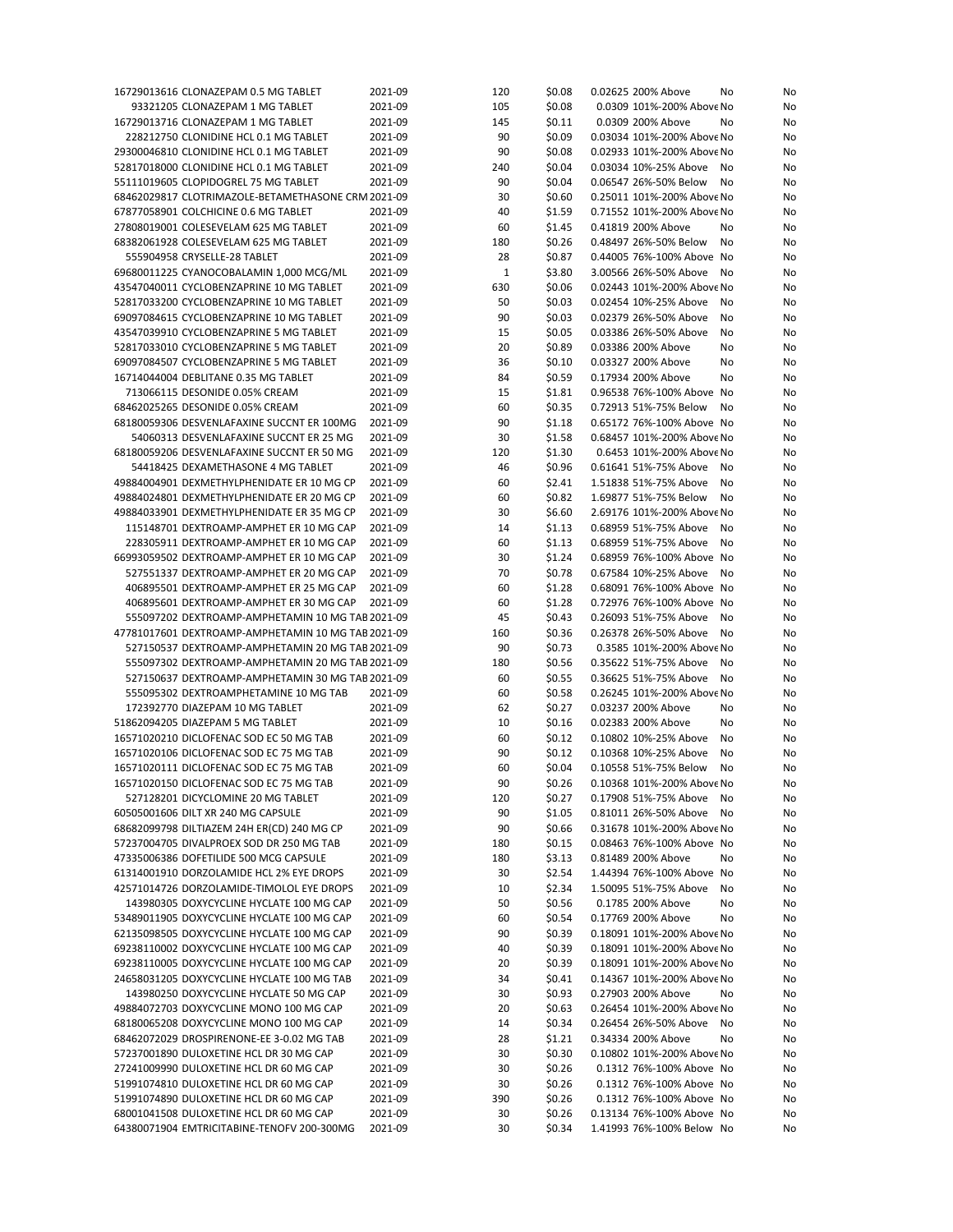| 68645045690 ENALAPRIL MALEATE 10 MG TAB                                              | 2021-09            | 30       | \$0.28           | 0.16035 51%-75% Above                          | No<br>No             |
|--------------------------------------------------------------------------------------|--------------------|----------|------------------|------------------------------------------------|----------------------|
| 555904758 ENPRESSE-28 TABLET                                                         | 2021-09            | 84       | \$0.21           | 0.37982 26%-50% Below                          | No<br>No             |
| 93598627 EPINEPHRINE 0.3 MG AUTO-INJECT                                              | 2021-09            | 4        | \$168.73         | 139.481 10%-25% Above                          | No<br>No             |
| 17478007035 ERYTHROMYCIN 0.5% EYE OINTMENT                                           | 2021-09            | 3        | \$4.25           | 3.27264 26%-50% Above                          | No<br>No             |
| 13668013601 ESCITALOPRAM 10 MG TABLET                                                | 2021-09            | 270      | \$0.15           | 0.0606 101%-200% Above No                      | No                   |
| 13668013610 ESCITALOPRAM 10 MG TABLET                                                | 2021-09            | 30       | \$0.10           | 0.05988 51%-75% Above                          | No<br>No             |
| 13668013610 ESCITALOPRAM 10 MG TABLET                                                | 2021-09            | 135      | \$0.02           | 0.06155 51%-75% Below                          | No<br>No             |
| 16729016917 ESCITALOPRAM 10 MG TABLET                                                | 2021-09            | 90       | \$0.18           | 0.05988 200% Above                             | No<br>No             |
| 43547028111 ESCITALOPRAM 10 MG TABLET                                                | 2021-09            | 120      | \$0.12           | 0.06072 101%-200% Above No                     | No                   |
| 65862037401 ESCITALOPRAM 10 MG TABLET                                                | 2021-09            | 90       | \$0.91           | 0.05988 200% Above                             | No<br>No             |
| 68645051954 ESCITALOPRAM 10 MG TABLET                                                | 2021-09            | 90       | \$0.10           | 0.05988 51%-75% Above                          | No<br>No             |
|                                                                                      |                    |          |                  |                                                |                      |
| 13668013701 ESCITALOPRAM 20 MG TABLET                                                | 2021-09            | 300      | \$0.17           | 0.08842 76%-100% Above No                      | No                   |
| 13668013710 ESCITALOPRAM 20 MG TABLET                                                | 2021-09            | 90       | \$0.03           | 0.08861 51%-75% Below                          | No<br>No             |
| 13668013710 ESCITALOPRAM 20 MG TABLET                                                | 2021-09            | 90       | \$0.17           | 0.08861 76%-100% Above No                      | No                   |
| 16729017017 ESCITALOPRAM 20 MG TABLET                                                | 2021-09            | 60       | \$0.14           | 0.08842 51%-75% Above                          | No<br>No             |
| 65862037501 ESCITALOPRAM 20 MG TABLET                                                | 2021-09            | 30       | \$0.55           | 0.08824 200% Above                             | No<br>No             |
| 65862037505 ESCITALOPRAM 20 MG TABLET                                                | 2021-09            | 30       | \$0.17           | 0.08861 76%-100% Above No                      | No                   |
| 68001045608 ESCITALOPRAM 20 MG TABLET                                                | 2021-09            | 30       | \$0.25           | 0.08861 101%-200% Above No                     | No                   |
| 68645052054 ESCITALOPRAM 20 MG TABLET                                                | 2021-09            | 30       | \$0.17           | 0.08861 76%-100% Above No                      | No                   |
| 13668013501 ESCITALOPRAM 5 MG TABLET                                                 | 2021-09            | 90       | \$0.07           | 0.05902 10%-25% Above                          | No<br>No             |
| 16729016801 ESCITALOPRAM 5 MG TABLET                                                 | 2021-09            | 120      | \$0.20           | 0.05846 200% Above                             | No<br>No             |
| 378464226 ESTRADIOL 0.05 MG PATCH (2/WK)                                             | 2021-09            | 8        | \$9.11           | 7.70971 10%-25% Above                          | No<br>No             |
| 781714483 ESTRADIOL 0.05 MG PATCH (2/WK)                                             | 2021-09            | 24       | \$8.18           | 7.29592 10%-25% Above                          | No<br>No             |
| 378464126 ESTRADIOL 0.075 MG PATCH(2/WK)                                             | 2021-09            | 24       | \$8.56           | 7.63852 10%-25% Above                          | No<br>No             |
|                                                                                      |                    |          |                  |                                                |                      |
| 555089902 ESTRADIOL 0.5 MG TABLET                                                    | 2021-09            | 30       | \$0.14           | 0.10015 26%-50% Above                          | No<br>No             |
| 555088602 ESTRADIOL 1 MG TABLET                                                      | 2021-09            | 300      | \$0.15           | 0.1069 26%-50% Above                           | No<br>No             |
| 555088702 ESTRADIOL 2 MG TABLET                                                      | 2021-09            | 90       | \$0.08           | 0.1427 26%-50% Below                           | No<br>No             |
| 51991062328 ESTRADIOL-NORETH 0.5-0.1 MG TB                                           | 2021-09            | 28       | \$1.09           | 2.01008 26%-50% Below                          | No<br>No             |
| 378729553 ESTRADIOL-NORETH 1-0.5 MG TAB                                              | 2021-09            | 84       | \$0.36           | 1.19239 51%-75% Below                          | No<br>No             |
| 93553801 ESZOPICLONE 2 MG TABLET                                                     | 2021-09            | 30       | \$0.33           | 0.23245 26%-50% Above                          | No<br>No             |
| 68180028101 ETHAMBUTOL HCL 400 MG TABLET                                             | 2021-09            | 90       | \$0.75           | 0.58196 26%-50% Above                          | No<br>No             |
| 185067501 ETODOLAC 400 MG TABLET                                                     | 2021-09            | 120      | \$0.80           | 0.3361 101%-200% Above No                      | No                   |
| 66993060536 ETONOGESTREL-EE VAGINAL RING                                             | 2021-09            | 5        | \$52.43          | 103.6073 26%-50% Below                         | No<br>No             |
| 68382077305 EZETIMIBE 10 MG TABLET                                                   | 2021-09            | 90       | \$0.05           | 0.14442 51%-75% Below                          | No<br>No             |
| 65862085901 FAMOTIDINE 20 MG TABLET                                                  | 2021-09            | 180      | \$0.17           | 0.04112 200% Above                             | No<br>No             |
| 172572970 FAMOTIDINE 40 MG TABLET                                                    | 2021-09            | 60       | \$3.46           | 0.08816 200% Above                             | No<br>No             |
|                                                                                      |                    |          |                  | 0.08816 101%-200% Above No                     |                      |
| 65862086001 FAMOTIDINE 40 MG TABLET                                                  | 2021-09            | 270      | \$0.18           |                                                | No                   |
| 65862086099 FAMOTIDINE 40 MG TABLET                                                  | 2021-09            | 60       | \$0.18           | 0.08816 101%-200% Above No                     | No                   |
| 55111079630 FEBUXOSTAT 40 MG TABLET                                                  | 2021-09            | 60       | \$2.47           | 1.07536 101%-200% Above No                     | No                   |
| 378306677 FENOFIBRATE 145 MG TABLET                                                  | 2021-09            | 90       | \$0.60           | 0.19722 200% Above                             | No<br>No             |
| 68180038909 FENOFIBRATE 145 MG TABLET                                                | 2021-09            | 90       | \$0.25           | 0.20792 10%-25% Above                          | No<br>No             |
| 904705060 FEXOFENADINE HCL 180 MG TABLET                                             | 2021-09            | 30       | \$0.16           | 0.30214 26%-50% Below                          | No<br>No             |
| 65862014905 FINASTERIDE 5 MG TABLET                                                  | 2021-09            | 30       | \$0.20           | 0.07276 101%-200% Above No                     | No                   |
| 65862014990 FINASTERIDE 5 MG TABLET                                                  | 2021-09            | 22       | \$0.20           | 0.07596 101%-200% Above No                     | No                   |
| 62559038001 FLECAINIDE ACETATE 50 MG TAB                                             | 2021-09            | 90       | \$0.28           | 0.17926 51%-75% Above                          | No<br>No             |
| 68462010230 FLUCONAZOLE 100 MG TABLET                                                | 2021-09            | 6        | \$2.33           | 0.37369 200% Above                             | No<br>No             |
| 16714069211 FLUCONAZOLE 150 MG TABLET                                                | 2021-09            | 4        | \$6.84           | 0.88901 200% Above                             | No<br>No             |
| 55111014512 FLUCONAZOLE 150 MG TABLET                                                | 2021-09            | 10       | \$1.00           | 0.88901 10%-25% Above                          | No<br>No             |
| 57237000511 FLUCONAZOLE 150 MG TABLET                                                | 2021-09            | 1        | \$3.29           | 0.88901 200% Above                             | No<br>No             |
| 68462011944 FLUCONAZOLE 150 MG TABLET                                                | 2021-09            | 5        | \$3.06           | 0.88901 200% Above                             | No<br>No             |
| 70710113908 FLUCONAZOLE 150 MG TABLET                                                | 2021-09            | 7        | \$3.12           | 0.88901 200% Above                             | No<br>No             |
| 68462010430 FLUCONAZOLE 200 MG TABLET                                                | 2021-09            | 4        | \$3.12           | 0.70987 200% Above                             | No<br>No             |
| 70710114003 FLUCONAZOLE 200 MG TABLET                                                |                    |          |                  |                                                |                      |
|                                                                                      | 2021-09            | 1        | \$3.12           | 0.70987 200% Above                             | No<br>No             |
| 70710113703 FLUCONAZOLE 50 MG TABLET                                                 | 2021-09            | 3        | \$1.60           | 0.408 200% Above                               | No<br>No             |
| 71428000160 FLUOCINONIDE 0.05% SOLUTION                                              | 2021-09            | 60       | \$1.17           | 0.51335 101%-200% Above No                     | No                   |
| 51862036240 FLUOROURACIL 5% CREAM                                                    | 2021-09            | 40       | \$0.89           | 1.68043 26%-50% Below                          | No<br>No             |
| 50111064701 FLUOXETINE HCL 10 MG CAPSULE                                             | 2021-09            | 150      | \$0.11           | 0.03667 101%-200% Above No                     | No                   |
| 65862019299 FLUOXETINE HCL 10 MG CAPSULE                                             | 2021-09            | 60       | \$0.98           | 0.03737 200% Above                             | No<br>No             |
| 55111015001 FLUOXETINE HCL 10 MG TABLET                                              | 2021-09            | 90       | \$0.16           | 0.22122 26%-50% Below                          | No<br>No             |
| 50111064801 FLUOXETINE HCL 20 MG CAPSULE                                             | 2021-09            | 450      | \$0.20           | 0.0339 200% Above                              | No<br>No             |
| 65862019399 FLUOXETINE HCL 20 MG CAPSULE                                             | 2021-09            | 150      | \$0.07           | 0.03404 101%-200% Above No                     | No                   |
| 68001040008 FLUOXETINE HCL 20 MG CAPSULE                                             | 2021-09            | 30       | \$0.07           | 0.03362 101%-200% Above No                     | No                   |
| 68645013054 FLUOXETINE HCL 20 MG CAPSULE                                             | 2021-09            | 90       | \$0.07           | 0.03404 101%-200% Above No                     | No                   |
| 50228011505 FLUOXETINE HCL 40 MG CAPSULE                                             | 2021-09            | 30       | \$0.17           | 0.0742 101%-200% Above No                      | No                   |
| 65862019401 FLUOXETINE HCL 40 MG CAPSULE                                             | 2021-09            | 30       | \$0.17           | 0.0742 101%-200% Above No                      | No                   |
|                                                                                      |                    |          |                  |                                                |                      |
| 54327099 FLUTICASONE PROP 50 MCG SPRAY                                               | 2021-09            | 32       | \$0.82           | 0.2971 101%-200% Above No                      | No                   |
| 50383070016 FLUTICASONE PROP 50 MCG SPRAY                                            | 2021-09            | 32       | \$0.59           | 0.29608 76%-100% Above No                      | No                   |
| 60505082901 FLUTICASONE PROP 50 MCG SPRAY                                            | 2021-09            | 16       | \$0.88           | 0.29608 101%-200% Above No                     | No                   |
|                                                                                      |                    |          |                  |                                                |                      |
| 66993058597 FLUTICASONE-SALMETEROL 250-50<br>832167111 FLUVOXAMINE MALEATE 50 MG TAB | 2021-09<br>2021-09 | 60<br>90 | \$1.84<br>\$0.53 | 2.35063 10%-25% Below<br>0.41868 26%-50% Above | No<br>No<br>No<br>No |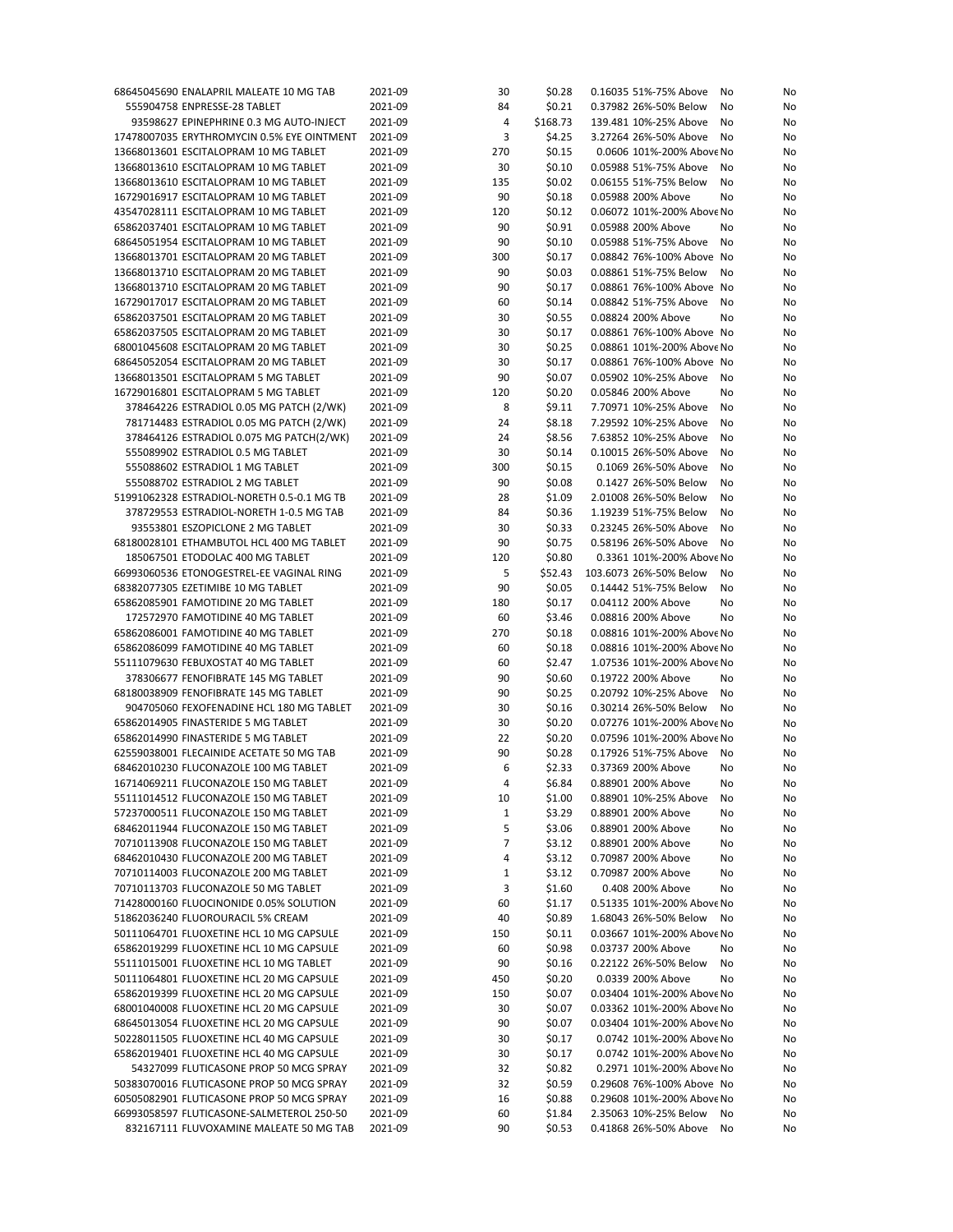| 11534016503 FOLIC ACID 1 MG TABLET                               | 2021-09            | 90             | \$0.04           | 0.02538 51%-75% Above<br>No                             | No |
|------------------------------------------------------------------|--------------------|----------------|------------------|---------------------------------------------------------|----|
| 69315012710 FOLIC ACID 1 MG TABLET                               | 2021-09            | 45             | \$0.02           | 0.02538 10%-25% Below<br>No                             | No |
| 54429731 FUROSEMIDE 20 MG TABLET                                 | 2021-09            | 210            | \$0.06           | 0.03008 76%-100% Above No                               | No |
| 69315011610 FUROSEMIDE 20 MG TABLET                              | 2021-09            | 30             | \$0.07           | 0.02937 101%-200% Above No                              | No |
| 69315011710 FUROSEMIDE 40 MG TABLET                              | 2021-09            | 60             | \$0.07           | 0.03489 101%-200% Above No                              | No |
| 65162010150 GABAPENTIN 100 MG CAPSULE                            | 2021-09            | 60             | \$0.07           | 0.03086 101%-200% Above No                              | No |
| 69097081307 GABAPENTIN 100 MG CAPSULE                            | 2021-09            | 270            | \$0.07           | 0.03086 101%-200% Above No                              | No |
| 42192060816 GABAPENTIN 250 MG/5 ML SOLN                          | 2021-09            | 60             | \$0.26           | 0.10512 101%-200% Above No                              | No |
| 49483060650 GABAPENTIN 300 MG CAPSULE                            | 2021-09            | 90             | \$0.06           | 0.04962 10%-25% Above<br>No                             | No |
| 65162010250 GABAPENTIN 300 MG CAPSULE                            | 2021-09            | 120            | \$0.06           | 0.05113 10%-25% Above<br>No                             | No |
| 67877022310 GABAPENTIN 300 MG CAPSULE                            | 2021-09            | 60             |                  | 0.04962 101%-200% Above No                              | No |
|                                                                  |                    |                | \$0.11           |                                                         |    |
| 69097094312 GABAPENTIN 300 MG CAPSULE                            | 2021-09            | 330            | \$0.12           | 0.04992 101%-200% Above No                              | No |
| 69097081507 GABAPENTIN 400 MG CAPSULE                            | 2021-09            | 621            | \$0.11           | 0.06672 51%-75% Above<br>No                             | No |
| 65862052305 GABAPENTIN 600 MG TABLET                             | 2021-09            | 180            | \$0.18           | 0.10507 51%-75% Above<br>No                             | No |
| 65862052405 GABAPENTIN 800 MG TABLET                             | 2021-09            | 90             | \$0.16           | 0.12393 26%-50% Above<br>No                             | No |
| 16729000316 GLIMEPIRIDE 4 MG TABLET                              | 2021-09            | 90             | \$0.01           | 0.04885 76%-100% Below No                               | No |
| 55111032201 GLIMEPIRIDE 4 MG TABLET                              | 2021-09            | 60             | \$0.28           | 0.04885 200% Above<br>No                                | No |
| 591046110 GLIPIZIDE 10 MG TABLET                                 | 2021-09            | 90             | \$0.17           | 0.04989 200% Above<br>No                                | No |
| 60505014202 GLIPIZIDE 10 MG TABLET                               | 2021-09            | 300            | \$0.12           | 0.04592 101%-200% Above No                              | No |
| 64980028105 GLIPIZIDE ER 10 MG TABLET                            | 2021-09            | 180            | \$0.08           | 0.19781 51%-75% Below<br>No                             | No |
| 50383008704 GUAIATUSSIN AC LIQUID                                | 2021-09            | 180            | \$0.05           | 0.05837 10%-25% Below<br>No                             | No |
| 228285111 GUANFACINE HCL ER 2 MG TABLET                          | 2021-09            | 30             | \$0.94           | 0.28498 200% Above<br>No                                | No |
| 60505392801 GUANFACINE HCL ER 2 MG TABLET                        | 2021-09            | 30             | \$0.33           | 0.28498 10%-25% Above<br>No                             | No |
| 60505392901 GUANFACINE HCL ER 3 MG TABLET                        | 2021-09            | 30             | \$0.33           | 0.28085 10%-25% Above<br>No                             | No |
|                                                                  | 2021-09            |                |                  | 0.03506 76%-100% Above No                               |    |
| 50228014610 HYDROCHLOROTHIAZIDE 12.5 MG CP                       |                    | 30             | \$0.07           |                                                         | No |
| 57237000299 HYDROCHLOROTHIAZIDE 12.5 MG CP                       | 2021-09            | $\overline{7}$ | \$0.07           | 0.03372 101%-200% Above No                              | No |
| 16729018201 HYDROCHLOROTHIAZIDE 12.5 MG TB                       | 2021-09            | 90             | \$0.11           | 0.06239 76%-100% Above No                               | No |
| 172208380 HYDROCHLOROTHIAZIDE 25 MG TAB                          | 2021-09            | 30             | \$0.03           | 0.01468 101%-200% Above No                              | No |
| 172208380 HYDROCHLOROTHIAZIDE 25 MG TAB                          | 2021-09            | 90             | \$0.01           | 0.01512 26%-50% Below<br>No                             | No |
| 16729018301 HYDROCHLOROTHIAZIDE 25 MG TAB                        | 2021-09            | 30             | \$0.03           | 0.01468 101%-200% Above No                              | No |
| 23155000810 HYDROCHLOROTHIAZIDE 25 MG TAB                        | 2021-09            | 105            | \$0.02           | 0.01483 26%-50% Above No                                | No |
| 406012505 HYDROCODONE-ACETAMIN 10-325 MG 2021-09                 |                    | 262            | \$0.26           | 0.1388 76%-100% Above No                                | No |
| 31722099701 HYDROCODONE-ACETAMIN 10-325 MG 2021-09               |                    | 12             | \$0.37           | 0.13918 101%-200% Above No                              | No |
| 43386035801 HYDROCODONE-ACETAMIN 10-325 MG 2021-09               |                    | 60             | \$0.26           | 0.13918 76%-100% Above No                               | No |
| 406012305 HYDROCODONE-ACETAMIN 5-325 MG 2021-09                  |                    | 160            | \$0.28           | 0.1008 101%-200% Above No                               | No |
| 53746010901 HYDROCODONE-ACETAMIN 5-325 MG 2021-09                |                    | 110            | \$0.30           | 0.10039 101%-200% Above No                              | No |
|                                                                  |                    |                |                  |                                                         |    |
| 406012401 HYDROCODONE-ACETAMIN 7.5-325                           | 2021-09            | 24             | \$0.28           | 0.13057 101%-200% Above No                              | No |
| 27808008602 HYDROCODONE-CHLORPHEN ER SUSP                        | 2021-09            | 240            | \$0.47           | 0.34207 26%-50% Above<br>No                             | No |
| 51672300302 HYDROCORTISONE 2.5% CREAM                            | 2021-09            | 28.35          | \$0.16           | 0.08898 76%-100% Above No                               | No |
| 45802001402 HYDROCORTISONE 2.5% OINTMENT                         | 2021-09            | 20             | \$0.15           | 0.10189 26%-50% Above No                                | No |
| 406324401 HYDROMORPHONE 4 MG TABLET                              | 2021-09            | 120            | \$0.19           | 0.09383 101%-200% Above No                              | No |
| 16729048501 HYDROXYCHLOROQUINE 200 MG TAB                        | 2021-09            | 60             | \$0.68           | 0.25728 101%-200% Above No                              | No |
| 42806015905 HYDROXYZINE HCL 10 MG TABLET                         | 2021-09            | 30             | \$0.14           | 0.04128 200% Above<br>No                                | No |
|                                                                  | 2021-09            |                |                  |                                                         |    |
| 93506101 HYDROXYZINE HCL 25 MG TABLET                            |                    | 30             | \$0.32           | 0.07659 200% Above<br>No                                | No |
| 23155050110 HYDROXYZINE HCL 25 MG TABLET                         | 2021-09            | 30             | \$0.03           | 0.07659 51%-75% Below<br>No                             | No |
| 555032302 HYDROXYZINE PAM 25 MG CAP                              | 2021-09            | 60             | \$0.15           | 0.073 101%-200% Above No                                | No |
|                                                                  |                    |                |                  |                                                         | No |
| 115180401 HYDROXYZINE PAM 50 MG CAP                              | 2021-09            | 30             | \$0.15           | 0.08213 76%-100% Above No                               |    |
| 185061501 HYDROXYZINE PAM 50 MG CAP                              | 2021-09            | 60             | \$0.15           | 0.08533 76%-100% Above No                               | No |
| 43199001301 HYOSCYAMINE SULF 0.125 MG TAB                        | 2021-09            | 278            | \$0.22           | 0.17638 10%-25% Above No                                | No |
| 49483060250 IBUPROFEN 400 MG TABLET                              | 2021-09            | 30             | \$0.12           | 0.05768 101%-200% Above No                              | No |
| 49483060350 IBUPROFEN 600 MG TABLET                              | 2021-09            | 28             | \$0.16           | 0.06245 101%-200% Above No                              | No |
| 64380080807 IBUPROFEN 600 MG TABLET                              | 2021-09            | 40             | \$0.16           | 0.05797 101%-200% Above No                              | No |
| 49483060450 IBUPROFEN 800 MG TABLET                              | 2021-09            | 90             | \$0.14           | 0.07651 76%-100% Above No                               | No |
| 64380080707 IBUPROFEN 800 MG TABLET                              | 2021-09            | 226            | \$0.24           | 0.07671 200% Above<br>No                                | No |
| 65162046650 IBUPROFEN 800 MG TABLET                              | 2021-09            | 105            | \$0.14           | 0.07651 76%-100% Above No                               | No |
| 68645056354 IBUPROFEN 800 MG TABLET                              | 2021-09            | 30             | \$0.14           | 0.07651 76%-100% Above No                               | No |
| 54050823 ICOSAPENT ETHYL 1 GRAM CAPSULE                          | 2021-09            | 120            | \$2.51           | 2.24347 10%-25% Above No                                | No |
| 31722054301 INDOMETHACIN 50 MG CAPSULE                           | 2021-09            | 60             | \$0.28           | 0.12706 101%-200% Above No                              | No |
| 68462032560 INDOMETHACIN ER 75 MG CAPSULE                        | 2021-09            | 40             | \$0.54           | 0.28164 76%-100% Above No                               | No |
| 54004641 IPRATROPIUM 0.06% SPRAY                                 | 2021-09            | 30             | \$2.16           | 1.59017 26%-50% Above<br>No                             | No |
| 13668010501 ISOSORBIDE MONONIT ER 60 MG TB                       | 2021-09            | 90             |                  | 0.13366 51%-75% Below<br>No                             | No |
|                                                                  |                    |                | \$0.05           |                                                         |    |
| 70700012387 JAIMIESS 0.15-0.03-0.01 MG TAB                       | 2021-09            | 91             | \$2.24           | 0.44033 200% Above<br>No                                | No |
| 832121400 JANTOVEN 3 MG TABLET                                   | 2021-09            | 30             | \$0.53           | 0.10094 200% Above<br>No                                | No |
| 16714046404 JULEBER 28 DAY TABLET                                | 2021-09            | 28             | \$0.20           | 0.22299 10%-25% Below<br>No                             | No |
| 555902542 JUNEL 1 MG-20 MCG TABLET                               | 2021-09            | 21             | \$0.64           | 0.35746 76%-100% Above No                               | No |
| 555902742 JUNEL 1.5 MG-30 MCG TABLET                             | 2021-09            | 63             | \$0.39           | 0.53467 26%-50% Below<br>No                             | No |
| 555902658 JUNEL FE 1 MG-20 MCG TABLET                            | 2021-09            | 28             | \$0.44           | 0.2803 51%-75% Above<br>No                              | No |
| 555902858 JUNEL FE 1.5 MG-30 MCG TABLET                          | 2021-09            | 84             | \$0.54           | 0.32155 51%-75% Above<br>No                             | No |
| 555905058 KARIVA 28 DAY TABLET<br>93321930 KETOCONAZOLE 2% CREAM | 2021-09<br>2021-09 | 84<br>30       | \$0.46<br>\$1.35 | 0.24472 76%-100% Above No<br>0.51842 101%-200% Above No | No |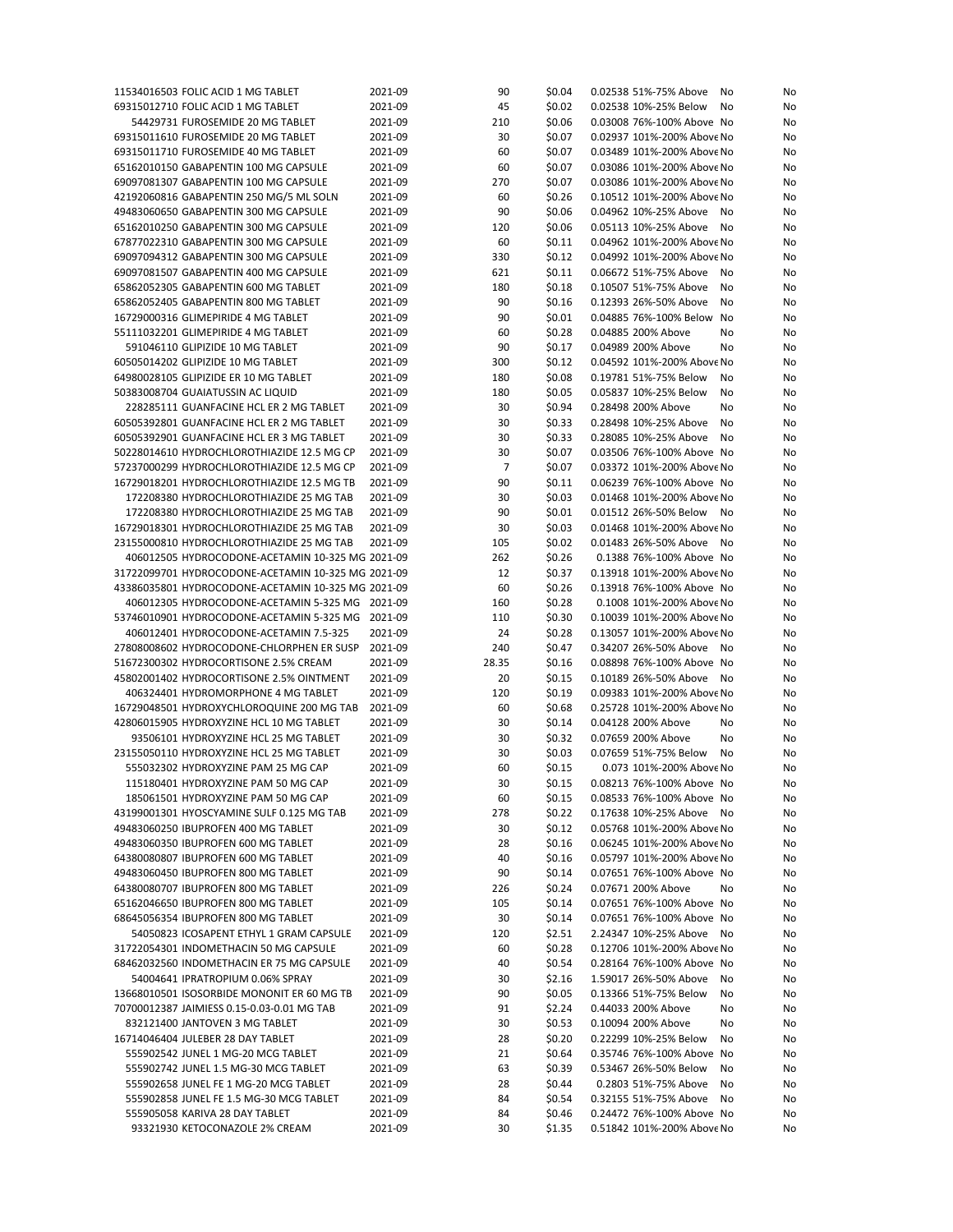| 168009960 KETOCONAZOLE 2% CREAM            | 2021-09 | 60             | \$0.61 | 0.36406 51%-75% Above<br>No | No |
|--------------------------------------------|---------|----------------|--------|-----------------------------|----|
| 45802046564 KETOCONAZOLE 2% SHAMPOO        | 2021-09 | 120            | \$0.21 | 0.09936 101%-200% Above No  | No |
| 93031401 KETOROLAC 10 MG TABLET            | 2021-09 | 60             | \$1.25 | 0.74453 51%-75% Above<br>No | No |
| 245531915 KLOR-CON M20 TABLET              | 2021-09 | 180            | \$0.35 | 0.21563 51%-75% Above<br>No | No |
| 13668004701 LAMOTRIGINE 100 MG TABLET      | 2021-09 | 120            | \$0.18 | 0.06394 101%-200% Above No  | No |
| 29300011201 LAMOTRIGINE 100 MG TABLET      | 2021-09 | 30             | \$0.13 | 0.06394 101%-200% Above No  | No |
| 65862022960 LAMOTRIGINE 150 MG TABLET      | 2021-09 | 105            | \$0.18 | 0.09087 76%-100% Above No   | No |
| 68382000914 LAMOTRIGINE 150 MG TABLET      | 2021-09 | 30             | \$0.19 | 0.09087 101%-200% Above No  | No |
| 29300011416 LAMOTRIGINE 200 MG TABLET      | 2021-09 | 30             | \$0.19 | 0.09507 76%-100% Above No   | No |
| 65862023060 LAMOTRIGINE 200 MG TABLET      | 2021-09 | 360            | \$0.18 | 0.0963 76%-100% Above No    | No |
| 13668004501 LAMOTRIGINE 25 MG TABLET       | 2021-09 | 180            | \$0.07 | 0.03882 76%-100% Above No   | No |
| 228143503 LAMOTRIGINE ER 50 MG TABLET      | 2021-09 | 30             | \$7.37 | 2.20832 200% Above<br>No    | No |
| 69238153106 LARISSIA-28 TABLET             | 2021-09 | 84             | \$0.35 | 0.2126 51%-75% Above<br>No  | No |
| 24208046325 LATANOPROST 0.005% EYE DROPS   | 2021-09 | $\overline{2}$ | \$2.17 | 1.96046 10%-25% Above<br>No | No |
| 555901467 LESSINA-28 TABLET                | 2021-09 | 28             | \$0.14 | 0.2126 26%-50% Below<br>No  | No |
| 16729003410 LETROZOLE 2.5 MG TABLET        | 2021-09 | 90             | \$0.82 | 0.14439 200% Above<br>No    | No |
| 16729003415 LETROZOLE 2.5 MG TABLET        | 2021-09 | 120            | \$0.54 | 0.14304 200% Above<br>No    | No |
| 16714035502 LEVETIRACETAM 500 MG TABLET    | 2021-09 | 60             | \$0.32 | 0.12024 101%-200% Above No  | No |
|                                            |         |                |        |                             |    |
| 33342002332 LEVOFLOXACIN 750 MG TABLET     | 2021-09 | 10             | \$0.60 | 0.4192 26%-50% Above<br>No  | No |
| 68462063729 LEVONOR-ETH ESTRA 0.09-0.02 MG | 2021-09 | 84             | \$1.55 | 1.15931 26%-50% Above<br>No | No |
| 378180910 LEVOTHYROXINE 100 MCG TABLET     | 2021-09 | 180            | \$0.14 | 0.27172 26%-50% Below<br>No | No |
| 69238183407 LEVOTHYROXINE 100 MCG TABLET   | 2021-09 | 60             | \$0.39 | 0.27172 26%-50% Above<br>No | No |
| 74929619 LEVOTHYROXINE 112 MCG TABLET      | 2021-09 | 45             | \$0.16 | 0.2634 26%-50% Below<br>No  | No |
| 47781065490 LEVOTHYROXINE 112 MCG TABLET   | 2021-09 | 90             | \$0.30 | 0.2634 10%-25% Above<br>No  | No |
| 74706819 LEVOTHYROXINE 125 MCG TABLET      | 2021-09 | 45             | \$0.50 | 0.28725 51%-75% Above<br>No | No |
| 378181377 LEVOTHYROXINE 125 MCG TABLET     | 2021-09 | 60             | \$0.46 | 0.27731 51%-75% Above<br>No | No |
| 378181510 LEVOTHYROXINE 150 MCG TABLET     | 2021-09 | 90             | \$0.33 | 0.28604 10%-25% Above<br>No | No |
| 69238183807 LEVOTHYROXINE 150 MCG TABLET   | 2021-09 | 30             | \$0.33 | 0.28604 10%-25% Above<br>No | No |
| 378180010 LEVOTHYROXINE 25 MCG TABLET      | 2021-09 | 60             | \$0.26 | 0.18125 26%-50% Above<br>No | No |
| 69238183007 LEVOTHYROXINE 25 MCG TABLET    | 2021-09 | 90             | \$0.26 | 0.17995 26%-50% Above<br>No | No |
| 47781064310 LEVOTHYROXINE 50 MCG TABLET    | 2021-09 | 30             | \$0.27 | 0.19386 26%-50% Above<br>No | No |
| 47781064390 LEVOTHYROXINE 50 MCG TABLET    | 2021-09 | 90             | \$0.11 | 0.20315 26%-50% Below<br>No | No |
| 69238183107 LEVOTHYROXINE 50 MCG TABLET    | 2021-09 | 90             | \$0.29 | 0.20315 26%-50% Above<br>No | No |
| 47781064610 LEVOTHYROXINE 75 MCG TABLET    | 2021-09 | 30             | \$0.25 | 0.21636 10%-25% Above<br>No | No |
| 68180096703 LEVOTHYROXINE 75 MCG TABLET    | 2021-09 | 30             | \$0.44 | 0.21636 101%-200% Above No  | No |
| 69238183207 LEVOTHYROXINE 75 MCG TABLET    | 2021-09 | 90             | \$0.10 | 0.22081 51%-75% Below<br>No | No |
| 47781064990 LEVOTHYROXINE 88 MCG TABLET    | 2021-09 | 30             | \$0.27 | 0.20996 26%-50% Above<br>No | No |
| 69238183301 LEVOTHYROXINE 88 MCG TABLET    | 2021-09 | 90             | \$0.27 | 0.22762 10%-25% Above<br>No | No |
| 69238183307 LEVOTHYROXINE 88 MCG TABLET    | 2021-09 | 90             | \$0.27 | 0.20996 26%-50% Above<br>No | No |
| 60793085601 LEVOXYL 125 MCG TABLET         | 2021-09 | 60             | \$1.01 | 0.27731 200% Above<br>No    | No |
| 603188016 LIDOCAINE 5% PATCH               | 2021-09 | 30             | \$2.84 | 2.19169 26%-50% Above<br>No | No |
| 67877041920 LINEZOLID 600 MG TABLET        | 2021-09 | 28             | \$4.69 | 2.20921 101%-200% Above No  | No |
| 43547035311 LISINOPRIL 10 MG TABLET        | 2021-09 | 330            | \$0.05 | 0.02192 101%-200% Above No  | No |
| 68001033408 LISINOPRIL 10 MG TABLET        | 2021-09 | 30             | \$0.04 | 0.02192 76%-100% Above No   | No |
| 68180098003 LISINOPRIL 10 MG TABLET        | 2021-09 | 240            | \$0.09 | 0.02242 200% Above<br>No    | No |
| 68180098003 LISINOPRIL 10 MG TABLET        | 2021-09 | 180            |        | 0.02292 51%-75% Below       |    |
|                                            |         |                | \$0.01 | No                          | No |
| 43547035411 LISINOPRIL 20 MG TABLET        | 2021-09 | 420            | \$0.04 | 0.02726 26%-50% Above No    | No |
| 68180098103 LISINOPRIL 20 MG TABLET        | 2021-09 | 210            | \$0.06 | 0.0272 101%-200% Above No   | No |
| 68645055354 LISINOPRIL 20 MG TABLET        | 2021-09 | 100            | \$0.06 | 0.02725 101%-200% Above No  | No |
| 43547035611 LISINOPRIL 40 MG TABLET        | 2021-09 | 150            | \$0.07 | 0.04478 51%-75% Above<br>No | No |
| 68180051303 LISINOPRIL 5 MG TABLET         | 2021-09 | 90             | \$0.01 | 0.01725 26%-50% Below<br>No | No |
| 68180051802 LISINOPRIL-HCTZ 10-12.5 MG TAB | 2021-09 | 180            | \$0.08 | 0.03942 101%-200% Above No  | No |
| 68180051901 LISINOPRIL-HCTZ 20-12.5 MG TAB | 2021-09 | 90             | \$0.11 | 0.05536 76%-100% Above No   | No |
| 68180051902 LISINOPRIL-HCTZ 20-12.5 MG TAB | 2021-09 | 90             | \$0.02 | 0.05874 51%-75% Below<br>No | No |
| 68180052002 LISINOPRIL-HCTZ 20-25 MG TAB   | 2021-09 | 30             | \$0.13 | 0.05574 101%-200% Above No  | No |
| 68462022110 LITHIUM CARBONATE 300 MG CAP   | 2021-09 | 30             | \$0.14 | 0.04948 101%-200% Above No  | No |
| 68462022201 LITHIUM CARBONATE 600 MG CAP   | 2021-09 | 120            | \$0.20 | 0.1474 26%-50% Above<br>No  | No |
| 69315090405 LORAZEPAM 0.5 MG TABLET        | 2021-09 | 30             | \$0.05 | 0.04157 10%-25% Above<br>No | No |
| 69315090410 LORAZEPAM 0.5 MG TABLET        | 2021-09 | 30             | \$0.05 | 0.04248 10%-25% Above<br>No | No |
| 13107008405 LORAZEPAM 1 MG TABLET          | 2021-09 | 72             | \$0.09 | 0.04688 76%-100% Above No   | No |
| 591024205 LORAZEPAM 2 MG TABLET            | 2021-09 | 5              | \$0.51 | 0.07878 200% Above<br>No    | No |
| 70700011485 LORYNA 3 MG-0.02 MG TABLET     | 2021-09 | 112            | \$0.62 | 0.34334 76%-100% Above No   | No |
| 31722070210 LOSARTAN POTASSIUM 100 MG TAB  | 2021-09 | 30             | \$0.16 | 0.1107 26%-50% Above<br>No  | No |
| 31722070290 LOSARTAN POTASSIUM 100 MG TAB  | 2021-09 | 90             | \$0.16 | 0.1107 26%-50% Above<br>No  | No |
| 65862020399 LOSARTAN POTASSIUM 100 MG TAB  | 2021-09 | 30             | \$0.17 | 0.1107 51%-75% Above<br>No  | No |
| 68382013710 LOSARTAN POTASSIUM 100 MG TAB  | 2021-09 | 90             | \$0.06 | 0.10272 26%-50% Below<br>No | No |
| 31722070010 LOSARTAN POTASSIUM 25 MG TAB   | 2021-09 | 60             | \$0.09 | 0.05684 51%-75% Above<br>No | No |
| 31722070090 LOSARTAN POTASSIUM 25 MG TAB   | 2021-09 | 30             | \$0.09 | 0.05728 51%-75% Above<br>No | No |
| 65862020199 LOSARTAN POTASSIUM 25 MG TAB   | 2021-09 | 60             | \$0.09 | 0.05684 51%-75% Above<br>No | No |
| 31722070110 LOSARTAN POTASSIUM 50 MG TAB   | 2021-09 | 60             | \$0.10 | 0.07257 26%-50% Above<br>No | No |
|                                            |         |                |        |                             |    |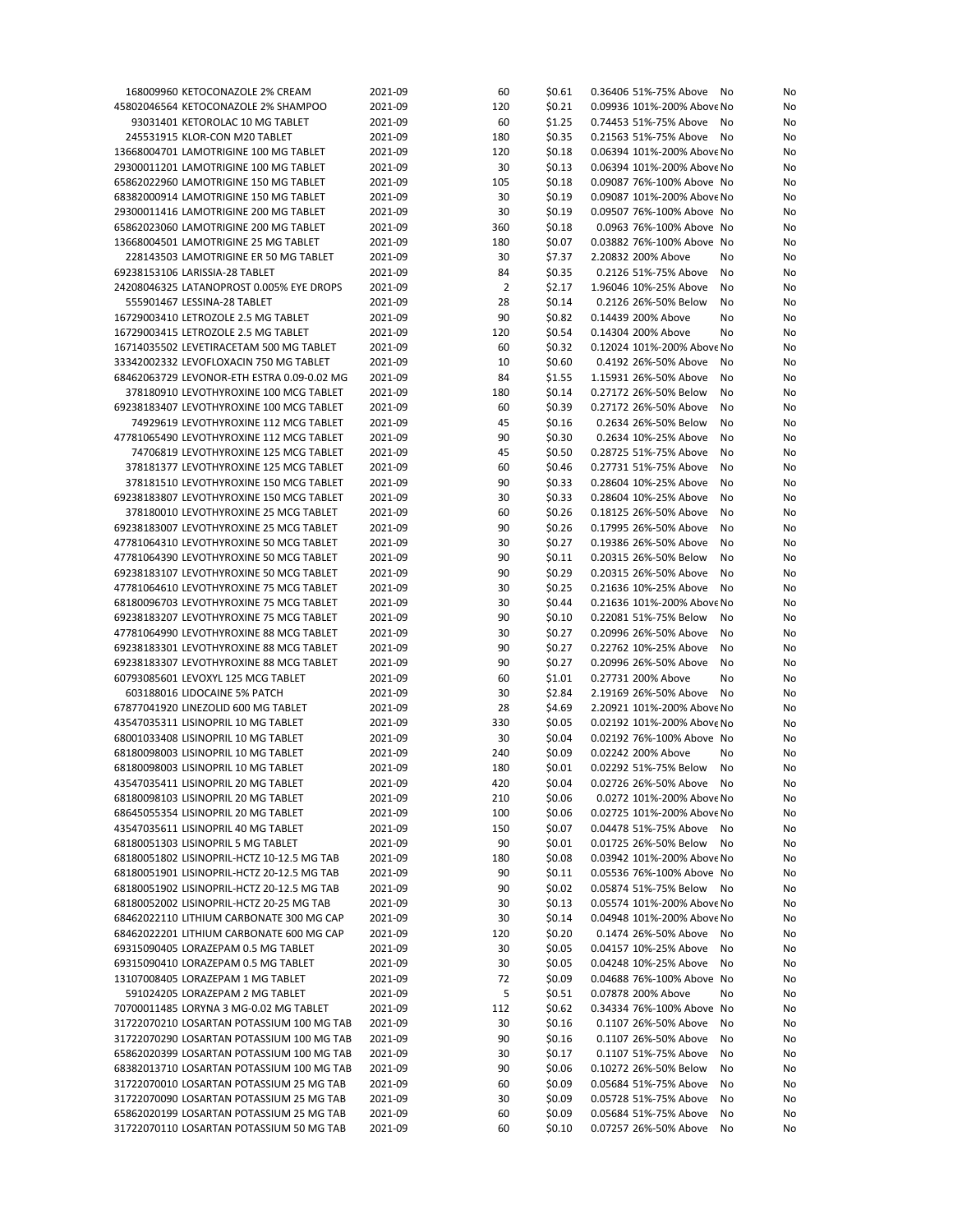| 31722070190 LOSARTAN POTASSIUM 50 MG TAB           | 2021-09 | 30  | \$0.10 | 0.07257 26%-50% Above<br>No | No |
|----------------------------------------------------|---------|-----|--------|-----------------------------|----|
| 65862020299 LOSARTAN POTASSIUM 50 MG TAB           | 2021-09 | 30  | \$0.16 | 0.07772 101%-200% Above No  | No |
| 68180037703 LOSARTAN POTASSIUM 50 MG TAB           | 2021-09 | 30  | \$0.28 | 0.07772 200% Above<br>No    | No |
| 59746033990 LOSARTAN-HCTZ 100-25 MG TAB            | 2021-09 | 60  | \$0.37 | 0.17228 101%-200% Above No  | No |
| 65862046890 LOSARTAN-HCTZ 50-12.5 MG TAB           | 2021-09 | 30  | \$0.32 | 0.15207 101%-200% Above No  | No |
|                                                    |         | 90  | \$0.09 | 0.06833 26%-50% Above       |    |
| 93092610 LOVASTATIN 10 MG TABLET                   | 2021-09 |     |        | No                          | No |
| 68645056690 LOVASTATIN 20 MG TABLET                | 2021-09 | 90  | \$0.25 | 0.05475 200% Above<br>No    | No |
| 68180046903 LOVASTATIN 40 MG TABLET                | 2021-09 | 90  | \$0.02 | 0.07183 51%-75% Below<br>No | No |
| 555087202 MEDROXYPROGESTERONE 2.5 MG TAB 2021-09   |         | 90  | \$0.18 | 0.10772 51%-75% Above<br>No | No |
| 555087302 MEDROXYPROGESTERONE 5 MG TAB             | 2021-09 | 30  | \$0.22 | 0.13867 51%-75% Above<br>No | No |
| 29300012510 MELOXICAM 15 MG TABLET                 | 2021-09 | 45  | \$0.07 | 0.02201 200% Above<br>No    | No |
| 68382005105 MELOXICAM 15 MG TABLET                 | 2021-09 | 150 | \$0.05 | 0.02201 101%-200% Above No  | No |
| 69097015907 MELOXICAM 15 MG TABLET                 | 2021-09 | 210 | \$0.07 | 0.02252 200% Above<br>No    | No |
| 69097015915 MELOXICAM 15 MG TABLET                 | 2021-09 | 30  | \$0.05 | 0.02201 101%-200% Above No  | No |
|                                                    |         |     |        |                             |    |
| 68382005005 MELOXICAM 7.5 MG TABLET                | 2021-09 | 30  | \$0.11 | 0.02267 200% Above<br>No    | No |
| 69097015807 MELOXICAM 7.5 MG TABLET                | 2021-09 | 60  | \$0.04 | 0.02172 76%-100% Above No   | No |
| 115174801 METAXALONE 800 MG TABLET                 | 2021-09 | 60  | \$1.00 | 0.68143 26%-50% Above<br>No | No |
| 65862001005 METFORMIN HCL 1,000 MG TABLET          | 2021-09 | 60  | \$0.05 | 0.02609 76%-100% Above No   | No |
| 68382076010 METFORMIN HCL 1,000 MG TABLET          | 2021-09 | 180 | \$0.09 | 0.02609 200% Above<br>No    | No |
| 70010006510 METFORMIN HCL 1,000 MG TABLET          | 2021-09 | 180 | \$0.05 | 0.02609 76%-100% Above No   | No |
| 65862000899 METFORMIN HCL 500 MG TABLET            | 2021-09 | 300 | \$0.07 | 0.01597 200% Above<br>No    | No |
| 67877056105 METFORMIN HCL 500 MG TABLET            | 2021-09 | 60  | \$0.03 | 0.01609 76%-100% Above No   | No |
| 67877056110 METFORMIN HCL 500 MG TABLET            | 2021-09 | 120 | \$0.03 | 0.016 76%-100% Above No     | No |
|                                                    |         |     |        |                             |    |
| 68645058259 METFORMIN HCL 500 MG TABLET            | 2021-09 | 240 | \$0.04 | 0.016 101%-200% Above No    | No |
| 70010006310 METFORMIN HCL 500 MG TABLET            | 2021-09 | 360 | \$0.01 | 0.01609 26%-50% Below<br>No | No |
| 70010006310 METFORMIN HCL 500 MG TABLET            | 2021-09 | 180 | \$0.03 | 0.01591 76%-100% Above No   | No |
| 70010049101 METFORMIN HCL ER 500 MG TABLET         | 2021-09 | 720 | \$0.03 | 0.03717 10%-25% Below<br>No | No |
| 70010049105 METFORMIN HCL ER 500 MG TABLET         | 2021-09 | 300 | \$0.06 | 0.03699 51%-75% Above<br>No | No |
| 70010049110 METFORMIN HCL ER 500 MG TABLET         | 2021-09 | 270 | \$0.02 | 0.03717 26%-50% Below<br>No | No |
| 70010049110 METFORMIN HCL ER 500 MG TABLET         | 2021-09 | 60  | \$0.06 | 0.03717 51%-75% Above<br>No | No |
| 75834050005 METFORMIN HCL ER 500 MG TABLET         | 2021-09 | 60  | \$0.06 | 0.03717 51%-75% Above<br>No | No |
|                                                    |         |     | \$0.17 | 0.08928 76%-100% Above No   |    |
| 406577101 METHADONE HCL 10 MG TABLET               | 2021-09 | 112 |        |                             | No |
| 23155007101 METHIMAZOLE 10 MG TABLET               | 2021-09 | 90  | \$0.25 | 0.10051 101%-200% Above No  | No |
| 70010075401 METHOCARBAMOL 500 MG TABLET            | 2021-09 | 100 | \$0.20 | 0.06836 101%-200% Above No  | No |
| 54455015 METHOTREXATE 2.5 MG TABLET                | 2021-09 | 30  | \$0.93 | 0.34983 101%-200% Above No  | No |
| 68382077501 METHOTREXATE 2.5 MG TABLET             | 2021-09 | 120 | \$0.51 | 0.34983 26%-50% Above<br>No | No |
| 406114401 METHYLPHENIDATE 10 MG TABLET             | 2021-09 | 60  | \$0.51 | 0.16733 200% Above<br>No    | No |
| 31722017301 METHYLPHENIDATE 5 MG TABLET            | 2021-09 | 90  | \$0.39 | 0.11968 200% Above<br>No    | No |
| 47781041501 METHYLPHENIDATE ER 18 MG TAB           | 2021-09 | 30  | \$2.81 | 1.02721 101%-200% Above No  | No |
| 13811070710 METHYLPHENIDATE ER 27 MG TAB           | 2021-09 | 60  | \$0.81 | 1.1918 26%-50% Below<br>No  | No |
| 31722095401 METHYLPHENIDATE ER 36 MG TAB           | 2021-09 | 30  | \$1.58 | 1.31624 10%-25% Above<br>No |    |
| 10147068701 METHYLPHENIDATE ER 54 MG TAB           |         |     |        |                             | No |
|                                                    | 2021-09 | 30  | \$3.18 | 1.39318 101%-200% Above No  | No |
| 42806040021 METHYLPREDNISOLONE 4 MG DOSEPK 2021-09 |         | 21  | \$0.68 | 0.19245 200% Above<br>No    | No |
| 59746000103 METHYLPREDNISOLONE 4 MG DOSEPK 2021-09 |         | 189 | \$0.57 | 0.18629 200% Above<br>No    | No |
| 59762444002 METHYLPREDNISOLONE 4 MG DOSEPK 2021-09 |         | 63  | \$0.61 | 0.18629 200% Above<br>No    | No |
| 68382091634 METHYLPREDNISOLONE 4 MG DOSEPK 2021-09 |         | 21  | \$0.68 | 0.18321 200% Above<br>No    | No |
| 59746000106 METHYLPREDNISOLONE 4 MG TABLET 2021-09 |         | 21  | \$0.56 | 0.19952 101%-200% Above No  | No |
| 59746000204 METHYLPREDNISOLONE 8 MG TAB            | 2021-09 | 10  | \$1.62 | 1.23773 26%-50% Above<br>No | No |
| 50742061710 METOPROLOL SUCC ER 100 MG TAB          | 2021-09 | 90  | \$0.63 | 0.17702 200% Above<br>No    | No |
| 24979003703 METOPROLOL SUCC ER 25 MG TAB           | 2021-09 | 30  | \$0.14 | 0.10151 26%-50% Above<br>No | No |
|                                                    |         |     |        |                             |    |
| 45963070911 METOPROLOL SUCC ER 25 MG TAB           | 2021-09 | 30  | \$0.37 | 0.10151 200% Above<br>No    | No |
| 55111046601 METOPROLOL SUCC ER 25 MG TAB           | 2021-09 | 90  | \$0.37 | 0.10151 200% Above<br>No    | No |
| 45963067611 METOPROLOL SUCC ER 50 MG TAB           | 2021-09 | 30  | \$0.37 | 0.10718 200% Above<br>No    | No |
| 50742061610 METOPROLOL SUCC ER 50 MG TAB           | 2021-09 | 300 | \$0.24 | 0.10718 101%-200% Above No  | No |
| 55111046701 METOPROLOL SUCC ER 50 MG TAB           | 2021-09 | 180 | \$0.35 | 0.10461 200% Above<br>No    | No |
| 55111046705 METOPROLOL SUCC ER 50 MG TAB           | 2021-09 | 180 | \$0.50 | 0.10461 200% Above<br>No    | No |
| 52817036200 METOPROLOL TARTRATE 100 MG TAB         | 2021-09 | 180 | \$0.02 | 0.03462 26%-50% Below<br>No | No |
| 378001805 METOPROLOL TARTRATE 25 MG TAB            | 2021-09 | 180 | \$0.05 | 0.01861 101%-200% Above No  | No |
| 52817036000 METOPROLOL TARTRATE 25 MG TAB          |         | 45  |        | 0.02223 200% Above<br>No    |    |
|                                                    | 2021-09 |     | \$0.12 |                             | No |
| 57664050658 METOPROLOL TARTRATE 25 MG TAB          | 2021-09 | 240 | \$0.06 | 0.02223 101%-200% Above No  | No |
| 65862006299 METOPROLOL TARTRATE 25 MG TAB          | 2021-09 | 120 | \$0.05 | 0.02223 101%-200% Above No  | No |
| 52817036100 METOPROLOL TARTRATE 50 MG TAB          | 2021-09 | 180 | \$0.04 | 0.02235 76%-100% Above No   | No |
| 16571066401 METRONIDAZOLE 500 MG TABLET            | 2021-09 | 21  | \$0.50 | 0.14408 200% Above<br>No    | No |
| 50111033401 METRONIDAZOLE 500 MG TABLET            | 2021-09 | 28  | \$0.42 | 0.14931 101%-200% Above No  | No |
| 68682045570 METRONIDAZOLE VAGINAL 0.75% GL         | 2021-09 | 140 | \$0.88 | 0.75779 10%-25% Above<br>No | No |
| 93545528 MIMVEY 1-0.5 MG TABLET                    | 2021-09 | 84  | \$0.87 | 1.19239 26%-50% Below<br>No | No |
| 65862060130 MODAFINIL 100 MG TABLET                | 2021-09 | 30  | \$2.54 | 0.36613 200% Above<br>No    | No |
| 60505252703 MODAFINIL 200 MG TABLET                | 2021-09 | 60  | \$2.42 | 0.58559 200% Above<br>No    | No |
|                                                    |         |     |        |                             |    |
| 16729011917 MONTELUKAST SOD 10 MG TABLET           | 2021-09 | 30  | \$0.20 | 0.07227 101%-200% Above No  | No |
| 29300022019 MONTELUKAST SOD 10 MG TABLET           | 2021-09 | 120 | \$0.40 | 0.07227 200% Above<br>No    | No |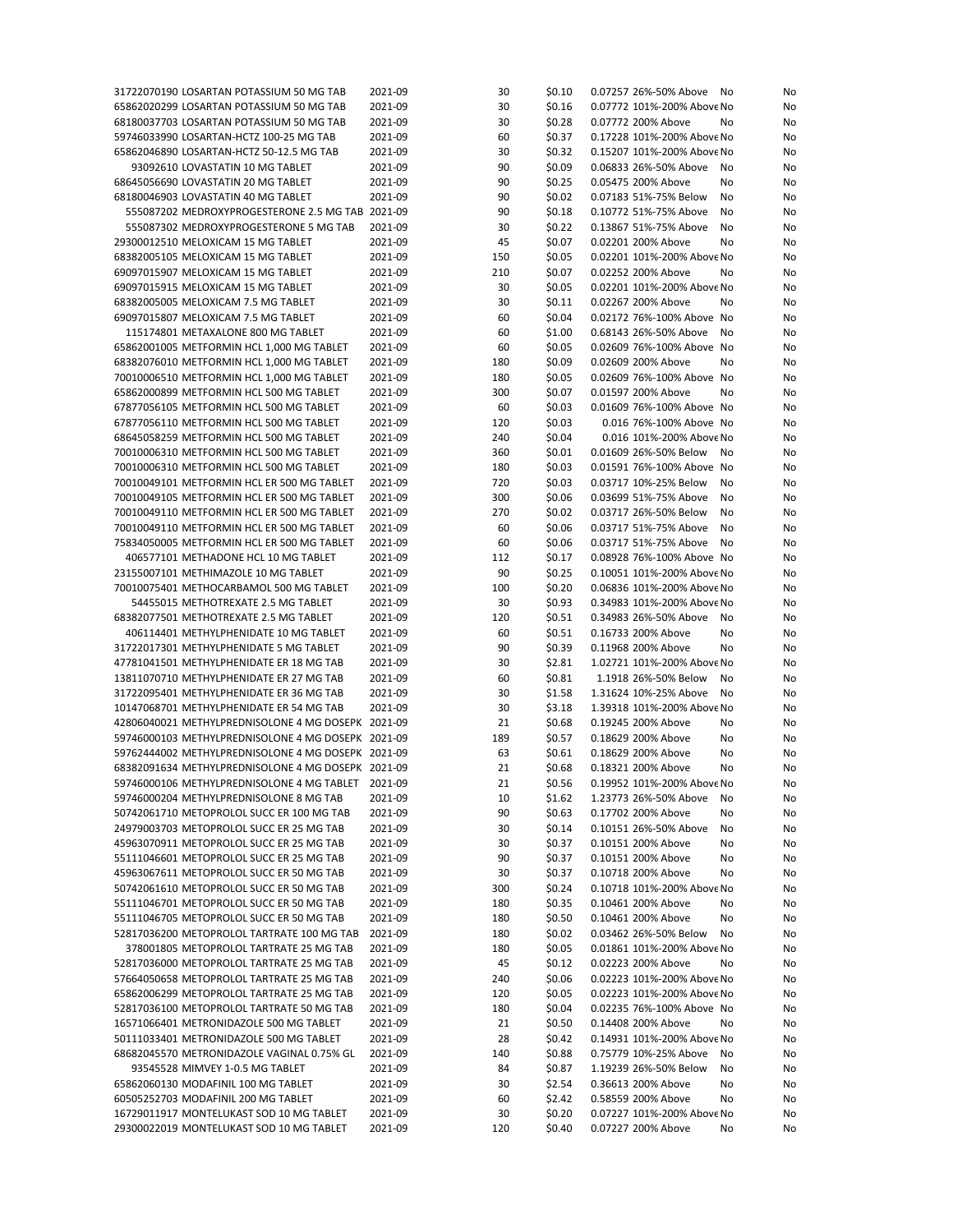| 31722072610 MONTELUKAST SOD 10 MG TABLET           | 2021-09 | 60  | \$0.20  | 0.07227 101%-200% Above No | No       |
|----------------------------------------------------|---------|-----|---------|----------------------------|----------|
| 31722072610 MONTELUKAST SOD 10 MG TABLET           | 2021-09 | 180 | \$0.03  | 0.07227 51%-75% Below      | No<br>No |
| 31722072690 MONTELUKAST SOD 10 MG TABLET           | 2021-09 | 30  | \$0.20  | 0.07466 101%-200% Above No | No       |
| 55111072510 MONTELUKAST SOD 10 MG TABLET           | 2021-09 | 300 | \$0.20  | 0.07287 101%-200% Above No | No       |
| 65862057490 MONTELUKAST SOD 10 MG TABLET           | 2021-09 | 180 | \$0.23  | 0.07346 200% Above         | No<br>No |
|                                                    |         |     |         |                            |          |
| 68001036105 MONTELUKAST SOD 10 MG TABLET           | 2021-09 | 30  | \$0.20  | 0.07466 101%-200% Above No | No       |
| 42858080101 MORPHINE SULF ER 15 MG TABLET          | 2021-09 | 60  | \$0.31  | 0.20622 51%-75% Above      | No<br>No |
| 65862084003 MOXIFLOXACIN 0.5% EYE DROPS            | 2021-09 | 3   | \$4.03  | 5.06502 10%-25% Below      | No<br>No |
| 68462056435 MUPIROCIN 2% CREAM                     | 2021-09 | 30  | \$11.09 | 7.36609 51%-75% Above      | No<br>No |
| 93101042 MUPIROCIN 2% OINTMENT                     | 2021-09 | 66  | \$0.43  | 0.17407 101%-200% Above No | No       |
| 45802011222 MUPIROCIN 2% OINTMENT                  | 2021-09 | 44  | \$0.45  | 0.17785 101%-200% Above No | No       |
| 51672131200 MUPIROCIN 2% OINTMENT                  | 2021-09 | 22  | \$0.39  | 0.16652 101%-200% Above No | No       |
| 406117003 NALTREXONE 50 MG TABLET                  | 2021-09 | 90  | \$0.44  | 0.79079 26%-50% Below      | No<br>No |
| 16729008110 NALTREXONE 50 MG TABLET                | 2021-09 | 30  | \$0.99  | 0.79079 26%-50% Above      | No<br>No |
|                                                    |         |     |         | 0.07918 26%-50% Below      |          |
| 49483061850 NAPROXEN 500 MG TABLET                 | 2021-09 | 60  | \$0.05  |                            | No<br>No |
| 65162019050 NAPROXEN 500 MG TABLET                 | 2021-09 | 90  | \$0.18  | 0.07851 101%-200% Above No | No       |
| 68462019005 NAPROXEN 500 MG TABLET                 | 2021-09 | 60  | \$0.20  | 0.07918 101%-200% Above No | No       |
| 61314063136 NEOMYC-POLYM-DEXAMET EYE OINTM 2021-09 |         | 3   | \$5.32  | 3.09154 51%-75% Above      | No<br>No |
| 24208063110 NEOMYCIN-POLYMYXIN-HC EAR SOLN 2021-09 |         | 20  | \$7.94  | 6.32138 26%-50% Above      | No<br>No |
| 50742062001 NIFEDIPINE ER 30 MG TABLET             | 2021-09 | 90  | \$0.59  | 0.25862 101%-200% Above No | No       |
| 68682010510 NIFEDIPINE ER 30 MG TABLET             | 2021-09 | 90  | \$0.22  | 0.24494 10%-25% Below      | No<br>No |
| 50742062101 NIFEDIPINE ER 60 MG TABLET             | 2021-09 | 90  | \$0.33  | 0.24854 26%-50% Above      | No<br>No |
| 185012201 NITROFURANTOIN MONO-MCR 100 MG 2021-09   |         | 14  | \$1.17  | 0.5668 101%-200% Above No  | No       |
|                                                    |         |     |         |                            |          |
| 47781030301 NITROFURANTOIN MONO-MCR 100 MG 2021-09 |         | 54  | \$1.00  | 0.5668 76%-100% Above No   | No       |
| 378728353 NORETH-EE-FE 1-0.02(21)-75 TAB           | 2021-09 | 84  | \$0.06  | 0.2803 76%-100% Below No   | No       |
| 59762159905 NORETH-EE-FE 1-0.02(24)-75 CAP         | 2021-09 | 28  | \$5.98  | 3.11306 76%-100% Above No  | No       |
| 68462013281 NORETHIND-ETH ESTRAD 1-0.02 MG         | 2021-09 | 21  | \$0.64  | 0.35746 76%-100% Above No  | No       |
| 378727253 NORETHINDRONE 0.35 MG TABLET             | 2021-09 | 28  | \$0.59  | 0.17934 200% Above         | No<br>No |
| 555021110 NORETHINDRONE 5 MG TABLET                | 2021-09 | 60  | \$1.57  | 0.51578 200% Above         | No<br>No |
| 68462030450 NORETHINDRONE 5 MG TABLET              | 2021-09 | 30  | \$1.22  | 0.51578 101%-200% Above No | No       |
| 68180083873 NORG-EE 0.18-0.215-0.25/0.035          | 2021-09 | 28  | \$0.05  | 0.17261 51%-75% Below      | No<br>No |
|                                                    |         |     |         |                            |          |
| 68180084073 NORG-ETHIN ESTRA 0.25-0.035 MG         | 2021-09 | 28  | \$0.57  | 0.2053 101%-200% Above No  | No       |
| 68462030929 NORG-ETHIN ESTRA 0.25-0.035 MG         | 2021-09 | 84  | \$0.57  | 0.21666 101%-200% Above No | No       |
| 51672400101 NORTRIPTYLINE HCL 10 MG CAP            | 2021-09 | 90  | \$0.17  | 0.08532 76%-100% Above No  | No       |
| 42192032801 NP THYROID 120 MG TABLET               | 2021-09 | 30  | \$1.60  | 1.18646 26%-50% Above      | No<br>No |
| 121086816 NYSTATIN 100,000 UNIT/ML SUSP            | 2021-09 | 200 | \$0.08  | 0.05607 26%-50% Above      | No<br>No |
| 68462031435 NYSTATIN-TRIAMCINOLONE CREAM           | 2021-09 | 30  | \$2.04  | 0.54875 200% Above         | No<br>No |
| 60505036301 OFLOXACIN 0.3% EAR DROPS               | 2021-09 | 5   | \$5.24  | 3.40798 51%-75% Above      | No<br>No |
| 60505036302 OFLOXACIN 0.3% EAR DROPS               | 2021-09 | 10  | \$2.56  | 2.93455 10%-25% Below      | No<br>No |
| 17478071310 OFLOXACIN 0.3% EYE DROPS               | 2021-09 | 10  | \$3.39  | 1.77082 76%-100% Above No  | No       |
|                                                    |         |     |         |                            |          |
| 66993068130 OLANZAPINE 5 MG TABLET                 | 2021-09 | 30  | \$0.28  | 0.09779 101%-200% Above No | No       |
| 33342017910 OLMESARTAN MEDOXOMIL 20 MG TAB 2021-09 |         | 90  | \$0.22  | 0.13424 51%-75% Above      | No<br>No |
| 16729032210 OLMESARTAN MEDOXOMIL 40 MG TAB 2021-09 |         | 90  | \$0.22  | 0.15622 26%-50% Above      | No<br>No |
| 16729036615 OLMESARTAN-HCTZ 20-12.5 MG TAB         | 2021-09 | 90  | \$0.40  | 0.27337 26%-50% Above      | No<br>No |
| 65862077930 OLMESARTAN-HCTZ 20-12.5 MG TAB         | 2021-09 | 90  | \$0.76  | 0.27054 101%-200% Above No | No       |
| 70756081230 OLMESARTAN-HCTZ 20-12.5 MG TAB         | 2021-09 | 90  | \$0.76  | 0.27054 101%-200% Above No | No       |
| 16729036715 OLMESARTAN-HCTZ 40-12.5 MG TAB         | 2021-09 | 90  | \$0.58  | 0.37436 51%-75% Above No   | No       |
| 16729036815 OLMESARTAN-HCTZ 40-25 MG TAB           | 2021-09 | 90  | \$0.58  | 0.37236 51%-75% Above      | No<br>No |
| 49884079011 OLMSRTN-AMLDPN-HCTZ 40-10-25MG 2021-09 |         | 30  | \$0.32  | 1.70664 76%-100% Below No  | No       |
|                                                    |         |     |         |                            |          |
| 60505057501 OLOPATADINE HCL 0.1% EYE DROPS         | 2021-09 | 5   | \$1.96  | 2.25147 10%-25% Below      | No<br>No |
| 781286810 OMEPRAZOLE DR 20 MG CAPSULE              | 2021-09 | 30  | \$0.07  | 0.03957 76%-100% Above No  | No       |
| 16714071503 OMEPRAZOLE DR 20 MG CAPSULE            | 2021-09 | 30  | \$0.07  | 0.03769 76%-100% Above No  | No       |
| 55111015810 OMEPRAZOLE DR 20 MG CAPSULE            | 2021-09 | 210 | \$0.08  | 0.03844 101%-200% Above No | No       |
| 62175011843 OMEPRAZOLE DR 20 MG CAPSULE            | 2021-09 | 90  | \$0.49  | 0.03769 200% Above         | No<br>No |
| 70700015010 OMEPRAZOLE DR 20 MG CAPSULE            | 2021-09 | 60  | \$0.07  | 0.03769 76%-100% Above No  | No       |
| 16714012303 OMEPRAZOLE DR 40 MG CAPSULE            | 2021-09 | 30  | \$0.11  | 0.0646 51%-75% Above       | No<br>No |
| 55111064505 OMEPRAZOLE DR 40 MG CAPSULE            | 2021-09 | 30  | \$0.11  | 0.0646 51%-75% Above       | No<br>No |
| 59651000305 OMEPRAZOLE DR 40 MG CAPSULE            |         |     |         |                            |          |
|                                                    | 2021-09 | 30  | \$0.19  | 0.06866 101%-200% Above No | No       |
| 59651000330 OMEPRAZOLE DR 40 MG CAPSULE            | 2021-09 | 30  | \$0.11  | 0.06866 51%-75% Above      | No<br>No |
| 62175013643 OMEPRAZOLE DR 40 MG CAPSULE            | 2021-09 | 180 | \$0.15  | 0.06866 101%-200% Above No | No       |
| 55111015330 ONDANSETRON HCL 4 MG TABLET            | 2021-09 | 20  | \$2.97  | 0.07069 200% Above         | No<br>No |
| 57237007530 ONDANSETRON HCL 4 MG TABLET            | 2021-09 | 9   | \$0.26  | 0.0847 200% Above          | No<br>No |
| 65862018730 ONDANSETRON HCL 4 MG TABLET            | 2021-09 | 20  | \$0.13  | 0.0847 51%-75% Above       | No<br>No |
| 68462010530 ONDANSETRON HCL 4 MG TABLET            | 2021-09 | 9   | \$0.40  | 0.0847 200% Above          | No<br>No |
| 68462010630 ONDANSETRON HCL 8 MG TABLET            | 2021-09 | 12  | \$0.12  | 0.1 10%-25% Above          | No<br>No |
|                                                    |         |     |         |                            |          |
| 62756024064 ONDANSETRON ODT 4 MG TABLET            | 2021-09 | 12  | \$0.32  | 0.2225 26%-50% Above       | No<br>No |
| 65862039010 ONDANSETRON ODT 4 MG TABLET            | 2021-09 | 48  | \$0.55  | 0.22088 101%-200% Above No | No       |
| 68001024617 ONDANSETRON ODT 4 MG TABLET            | 2021-09 | 15  | \$0.60  | 0.22411 101%-200% Above No | No       |
| 68462015713 ONDANSETRON ODT 4 MG TABLET            | 2021-09 | 16  | \$0.60  | 0.22088 101%-200% Above No | No       |
| 57237007810 ONDANSETRON ODT 8 MG TABLET            | 2021-09 | 18  | \$0.75  | 0.25807 101%-200% Above No | No       |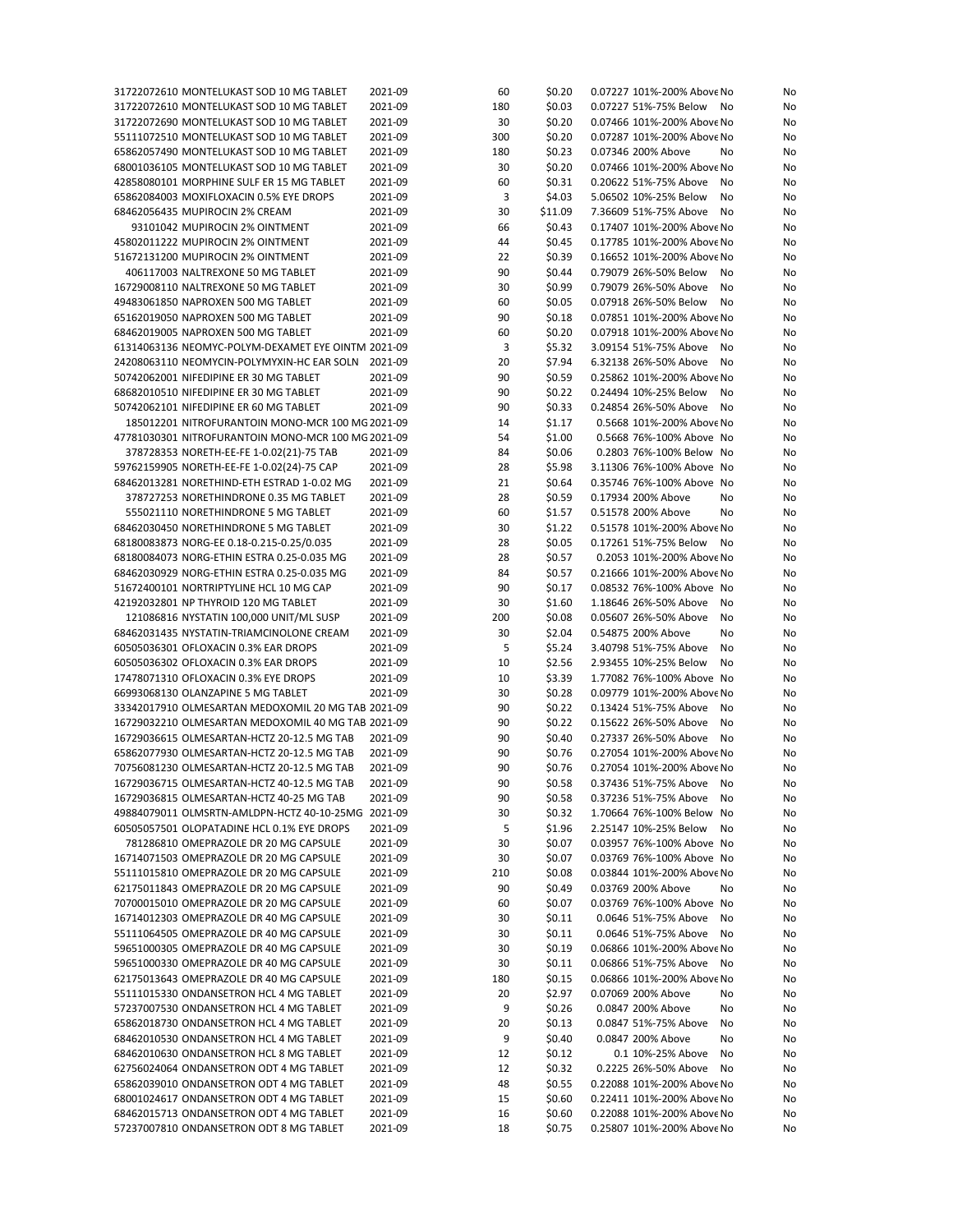| 68462015811 ONDANSETRON ODT 8 MG TABLET            | 2021-09 | 9   | \$0.91 | 0.25807 200% Above         | No | No |
|----------------------------------------------------|---------|-----|--------|----------------------------|----|----|
| 187305050 ONEXTON GEL PUMP                         | 2021-09 | 50  | \$9.22 | 12.07485 10%-25% Below     | No | No |
| 68462013801 OXCARBAZEPINE 300 MG TABLET            | 2021-09 | 60  | \$0.37 | 0.22459 51%-75% Above      | No | No |
| 50111045601 OXYBUTYNIN 5 MG TABLET                 | 2021-09 | 60  | \$0.19 | 0.07588 101%-200% Above No |    | No |
| 10702005601 OXYCODONE HCL 10 MG TABLET             | 2021-09 | 120 | \$0.24 | 0.11949 101%-200% Above No |    | No |
| 10702000950 OXYCODONE HCL 30 MG TABLET             |         |     | \$0.50 |                            |    |    |
|                                                    | 2021-09 | 120 |        | 0.30707 51%-75% Above      | No | No |
| 406052301 OXYCODONE-ACETAMINOPHEN 10-325 2021-09   |         | 180 | \$0.22 | 0.158 26%-50% Above        | No | No |
| 42858010401 OXYCODONE-ACETAMINOPHEN 10-325 2021-09 |         | 120 | \$0.11 | 0.158 26%-50% Below        | No | No |
| 47781023005 OXYCODONE-ACETAMINOPHEN 10-325 2021-09 |         | 90  | \$0.22 | 0.17775 10%-25% Above      | No | No |
| 31722094905 OXYCODONE-ACETAMINOPHEN 5-325 2021-09  |         | 10  | \$0.14 | 0.0936 26%-50% Above       | No | No |
| 42858010201 OXYCODONE-ACETAMINOPHEN 5-325 2021-09  |         | 110 | \$0.07 | 0.08896 10%-25% Below      | No | No |
| 42858010250 OXYCODONE-ACETAMINOPHEN 5-325 2021-09  |         | 12  | \$0.14 | 0.0936 26%-50% Above       | No | No |
| 42858010301 OXYCODONE-ACETAMINOPHN 7.5-325 2021-09 |         | 60  | \$0.08 | 0.11474 26%-50% Below      | No | No |
| 31722071390 PANTOPRAZOLE SOD DR 40 MG TAB          | 2021-09 | 180 | \$0.16 | 0.05949 101%-200% Above No |    | No |
| 62175061743 PANTOPRAZOLE SOD DR 40 MG TAB          | 2021-09 | 180 | \$0.17 | 0.06196 101%-200% Above No |    | No |
| 65862056099 PANTOPRAZOLE SOD DR 40 MG TAB          | 2021-09 | 120 | \$0.17 | 0.06104 101%-200% Above No |    | No |
| 68382009716 PAROXETINE HCL 10 MG TABLET            | 2021-09 | 90  | \$0.11 | 0.06708 51%-75% Above      | No | No |
|                                                    |         |     |        |                            |    |    |
| 13107015590 PAROXETINE HCL 20 MG TABLET            | 2021-09 | 45  | \$0.13 | 0.08348 51%-75% Above      | No | No |
| 16714023501 PENICILLIN VK 500 MG TABLET            | 2021-09 | 29  | \$0.19 | 0.12035 51%-75% Above      | No | No |
| 57237004101 PENICILLIN VK 500 MG TABLET            | 2021-09 | 28  | \$0.25 | 0.09597 101%-200% Above No |    | No |
| 93727198 PIOGLITAZONE HCL 15 MG TABLET             | 2021-09 | 90  | \$0.26 | 0.10553 101%-200% Above No |    | No |
| 68180089273 PIRMELLA 7-7-7-28 TABLET               | 2021-09 | 84  | \$0.75 | 0.39929 76%-100% Above No  |    | No |
| 378046701 PIROXICAM 20 MG CAPSULE                  | 2021-09 | 30  | \$1.09 | 0.35864 200% Above         | No | No |
| 45802086802 POLYETHYLENE GLYCOL 3350 POWD          | 2021-09 | 238 | \$0.03 | 0.0239 26%-50% Above       | No | No |
| 24208031510 POLYMYXIN B-TMP EYE DROPS              | 2021-09 | 10  | \$0.89 | 0.4779 76%-100% Above No   |    | No |
| 832532411 POTASSIUM CL ER 10 MEQ TABLET            | 2021-09 | 90  | \$0.44 | 0.24703 76%-100% Above No  |    | No |
| 69680013300 POTASSIUM CL ER 10 MEQ TABLET          | 2021-09 | 90  | \$0.26 | 0.14681 76%-100% Above No  |    | No |
| 70436015301 POTASSIUM CL ER 20 MEQ TABLET          | 2021-09 | 60  | \$0.37 | 0.27536 26%-50% Above      | No | No |
|                                                    | 2021-09 |     |        | 0.0502 76%-100% Below No   |    |    |
| 13668009190 PRAMIPEXOLE 0.125 MG TABLET            |         | 180 | \$0.01 |                            |    | No |
| 93720198 PRAVASTATIN SODIUM 20 MG TAB              | 2021-09 | 30  | \$0.17 | 0.06097 101%-200% Above No |    | No |
| 93720210 PRAVASTATIN SODIUM 40 MG TAB              | 2021-09 | 90  | \$0.42 | 0.0994 200% Above          | No | No |
| 60505017007 PRAVASTATIN SODIUM 40 MG TAB           | 2021-09 | 90  | \$0.04 | 0.0994 51%-75% Below       | No | No |
| 60505017007 PRAVASTATIN SODIUM 40 MG TAB           | 2021-09 | 90  | \$0.19 | 0.0994 76%-100% Above No   |    | No |
| 121075908 PREDNISOLONE 15 MG/5 ML SOLN             | 2021-09 | 100 | \$0.18 | 0.12101 26%-50% Above      | No | No |
| 60432021208 PREDNISOLONE 15 MG/5 ML SOLN           | 2021-09 | 18  | \$0.14 | 0.12101 10%-25% Above      | No | No |
| 70954005930 PREDNISONE 10 MG TAB DOSE PACK         | 2021-09 | 21  | \$1.12 | 0.64947 51%-75% Above      | No | No |
| 378064110 PREDNISONE 10 MG TABLET                  | 2021-09 | 57  | \$0.16 | 0.08567 76%-100% Above No  |    | No |
| 527293341 PREDNISONE 10 MG TABLET                  | 2021-09 | 16  | \$0.14 | 0.08567 51%-75% Above      | No | No |
| 59746017306 PREDNISONE 10 MG TABLET                | 2021-09 | 25  | \$0.16 | 0.08567 76%-100% Above No  |    | No |
| 59746017310 PREDNISONE 10 MG TABLET                | 2021-09 | 119 | \$0.16 | 0.08412 76%-100% Above No  |    | No |
| 378064205 PREDNISONE 20 MG TABLET                  | 2021-09 | 52  | \$0.18 | 0.11504 51%-75% Above      |    |    |
|                                                    |         |     |        |                            | No | No |
| 527293441 PREDNISONE 20 MG TABLET                  | 2021-09 | 14  | \$0.18 | 0.10809 51%-75% Above      | No | No |
| 591544305 PREDNISONE 20 MG TABLET                  | 2021-09 | 10  | \$0.28 | 0.11504 101%-200% Above No |    | No |
| 59746017506 PREDNISONE 20 MG TABLET                | 2021-09 | 10  | \$0.21 | 0.10809 76%-100% Above No  |    | No |
| 59746017509 PREDNISONE 20 MG TABLET                | 2021-09 | 28  | \$0.20 | 0.11272 76%-100% Above No  |    | No |
| 54982831 PREDNISONE 5 MG TABLET                    | 2021-09 | 90  | \$0.11 | 0.07469 26%-50% Above No   |    | No |
| 591505210 PREDNISONE 5 MG TABLET                   | 2021-09 | 60  | \$0.15 | 0.07871 76%-100% Above No  |    | No |
| 59746017206 PREDNISONE 5 MG TABLET                 | 2021-09 | 40  | \$0.15 | 0.07871 76%-100% Above No  |    | No |
| 59746017210 PREDNISONE 5 MG TABLET                 | 2021-09 | 75  | \$0.15 | 0.07469 101%-200% Above No |    | No |
| 54001925 PREDNISONE 50 MG TABLET                   | 2021-09 | 5   | \$0.33 | 0.27434 10%-25% Above      | No | No |
| 62332012290 PREGABALIN 100 MG CAPSULE              | 2021-09 | 120 | \$0.37 | 0.09266 200% Above         | No | No |
| 69238131309 PREGABALIN 100 MG CAPSULE              | 2021-09 | 60  | \$0.37 | 0.09266 200% Above         | No | No |
| 43598029690 PREGABALIN 200 MG CAPSULE              | 2021-09 | 180 | \$0.15 | 0.12216 10%-25% Above      | No | No |
| 43598029390 PREGABALIN 75 MG CAPSULE               | 2021-09 | 180 | \$0.20 | 0.08313 101%-200% Above No |    | No |
|                                                    |         |     |        |                            |    |    |
| 47335068888 PREGABALIN 75 MG CAPSULE               | 2021-09 | 60  | \$0.29 | 0.08313 200% Above         | No | No |
| 62332012190 PREGABALIN 75 MG CAPSULE               | 2021-09 | 60  | \$0.29 | 0.0872 200% Above          | No | No |
| 59651015201 PROGESTERONE 100 MG CAPSULE            | 2021-09 | 60  | \$0.78 | 0.2639 101%-200% Above No  |    | No |
| 69452023320 PROGESTERONE 100 MG CAPSULE            | 2021-09 | 120 | \$0.56 | 0.27049 101%-200% Above No |    | No |
| 70700016201 PROGESTERONE 100 MG CAPSULE            | 2021-09 | 90  | \$0.56 | 0.27049 101%-200% Above No |    | No |
| 17478076710 PROGESTERONE 200 MG CAPSULE            | 2021-09 | 30  | \$1.48 | 0.5058 101%-200% Above No  |    | No |
| 59651015301 PROGESTERONE 200 MG CAPSULE            | 2021-09 | 30  | \$1.48 | 0.5058 101%-200% Above No  |    | No |
| 70700016301 PROGESTERONE 200 MG CAPSULE            | 2021-09 | 90  | \$0.68 | 0.5058 26%-50% Above       | No | No |
| 68382004001 PROMETHAZINE 12.5 MG TABLET            | 2021-09 | 20  | \$0.16 | 0.0465 200% Above          | No | No |
| 65162052110 PROMETHAZINE 25 MG TABLET              | 2021-09 | 20  | \$0.08 | 0.04498 76%-100% Above No  |    | No |
| 65162052111 PROMETHAZINE 25 MG TABLET              | 2021-09 | 30  | \$0.11 | 0.04498 101%-200% Above No |    | No |
| 27808006502 PROMETHAZINE-CODEINE SOLUTION          | 2021-09 | 200 |        | 0.05047 10%-25% Above      |    |    |
|                                                    |         |     | \$0.06 |                            | No | No |
| 60432060416 PROMETHAZINE-DM 6.25-15 MG/5ML 2021-09 |         | 238 | \$0.04 | 0.06208 26%-50% Below      | No | No |
| 65162068090 PROMETHAZINE-DM 6.25-15 MG/5ML 2021-09 |         | 460 | \$0.08 | 0.06094 26%-50% Above      | No | No |
| 115165903 PROPRANOLOL 10 MG TABLET                 | 2021-09 | 60  | \$0.27 | 0.07136 200% Above         | No | No |
| 115166003 PROPRANOLOL 20 MG TABLET                 | 2021-09 | 60  | \$0.16 | 0.08709 76%-100% Above No  |    | No |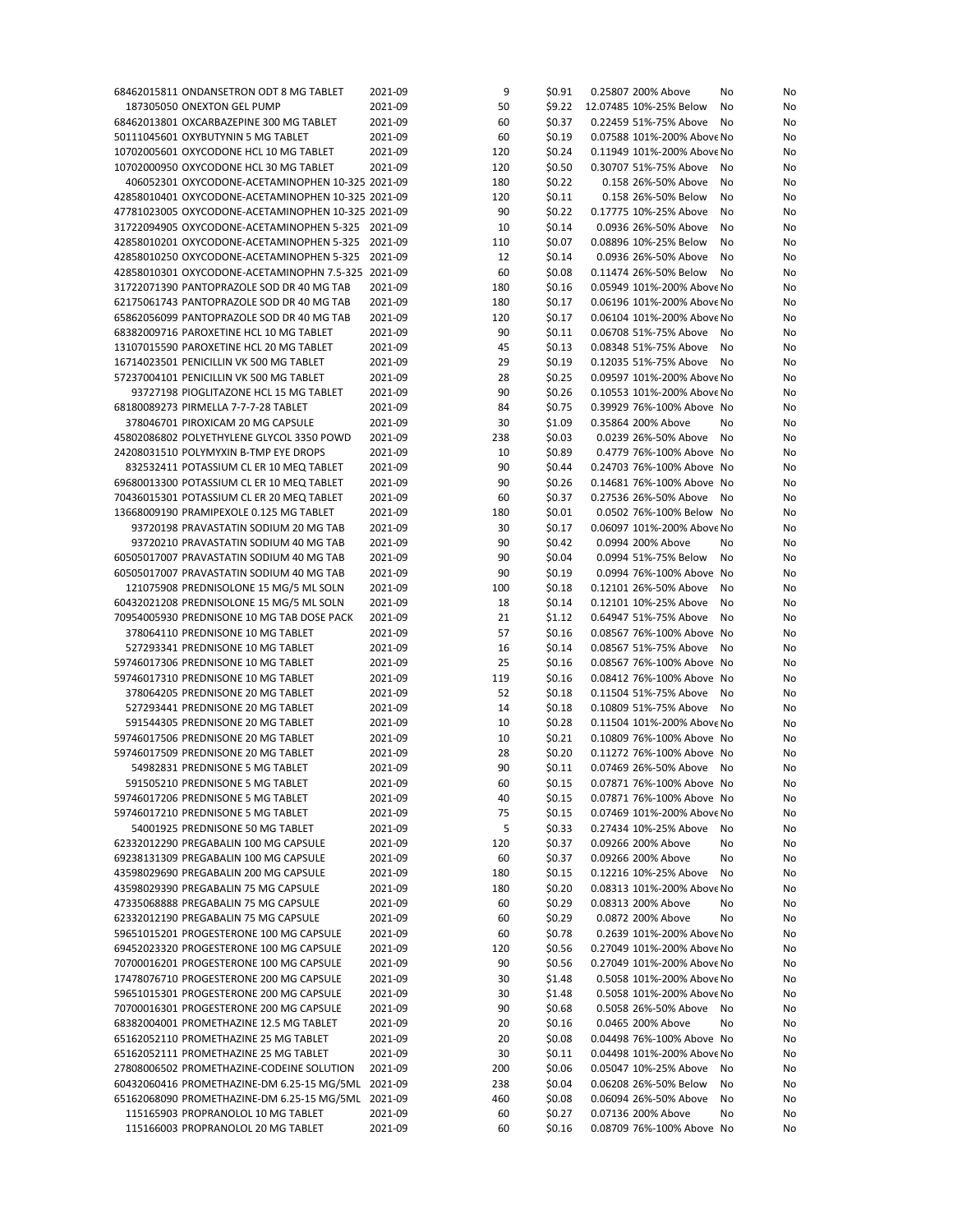| 603548321 PROPRANOLOL 20 MG TABLET         | 2021-09 | 120 | \$0.25  | 0.0898 101%-200% Above No  | No       |
|--------------------------------------------|---------|-----|---------|----------------------------|----------|
| 115166101 PROPRANOLOL 40 MG TABLET         | 2021-09 | 90  | \$0.30  | 0.1239 101%-200% Above No  | No       |
| 62559053001 PROPRANOLOL ER 60 MG CAPSULE   | 2021-09 | 30  | \$0.78  | 0.32647 101%-200% Above No | No       |
| 67877025001 QUETIAPINE FUMARATE 100 MG TAB | 2021-09 | 60  | \$0.42  | 0.05506 200% Above         | No<br>No |
| 68180044801 QUETIAPINE FUMARATE 200 MG TAB | 2021-09 | 270 | \$0.05  | 0.12486 51%-75% Below      | No<br>No |
| 65862048901 QUETIAPINE FUMARATE 25 MG TAB  | 2021-09 | 150 | \$0.14  | 0.03318 200% Above         | No<br>No |
| 67877024760 QUETIAPINE FUMARATE 300 MG TAB | 2021-09 | 45  | \$0.58  | 0.1481 200% Above          | No<br>No |
| 65862049501 QUETIAPINE FUMARATE 400 MG TAB | 2021-09 | 45  | \$0.25  | 0.19683 26%-50% Above      | No<br>No |
| 67877024901 QUETIAPINE FUMARATE 50 MG TAB  | 2021-09 | 90  | \$0.16  | 0.04904 200% Above         | No<br>No |
| 24478007401 QUILLICHEW ER 20 MG CHEW TAB   | 2021-09 | 30  | \$9.88  | 11.92224 10%-25% Below     | No<br>No |
|                                            |         |     |         |                            |          |
| 24478007501 QUILLICHEW ER 30 MG CHEW TAB   | 2021-09 | 30  | \$10.53 | 11.91349 10%-25% Below     | No<br>No |
| 33342010937 RISEDRONATE SODIUM 35 MG TAB   | 2021-09 | 12  | \$9.87  | 3.92139 101%-200% Above No | No       |
| 60505316500 RISEDRONATE SODIUM 35 MG TAB   | 2021-09 | 4   | \$2.45  | 3.92139 26%-50% Below      | No<br>No |
| 33342009441 RIZATRIPTAN 10 MG ODT          | 2021-09 | 24  | \$2.72  | 0.92432 101%-200% Above No | No       |
| 51991036378 RIZATRIPTAN 10 MG ODT          | 2021-09 | 6   | \$1.58  | 0.92432 51%-75% Above      | No<br>No |
| 67877026218 RIZATRIPTAN 10 MG TABLET       | 2021-09 | 27  | \$0.69  | 0.61026 10%-25% Above      | No<br>No |
| 31722088390 ROSUVASTATIN CALCIUM 10 MG TAB | 2021-09 | 90  | \$0.61  | 0.0636 200% Above          | No<br>No |
| 65862029490 ROSUVASTATIN CALCIUM 10 MG TAB | 2021-09 | 90  | \$0.61  | 0.0655 200% Above          | No<br>No |
| 72205000390 ROSUVASTATIN CALCIUM 10 MG TAB | 2021-09 | 90  | \$0.02  | 0.0655 51%-75% Below       | No<br>No |
| 70377000812 ROSUVASTATIN CALCIUM 20 MG TAB | 2021-09 | 90  | \$0.19  | 0.08055 101%-200% Above No | No       |
| 72205000490 ROSUVASTATIN CALCIUM 20 MG TAB | 2021-09 | 30  | \$0.27  | 0.08055 200% Above         | No<br>No |
| 72205000499 ROSUVASTATIN CALCIUM 20 MG TAB | 2021-09 | 90  | \$0.10  | 0.07818 26%-50% Above      | No<br>No |
| 16714099101 ROSUVASTATIN CALCIUM 40 MG TAB | 2021-09 | 30  | \$0.43  | 0.12593 200% Above         | No<br>No |
| 70377000911 ROSUVASTATIN CALCIUM 40 MG TAB | 2021-09 | 30  | \$0.58  | 0.12918 200% Above         | No<br>No |
| 72205000530 ROSUVASTATIN CALCIUM 40 MG TAB | 2021-09 | 180 | \$0.32  | 0.12756 101%-200% Above No | No       |
|                                            |         | 90  |         | 0.12918 101%-200% Above No |          |
| 72205000599 ROSUVASTATIN CALCIUM 40 MG TAB | 2021-09 |     | \$0.33  |                            | No       |
| 70377000612 ROSUVASTATIN CALCIUM 5 MG TAB  | 2021-09 | 120 | \$0.32  | 0.08277 200% Above         | No<br>No |
| 72205002790 ROSUVASTATIN CALCIUM 5 MG TAB  | 2021-09 | 90  | \$0.55  | 0.06448 200% Above         | No<br>No |
| 72205002799 ROSUVASTATIN CALCIUM 5 MG TAB  | 2021-09 | 30  | \$0.55  | 0.08277 200% Above         | No<br>No |
| 16714061305 SERTRALINE HCL 100 MG TABLET   | 2021-09 | 30  | \$0.11  | 0.06043 76%-100% Above No  | No       |
| 16714061306 SERTRALINE HCL 100 MG TABLET   | 2021-09 | 30  | \$0.11  | 0.06043 76%-100% Above No  | No       |
| 65862001305 SERTRALINE HCL 100 MG TABLET   | 2021-09 | 180 | \$0.48  | 0.05883 200% Above         | No<br>No |
| 68645052354 SERTRALINE HCL 100 MG TABLET   | 2021-09 | 90  | \$0.11  | 0.05883 76%-100% Above No  | No       |
| 69097083512 SERTRALINE HCL 100 MG TABLET   | 2021-09 | 223 | \$0.13  | 0.06043 101%-200% Above No | No       |
| 16714061206 SERTRALINE HCL 50 MG TABLET    | 2021-09 | 30  | \$0.07  | 0.04816 26%-50% Above      | No<br>No |
| 16729021616 SERTRALINE HCL 50 MG TABLET    | 2021-09 | 30  | \$0.07  | 0.04816 26%-50% Above      | No<br>No |
| 65862001205 SERTRALINE HCL 50 MG TABLET    | 2021-09 | 30  | \$0.57  | 0.04855 200% Above         | No<br>No |
| 68645052254 SERTRALINE HCL 50 MG TABLET    | 2021-09 | 135 | \$0.07  | 0.04816 26%-50% Above      | No<br>No |
| 69097083412 SERTRALINE HCL 50 MG TABLET    | 2021-09 | 225 | \$0.12  | 0.04816 101%-200% Above No | No       |
| 69097083412 SERTRALINE HCL 50 MG TABLET    | 2021-09 | 253 | \$0.17  | 0.04839 200% Above         | No<br>No |
|                                            | 2021-09 | 5   |         | 0.26476 26%-50% Below      | No       |
| 27241006903 SILDENAFIL 100 MG TABLET       |         |     | \$0.14  | 0.26476 200% Above         | No       |
| 31722071101 SILDENAFIL 100 MG TABLET       | 2021-09 | 30  | \$2.06  |                            | No<br>No |
| 31722071030 SILDENAFIL 50 MG TABLET        | 2021-09 | 8   | \$0.98  | 0.19547 200% Above         | No<br>No |
| 16729000517 SIMVASTATIN 20 MG TABLET       | 2021-09 | 90  | \$0.09  | 0.02805 200% Above         | No<br>No |
| 70377000315 SIMVASTATIN 20 MG TABLET       | 2021-09 | 90  | \$0.11  | 0.02898 200% Above         | No<br>No |
| 16729000617 SIMVASTATIN 40 MG TABLET       | 2021-09 | 90  | \$0.03  | 0.04659 26%-50% Below      | No<br>No |
| 68462038630 SOLIFENACIN 5 MG TABLET        | 2021-09 | 90  | \$0.17  | 0.225 10%-25% Below No     | No       |
| 93106101 SOTALOL 80 MG TABLET              | 2021-09 | 180 | \$0.21  | 0.08284 101%-200% Above No | No       |
| 16729022517 SPIRONOLACTONE 25 MG TABLET    | 2021-09 | 60  | \$0.11  | 0.0588 76%-100% Above No   | No       |
| 53746051101 SPIRONOLACTONE 25 MG TABLET    | 2021-09 | 90  | \$0.12  | 0.0588 101%-200% Above No  | No       |
| 53746051401 SPIRONOLACTONE 50 MG TABLET    | 2021-09 | 330 | \$0.31  | 0.13962 101%-200% Above No | No       |
| 555901658 SPRINTEC 28 DAY TABLET           | 2021-09 | 112 | \$0.57  | 0.2053 101%-200% Above No  | No       |
| 51862054506 SRONYX 0.10-0.02 MG TABLET     | 2021-09 | 168 | \$0.46  | 0.2202 101%-200% Above No  | No       |
| 93221001 SUCRALFATE 1 GM TABLET            | 2021-09 | 50  | \$0.59  | 0.19859 101%-200% Above No | No       |
| 59762040105 SUCRALFATE 1 GM TABLET         | 2021-09 | 120 | \$0.32  | 0.19859 51%-75% Above      | No<br>No |
| 65862042005 SULFAMETHOXAZOLE-TMP DS TABLET | 2021-09 | 124 | \$0.19  | 0.06188 200% Above         | No<br>No |
| 66993008269 SUMATRIPTAN 20 MG NASAL SPRAY  | 2021-09 | 6   | \$33.23 | 37.82417 10%-25% Below     | No<br>No |
| 55111029398 SUMATRIPTAN SUCC 100 MG TABLET | 2021-09 | 9   | \$0.31  | 0.6082 26%-50% Below       |          |
|                                            |         |     |         |                            | No<br>No |
| 65862014836 SUMATRIPTAN SUCC 100 MG TABLET | 2021-09 | 18  | \$1.06  | 0.6082 51%-75% Above       | No<br>No |
| 55111029236 SUMATRIPTAN SUCC 50 MG TABLET  | 2021-09 | 9   | \$1.11  | 0.52869 101%-200% Above No | No       |
| 65862014736 SUMATRIPTAN SUCC 50 MG TABLET  | 2021-09 | 9   | \$1.11  | 0.52869 101%-200% Above No | No       |
| 70700011585 SYEDA 28 TABLET                | 2021-09 | 112 | \$0.23  | 0.31204 10%-25% Below      | No<br>No |
| 74706990 SYNTHROID 150 MCG TABLET          | 2021-09 | 90  | \$1.24  | 0.29635 200% Above         | No<br>No |
| 16714071302 TAMSULOSIN HCL 0.4 MG CAPSULE  | 2021-09 | 60  | \$0.03  | 0.06478 51%-75% Below      | No<br>No |
| 57237001401 TAMSULOSIN HCL 0.4 MG CAPSULE  | 2021-09 | 60  | \$0.20  | 0.07055 101%-200% Above No | No       |
|                                            |         |     |         |                            | No       |
| 67877045005 TAMSULOSIN HCL 0.4 MG CAPSULE  | 2021-09 | 30  | \$0.20  | 0.07055 101%-200% Above No |          |
| 68382013210 TAMSULOSIN HCL 0.4 MG CAPSULE  | 2021-09 | 30  | \$0.20  | 0.06478 200% Above         | No<br>No |
| 228207610 TEMAZEPAM 15 MG CAPSULE          | 2021-09 | 15  | \$0.19  | 0.08117 101%-200% Above No | No       |
| 70700011221 TESTOSTERONE 1.62% GEL PUMP    | 2021-09 | 75  | \$2.15  | 0.74235 101%-200% Above No | No       |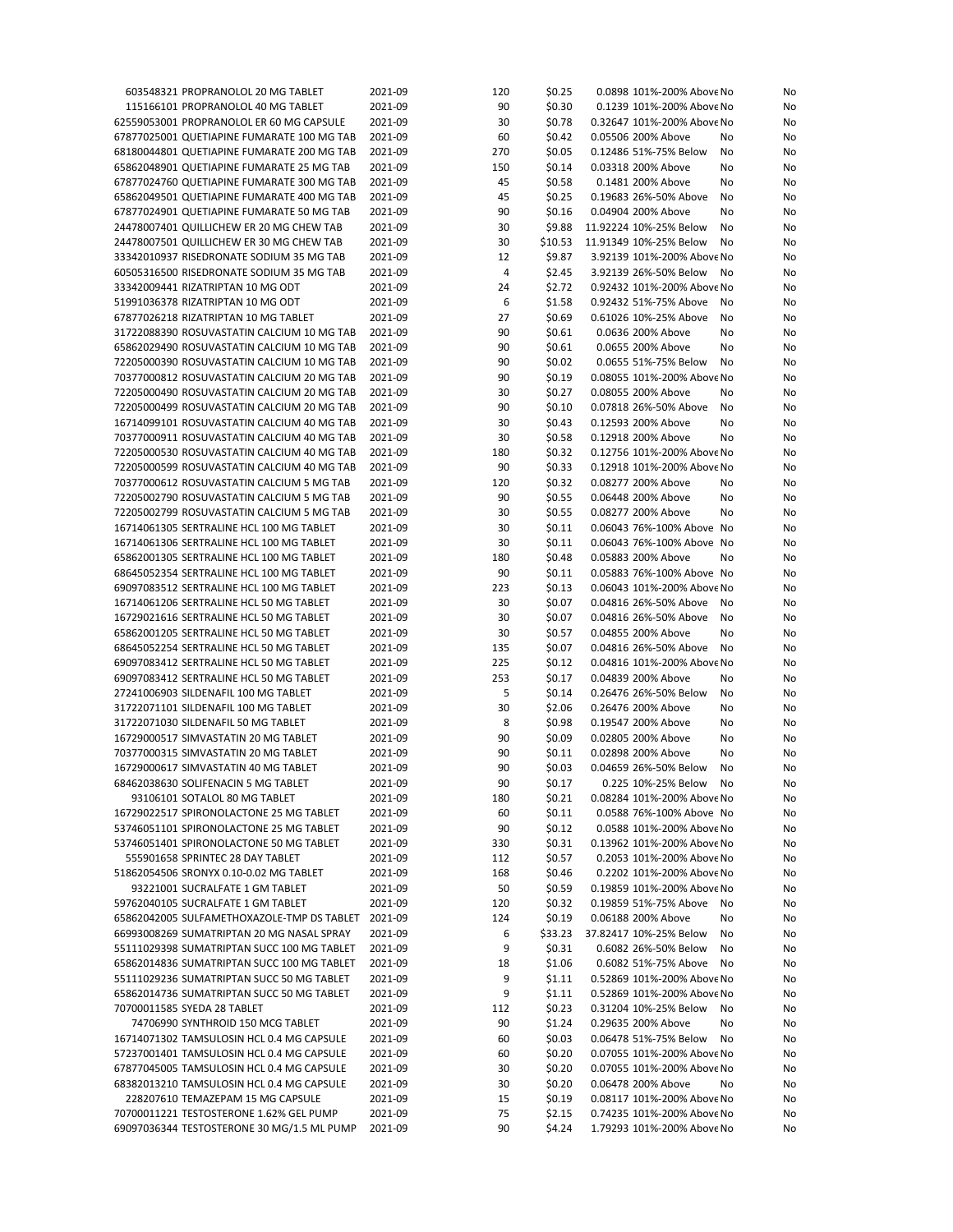| 574082001 TESTOSTERONE CYP 200 MG/ML                                                 | 2021-09            | 8         | \$13.73          | 15.72639 10%-25% Below<br>No<br>No                                    |
|--------------------------------------------------------------------------------------|--------------------|-----------|------------------|-----------------------------------------------------------------------|
| 60505025103 TIZANIDINE HCL 2 MG TABLET                                               | 2021-09            | 60        | \$0.11           | 0.05554 76%-100% Above No<br>No                                       |
| 29300016910 TIZANIDINE HCL 4 MG TABLET                                               | 2021-09            | 30        | \$0.23           | 0.04677 200% Above<br>No<br>No                                        |
| 55111018010 TIZANIDINE HCL 4 MG TABLET                                               | 2021-09            | 30        | \$0.16           | 0.05649 101%-200% Above No<br>No                                      |
| 55111018015 TIZANIDINE HCL 4 MG TABLET                                               | 2021-09            | 210       | \$0.16           | 0.05649 101%-200% Above No<br>No                                      |
| 24208029505 TOBRAMYCIN-DEXAMETH OPHTH SUSP 2021-09                                   |                    | 20        | \$13.25          | 16.6036 10%-25% Below<br>No<br>No                                     |
| 24208029525 TOBRAMYCIN-DEXAMETH OPHTH SUSP 2021-09                                   |                    | 5         | \$9.76           | 15.14653 26%-50% Below<br>No<br>No                                    |
| 68382013805 TOPIRAMATE 25 MG TABLET                                                  | 2021-09            | 150       | \$0.07           | 0.03463 101%-200% Above No<br>No                                      |
| 68382013814 TOPIRAMATE 25 MG TABLET<br>68382013905 TOPIRAMATE 50 MG TABLET           | 2021-09<br>2021-09 | 30<br>30  | \$0.23<br>\$0.07 | 0.03318 200% Above<br>No<br>No<br>0.05029 26%-50% Above<br>No<br>No   |
| 68382013914 TOPIRAMATE 50 MG TABLET                                                  | 2021-09            | 180       | \$0.10           | 0.04953 101%-200% Above No<br>No                                      |
| 69097012303 TOPIRAMATE 50 MG TABLET                                                  | 2021-09            | 60        | \$0.09           | 0.04953 76%-100% Above No<br>No                                       |
| 69097012312 TOPIRAMATE 50 MG TABLET                                                  | 2021-09            | 120       | \$0.10           | 0.04953 101%-200% Above No<br>No                                      |
| 50111091601 TORSEMIDE 10 MG TABLET                                                   | 2021-09            | 30        | \$0.14           | 0.07759 76%-100% Above No<br>No                                       |
| 93005805 TRAMADOL HCL 50 MG TABLET                                                   | 2021-09            | 252       | \$0.09           | 0.02454 200% Above<br>No<br>No                                        |
| 57664037718 TRAMADOL HCL 50 MG TABLET                                                | 2021-09            | 60        | \$0.06           | 0.02385 101%-200% Above No<br>No                                      |
| 65162062711 TRAMADOL HCL 50 MG TABLET                                                | 2021-09            | 30        | \$0.25           | 0.025 200% Above<br>No<br>No                                          |
| 50111043401 TRAZODONE 100 MG TABLET                                                  | 2021-09            | 30        | \$0.16           | 0.07361 101%-200% Above No<br>No                                      |
| 50111056101 TRAZODONE 100 MG TABLET                                                  | 2021-09            | 60        | \$0.18           | 0.07361 101%-200% Above No<br>No                                      |
| 68382080601 TRAZODONE 100 MG TABLET                                                  | 2021-09            | 60        | \$0.14           | 0.07199 76%-100% Above No<br>No                                       |
| 50111045001 TRAZODONE 150 MG TABLET                                                  | 2021-09            | 60        | \$0.50           | 0.1444 200% Above<br>No<br>No                                         |
| 13668033005 TRAZODONE 50 MG TABLET                                                   | 2021-09            | 30        | \$0.19           | 0.03979 200% Above<br>No<br>No                                        |
| 50111056001 TRAZODONE 50 MG TABLET<br>50111056003 TRAZODONE 50 MG TABLET             | 2021-09<br>2021-09 | 420<br>30 | \$0.09<br>\$0.08 | 0.03979 101%-200% Above No<br>No<br>0.03979 101%-200% Above No        |
| 60505265301 TRAZODONE 50 MG TABLET                                                   | 2021-09            | 90        | \$0.22           | No<br>0.03923 200% Above<br>No<br>No                                  |
| 68382080510 TRAZODONE 50 MG TABLET                                                   | 2021-09            | 150       | \$0.08           | 0.03979 101%-200% Above No<br>No                                      |
| 93214062 TRI-LO-SPRINTEC TABLET                                                      | 2021-09            | 56        | \$0.48           | 0.16004 101%-200% Above No<br>No                                      |
| 555901858 TRI-SPRINTEC TABLET                                                        | 2021-09            | 28        | \$0.41           | 0.1832 101%-200% Above No<br>No                                       |
| 33342032780 TRIAMCINOLONE 0.025% CREAM                                               | 2021-09            | 80        | \$0.04           | 0.06902 26%-50% Below<br>No<br>No                                     |
| 45802006436 TRIAMCINOLONE 0.1% CREAM                                                 | 2021-09            | 80        | \$0.06           | 0.05074 10%-25% Above<br>No<br>No                                     |
| 45802005505 TRIAMCINOLONE 0.1% OINTMENT                                              | 2021-09            | 454       | \$0.05           | 0.04153 10%-25% Above<br>No<br>No                                     |
| 51672128402 TRIAMCINOLONE 0.1% OINTMENT                                              | 2021-09            | 30        | \$0.04           | 0.17447 76%-100% Below No<br>No                                       |
| 60846080301 UNITHROID 75 MCG TABLET                                                  | 2021-09            | 30        | \$0.29           | 0.21636 26%-50% Above<br>No<br>No                                     |
| 31722070590 VALACYCLOVIR HCL 1 GRAM TABLET                                           | 2021-09            | 30        | \$0.51           | 0.65614 10%-25% Below<br>No<br>No                                     |
| 378427577 VALACYCLOVIR HCL 500 MG TABLET                                             | 2021-09            | 36        | \$0.98           | 0.31538 200% Above<br>No<br>No                                        |
| 65862044890 VALACYCLOVIR HCL 500 MG TABLET                                           | 2021-09            | 60        | \$0.15           | 0.32836 51%-75% Below<br>No<br>No                                     |
| 65162083909 VALSARTAN 160 MG TABLET                                                  | 2021-09            | 90        | \$0.54           | 0.28135 76%-100% Above No<br>No                                       |
| 62332008090 VALSARTAN-HCTZ 160-12.5 MG TAB<br>378632577 VALSARTAN-HCTZ 320-25 MG TAB | 2021-09<br>2021-09 | 60<br>17  | \$1.23<br>\$1.53 | 0.28436 200% Above<br>No<br>No<br>0.43847 200% Above<br>No<br>No      |
| 93914801 VENLAFAXINE HCL 37.5 MG TABLET                                              | 2021-09            | 30        | \$0.16           | 0.12965 10%-25% Above<br>No<br>No                                     |
| 68382001901 VENLAFAXINE HCL 37.5 MG TABLET                                           | 2021-09            | 180       | \$0.38           | 0.12921 101%-200% Above No<br>No                                      |
| 65862052790 VENLAFAXINE HCL ER 37.5 MG CAP                                           | 2021-09            | 30        | \$0.31           | 0.11796 101%-200% Above No<br>No                                      |
| 68382003416 VENLAFAXINE HCL ER 37.5 MG CAP                                           | 2021-09            | 30        | \$0.32           | 0.11796 101%-200% Above No<br>No                                      |
| 65862052890 VENLAFAXINE HCL ER 75 MG CAP                                             | 2021-09            | 30        | \$0.25           | 0.12495 101%-200% Above No<br>No                                      |
| 68462029301 VERAPAMIL ER 180 MG TABLET                                               | 2021-09            | 60        | \$0.47           | 0.20776 101%-200% Above No<br>No                                      |
| 68462031829 VIORELE 28 DAY TABLET                                                    | 2021-09            | 84        | \$0.46           | 0.28529 51%-75% Above No<br>No                                        |
| 42806054701 VITAMIN D2 1.25MG(50,000 UNIT)                                           | 2021-09            | 13        | \$0.06           | 0.1503 51%-75% Below<br>No<br>No                                      |
| 64380073706 VITAMIN D2 1.25MG(50,000 UNIT)                                           | 2021-09            | 20        | \$0.37           | 0.14952 101%-200% Above No<br>No                                      |
| 69452015120 VITAMIN D2 1.25MG(50,000 UNIT)                                           | 2021-09            | 52        | \$0.36           | 0.14963 101%-200% Above No<br>No                                      |
| 93172110 WARFARIN SODIUM 5 MG TABLET                                                 | 2021-09            | 90        | \$0.24           | 0.10745 101%-200% Above No<br>No                                      |
| 55111062660 ZAFIRLUKAST 20 MG TABLET<br>65862070560 ZIPRASIDONE HCL 80 MG CAPSULE    | 2021-09<br>2021-09 | 180<br>60 | \$0.51<br>\$1.43 | 1.04254 51%-75% Below<br>No<br>No<br>0.43167 200% Above<br>No         |
| 68001045306 ZIPRASIDONE HCL 80 MG CAPSULE                                            | 2021-09            | 60        | \$1.43           | No<br>0.43167 200% Above<br>No<br>No                                  |
| 10370011610 ZOLPIDEM TART ER 12.5 MG TAB                                             | 2021-09            | 90        | \$0.17           | 0.33739 26%-50% Below<br>No<br>No                                     |
| 93007401 ZOLPIDEM TARTRATE 10 MG TABLET                                              | 2021-09            | 60        | \$0.05           | 0.03293 51%-75% Above<br>No<br>No                                     |
| 13668000805 ZOLPIDEM TARTRATE 10 MG TABLET                                           | 2021-09            | 60        | \$0.06           | 0.03392 76%-100% Above No<br>No                                       |
| 13668000810 ZOLPIDEM TARTRATE 10 MG TABLET                                           | 2021-09            | 30        | \$0.05           | 0.0349 26%-50% Above<br>No<br>No                                      |
| 16714062202 ZOLPIDEM TARTRATE 10 MG TABLET                                           | 2021-09            | 90        | \$0.02           | 0.0349 26%-50% Below<br>No<br>No                                      |
| 65862016001 ZOLPIDEM TARTRATE 10 MG TABLET                                           | 2021-09            | 15        | \$0.09           | 0.0349 101%-200% Above No<br>No                                       |
| 71093015604 ZOLPIDEM TARTRATE 10 MG TABLET                                           | 2021-09            | 30        | \$0.05           | 0.03293 51%-75% Above<br>No<br>No                                     |
| 781531701 ZOLPIDEM TARTRATE 5 MG TABLET                                              | 2021-09            | 15        | \$0.12           | 0.03091 200% Above<br>No<br>No                                        |
| 16714062102 ZOLPIDEM TARTRATE 5 MG TABLET                                            | 2021-09            | 10        | \$0.04           | 0.03002 26%-50% Above<br>No<br>No                                     |
| 65862015901 ZOLPIDEM TARTRATE 5 MG TABLET                                            | 2021-09            | 30        | \$0.07           | 0.03002 101%-200% Above No<br>No                                      |
| 71093015504 ZOLPIDEM TARTRATE 5 MG TABLET                                            | 2021-09            | 30        | \$0.04           | 0.03091 26%-50% Above<br>No<br>No                                     |
| 406048410 ACETAMINOPHEN-COD #3 TABLET                                                | 2021-10            | 40        | \$0.21           | 0.1108 76%-100% Above No<br>No                                        |
| 71930005552 ACETAMINOPHEN-COD #3 TABLET<br>23155028701 ACETAZOLAMIDE 125 MG TABLET   | 2021-10<br>2021-10 | 60<br>8   | \$0.19<br>\$0.31 | 0.1108 51%-75% Above<br>No<br>No<br>0.20692 26%-50% Above<br>No<br>No |
| 29033003001 ACETAZOLAMIDE ER 500 MG CAP                                              | 2021-10            | 60        | \$0.58           | 0.4369 26%-50% Above<br>No<br>No                                      |
| 168042446 ADAPALENE 0.1% CREAM                                                       | 2021-10            | 45        | \$4.04           | 3.22226 26%-50% Above<br>No<br>No                                     |
| 93317431 ALBUTEROL HFA 90 MCG INHALER                                                | 2021-10            | 59        | \$5.26           | 3.32883 51%-75% Above<br>No<br>No                                     |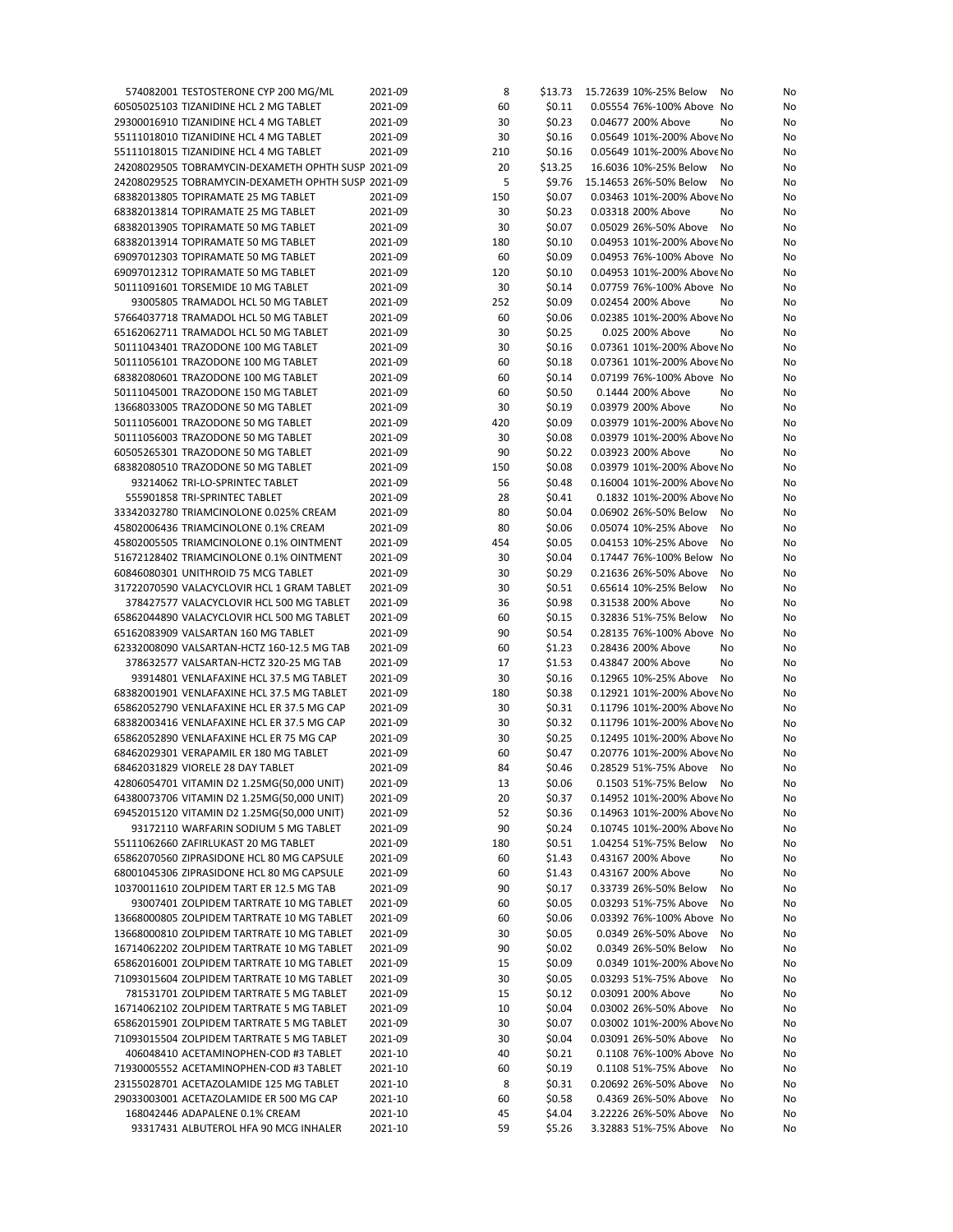| 68180096301 ALBUTEROL HFA 90 MCG INHALER   | 2021-10 | 17  | \$5.63 | 3.3397 51%-75% Above<br>No                               | No |
|--------------------------------------------|---------|-----|--------|----------------------------------------------------------|----|
| 69097014260 ALBUTEROL HFA 90 MCG INHALER   | 2021-10 | 93  | \$5.50 | 4.0754 26%-50% Above<br>No                               | No |
| 378827052 ALBUTEROL SUL 2.5 MG/3 ML SOLN   | 2021-10 | 150 | \$0.10 | 0.04314 101%-200% Above No                               | No |
| 487950125 ALBUTEROL SUL 2.5 MG/3 ML SOLN   | 2021-10 | 225 | \$0.10 | 0.04309 101%-200% Above No                               | No |
| 76204020025 ALBUTEROL SUL 2.5 MG/3 ML SOLN | 2021-10 | 225 | \$0.10 | 0.04304 101%-200% Above No                               | No |
| 76204020060 ALBUTEROL SUL 2.5 MG/3 ML SOLN | 2021-10 | 360 | \$0.10 | 0.04219 101%-200% Above No                               | No |
| 29300015501 ALFUZOSIN HCL ER 10 MG TABLET  | 2021-10 | 30  | \$0.49 | 0.14136 200% Above<br>No                                 | No |
| 16714004107 ALLOPURINOL 100 MG TABLET      | 2021-10 | 90  | \$0.14 | 0.05873 101%-200% Above No                               | No |
| 16714004112 ALLOPURINOL 100 MG TABLET      | 2021-10 | 104 | \$0.14 | 0.05873 101%-200% Above No                               | No |
| 29300035005 ALLOPURINOL 300 MG TABLET      | 2021-10 | 30  | \$0.18 | 0.09866 76%-100% Above No                                | No |
| 228202750 ALPRAZOLAM 0.25 MG TABLET        | 2021-10 | 60  | \$0.08 | 0.02223 200% Above<br>No                                 | No |
| 781106110 ALPRAZOLAM 0.25 MG TABLET        | 2021-10 | 35  | \$0.08 | 0.02223 200% Above<br>No                                 | No |
| 51991070410 ALPRAZOLAM 0.25 MG TABLET      | 2021-10 | 25  | \$0.05 | 0.02223 101%-200% Above No                               | No |
|                                            |         |     | \$0.06 |                                                          | No |
| 228202950 ALPRAZOLAM 0.5 MG TABLET         | 2021-10 | 120 |        | 0.02359 101%-200% Above No<br>0.02358 101%-200% Above No |    |
| 781107710 ALPRAZOLAM 0.5 MG TABLET         | 2021-10 | 65  | \$0.06 |                                                          | No |
| 65862067701 ALPRAZOLAM 0.5 MG TABLET       | 2021-10 | 90  | \$0.05 | 0.02361 101%-200% Above No                               | No |
| 228203150 ALPRAZOLAM 1 MG TABLET           | 2021-10 | 90  | \$0.06 | 0.02612 101%-200% Above No                               | No |
| 228203196 ALPRAZOLAM 1 MG TABLET           | 2021-10 | 30  | \$0.06 | 0.02622 101%-200% Above No                               | No |
| 781107905 ALPRAZOLAM 1 MG TABLET           | 2021-10 | 60  | \$0.06 | 0.02612 101%-200% Above No                               | No |
| 51991070605 ALPRAZOLAM 1 MG TABLET         | 2021-10 | 60  | \$0.06 | 0.02622 101%-200% Above No                               | No |
| 59762372101 ALPRAZOLAM 1 MG TABLET         | 2021-10 | 60  | \$0.06 | 0.02622 101%-200% Above No                               | No |
| 574029201 AMILORIDE HCL 5 MG TABLET        | 2021-10 | 60  | \$0.17 | 0.18893 10%-25% Below<br>No                              | No |
| 70710123001 AMITRIPTYLINE HCL 150 MG TAB   | 2021-10 | 60  | \$1.66 | 0.55728 101%-200% Above No                               | No |
| 70710122600 AMITRIPTYLINE HCL 25 MG TAB    | 2021-10 | 30  | \$0.10 | 0.08842 10%-25% Above<br>No                              | No |
| 29300039805 AMLODIPINE BESYLATE 10 MG TAB  | 2021-10 | 30  | \$0.04 | 0.01543 101%-200% Above No                               | No |
| 68180072103 AMLODIPINE BESYLATE 10 MG TAB  | 2021-10 | 450 | \$0.06 | 0.01549 200% Above<br>No                                 | No |
| 69097012815 AMLODIPINE BESYLATE 10 MG TAB  | 2021-10 | 90  | \$0.08 | 0.01543 200% Above<br>No                                 | No |
| 67877019705 AMLODIPINE BESYLATE 2.5 MG TAB | 2021-10 | 90  | \$0.06 | 0.01226 200% Above<br>No                                 | No |
|                                            | 2021-10 | 30  | \$0.02 | 0.01261 51%-75% Above                                    | No |
| 68180071909 AMLODIPINE BESYLATE 2.5 MG TAB |         |     |        | No                                                       |    |
| 69097012615 AMLODIPINE BESYLATE 2.5 MG TAB | 2021-10 | 90  | \$0.01 | 0.01261 10%-25% Below<br>No                              | No |
| 29300039705 AMLODIPINE BESYLATE 5 MG TAB   | 2021-10 | 90  | \$0.03 | 0.0116 101%-200% Above No                                | No |
| 67877019810 AMLODIPINE BESYLATE 5 MG TAB   | 2021-10 | 30  | \$0.03 | 0.0116 101%-200% Above No                                | No |
| 68180072003 AMLODIPINE BESYLATE 5 MG TAB   | 2021-10 | 270 | \$0.04 | 0.0116 200% Above<br>No                                  | No |
| 65862058701 AMLODIPINE-BENAZEPRIL 10-40 MG | 2021-10 | 90  | \$0.51 | 0.19386 101%-200% Above No                               | No |
| 65862053401 AMOX-CLAV 400-57 MG/5 ML SUSP  | 2021-10 | 100 | \$0.23 | 0.07122 200% Above<br>No                                 | No |
| 16714049401 AMOX-CLAV 500-125 MG TABLET    | 2021-10 | 20  | \$0.66 | 0.41803 51%-75% Above<br>No                              | No |
| 65862050220 AMOX-CLAV 500-125 MG TABLET    | 2021-10 | 20  | \$0.66 | 0.41803 51%-75% Above<br>No                              | No |
| 143924920 AMOX-CLAV 875-125 MG TABLET      | 2021-10 | 14  | \$1.08 | 0.29066 200% Above<br>No                                 | No |
| 781185220 AMOX-CLAV 875-125 MG TABLET      | 2021-10 | 54  | \$0.53 | 0.29652 76%-100% Above No                                | No |
| 42571016242 AMOX-CLAV 875-125 MG TABLET    | 2021-10 | 70  | \$0.68 | 0.30472 101%-200% Above No                               | No |
| 65862050320 AMOX-CLAV 875-125 MG TABLET    | 2021-10 | 54  | \$0.60 | 0.30237 76%-100% Above No                                | No |
| 66685100101 AMOX-CLAV 875-125 MG TABLET    | 2021-10 | 14  | \$0.57 | 0.29066 76%-100% Above No                                | No |
| 93416178 AMOXICILLIN 400 MG/5 ML SUSP      | 2021-10 | 150 | \$0.04 | 0.02684 26%-50% Above<br>No                              | No |
| 93310905 AMOXICILLIN 500 MG CAPSULE        | 2021-10 | 30  | \$0.13 | 0.06933 76%-100% Above No                                | No |
| 781261305 AMOXICILLIN 500 MG CAPSULE       | 2021-10 | 197 | \$0.07 | 0.06712 10%-25% Above                                    |    |
|                                            |         |     |        | No                                                       | No |
| 16714029904 AMOXICILLIN 500 MG CAPSULE     | 2021-10 | 16  | \$0.29 | 0.06675 200% Above<br>No                                 | No |
| 65862001705 AMOXICILLIN 500 MG CAPSULE     | 2021-10 | 28  | \$0.13 | 0.06675 76%-100% Above No                                | No |
| 57237002801 AMOXICILLIN 500 MG TABLET      | 2021-10 | 33  | \$0.18 | 0.12808 26%-50% Above No                                 | No |
| 65862001501 AMOXICILLIN 875 MG TABLET      | 2021-10 | 94  | \$0.33 | 0.13912 101%-200% Above No                               | No |
| 781214501 AMPICILLIN 500 MG CAPSULE        | 2021-10 | 14  | \$0.56 | 0.48533 10%-25% Above<br>No                              | No |
| 68382020906 ANASTROZOLE 1 MG TABLET        | 2021-10 | 30  | \$0.16 | 0.13118 10%-25% Above<br>No                              | No |
| 13668021930 ARIPIPRAZOLE 15 MG TABLET      | 2021-10 | 30  | \$0.36 | 0.17114 101%-200% Above No                               | No |
| 67877043303 ARIPIPRAZOLE 15 MG TABLET      | 2021-10 | 15  | \$0.39 | 0.17114 101%-200% Above No                               | No |
| 27241005103 ARIPIPRAZOLE 2 MG TABLET       | 2021-10 | 30  | \$0.27 | 0.14775 76%-100% Above No                                | No |
| 43547030203 ARIPIPRAZOLE 2 MG TABLET       | 2021-10 | 30  | \$0.27 | 0.15576 51%-75% Above<br>No                              | No |
| 43547030303 ARIPIPRAZOLE 5 MG TABLET       | 2021-10 | 60  | \$0.38 | 0.15636 101%-200% Above No                               | No |
| 65862080730 ARMODAFINIL 250 MG TABLET      | 2021-10 | 30  | \$2.62 | 1.18596 101%-200% Above No                               | No |
| 93078701 ATENOLOL 25 MG TABLET             | 2021-10 | 360 | \$0.07 | 0.02463 101%-200% Above No                               | No |
| 64980043710 ATENOLOL 25 MG TABLET          | 2021-10 | 90  | \$0.01 | 0.02463 51%-75% Below<br>No                              | No |
| 68382002210 ATENOLOL 25 MG TABLET          | 2021-10 | 90  | \$0.06 | 0.02463 101%-200% Above No                               | No |
| 93505698 ATORVASTATIN 10 MG TABLET         | 2021-10 | 60  | \$0.12 | 0.03871 200% Above<br>No                                 | No |
|                                            |         |     |        |                                                          |    |
| 378395005 ATORVASTATIN 10 MG TABLET        | 2021-10 | 30  | \$0.12 | 0.0375 200% Above<br>No                                  | No |
| 16714087403 ATORVASTATIN 10 MG TABLET      | 2021-10 | 30  | \$0.12 | 0.0375 200% Above<br>No                                  | No |
| 59762015502 ATORVASTATIN 10 MG TABLET      | 2021-10 | 30  | \$0.12 | 0.0375 200% Above<br>No                                  | No |
| 63304082705 ATORVASTATIN 10 MG TABLET      | 2021-10 | 30  | \$0.12 | 0.03992 200% Above<br>No                                 | No |
| 68180063502 ATORVASTATIN 10 MG TABLET      | 2021-10 | 90  | \$0.12 | 0.0375 200% Above<br>No                                  | No |
| 70377002711 ATORVASTATIN 10 MG TABLET      | 2021-10 | 180 | \$0.07 | 0.03992 76%-100% Above No                                | No |
|                                            |         |     |        |                                                          |    |
| 93505998 ATORVASTATIN 20 MG TABLET         | 2021-10 | 90  | \$0.10 | 0.05743 51%-75% Above<br>No                              | No |
| 16714087503 ATORVASTATIN 20 MG TABLET      | 2021-10 | 30  | \$0.10 | 0.05943 51%-75% Above<br>No                              | No |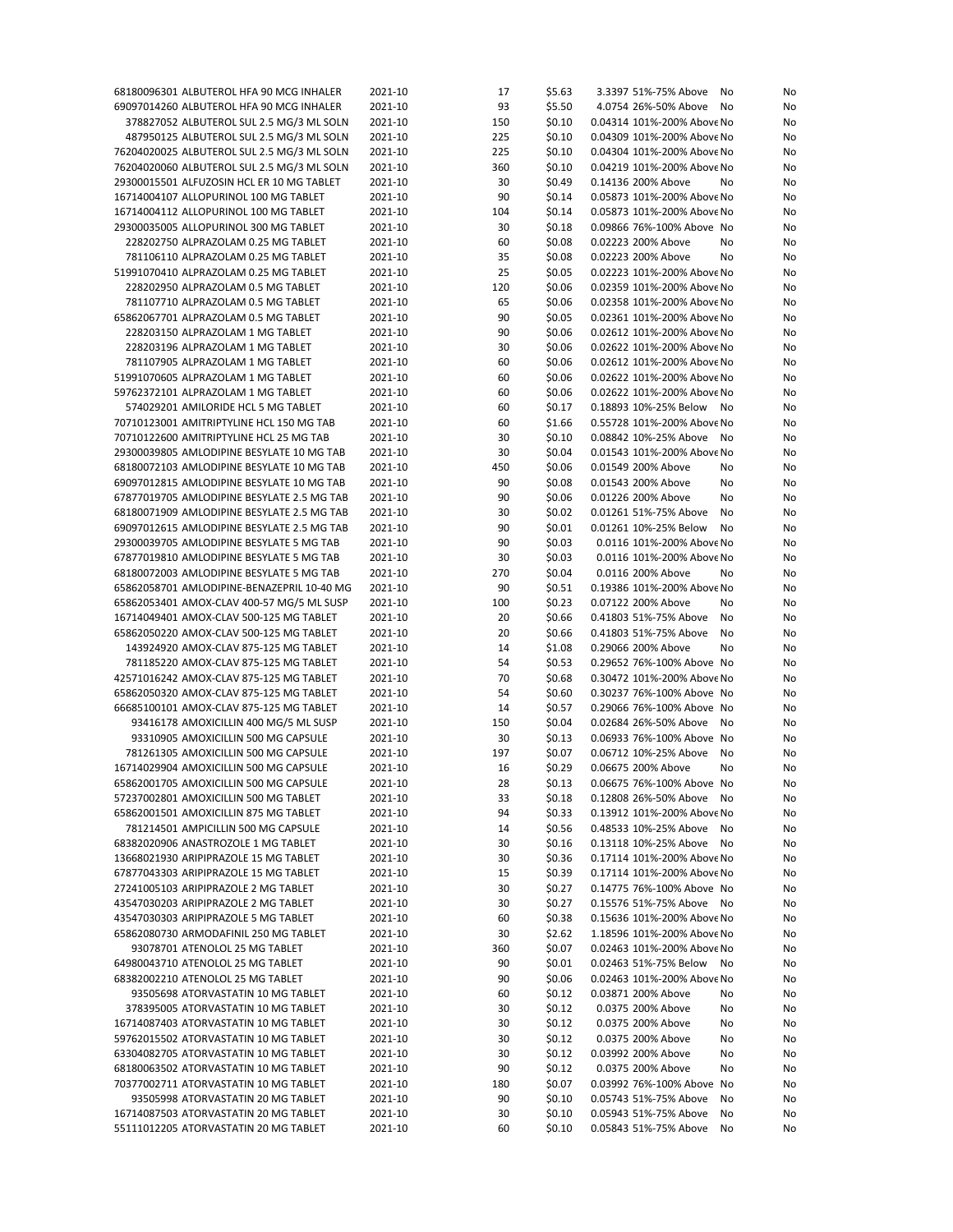| 60505257908 ATORVASTATIN 20 MG TABLET              | 2021-10 | 60  | \$0.05 | 0.05843 10%-25% Below<br>No       | No |
|----------------------------------------------------|---------|-----|--------|-----------------------------------|----|
| 63304082805 ATORVASTATIN 20 MG TABLET              | 2021-10 | 30  | \$0.10 | 0.05943 51%-75% Above<br>No       | No |
| 68180063609 ATORVASTATIN 20 MG TABLET              | 2021-10 | 90  | \$0.10 | 0.05943 51%-75% Above<br>No       | No |
| 70377002811 ATORVASTATIN 20 MG TABLET              | 2021-10 | 60  | \$0.10 | 0.05943 51%-75% Above<br>No       | No |
| 75834025601 ATORVASTATIN 20 MG TABLET              | 2021-10 | 30  | \$0.10 | 0.05943 51%-75% Above<br>No       | No |
|                                                    |         |     |        |                                   |    |
| 93505898 ATORVASTATIN 40 MG TABLET                 | 2021-10 | 270 | \$0.19 | 0.0592 200% Above<br>No           | No |
| 55111012305 ATORVASTATIN 40 MG TABLET              | 2021-10 | 240 | \$0.15 | 0.05984 101%-200% Above No        | No |
| 60505258008 ATORVASTATIN 40 MG TABLET              | 2021-10 | 30  | \$0.16 | 0.05856 101%-200% Above No        | No |
| 68180063702 ATORVASTATIN 40 MG TABLET              | 2021-10 | 120 | \$0.08 | 0.05952 26%-50% Above<br>No       | No |
| 68180063709 ATORVASTATIN 40 MG TABLET              | 2021-10 | 90  | \$0.07 | 0.06048 10%-25% Above<br>No       | No |
| 70377002911 ATORVASTATIN 40 MG TABLET              | 2021-10 | 240 | \$0.10 | 0.06 51%-75% Above<br>No          | No |
| 16714087701 ATORVASTATIN 80 MG TABLET              | 2021-10 | 30  | \$0.22 | 0.10754 101%-200% Above No        | No |
| 16714087703 ATORVASTATIN 80 MG TABLET              | 2021-10 | 30  | \$0.22 | 0.10754 101%-200% Above No        | No |
| 60505267108 ATORVASTATIN 80 MG TABLET              | 2021-10 | 90  | \$0.05 | 0.11134 51%-75% Below<br>No       | No |
| 63304083005 ATORVASTATIN 80 MG TABLET              | 2021-10 | 90  | \$0.05 | 0.11134 51%-75% Below<br>No       | No |
| 70377003012 ATORVASTATIN 80 MG TABLET              | 2021-10 | 90  | \$0.25 | 0.10754 101%-200% Above No        |    |
|                                                    |         |     |        |                                   | No |
| 68382000301 AZATHIOPRINE 50 MG TABLET              | 2021-10 | 90  | \$0.11 | 0.24477 51%-75% Below<br>No       | No |
| 51991081403 AZELASTINE 0.1% (137 MCG) SPRY         | 2021-10 | 60  | \$0.54 | 0.29091 76%-100% Above No         | No |
| 59651021430 AZELASTINE 0.1% (137 MCG) SPRY         | 2021-10 | 30  | \$0.74 | 0.28703 101%-200% Above No        | No |
| 60505083305 AZELASTINE 0.1% (137 MCG) SPRY         | 2021-10 | 180 | \$0.67 | 0.28703 101%-200% Above No        | No |
| 60505084805 AZELASTINE 0.15% NASAL SPRAY           | 2021-10 | 30  | \$0.47 | 0.64975 26%-50% Below<br>No       | No |
| 42806014731 AZITHROMYCIN 100 MG/5 ML SUSP          | 2021-10 | 30  | \$1.36 | 0.57021 101%-200% Above No        | No |
| 42806014932 AZITHROMYCIN 200 MG/5 ML SUSP          | 2021-10 | 15  | \$1.31 | 0.50643 101%-200% Above No        | No |
| 42806015033 AZITHROMYCIN 200 MG/5 ML SUSP          | 2021-10 | 45  | \$0.88 | 0.34411 101%-200% Above No        | No |
| 70710146002 AZITHROMYCIN 200 MG/5 ML SUSP          | 2021-10 | 90  | \$0.46 | 0.26524 51%-75% Above<br>No       | No |
| 781808926 AZITHROMYCIN 250 MG TABLET               | 2021-10 | 54  | \$1.02 | 0.51391 76%-100% Above No         | No |
| 50111078710 AZITHROMYCIN 250 MG TABLET             | 2021-10 | 12  | \$0.64 | 0.52423 10%-25% Above<br>No       | No |
|                                                    |         |     |        |                                   |    |
| 50111078751 AZITHROMYCIN 250 MG TABLET             | 2021-10 | 6   | \$1.15 | 0.47777 101%-200% Above No        | No |
| 62332025130 AZITHROMYCIN 250 MG TABLET             | 2021-10 | 28  | \$0.64 | 0.52423 10%-25% Above<br>No       | No |
| 68180016011 AZITHROMYCIN 250 MG TABLET             | 2021-10 | 30  | \$0.81 | 0.51494 51%-75% Above<br>No       | No |
| 69452017104 AZITHROMYCIN 250 MG TABLET             | 2021-10 | 6   | \$0.64 | 0.47777 26%-50% Above<br>No       | No |
| 69452017173 AZITHROMYCIN 250 MG TABLET             | 2021-10 | 24  | \$0.65 | 0.51262 26%-50% Above<br>No       | No |
| 29300034310 BACLOFEN 10 MG TABLET                  | 2021-10 | 540 | \$0.06 | 0.07295 10%-25% Below<br>No       | No |
| 527133701 BACLOFEN 20 MG TABLET                    | 2021-10 | 30  | \$0.37 | 0.14108 101%-200% Above No        | No |
| 65162075250 BENAZEPRIL HCL 10 MG TABLET            | 2021-10 | 90  | \$0.16 | 0.08283 76%-100% Above No         | No |
| 42806071401 BENZONATATE 100 MG CAPSULE             | 2021-10 | 123 | \$0.18 | 0.09814 76%-100% Above No         | No |
| 42806071405 BENZONATATE 100 MG CAPSULE             | 2021-10 | 50  | \$0.18 | 0.0972 76%-100% Above No          | No |
| 64380071206 BENZONATATE 100 MG CAPSULE             | 2021-10 | 30  | \$0.18 | 0.09908 76%-100% Above No         | No |
| 64380071307 BENZONATATE 200 MG CAPSULE             | 2021-10 | 30  | \$0.25 | 0.14318 51%-75% Above<br>No       | No |
|                                                    |         |     |        |                                   |    |
| 29300018901 BISOPROLOL-HCTZ 10-6.25 MG TAB         | 2021-10 | 30  | \$0.57 | 0.31454 76%-100% Above No         | No |
| 42799092201 BISOPROLOL-HCTZ 10-6.25 MG TAB         | 2021-10 | 90  | \$0.57 | 0.31028 76%-100% Above No         | No |
| 68180086473 BLISOVI 24 FE TABLET                   | 2021-10 | 84  | \$0.26 | 0.96449 51%-75% Below<br>No       | No |
| 68180086573 BLISOVI FE 1-20 TABLET                 | 2021-10 | 84  | \$0.32 | 0.27105 10%-25% Above<br>No       | No |
| 68180086573 BLISOVI FE 1-20 TABLET                 | 2021-10 | 84  | \$0.08 | 0.28203 51%-75% Below<br>No       | No |
| 42192060716 BROMPHEN-PSE-DM 2-30-10 MG/5ML 2021-10 |         | 833 | \$0.12 | 0.05537 101%-200% Above No        | No |
| 16714001830 BUDESONIDE 0.25 MG/2 ML SUSP           | 2021-10 | 60  | \$1.44 | 0.76962 76%-100% Above No         | No |
| 69238120502 BUPRENORPHINE 20 MCG/HR PATCH 2021-10  |         | 4   |        | \$64.54 134.0543 51%-75% Below No | No |
| 43598075205 BUPROPION HCL SR 150 MG TABLET         | 2021-10 | 90  | \$0.27 | 0.11043 101%-200% Above No        | No |
| 16729044316 BUPROPION HCL XL 150 MG TABLET         | 2021-10 | 120 | \$0.34 | 0.16546 101%-200% Above No        | No |
| 68001032204 BUPROPION HCL XL 150 MG TABLET         | 2021-10 | 30  | \$0.94 | 0.16546 200% Above<br>No          | No |
| 68180031902 BUPROPION HCL XL 150 MG TABLET         | 2021-10 | 30  | \$0.94 | 0.15905 200% Above<br>No          | No |
|                                                    |         |     |        |                                   |    |
| 68180031909 BUPROPION HCL XL 150 MG TABLET         | 2021-10 | 90  | \$0.50 | 0.15905 200% Above<br>No          | No |
| 70436001002 BUPROPION HCL XL 150 MG TABLET         | 2021-10 | 180 | \$0.69 | 0.16226 200% Above<br>No          | No |
| 70436001002 BUPROPION HCL XL 150 MG TABLET         | 2021-10 | 90  | \$0.10 | 0.16546 26%-50% Below<br>No       | No |
| 70436001004 BUPROPION HCL XL 150 MG TABLET         | 2021-10 | 30  | \$0.33 | 0.16546 76%-100% Above No         | No |
| 70436001006 BUPROPION HCL XL 150 MG TABLET         | 2021-10 | 30  | \$0.33 | 0.15905 101%-200% Above No        | No |
| 16729044416 BUPROPION HCL XL 300 MG TABLET         | 2021-10 | 30  | \$0.90 | 0.19658 200% Above<br>No          | No |
| 45963014205 BUPROPION HCL XL 300 MG TABLET         | 2021-10 | 90  | \$1.11 | 0.18322 200% Above<br>No          | No |
| 68180032002 BUPROPION HCL XL 300 MG TABLET         | 2021-10 | 30  | \$0.32 | 0.18322 51%-75% Above<br>No       | No |
| 70436001102 BUPROPION HCL XL 300 MG TABLET         | 2021-10 | 210 | \$0.57 | 0.19213 101%-200% Above No        | No |
| 93005401 BUSPIRONE HCL 10 MG TABLET                | 2021-10 | 180 | \$0.08 | 0.03935 101%-200% Above No        | No |
| 42806066301 BUSPIRONE HCL 10 MG TABLET             | 2021-10 | 90  | \$0.06 | 0.03769 51%-75% Above No          | No |
|                                                    |         |     |        |                                   |    |
| 93100301 BUSPIRONE HCL 15 MG TABLET                | 2021-10 | 150 | \$0.10 | 0.05232 101%-200% Above No        | No |
| 23155002506 BUSPIRONE HCL 15 MG TABLET             | 2021-10 | 120 | \$0.06 | 0.05279 10%-25% Above<br>No       | No |
| 29300024601 BUSPIRONE HCL 15 MG TABLET             | 2021-10 | 90  | \$0.08 | 0.05184 51%-75% Above<br>No       | No |
| 68382018205 BUSPIRONE HCL 15 MG TABLET             | 2021-10 | 60  | \$0.08 | 0.05279 51%-75% Above<br>No       | No |
| 69238111801 BUSPIRONE HCL 15 MG TABLET             | 2021-10 | 30  | \$0.11 | 0.05279 101%-200% Above No        | No |
| 16729028912 BUSPIRONE HCL 30 MG TABLET             | 2021-10 | 60  | \$0.16 | 0.22026 26%-50% Below<br>No       | No |
| 93005301 BUSPIRONE HCL 5 MG TABLET                 |         |     |        |                                   |    |
|                                                    | 2021-10 | 270 | \$0.06 | 0.02645 101%-200% Above No        | No |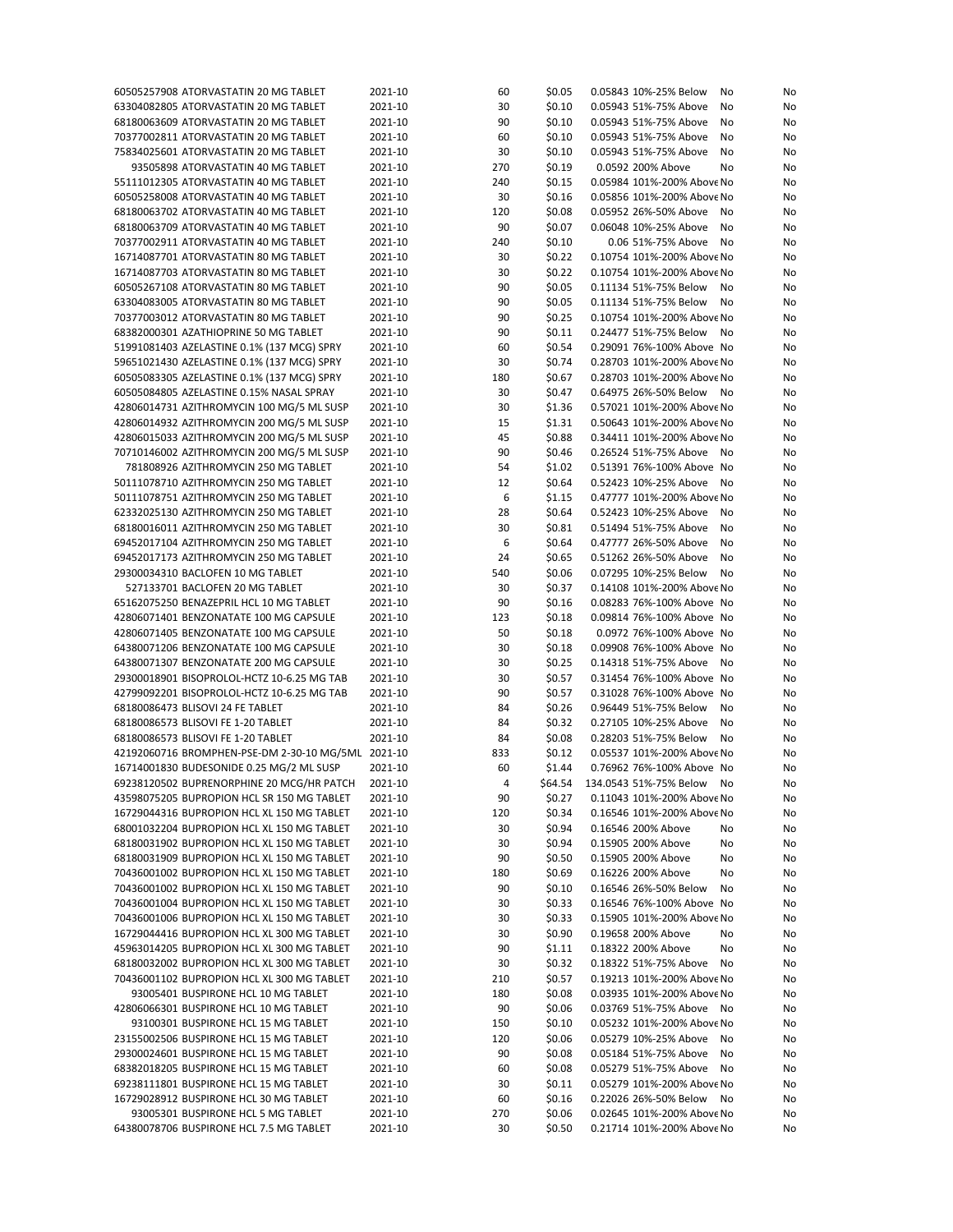| 51991007301 BUTALB-ACETAMIN-CAF-COD 50-325         | 2021-10 | 16             | \$0.81  | 0.71464 10%-25% Above<br>No  | No |
|----------------------------------------------------|---------|----------------|---------|------------------------------|----|
| 51862085601 CARBIDOPA-LEVODOPA 25-100 TAB          | 2021-10 | 375            | \$0.05  | 0.09563 26%-50% Below<br>No  | No |
| 16714051003 CARISOPRODOL 350 MG TABLET             | 2021-10 | 30             | \$0.17  | 0.06079 101%-200% Above No   | No |
| 50742065601 CARISOPRODOL 350 MG TABLET             | 2021-10 | 60             | \$0.07  | 0.05857 10%-25% Above<br>No  | No |
| 76385011250 CARVEDILOL 12.5 MG TABLET              | 2021-10 | 60             | \$0.05  | 0.02535 76%-100% Above No    | No |
|                                                    |         |                |         | 0.02211 26%-50% Above        |    |
| 68382009205 CARVEDILOL 3.125 MG TABLET             | 2021-10 | 60             | \$0.03  | No                           | No |
| 68462016205 CARVEDILOL 3.125 MG TABLET             | 2021-10 | 60             | \$0.03  | 0.02211 26%-50% Above<br>No  | No |
| 76385011050 CARVEDILOL 3.125 MG TABLET             | 2021-10 | 60             | \$0.03  | 0.02056 26%-50% Above<br>No  | No |
| 68382009305 CARVEDILOL 6.25 MG TABLET              | 2021-10 | 60             | \$0.06  | 0.02204 101%-200% Above No   | No |
| 68462016305 CARVEDILOL 6.25 MG TABLET              | 2021-10 | 180            | \$0.04  | 0.02287 51%-75% Above<br>No  | No |
| 76385011150 CARVEDILOL 6.25 MG TABLET              | 2021-10 | 180            | \$0.04  | 0.02287 51%-75% Above<br>No  | No |
| 65862008501 CEFADROXIL 500 MG CAPSULE              | 2021-10 | 14             | \$0.36  | 0.23298 51%-75% Above<br>No  | No |
| 68180072205 CEFDINIR 125 MG/5 ML SUSP              | 2021-10 | 100            | \$0.24  | 0.11634 101%-200% Above No   | No |
| 68180072304 CEFDINIR 250 MG/5 ML SUSP              | 2021-10 | 60             | \$0.40  | 0.17105 101%-200% Above No   | No |
| 68180072305 CEFDINIR 250 MG/5 ML SUSP              | 2021-10 | 100            | \$0.38  | 0.16254 101%-200% Above No   | No |
| 65862017760 CEFDINIR 300 MG CAPSULE                | 2021-10 | 20             | \$0.91  | 0.52032 51%-75% Above<br>No  |    |
|                                                    |         |                |         |                              | No |
| 67877054360 CEFDINIR 300 MG CAPSULE                | 2021-10 | 30             | \$0.91  | 0.52032 51%-75% Above<br>No  | No |
| 16714073301 CELECOXIB 200 MG CAPSULE               | 2021-10 | 60             | \$0.25  | 0.16907 26%-50% Above<br>No  | No |
| 60505384901 CELECOXIB 200 MG CAPSULE               | 2021-10 | 100            | \$0.28  | 0.16161 51%-75% Above<br>No  | No |
| 62332014231 CELECOXIB 200 MG CAPSULE               | 2021-10 | 60             | \$0.86  | 0.16161 200% Above<br>No     | No |
| 93314705 CEPHALEXIN 500 MG CAPSULE                 | 2021-10 | 61             | \$0.25  | 0.12079 101%-200% Above No   | No |
| 67877021905 CEPHALEXIN 500 MG CAPSULE              | 2021-10 | 86             | \$0.45  | 0.11964 200% Above<br>No     | No |
| 116200116 CHLORHEXIDINE 0.12% RINSE                | 2021-10 | 946            | \$0.02  | 0.00556 200% Above<br>No     | No |
| 67877069601 CHLORTHALIDONE 25 MG TABLET            | 2021-10 | 30             | \$0.33  | 0.18327 76%-100% Above No    | No |
| 67877069610 CHLORTHALIDONE 25 MG TABLET            | 2021-10 | 90             | \$0.04  | 0.18693 76%-100% Below No    | No |
| 781618667 CIPROFLOX-DEXAMETH OTIC SUSP             | 2021-10 | $\overline{7}$ | \$28.23 | 19.01511 26%-50% Above<br>No | No |
|                                                    | 2021-10 | 5              |         |                              |    |
| 69315030805 CIPROFLOXACIN 0.3% EYE DROP            |         |                | \$2.56  | 2.04098 26%-50% Above<br>No  | No |
| 143992801 CIPROFLOXACIN HCL 500 MG TAB             | 2021-10 | 44             | \$0.21  | 0.14654 26%-50% Above<br>No  | No |
| 55111012705 CIPROFLOXACIN HCL 500 MG TAB           | 2021-10 | 20             | \$0.19  | 0.14495 26%-50% Above<br>No  | No |
| 378623101 CITALOPRAM HBR 10 MG TABLET              | 2021-10 | 90             | \$0.04  | 0.02694 26%-50% Above<br>No  | No |
| 13668000905 CITALOPRAM HBR 10 MG TABLET            | 2021-10 | 30             | \$0.04  | 0.02694 26%-50% Above<br>No  | No |
| 69097082207 CITALOPRAM HBR 10 MG TABLET            | 2021-10 | 90             | \$0.01  | 0.02742 51%-75% Below<br>No  | No |
| 69097082212 CITALOPRAM HBR 10 MG TABLET            | 2021-10 | 30             | \$0.04  | 0.02694 26%-50% Above<br>No  | No |
| 378623201 CITALOPRAM HBR 20 MG TABLET              | 2021-10 | 195            | \$0.06  | 0.02892 101%-200% Above No   | No |
| 13668001005 CITALOPRAM HBR 20 MG TABLET            | 2021-10 | 240            | \$0.06  | 0.02951 101%-200% Above No   | No |
| 13668001005 CITALOPRAM HBR 20 MG TABLET            | 2021-10 | 90             | \$0.09  | 0.02892 200% Above<br>No     | No |
| 378623301 CITALOPRAM HBR 40 MG TABLET              | 2021-10 |                | \$0.12  | 0.03937 101%-200% Above No   |    |
|                                                    |         | 60             |         |                              | No |
| 13668001101 CITALOPRAM HBR 40 MG TABLET            | 2021-10 | 105            | \$0.07  | 0.03876 76%-100% Above No    | No |
| 13668001105 CITALOPRAM HBR 40 MG TABLET            | 2021-10 | 30             | \$0.07  | 0.03814 76%-100% Above No    | No |
| 555105786 CLARAVIS 40 MG CAPSULE                   | 2021-10 | 60             | \$3.42  | 2.9538 10%-25% Above<br>No   | No |
| 42571025101 CLINDAMYCIN HCL 150 MG CAPSULE         | 2021-10 | 10             | \$0.57  | 0.13433 200% Above<br>No     | No |
| 63304069205 CLINDAMYCIN HCL 150 MG CAPSULE         | 2021-10 | 30             | \$0.27  | 0.13433 101%-200% Above No   | No |
| 42571025201 CLINDAMYCIN HCL 300 MG CAPSULE         | 2021-10 | 28             | \$0.55  | 0.25745 101%-200% Above No   | No |
| 63304069301 CLINDAMYCIN HCL 300 MG CAPSULE         | 2021-10 | 20             | \$0.39  | 0.25295 51%-75% Above<br>No  | No |
| 45802056202 CLINDAMYCIN PH 1% SOLUTION             | 2021-10 | 60             | \$0.17  | 0.21532 10%-25% Below<br>No  | No |
| 168016360 CLOBETASOL 0.05% CREAM                   | 2021-10 | 60             | \$1.22  | 0.6212 76%-100% Above No     | No |
| 21922001604 CLOBETASOL 0.05% CREAM                 | 2021-10 | 30             | \$1.64  | 0.68322 101%-200% Above No   | No |
| 70700010916 CLOBETASOL 0.05% CREAM                 | 2021-10 | 30             | \$1.40  | 0.65035 101%-200% Above No   | No |
| 68462053253 CLOBETASOL 0.05% SOLUTION              | 2021-10 | 50             | \$1.33  | 0.47525 101%-200% Above No   | No |
|                                                    |         |                |         |                              |    |
| 93083205 CLONAZEPAM 0.5 MG TABLET                  | 2021-10 | 130            | \$0.09  | 0.02653 200% Above<br>No     | No |
| 16729013616 CLONAZEPAM 0.5 MG TABLET               | 2021-10 | 185            | \$0.06  | 0.02657 101%-200% Above No   | No |
| 93321205 CLONAZEPAM 1 MG TABLET                    | 2021-10 | 150            | \$0.08  | 0.03028 101%-200% Above No   | No |
| 16729013716 CLONAZEPAM 1 MG TABLET                 | 2021-10 | 90             | \$0.06  | 0.02906 101%-200% Above No   | No |
| 29300046810 CLONIDINE HCL 0.1 MG TABLET            | 2021-10 | 120            | \$0.04  | 0.02968 51%-75% Above<br>No  | No |
| 52817018000 CLONIDINE HCL 0.1 MG TABLET            | 2021-10 | 180            | \$0.01  | 0.02933 51%-75% Below<br>No  | No |
| 65862035705 CLOPIDOGREL 75 MG TABLET               | 2021-10 | 180            | \$0.26  | 0.06547 200% Above<br>No     | No |
| 65862035790 CLOPIDOGREL 75 MG TABLET               | 2021-10 | 90             | \$0.20  | 0.06547 200% Above<br>No     | No |
| 472037945 CLOTRIMAZOLE-BETAMETHASONE CRM 2021-10   |         | 90             | \$0.46  | 0.18613 101%-200% Above No   | No |
| 58657050016 CODEINE-GUAIFEN 10-100 MG/5 ML         | 2021-10 | 120            | \$0.06  | 0.02695 101%-200% Above No   | No |
| 378108601 COLCHICINE 0.6 MG TABLET                 | 2021-10 | 30             | \$0.32  | 0.6516 51%-75% Below<br>No   |    |
|                                                    |         |                |         |                              | No |
| 27808019001 COLESEVELAM 625 MG TABLET              | 2021-10 | 60             | \$1.45  | 0.42514 200% Above<br>No     | No |
| 115521116 COLESTIPOL HCL 1 GM TABLET               | 2021-10 | 60             | \$0.89  | 0.80706 10%-25% Above<br>No  | No |
| 555904958 CRYSELLE-28 TABLET                       | 2021-10 | 28             | \$0.87  | 0.44005 76%-100% Above No    | No |
| 69680011225 CYANOCOBALAMIN 1,000 MCG/ML VL 2021-10 |         | 1              | \$3.38  | 2.97397 10%-25% Above<br>No  | No |
| 93342210 CYCLOBENZAPRINE 10 MG TABLET              | 2021-10 | 180            | \$0.03  | 0.02453 10%-25% Above<br>No  | No |
| 43547040011 CYCLOBENZAPRINE 10 MG TABLET           | 2021-10 | 210            | \$0.03  | 0.02416 26%-50% Above<br>No  | No |
| 52817033200 CYCLOBENZAPRINE 10 MG TABLET           | 2021-10 | 14             | \$0.06  | 0.02527 101%-200% Above No   | No |
| 69097084615 CYCLOBENZAPRINE 10 MG TABLET           | 2021-10 | 90             | \$0.03  | 0.02527 10%-25% Above<br>No  | No |
| 52817033050 CYCLOBENZAPRINE 5 MG TABLET            | 2021-10 | 30             | \$0.05  | 0.03011 51%-75% Above<br>No  | No |
| 68180015301 DESLORATADINE 5 MG TABLET              | 2021-10 | 90             | \$0.90  | 0.4514 76%-100% Above No     | No |
|                                                    |         |                |         |                              |    |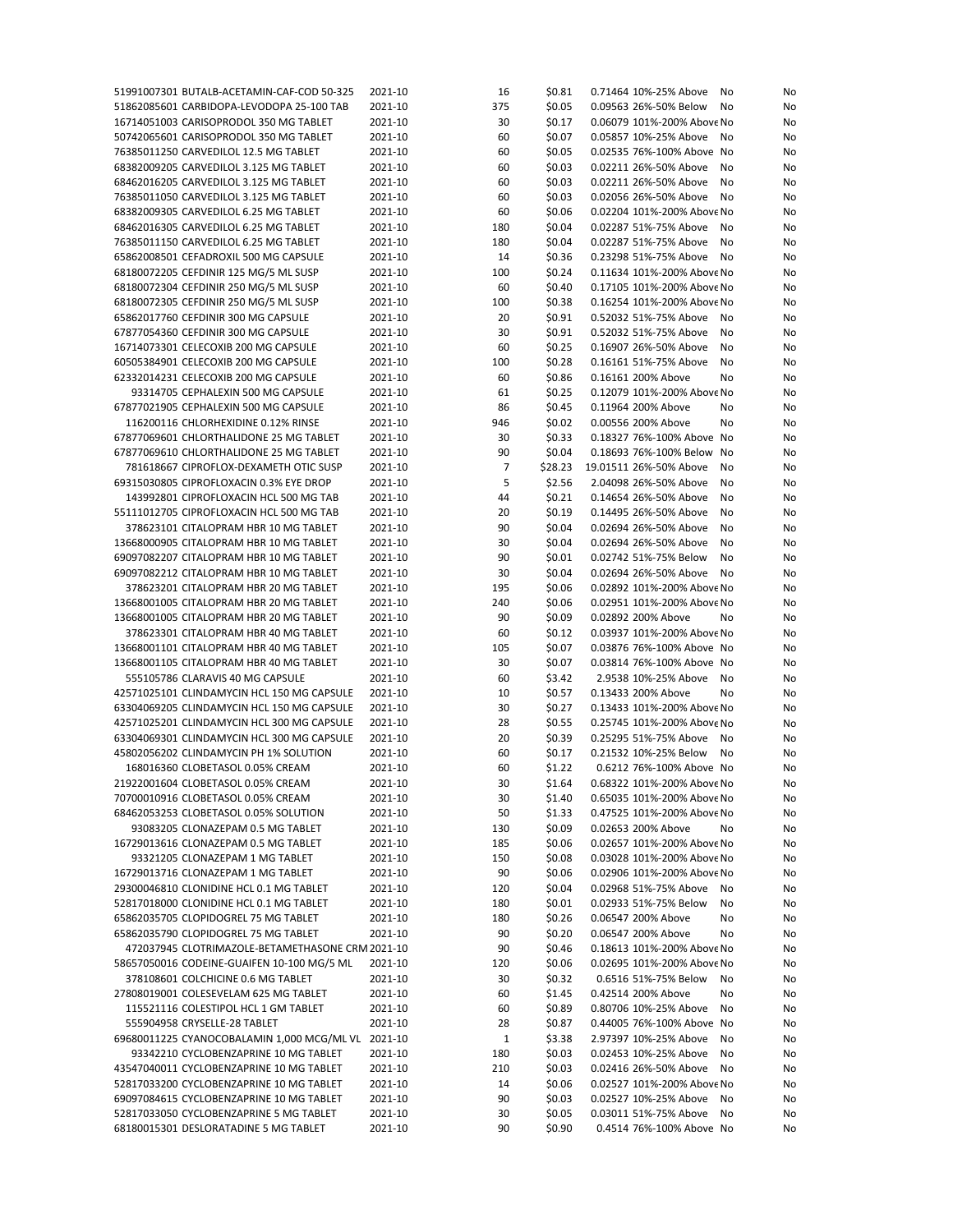| 45802049535 DESOXIMETASONE 0.25% CREAM             | 2021-10 | 60  | \$0.62 | 1.17524 26%-50% Below      | No<br>No |
|----------------------------------------------------|---------|-----|--------|----------------------------|----------|
| 68180059306 DESVENLAFAXINE SUCCNT ER 100MG         | 2021-10 | 90  | \$2.01 | 0.65401 200% Above         | No<br>No |
|                                                    |         |     |        |                            |          |
| 54060313 DESVENLAFAXINE SUCCNT ER 25 MG            | 2021-10 | 60  | \$1.58 | 0.69281 101%-200% Above No | No       |
| 54040013 DESVENLAFAXINE SUCCNT ER 50 MG            | 2021-10 | 90  | \$1.96 | 0.65614 101%-200% Above No | No       |
| 68180059206 DESVENLAFAXINE SUCCNT ER 50 MG         | 2021-10 | 30  | \$1.96 | 0.65614 101%-200% Above No | No       |
| 54418425 DEXAMETHASONE 4 MG TABLET                 | 2021-10 | 25  | \$0.95 | 0.54619 51%-75% Above      | No<br>No |
| 49884004901 DEXMETHYLPHENIDATE ER 10 MG CP         | 2021-10 | 30  | \$0.64 | 1.55489 51%-75% Below      | No<br>No |
| 49884033901 DEXMETHYLPHENIDATE ER 35 MG CP         | 2021-10 | 30  | \$7.06 | 2.69176 101%-200% Above No | No       |
|                                                    |         |     |        |                            |          |
| 49884004801 DEXMETHYLPHENIDATE ER 5 MG CAP         | 2021-10 | 30  | \$2.36 | 1.41246 51%-75% Above      | No<br>No |
| 115148701 DEXTROAMP-AMPHET ER 10 MG CAP            | 2021-10 | 38  | \$1.03 | 0.56836 76%-100% Above No  | No       |
| 527551337 DEXTROAMP-AMPHET ER 20 MG CAP            | 2021-10 | 120 | \$0.95 | 0.63208 51%-75% Above      | No<br>No |
| 406895501 DEXTROAMP-AMPHET ER 25 MG CAP            | 2021-10 | 120 | \$1.28 | 0.62815 101%-200% Above No | No       |
|                                                    |         |     |        |                            |          |
| 527551437 DEXTROAMP-AMPHET ER 25 MG CAP            | 2021-10 | 30  | \$1.28 | 0.62815 101%-200% Above No | No       |
| 406895601 DEXTROAMP-AMPHET ER 30 MG CAP            | 2021-10 | 60  | \$1.01 | 0.72575 26%-50% Above      | No<br>No |
| 555097202 DEXTROAMP-AMPHETAMIN 10 MG TAB 2021-10   |         | 135 | \$0.50 | 0.26948 76%-100% Above No  | No       |
| 47781017601 DEXTROAMP-AMPHETAMIN 10 MG TAB 2021-10 |         | 210 | \$0.49 | 0.26084 76%-100% Above No  | No       |
| 555097302 DEXTROAMP-AMPHETAMIN 20 MG TAB 2021-10   |         | 300 | \$0.65 | 0.33067 76%-100% Above No  | No       |
|                                                    |         |     |        |                            |          |
| 527150637 DEXTROAMP-AMPHETAMIN 30 MG TAB 2021-10   |         | 60  | \$0.55 | 0.34994 51%-75% Above      | No<br>No |
| 555095302 DEXTROAMPHETAMINE 10 MG TAB              | 2021-10 | 30  | \$0.33 | 0.27802 10%-25% Above      | No<br>No |
| 172392770 DIAZEPAM 10 MG TABLET                    | 2021-10 | 68  | \$0.26 | 0.02875 200% Above         | No<br>No |
| 172392670 DIAZEPAM 5 MG TABLET                     | 2021-10 | 14  | \$0.01 | 0.02392 51%-75% Below      | No<br>No |
| 16571020210 DICLOFENAC SOD EC 50 MG TAB            | 2021-10 | 120 | \$0.12 | 0.10581 10%-25% Above      | No<br>No |
|                                                    |         |     |        |                            |          |
| 16571020150 DICLOFENAC SOD EC 75 MG TAB            | 2021-10 | 90  | \$0.18 | 0.10421 76%-100% Above No  | No       |
| 591079501 DICYCLOMINE 20 MG TABLET                 | 2021-10 | 20  | \$0.34 | 0.17767 76%-100% Above No  | No       |
| 24979002702 DILTIAZEM 24H ER(CD) 180 MG CP         | 2021-10 | 90  | \$0.10 | 0.2449 51%-75% Below       | No<br>No |
| 406123601 DIPHENOXYLATE-ATROP 2.5-0.025            | 2021-10 | 130 | \$0.55 | 0.20285 101%-200% Above No | No       |
|                                                    |         |     |        |                            |          |
| 832712415 DIVALPROEX SOD DR 500 MG TAB             | 2021-10 | 60  | \$0.28 | 0.15294 76%-100% Above No  | No       |
| 143980305 DOXYCYCLINE HYCLATE 100 MG CAP           | 2021-10 | 64  | \$0.51 | 0.17608 101%-200% Above No | No       |
| 53489011905 DOXYCYCLINE HYCLATE 100 MG CAP         | 2021-10 | 14  | \$0.34 | 0.17608 76%-100% Above No  | No       |
| 62135098505 DOXYCYCLINE HYCLATE 100 MG CAP         | 2021-10 | 60  | \$0.39 | 0.17441 101%-200% Above No | No       |
| 69238110002 DOXYCYCLINE HYCLATE 100 MG CAP         | 2021-10 | 34  | \$0.39 | 0.17608 101%-200% Above No | No       |
|                                                    |         |     |        |                            |          |
| 69238110005 DOXYCYCLINE HYCLATE 100 MG CAP         | 2021-10 | 14  | \$0.39 | 0.17441 101%-200% Above No | No       |
| 143211205 DOXYCYCLINE HYCLATE 100 MG TAB           | 2021-10 | 60  | \$0.27 | 0.14379 76%-100% Above No  | No       |
| 42806031205 DOXYCYCLINE HYCLATE 100 MG TAB         | 2021-10 | 30  | \$0.27 | 0.14379 76%-100% Above No  | No       |
| 42806031250 DOXYCYCLINE HYCLATE 100 MG TAB         | 2021-10 | 40  | \$0.27 | 0.14379 76%-100% Above No  | No       |
| 62135062650 DOXYCYCLINE HYCLATE 100 MG TAB         |         |     |        | 0.14379 200% Above         |          |
|                                                    | 2021-10 | 20  | \$0.50 |                            | No<br>No |
| 143980250 DOXYCYCLINE HYCLATE 50 MG CAP            | 2021-10 | 30  | \$0.93 | 0.27893 200% Above         | No<br>No |
| 63304061650 DOXYCYCLINE MONO 100 MG CAP            | 2021-10 | 14  | \$0.63 | 0.26466 101%-200% Above No | No       |
| 68462072029 DROSPIRENONE-EE 3-0.02 MG TAB          | 2021-10 | 28  | \$1.21 | 0.36498 200% Above         | No<br>No |
| 68462072029 DROSPIRENONE-EE 3-0.02 MG TAB          | 2021-10 | 84  | \$0.70 | 0.36498 76%-100% Above No  | No       |
|                                                    |         |     |        |                            |          |
| 51991074710 DULOXETINE HCL DR 30 MG CAP            | 2021-10 | 300 | \$0.30 | 0.10802 101%-200% Above No | No       |
| 51991074790 DULOXETINE HCL DR 30 MG CAP            | 2021-10 | 30  | \$0.25 | 0.10802 101%-200% Above No | No       |
| 57237001830 DULOXETINE HCL DR 30 MG CAP            | 2021-10 | 30  | \$0.30 | 0.11983 101%-200% Above No | No       |
| 51991074890 DULOXETINE HCL DR 60 MG CAP            | 2021-10 | 120 | \$0.25 | 0.15408 51%-75% Above      | No<br>No |
| 57237001990 DULOXETINE HCL DR 60 MG CAP            | 2021-10 | 30  | \$0.26 | 0.13134 76%-100% Above No  | No       |
|                                                    |         |     |        |                            |          |
| 57237001999 DULOXETINE HCL DR 60 MG CAP            | 2021-10 | 30  | \$0.26 | 0.15408 51%-75% Above No   | No       |
| 68001041508 DULOXETINE HCL DR 60 MG CAP            | 2021-10 | 30  | \$0.26 | 0.15408 51%-75% Above No   | No       |
| 64380071904 EMTRICITABINE-TENOFV 200-300MG         | 2021-10 | 30  | \$0.34 | 1.06328 51%-75% Below      | No<br>No |
| 68645045690 ENALAPRIL MALEATE 10 MG TAB            | 2021-10 | 30  | \$0.28 | 0.13001 101%-200% Above No | No       |
| 68180089173 ENSKYCE 28 TABLET                      |         | 28  |        | 0.19098 76%-100% Above No  |          |
|                                                    | 2021-10 |     | \$0.34 |                            | No       |
| 24208091055 ERYTHROMYCIN 0.5% EYE OINTMENT         | 2021-10 | 3   | \$4.33 | 3.13873 26%-50% Above      | No<br>No |
| 52536010303 ERYTHROMYCIN 250 MG FILMTAB            | 2021-10 | 21  | \$9.94 | 6.95316 26%-50% Above      | No<br>No |
| 13668013601 ESCITALOPRAM 10 MG TABLET              | 2021-10 | 330 | \$0.10 | 0.05996 51%-75% Above      | No<br>No |
| 13668013610 ESCITALOPRAM 10 MG TABLET              | 2021-10 | 30  | \$0.10 | 0.06155 51%-75% Above      | No<br>No |
|                                                    |         |     |        |                            |          |
| 13668013610 ESCITALOPRAM 10 MG TABLET              | 2021-10 | 30  | \$0.02 | 0.06155 51%-75% Below      | No<br>No |
| 43547028111 ESCITALOPRAM 10 MG TABLET              | 2021-10 | 375 | \$0.09 | 0.06049 26%-50% Above      | No<br>No |
| 65862037405 ESCITALOPRAM 10 MG TABLET              | 2021-10 | 180 | \$0.10 | 0.05785 51%-75% Above      | No<br>No |
| 13668013701 ESCITALOPRAM 20 MG TABLET              | 2021-10 | 420 | \$0.15 | 0.08819 51%-75% Above      | No<br>No |
| 16729017017 ESCITALOPRAM 20 MG TABLET              |         | 60  |        | 0.08797 51%-75% Above      |          |
|                                                    | 2021-10 |     | \$0.14 |                            | No<br>No |
| 43547028211 ESCITALOPRAM 20 MG TABLET              | 2021-10 | 90  | \$0.17 | 0.08797 76%-100% Above No  | No       |
| 68180013601 ESCITALOPRAM 20 MG TABLET              | 2021-10 | 30  | \$0.35 | 0.08824 200% Above         | No<br>No |
| 68645052054 ESCITALOPRAM 20 MG TABLET              | 2021-10 | 90  | \$0.17 | 0.08824 76%-100% Above No  | No       |
| 43547028010 ESCITALOPRAM 5 MG TABLET               | 2021-10 | 90  | \$0.07 | 0.05791 10%-25% Above      | No<br>No |
|                                                    |         |     |        |                            |          |
| 65862037301 ESCITALOPRAM 5 MG TABLET               | 2021-10 | 60  | \$0.23 | 0.05746 200% Above         | No<br>No |
| 68180013701 ESCITALOPRAM 5 MG TABLET               | 2021-10 | 90  | \$0.14 | 0.05701 101%-200% Above No | No       |
| 70700011985 ESTARYLLA 0.25-0.035 MG TABLET         | 2021-10 | 84  | \$0.31 | 0.21666 26%-50% Above      | No<br>No |
| 378877035 ESTRADIOL 0.01% CREAM                    | 2021-10 | 42  | \$0.68 | 1.33103 26%-50% Below      | No<br>No |
| 45802009735 ESTRADIOL 0.01% CREAM                  | 2021-10 | 42  | \$1.67 | 1.41885 10%-25% Above      | No<br>No |
|                                                    |         |     |        |                            |          |
| 378464226 ESTRADIOL 0.05 MG PATCH (2/WK)           | 2021-10 | 8   | \$9.08 | 7.29592 10%-25% Above      | No<br>No |
| 555089902 ESTRADIOL 0.5 MG TABLET                  | 2021-10 | 90  | \$0.14 | 0.09474 26%-50% Above      | No<br>No |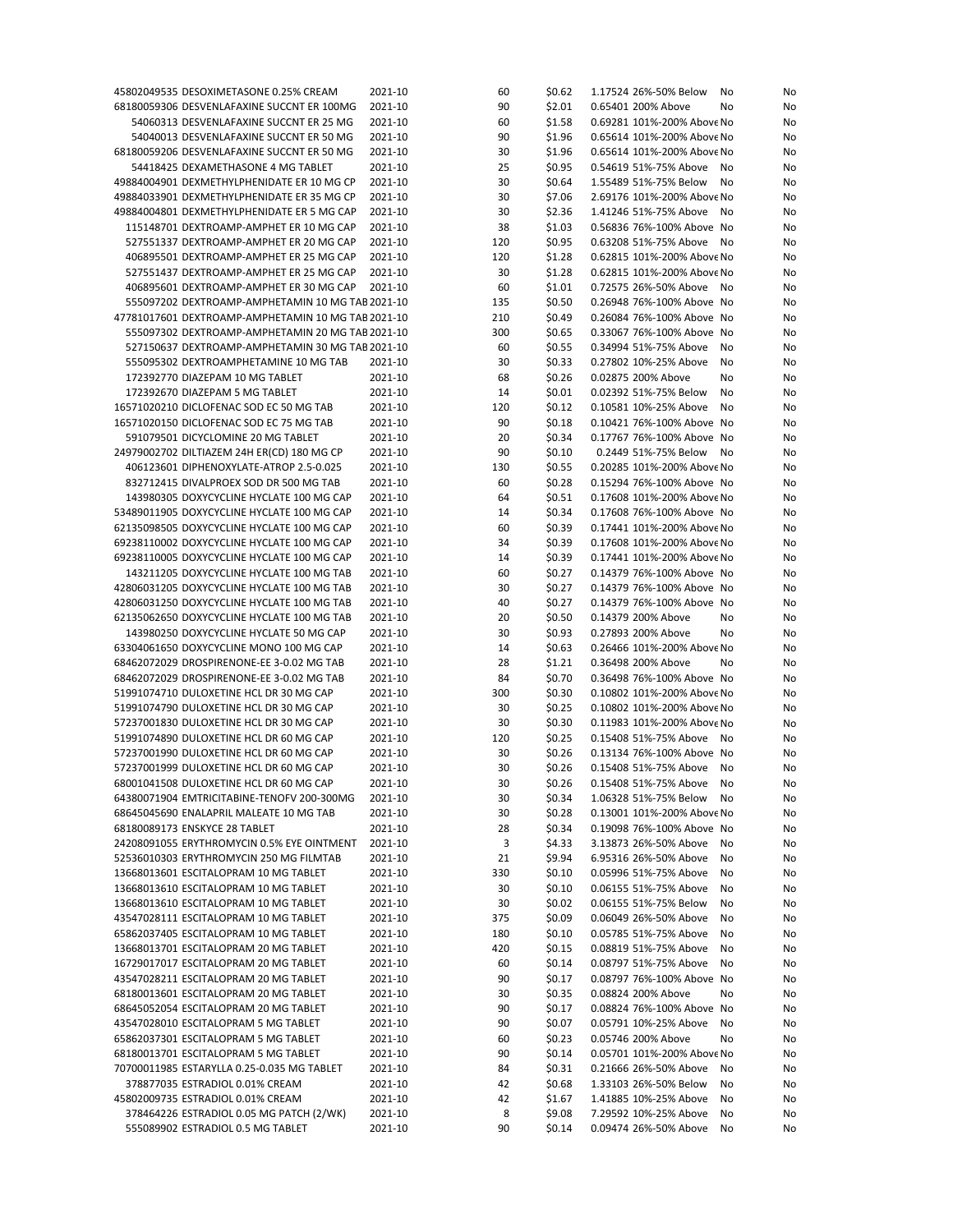| 555089902 ESTRADIOL 0.5 MG TABLET          | 2021-10 | 60             | \$0.17  | 0.09474 76%-100% Above No    | No |
|--------------------------------------------|---------|----------------|---------|------------------------------|----|
| 555088602 ESTRADIOL 1 MG TABLET            | 2021-10 | 30             | \$0.17  | 0.09223 76%-100% Above No    | No |
| 68462071171 ESTRADIOL 10 MCG VAGINAL INSRT | 2021-10 | 12             | \$5.26  | 9.83661 26%-50% Below<br>No  | No |
| 68462071188 ESTRADIOL 10 MCG VAGINAL INSRT | 2021-10 | 18             | \$16.58 | 9.83661 51%-75% Above<br>No  | No |
| 51862033401 ESTRADIOL 2 MG TABLET          | 2021-10 | 63             | \$0.27  | 0.13047 101%-200% Above No   | No |
| 93553801 ESZOPICLONE 2 MG TABLET           | 2021-10 | 30             | \$0.32  | 0.22923 26%-50% Above<br>No  | No |
| 65862096901 ESZOPICLONE 3 MG TABLET        | 2021-10 | 30             | \$0.25  | 0.14993 51%-75% Above<br>No  | No |
| 68462038401 ESZOPICLONE 3 MG TABLET        | 2021-10 | 90             | \$0.65  | 0.17297 200% Above<br>No     | No |
| 69238112601 ETHACRYNIC ACID 25 MG TABLET   | 2021-10 | 180            | \$7.04  | 5.67996 10%-25% Above<br>No  | No |
| 185067501 ETODOLAC 400 MG TABLET           | 2021-10 | 60             | \$0.80  | 0.34801 101%-200% Above No   | No |
| 66993060536 ETONOGESTREL-EE VAGINAL RING   | 2021-10 | $\mathbf 1$    | \$47.60 | 108.8951 51%-75% Below<br>No | No |
| 69238115403 EZETIMIBE 10 MG TABLET         | 2021-10 | 90             | \$0.39  | 0.15279 101%-200% Above No   | No |
| 65862086001 FAMOTIDINE 40 MG TABLET        | 2021-10 | 330            | \$0.18  | 0.08933 101%-200% Above No   | No |
| 65862086099 FAMOTIDINE 40 MG TABLET        | 2021-10 | 60             | \$0.18  | 0.09154 76%-100% Above No    |    |
|                                            | 2021-10 |                |         |                              | No |
| 68180015001 FAMOTIDINE 40 MG/5 ML SUSP     |         | 50             | \$2.87  | 1.19369 101%-200% Above No   | No |
| 55111079630 FEBUXOSTAT 40 MG TABLET        | 2021-10 | 60             | \$2.47  | 1.09877 101%-200% Above No   | No |
| 57237011001 FELODIPINE ER 10 MG TABLET     | 2021-10 | 90             | \$0.59  | 0.26844 101%-200% Above No   | No |
| 904705060 FEXOFENADINE HCL 180 MG TABLET   | 2021-10 | 30             | \$0.16  | 0.27782 26%-50% Below<br>No  | No |
| 65862014905 FINASTERIDE 5 MG TABLET        | 2021-10 | 30             | \$0.20  | 0.07572 101%-200% Above No   | No |
| 65862014990 FINASTERIDE 5 MG TABLET        | 2021-10 | 38             | \$0.20  | 0.07276 101%-200% Above No   | No |
| 62559038001 FLECAINIDE ACETATE 50 MG TAB   | 2021-10 | 270            | \$0.36  | 0.18804 76%-100% Above No    | No |
| 16714069211 FLUCONAZOLE 150 MG TABLET      | 2021-10 | 4              | \$3.45  | 0.86293 200% Above<br>No     | No |
| 57237000511 FLUCONAZOLE 150 MG TABLET      | 2021-10 | 6              | \$3.28  | 0.88025 200% Above<br>No     | No |
| 68462011944 FLUCONAZOLE 150 MG TABLET      | 2021-10 | 10             | \$3.07  | 0.88025 200% Above<br>No     | No |
| 70710113908 FLUCONAZOLE 150 MG TABLET      | 2021-10 | 2              | \$1.28  | 0.88025 26%-50% Above<br>No  | No |
| 55111014601 FLUCONAZOLE 200 MG TABLET      | 2021-10 | 7              | \$2.52  | 0.77381 200% Above<br>No     | No |
| 57237000630 FLUCONAZOLE 200 MG TABLET      | 2021-10 | $\overline{2}$ | \$3.12  | 0.75991 200% Above<br>No     | No |
| 67405060403 FLUCONAZOLE 200 MG TABLET      | 2021-10 | 1              | \$3.12  | 0.75991 200% Above<br>No     | No |
| 68462010430 FLUCONAZOLE 200 MG TABLET      | 2021-10 | 4              | \$3.12  | 0.77381 200% Above<br>No     | No |
| 68462018556 FLUOCINOLONE OIL 0.01% EAR DRP | 2021-10 | 20             | \$1.70  | 2.10462 10%-25% Below<br>No  | No |
| 51672138602 FLUOCINONIDE 0.05% CREAM       | 2021-10 | 30             | \$0.68  | 0.81526 10%-25% Below<br>No  | No |
| 51672127902 FLUOCINONIDE 0.05% GEL         | 2021-10 | 30             | \$1.83  | 1.34461 26%-50% Above<br>No  | No |
| 378479106 FLUOROURACIL 5% CREAM            | 2021-10 | 40             | \$1.42  | 1.68043 10%-25% Below<br>No  | No |
| 50111064701 FLUOXETINE HCL 10 MG CAPSULE   | 2021-10 | 99             | \$0.13  | 0.034 200% Above<br>No       | No |
| 65862019201 FLUOXETINE HCL 10 MG CAPSULE   | 2021-10 | 30             | \$0.07  | 0.034 101%-200% Above No     | No |
| 65862019299 FLUOXETINE HCL 10 MG CAPSULE   | 2021-10 | 30             | \$0.06  | 0.03667 51%-75% Above<br>No  | No |
|                                            |         |                |         |                              |    |
| 832040230 FLUOXETINE HCL 10 MG TABLET      | 2021-10 | 90             | \$0.03  | 0.23075 76%-100% Below No    | No |
| 50111064801 FLUOXETINE HCL 20 MG CAPSULE   | 2021-10 | 210            | \$0.13  | 0.03272 200% Above<br>No     | No |
| 65862019399 FLUOXETINE HCL 20 MG CAPSULE   | 2021-10 | 360            | \$0.02  | 0.03362 26%-50% Below<br>No  | No |
| 65862019399 FLUOXETINE HCL 20 MG CAPSULE   | 2021-10 | 150            | \$0.06  | 0.03182 51%-75% Above<br>No  | No |
| 68001040008 FLUOXETINE HCL 20 MG CAPSULE   | 2021-10 | 30             | \$0.07  | 0.03003 101%-200% Above No   | No |
| 68645013054 FLUOXETINE HCL 20 MG CAPSULE   | 2021-10 | 270            | \$0.08  | 0.03242 101%-200% Above No   | No |
| 59651030901 FLUOXETINE HCL 20 MG TABLET    | 2021-10 | 90             | \$0.19  | 0.21215 10%-25% Below<br>No  | No |
| 50228011505 FLUOXETINE HCL 40 MG CAPSULE   | 2021-10 | 30             | \$0.22  | 0.07721 101%-200% Above No   | No |
| 65862019405 FLUOXETINE HCL 40 MG CAPSULE   | 2021-10 | 90             | \$0.19  | 0.07721 101%-200% Above No   | No |
| 54327099 FLUTICASONE PROP 50 MCG SPRAY     | 2021-10 | 80             | \$0.58  | 0.29517 76%-100% Above No    | No |
| 50383070016 FLUTICASONE PROP 50 MCG SPRAY  | 2021-10 | 16             | \$0.56  | 0.29075 76%-100% Above No    | No |
| 60505082901 FLUTICASONE PROP 50 MCG SPRAY  | 2021-10 | 48             | \$0.16  | 0.29075 26%-50% Below No     | No |
| 60505082901 FLUTICASONE PROP 50 MCG SPRAY  | 2021-10 | 48             | \$0.56  | 0.29811 76%-100% Above No    | No |
| 11534016503 FOLIC ACID 1 MG TABLET         | 2021-10 | 30             | \$0.06  | 0.02196 101%-200% Above No   | No |
| 43547040111 FUROSEMIDE 20 MG TABLET        | 2021-10 | 90             | \$0.07  | 0.03092 101%-200% Above No   | No |
| 69315011610 FUROSEMIDE 20 MG TABLET        | 2021-10 | 30             | \$0.07  | 0.03079 101%-200% Above No   | No |
| 54429931 FUROSEMIDE 40 MG TABLET           | 2021-10 | 90             | \$0.06  | 0.03253 76%-100% Above No    | No |
| 43547040211 FUROSEMIDE 40 MG TABLET        | 2021-10 | 60             | \$0.07  | 0.03253 101%-200% Above No   | No |
| 69315011710 FUROSEMIDE 40 MG TABLET        | 2021-10 | 60             | \$0.07  | 0.03504 76%-100% Above No    | No |
| 65162010150 GABAPENTIN 100 MG CAPSULE      | 2021-10 | 180            | \$0.07  | 0.03069 101%-200% Above No   | No |
| 42192060816 GABAPENTIN 250 MG/5 ML SOLN    | 2021-10 | 60             | \$0.26  | 0.0991 101%-200% Above No    | No |
| 65162010250 GABAPENTIN 300 MG CAPSULE      | 2021-10 | 90             | \$0.11  | 0.05367 101%-200% Above No   | No |
| 67877022301 GABAPENTIN 300 MG CAPSULE      |         |                |         |                              |    |
|                                            | 2021-10 | 120            | \$0.06  | 0.05367 10%-25% Above<br>No  | No |
| 67877022310 GABAPENTIN 300 MG CAPSULE      | 2021-10 | 90             | \$0.11  | 0.05113 101%-200% Above No   | No |
| 69097094312 GABAPENTIN 300 MG CAPSULE      | 2021-10 | 270            | \$0.11  | 0.05176 101%-200% Above No   | No |
| 69097094312 GABAPENTIN 300 MG CAPSULE      | 2021-10 | 180            | \$0.03  | 0.05113 26%-50% Below<br>No  | No |
| 16714066301 GABAPENTIN 400 MG CAPSULE      | 2021-10 | 90             | \$0.06  | 0.07267 10%-25% Below<br>No  | No |
| 50228018105 GABAPENTIN 400 MG CAPSULE      | 2021-10 | 120            | \$0.12  | 0.07285 51%-75% Above<br>No  | No |
| 65862052305 GABAPENTIN 600 MG TABLET       | 2021-10 | 90             | \$0.23  | 0.1008 101%-200% Above No    | No |
| 16729000201 GLIMEPIRIDE 2 MG TABLET        | 2021-10 | 90             | \$0.15  | 0.05235 101%-200% Above No   | No |
| 55111032201 GLIMEPIRIDE 4 MG TABLET        | 2021-10 | 60             | \$0.28  | 0.05091 200% Above<br>No     | No |
| 60505014202 GLIPIZIDE 10 MG TABLET         | 2021-10 | 120            | \$0.15  | 0.04989 200% Above<br>No     | No |
| 64980028105 GLIPIZIDE ER 10 MG TABLET      | 2021-10 | 150            | \$0.32  | 0.19781 51%-75% Above<br>No  | No |
| 64980028005 GLIPIZIDE ER 5 MG TABLET       | 2021-10 | 180            | \$0.19  | 0.11097 51%-75% Above<br>No  | No |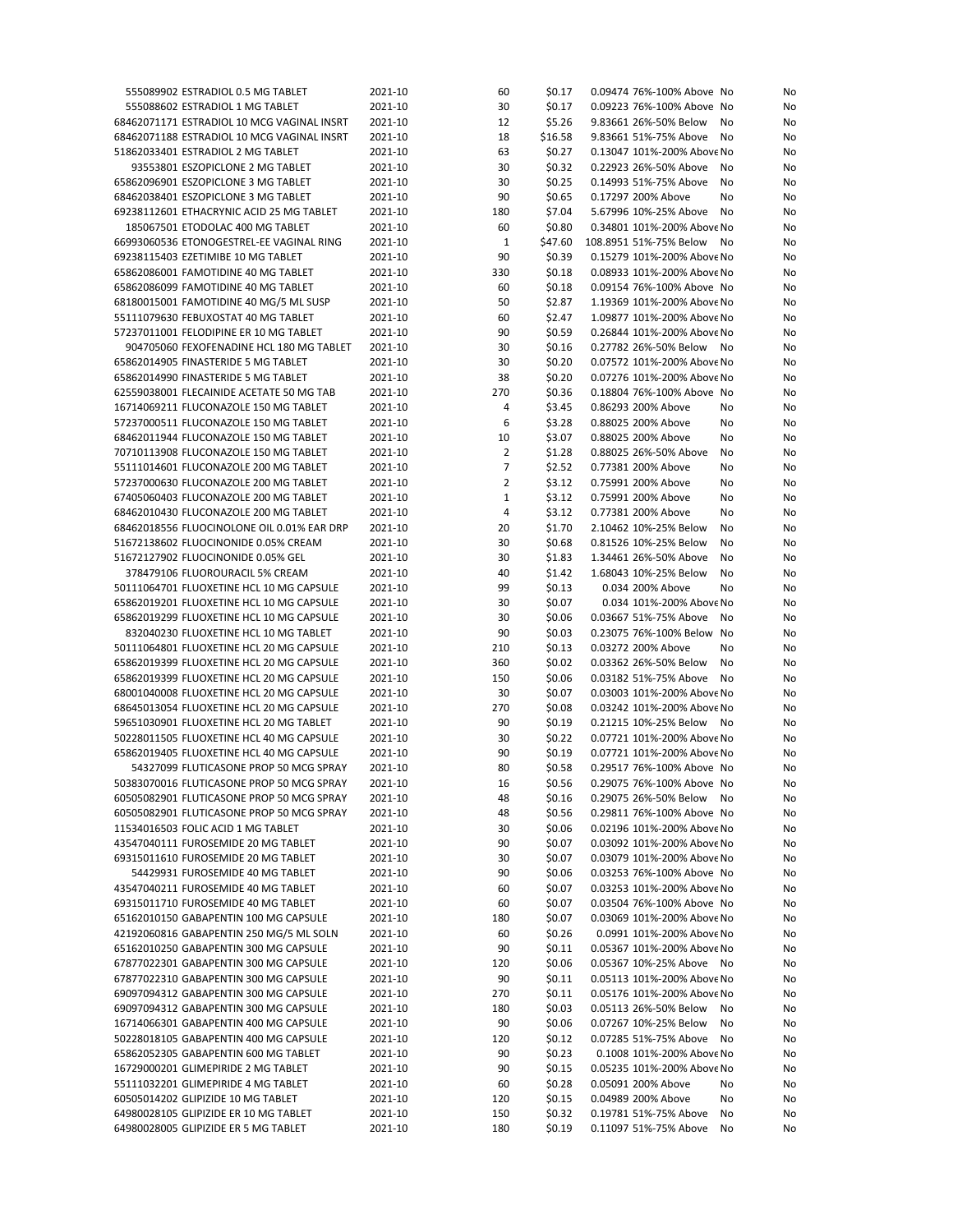| 93834301 GLYBURIDE 2.5 MG TABLET                                                                       | 2021-10            | 30       | \$0.21           | 0.10485 101%-200% Above No                               | No       |
|--------------------------------------------------------------------------------------------------------|--------------------|----------|------------------|----------------------------------------------------------|----------|
| 23155060601 GLYCOPYRROLATE 1 MG TABLET                                                                 | 2021-10            | 180      | \$0.11           | 0.14442 10%-25% Below<br>No                              | No       |
| 60505392701 GUANFACINE HCL ER 1 MG TABLET                                                              | 2021-10            | 30       | \$0.95           | 0.26247 200% Above<br>No                                 | No       |
| 228285111 GUANFACINE HCL ER 2 MG TABLET                                                                | 2021-10            | 30       | \$0.94           | 0.26922 200% Above<br>No                                 | No       |
| 60505392801 GUANFACINE HCL ER 2 MG TABLET                                                              | 2021-10            | 30       | \$0.33           | 0.26922 10%-25% Above<br>No                              | No       |
| 60505392901 GUANFACINE HCL ER 3 MG TABLET                                                              | 2021-10            | 30       | \$0.33           | 0.28085 10%-25% Above<br>No                              | No       |
| 68462050481 HAILEY 21 1.5 MG-30 MCG TAB                                                                | 2021-10            | 84       | \$0.16           | 0.51348 51%-75% Below<br>No                              | No       |
| 31722051901 HYDRALAZINE 10 MG TABLET                                                                   | 2021-10            | 180      | \$0.09           | 0.0363 101%-200% Above No                                | No       |
| 23155000201 HYDRALAZINE 25 MG TABLET                                                                   | 2021-10            | 90       | \$0.06           | 0.04055 26%-50% Above<br>No                              | No       |
| 23155000301 HYDRALAZINE 50 MG TABLET                                                                   | 2021-10            | 180      | \$0.07           | 0.05169 26%-50% Above<br>No                              | No       |
| 31722052101 HYDRALAZINE 50 MG TABLET                                                                   | 2021-10            | 90       | \$0.09           | 0.05169 51%-75% Above<br>No                              | No       |
| 50228014610 HYDROCHLOROTHIAZIDE 12.5 MG CP                                                             | 2021-10            | 60       | \$0.08           | 0.0342 101%-200% Above No                                | No       |
| 16729018201 HYDROCHLOROTHIAZIDE 12.5 MG TB                                                             | 2021-10            | 240      | \$0.26           | 0.06271 200% Above<br>No                                 | No       |
| 172208380 HYDROCHLOROTHIAZIDE 25 MG TAB                                                                | 2021-10            | 150      | \$0.04           | 0.01517 101%-200% Above No                               | No       |
| 172208380 HYDROCHLOROTHIAZIDE 25 MG TAB                                                                | 2021-10            | 90       | \$0.01           | 0.01512 26%-50% Below<br>No                              | No       |
| 16729018301 HYDROCHLOROTHIAZIDE 25 MG TAB                                                              | 2021-10            | 60       | \$0.03           | 0.01516 76%-100% Above No                                | No       |
| 16729018317 HYDROCHLOROTHIAZIDE 25 MG TAB                                                              | 2021-10            | 90       | \$0.06           | 0.01512 200% Above<br>No                                 | No       |
| 23155000810 HYDROCHLOROTHIAZIDE 25 MG TAB                                                              | 2021-10            | 60       | \$0.02           | 0.01512 26%-50% Above<br>No                              | No       |
| 69315013110 HYDROCHLOROTHIAZIDE 25 MG TAB                                                              | 2021-10            | 90       | \$0.02           | 0.01512 26%-50% Above<br>No                              | No       |
| 406012505 HYDROCODONE-ACETAMIN 10-325 MG 2021-10                                                       |                    | 56       | \$0.26           | 0.12984 101%-200% Above No                               | No       |
| 43386035801 HYDROCODONE-ACETAMIN 10-325 MG 2021-10                                                     |                    | 60       | \$0.26           | 0.12984 101%-200% Above No                               | No       |
| 406012301 HYDROCODONE-ACETAMIN 5-325 MG 2021-10                                                        |                    | 30       | \$0.58           | 0.0987 200% Above<br>No                                  | No       |
| 406012305 HYDROCODONE-ACETAMIN 5-325 MG 2021-10                                                        |                    | 139      | \$0.27           | 0.09794 101%-200% Above No                               | No       |
| 31722099601 HYDROCODONE-ACETAMIN 5-325 MG 2021-10<br>53746010901 HYDROCODONE-ACETAMIN 5-325 MG 2021-10 |                    | 12<br>84 | \$0.27           | 0.09641 101%-200% Above No<br>0.09641 200% Above         | No       |
| 406012401 HYDROCODONE-ACETAMIN 7.5-325                                                                 |                    |          | \$0.39           | No                                                       | No       |
|                                                                                                        | 2021-10<br>2021-10 | 24<br>10 | \$0.28           | 0.12069 101%-200% Above No<br>0.11934 101%-200% Above No | No       |
| 27808003603 HYDROCODONE-ACETAMIN 7.5-325<br>31722094201 HYDROCODONE-ACETAMIN 7.5-325                   | 2021-10            | 75       | \$0.28           | 0.12204 101%-200% Above No                               | No       |
|                                                                                                        | 2021-10            | 26       | \$0.28<br>\$0.28 | 0.11934 101%-200% Above No                               | No       |
| 43386035701 HYDROCODONE-ACETAMIN 7.5-325<br>66689002316 HYDROCODONE-ACETAMN 7.5-325/15 2021-10         |                    | 30       | \$0.02           | 0.0595 51%-75% Below<br>No                               | No       |
| 406324401 HYDROMORPHONE 4 MG TABLET                                                                    | 2021-10            | 120      | \$0.19           | 0.09238 101%-200% Above No                               | No       |
|                                                                                                        | 2021-10            | 240      | \$0.42           | 0.27582 51%-75% Above<br>No                              | No       |
| 16729048501 HYDROXYCHLOROQUINE 200 MG TAB<br>68382009601 HYDROXYCHLOROQUINE 200 MG TAB                 | 2021-10            | 14       | \$0.68           | 0.25728 101%-200% Above No                               | No<br>No |
| 68382009605 HYDROXYCHLOROQUINE 200 MG TAB                                                              | 2021-10            | 180      | \$0.12           | 0.27582 51%-75% Below<br>No                              | No       |
| 54838050280 HYDROXYZINE 10 MG/5 ML SYRUP                                                               | 2021-10            | 120      | \$0.14           | 0.08388 51%-75% Above<br>No                              | No       |
| 93506201 HYDROXYZINE HCL 50 MG TABLET                                                                  | 2021-10            | 90       | \$0.06           | 0.07762 10%-25% Below<br>No                              | No       |
| 555032302 HYDROXYZINE PAM 25 MG CAP                                                                    | 2021-10            | 60       | \$0.15           | 0.0727 101%-200% Above No                                | No       |
| 14539067401 HYDROXYZINE PAM 25 MG CAP                                                                  | 2021-10            | 30       | \$0.09           | 0.073 10%-25% Above<br>No                                | No       |
| 115180401 HYDROXYZINE PAM 50 MG CAP                                                                    | 2021-10            | 30       | \$0.15           | 0.08533 76%-100% Above No                                | No       |
| 14539067501 HYDROXYZINE PAM 50 MG CAP                                                                  | 2021-10            | 30       | \$0.12           | 0.08583 26%-50% Above<br>No                              | No       |
| 42192033901 HYOSCYAMINE 0.125 MG TAB SL                                                                | 2021-10            | 60       | \$0.33           | 0.14251 101%-200% Above No                               | No       |
| 49483060201 IBUPROFEN 400 MG TABLET                                                                    | 2021-10            | 40       | \$0.12           | 0.05062 101%-200% Above No                               | No       |
| 49483060350 IBUPROFEN 600 MG TABLET                                                                    | 2021-10            | 30       | \$0.16           | 0.05895 101%-200% Above No                               | No       |
| 64380080807 IBUPROFEN 600 MG TABLET                                                                    | 2021-10            | 90       | \$0.16           | 0.05797 101%-200% Above No                               | No       |
| 49483060450 IBUPROFEN 800 MG TABLET                                                                    | 2021-10            | 20       | \$0.14           | 0.08121 51%-75% Above<br>No                              | No       |
| 64380080707 IBUPROFEN 800 MG TABLET                                                                    | 2021-10            | 20       | \$0.14           | 0.08121 51%-75% Above<br>No                              | No       |
| 65162046650 IBUPROFEN 800 MG TABLET                                                                    | 2021-10            | 90       | \$0.44           | 0.07848 200% Above<br>No                                 | No       |
| 68645056354 IBUPROFEN 800 MG TABLET                                                                    | 2021-10            | 20       | \$0.17           | 0.07712 101%-200% Above No                               | No       |
| 31722054301 INDOMETHACIN 50 MG CAPSULE                                                                 | 2021-10            | 120      | \$0.28           | 0.12006 101%-200% Above No                               | No       |
| 832121400 JANTOVEN 3 MG TABLET                                                                         | 2021-10            | 30       | \$0.15           | 0.11555 26%-50% Above<br>No                              | No       |
| 555902542 JUNEL 1 MG-20 MCG TABLET                                                                     | 2021-10            | 84       | \$0.50           | 0.35746 26%-50% Above<br>No                              | No       |
| 555902658 JUNEL FE 1 MG-20 MCG TABLET                                                                  | 2021-10            | 308      | \$0.23           | 0.27983 10%-25% Below<br>No                              | No       |
| 168009915 KETOCONAZOLE 2% CREAM                                                                        | 2021-10            | 15       | \$0.67           | 0.53268 26%-50% Above<br>No                              | No       |
| 16714095501 KETOCONAZOLE 2% CREAM                                                                      | 2021-10            | 15       | \$1.70           | 0.53268 200% Above<br>No                                 | No       |
| 45802046564 KETOCONAZOLE 2% SHAMPOO                                                                    | 2021-10            | 240      | \$0.19           | 0.10024 76%-100% Above No                                | No       |
| 13668004701 LAMOTRIGINE 100 MG TABLET                                                                  | 2021-10            | 120      | \$0.14           | 0.06284 101%-200% Above No                               | No       |
| 16714070101 LAMOTRIGINE 100 MG TABLET                                                                  | 2021-10            | 30       | \$0.30           | 0.06284 200% Above<br>No                                 | No       |
| 29300011201 LAMOTRIGINE 100 MG TABLET                                                                  | 2021-10            | 30       | \$0.13           | 0.06284 101%-200% Above No                               | No       |
| 29300011316 LAMOTRIGINE 150 MG TABLET                                                                  | 2021-10            | 30       | \$0.19           | 0.08552 101%-200% Above No                               | No       |
| 65862022960 LAMOTRIGINE 150 MG TABLET                                                                  | 2021-10            | 360      | \$0.14           | 0.08676 51%-75% Above<br>No                              | No       |
| 29300011416 LAMOTRIGINE 200 MG TABLET                                                                  | 2021-10            | 30       | \$0.19           | 0.09676 76%-100% Above No                                | No       |
| 65862023060 LAMOTRIGINE 200 MG TABLET                                                                  | 2021-10            | 90       | \$0.19           | 0.09507 76%-100% Above No                                | No       |
| 68382001014 LAMOTRIGINE 200 MG TABLET                                                                  | 2021-10            | 30       | \$0.13           | 0.09507 26%-50% Above<br>No                              | No       |
| 13668004501 LAMOTRIGINE 25 MG TABLET                                                                   | 2021-10            | 180      | \$0.07           | 0.03544 76%-100% Above No                                | No       |
| 68382000610 LAMOTRIGINE 25 MG TABLET                                                                   | 2021-10            | 150      | \$0.01           | 0.03544 51%-75% Below<br>No                              | No       |
| 24208046325 LATANOPROST 0.005% EYE DROPS                                                               | 2021-10            | 12       | \$3.87           | 1.98374 76%-100% Above No                                | No       |
| 555901467 LESSINA-28 TABLET                                                                            | 2021-10            | 28       | \$0.28           | 0.2278 10%-25% Above<br>No                               | No       |
| 16729003410 LETROZOLE 2.5 MG TABLET                                                                    | 2021-10            | 30       | \$0.61           | 0.14168 200% Above<br>No                                 | No       |
| 51991065116 LEVETIRACETAM 100 MG/ML SOLN                                                               | 2021-10            | 600      | \$0.07           | 0.03374 101%-200% Above No                               | No       |
| 65862024608 LEVETIRACETAM 500 MG TABLET                                                                | 2021-10            | 60       | \$0.14           | 0.11464 10%-25% Above<br>No                              | No       |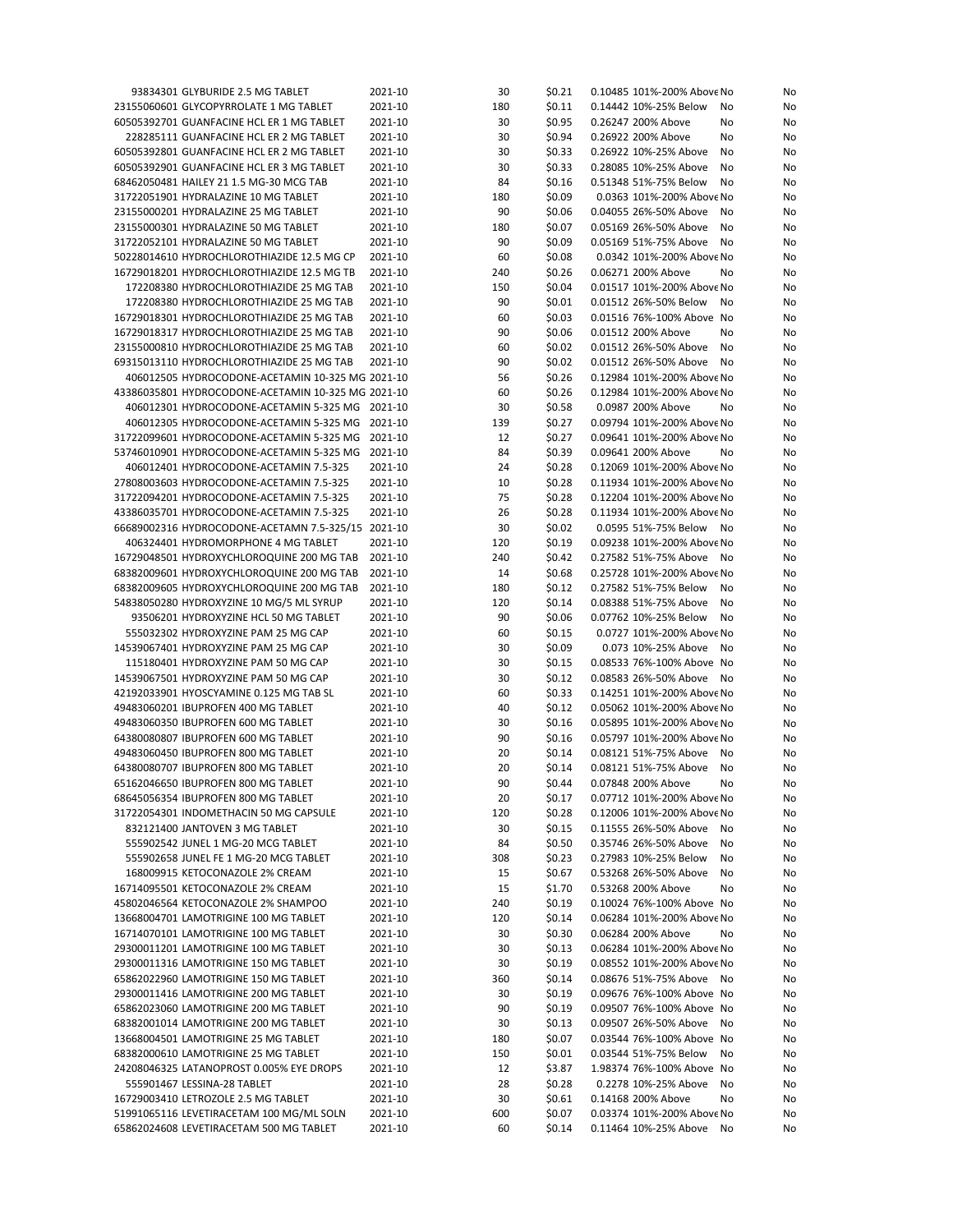| 68180011302 LEVETIRACETAM 500 MG TABLET           | 2021-10 | 60             | \$0.35  | 0.11464 200% Above         | No<br>No |
|---------------------------------------------------|---------|----------------|---------|----------------------------|----------|
| 65862024708 LEVETIRACETAM 750 MG TABLET           | 2021-10 | 60             | \$0.44  | 0.17318 101%-200% Above No | No       |
| 42571012290 LEVOCETIRIZINE 5 MG TABLET            | 2021-10 | 30             | \$0.14  | 0.07084 76%-100% Above No  | No       |
| 31722072250 LEVOFLOXACIN 500 MG TABLET            | 2021-10 | 10             | \$0.80  | 0.19091 200% Above         | No<br>No |
|                                                   |         | 90             | \$0.22  | 0.27398 10%-25% Below      |          |
| 47781065110 LEVOTHYROXINE 100 MCG TABLET          | 2021-10 |                |         |                            | No<br>No |
| 69238183407 LEVOTHYROXINE 100 MCG TABLET          | 2021-10 | 90             | \$0.39  | 0.27886 26%-50% Above      | No<br>No |
| 74929619 LEVOTHYROXINE 112 MCG TABLET             | 2021-10 | 90             | \$0.03  | 0.2634 76%-100% Below No   | No       |
| 74706819 LEVOTHYROXINE 125 MCG TABLET             | 2021-10 | 90             | \$0.50  | 0.26738 76%-100% Above No  | No       |
| 378181377 LEVOTHYROXINE 125 MCG TABLET            | 2021-10 | 120            | \$0.32  | 0.25 26%-50% Above         | No<br>No |
| 47781065710 LEVOTHYROXINE 125 MCG TABLET          | 2021-10 | 20             | \$0.30  | 0.25 10%-25% Above         | No<br>No |
| 69238183607 LEVOTHYROXINE 125 MCG TABLET          | 2021-10 | 90             | \$0.33  | 0.26738 10%-25% Above      | No<br>No |
| 378182377 LEVOTHYROXINE 137 MCG TABLET            | 2021-10 | 90             | \$0.18  | 0.28451 26%-50% Below      | No<br>No |
| 47781065990 LEVOTHYROXINE 137 MCG TABLET          | 2021-10 | 90             | \$0.11  | 0.28451 51%-75% Below      | No<br>No |
|                                                   |         |                |         |                            |          |
| 47781066290 LEVOTHYROXINE 150 MCG TABLET          | 2021-10 | 180            | \$0.42  | 0.26842 51%-75% Above      | No<br>No |
| 69238183807 LEVOTHYROXINE 150 MCG TABLET          | 2021-10 | 30             | \$0.33  | 0.29635 10%-25% Above      | No<br>No |
| 378180010 LEVOTHYROXINE 25 MCG TABLET             | 2021-10 | 30             | \$0.35  | 0.18538 76%-100% Above No  | No       |
| 47781064090 LEVOTHYROXINE 25 MCG TABLET           | 2021-10 | 120            | \$0.16  | 0.18538 10%-25% Below      | No<br>No |
| 69238183007 LEVOTHYROXINE 25 MCG TABLET           | 2021-10 | 90             | \$0.26  | 0.17995 26%-50% Above      | No<br>No |
| 74455219 LEVOTHYROXINE 50 MCG TABLET              | 2021-10 | 90             | \$0.03  | 0.19386 76%-100% Below No  | No       |
| 378180310 LEVOTHYROXINE 50 MCG TABLET             | 2021-10 | 120            | \$0.22  | 0.19324 10%-25% Above      | No<br>No |
| 47781064310 LEVOTHYROXINE 50 MCG TABLET           | 2021-10 | 60             | \$0.25  | 0.19324 26%-50% Above      | No<br>No |
|                                                   |         |                |         |                            |          |
| 69238183107 LEVOTHYROXINE 50 MCG TABLET           | 2021-10 | 90             | \$0.29  | 0.19386 26%-50% Above      | No<br>No |
| 47781064610 LEVOTHYROXINE 75 MCG TABLET           | 2021-10 | 30             | \$0.25  | 0.22081 10%-25% Above      | No<br>No |
| 68180096703 LEVOTHYROXINE 75 MCG TABLET           | 2021-10 | 30             | \$0.44  | 0.22081 76%-100% Above No  | No       |
| 47781064910 LEVOTHYROXINE 88 MCG TABLET           | 2021-10 | 90             | \$0.33  | 0.20996 51%-75% Above      | No<br>No |
| 527600274 LIDOCAINE 2% VISCOUS SOLN               | 2021-10 | 100            | \$0.12  | 0.07163 51%-75% Above      | No<br>No |
| 16714009701 LIDOCAINE 2% VISCOUS SOLN             | 2021-10 | 100            | \$0.06  | 0.07163 10%-25% Below      | No<br>No |
| 42794001812 LIOTHYRONINE SOD 5 MCG TAB            | 2021-10 | 120            | \$0.67  | 0.40655 51%-75% Above      | No<br>No |
| 43547035311 LISINOPRIL 10 MG TABLET               | 2021-10 | 314            | \$0.01  | 0.0227 26%-50% Below       | No<br>No |
|                                                   | 2021-10 |                |         |                            |          |
| 68001033408 LISINOPRIL 10 MG TABLET               |         | 60             | \$0.04  | 0.02292 51%-75% Above      | No<br>No |
| 68180098003 LISINOPRIL 10 MG TABLET               | 2021-10 | 420            | \$0.07  | 0.02241 200% Above         | No<br>No |
| 68645055254 LISINOPRIL 10 MG TABLET               | 2021-10 | 104            | \$0.04  | 0.0214 76%-100% Above No   | No       |
| 43547035411 LISINOPRIL 20 MG TABLET               | 2021-10 | 60             | \$0.03  | 0.02698 10%-25% Above      | No<br>No |
| 68180098103 LISINOPRIL 20 MG TABLET               | 2021-10 | 90             | \$0.02  | 0.02666 10%-25% Below      | No<br>No |
| 68180098103 LISINOPRIL 20 MG TABLET               | 2021-10 | 90             | \$0.06  | 0.0273 101%-200% Above No  | No       |
| 68180098202 LISINOPRIL 30 MG TABLET               | 2021-10 | 90             | \$0.03  | 0.06561 51%-75% Below      | No<br>No |
| 172376170 LISINOPRIL 40 MG TABLET                 | 2021-10 | 30             | \$0.11  | 0.05265 101%-200% Above No | No       |
|                                                   |         |                |         |                            |          |
| 43547035611 LISINOPRIL 40 MG TABLET               | 2021-10 | 270            | \$0.10  | 0.05092 101%-200% Above No | No       |
| 68180051303 LISINOPRIL 5 MG TABLET                | 2021-10 | 120            | \$0.04  | 0.01747 101%-200% Above No | No       |
| 68645055154 LISINOPRIL 5 MG TABLET                | 2021-10 | 30             | \$0.05  | 0.01747 101%-200% Above No | No       |
| 68180051801 LISINOPRIL-HCTZ 10-12.5 MG TAB        | 2021-10 | 90             | \$0.07  | 0.03929 76%-100% Above No  | No       |
| 68180051802 LISINOPRIL-HCTZ 10-12.5 MG TAB        | 2021-10 | 90             | \$0.01  | 0.03929 51%-75% Below      | No<br>No |
| 68645055754 LISINOPRIL-HCTZ 20-12.5 MG TAB        | 2021-10 | 240            | \$0.09  | 0.05754 51%-75% Above      | No<br>No |
| 68180052001 LISINOPRIL-HCTZ 20-25 MG TAB          | 2021-10 | 90             | \$0.12  | 0.05398 101%-200% Above No | No       |
| 68180052002 LISINOPRIL-HCTZ 20-25 MG TAB          | 2021-10 | 30             | \$0.13  | 0.05398 101%-200% Above No | No       |
| 68462022110 LITHIUM CARBONATE 300 MG CAP          | 2021-10 | 30             | \$0.06  | 0.04743 26%-50% Above      | No<br>No |
|                                                   |         |                |         |                            |          |
| 69315090405 LORAZEPAM 0.5 MG TABLET               | 2021-10 | 90             | \$0.06  | 0.03981 51%-75% Above No   | No       |
| 13107008405 LORAZEPAM 1 MG TABLET                 | 2021-10 | 60             | \$0.09  | 0.04122 101%-200% Above No | No       |
| 69315090601 LORAZEPAM 2 MG TABLET                 | 2021-10 | $\overline{2}$ | \$0.10  | 0.07053 26%-50% Above      | No<br>No |
| 70700011485 LORYNA 3 MG-0.02 MG TABLET            | 2021-10 | 28             | \$1.16  | 0.32443 200% Above         | No<br>No |
| 31722070210 LOSARTAN POTASSIUM 100 MG TAB         | 2021-10 | 120            | \$0.16  | 0.09836 51%-75% Above      | No<br>No |
| 31722070290 LOSARTAN POTASSIUM 100 MG TAB         | 2021-10 | 90             | \$0.16  | 0.10272 51%-75% Above      | No<br>No |
| 64380093508 LOSARTAN POTASSIUM 100 MG TAB         | 2021-10 | 90             | \$0.16  | 0.09399 51%-75% Above      | No<br>No |
| 68382013710 LOSARTAN POTASSIUM 100 MG TAB         | 2021-10 | 90             | \$0.26  | 0.10272 101%-200% Above No | No       |
|                                                   |         |                |         |                            |          |
| 68382013710 LOSARTAN POTASSIUM 100 MG TAB         | 2021-10 | 90             | \$0.16  | 0.10272 51%-75% Above      | No<br>No |
| 31722070010 LOSARTAN POTASSIUM 25 MG TAB          | 2021-10 | 30             | \$0.09  | 0.05641 51%-75% Above      | No<br>No |
| 31722070090 LOSARTAN POTASSIUM 25 MG TAB          | 2021-10 | 30             | \$0.09  | 0.05641 51%-75% Above      | No<br>No |
| 65862020199 LOSARTAN POTASSIUM 25 MG TAB          | 2021-10 | 90             | \$0.09  | 0.05914 51%-75% Above      | No<br>No |
| 68180037603 LOSARTAN POTASSIUM 25 MG TAB          | 2021-10 | 30             | \$0.09  | 0.05641 51%-75% Above      | No<br>No |
| 68382013510 LOSARTAN POTASSIUM 25 MG TAB          | 2021-10 | 90             | \$0.09  | 0.05641 51%-75% Above      | No<br>No |
| 31722070110 LOSARTAN POTASSIUM 50 MG TAB          | 2021-10 | 60             | \$0.10  | 0.07086 26%-50% Above      | No<br>No |
| 31722070190 LOSARTAN POTASSIUM 50 MG TAB          | 2021-10 | 120            | \$0.10  | 0.07172 26%-50% Above      | No<br>No |
|                                                   |         |                |         |                            |          |
| 65862020299 LOSARTAN POTASSIUM 50 MG TAB          | 2021-10 | 30             | \$0.16  | 0.07086 101%-200% Above No | No       |
| 68382013610 LOSARTAN POTASSIUM 50 MG TAB          | 2021-10 | 90             | \$0.11  | 0.07086 51%-75% Above      | No<br>No |
| 59746033990 LOSARTAN-HCTZ 100-25 MG TAB           | 2021-10 | 30             | \$0.37  | 0.16917 101%-200% Above No | No       |
| 68180021709 LOSARTAN-HCTZ 100-25 MG TAB           | 2021-10 | 150            | \$0.37  | 0.16999 101%-200% Above No | No       |
| 65862046890 LOSARTAN-HCTZ 50-12.5 MG TAB          | 2021-10 | 90             | \$0.32  | 0.13751 101%-200% Above No | No       |
| 68645056790 LOVASTATIN 40 MG TABLET               | 2021-10 | 90             | \$0.14  | 0.07023 76%-100% Above No  | No       |
| 16571066001 MECLIZINE 12.5 MG TABLET              | 2021-10 | 30             | \$0.19  | 0.10127 76%-100% Above No  | No       |
| 66993037025 MEDROXYPROGESTERONE 150 MG/ML 2021-10 |         | 1              | \$47.00 | 30.77229 51%-75% Above     | No<br>No |
|                                                   |         |                |         |                            |          |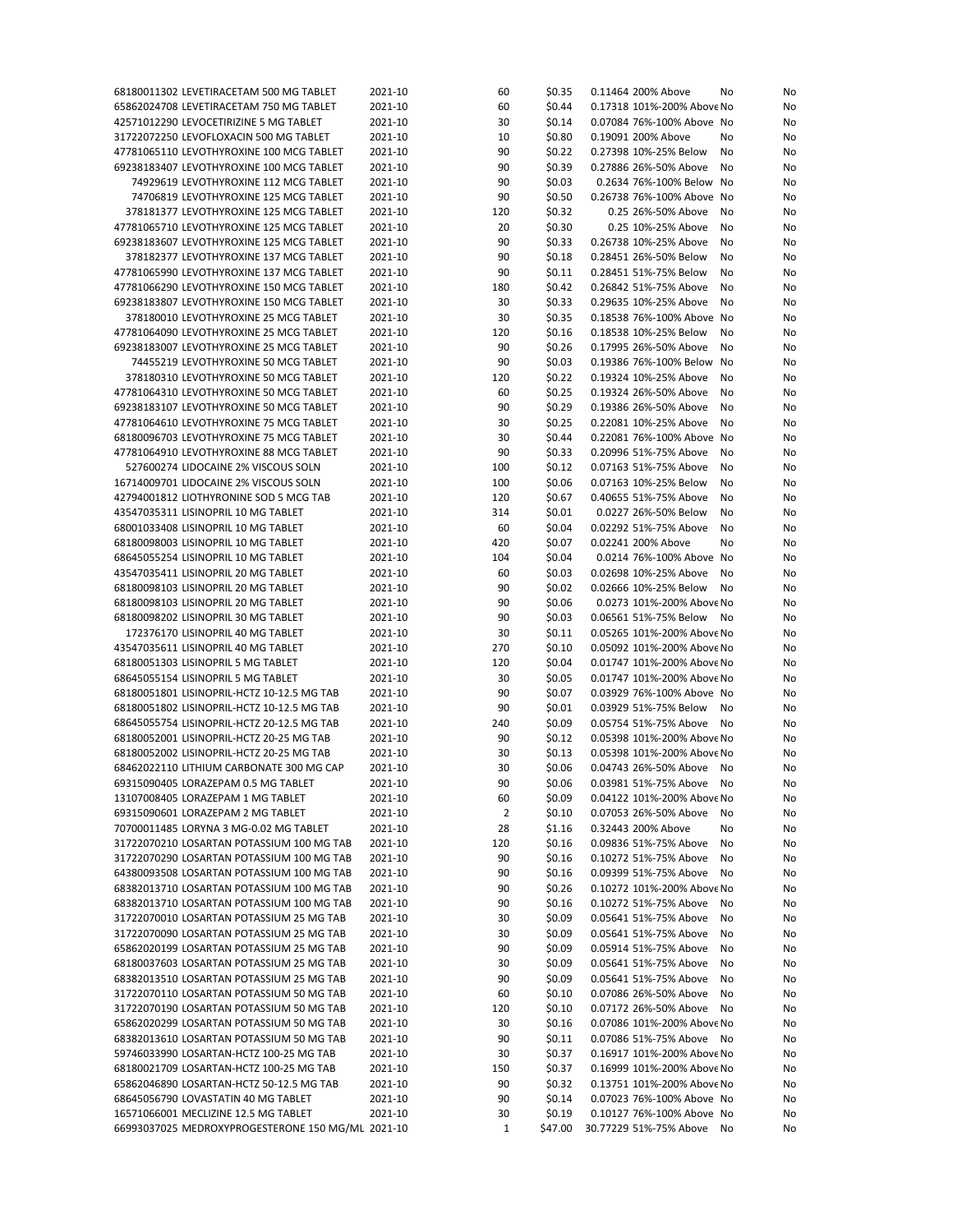| 555087302 MEDROXYPROGESTERONE 5 MG TAB                                               | 2021-10 | 30       | \$0.22           | 0.13622 51%-75% Above      | No | No |
|--------------------------------------------------------------------------------------|---------|----------|------------------|----------------------------|----|----|
| 29300012510 MELOXICAM 15 MG TABLET                                                   | 2021-10 | 60       | \$0.05           | 0.02457 101%-200% Above No |    | No |
| 68382005105 MELOXICAM 15 MG TABLET                                                   | 2021-10 | 180      | \$0.06           | 0.02433 101%-200% Above No |    | No |
| 69097015907 MELOXICAM 15 MG TABLET                                                   | 2021-10 | 180      | \$0.06           | 0.02445 101%-200% Above No |    | No |
| 69097015915 MELOXICAM 15 MG TABLET                                                   | 2021-10 | 60       | \$0.18           | 0.02445 200% Above         | No | No |
| 68382005005 MELOXICAM 7.5 MG TABLET                                                  | 2021-10 | 30       | \$0.08           | 0.02267 200% Above         | No | No |
| 69097015807 MELOXICAM 7.5 MG TABLET                                                  | 2021-10 | 60       | \$0.04           | 0.02267 76%-100% Above No  |    | No |
| 527143501 METAXALONE 800 MG TABLET                                                   | 2021-10 | 180      | \$2.16           | 0.73483 101%-200% Above No |    | No |
| 65862001005 METFORMIN HCL 1,000 MG TABLET                                            | 2021-10 | 240      | \$0.05           | 0.02583 76%-100% Above No  |    | No |
| 70010006510 METFORMIN HCL 1,000 MG TABLET                                            | 2021-10 | 180      | \$0.06           | 0.02601 101%-200% Above No |    | No |
| 65862000899 METFORMIN HCL 500 MG TABLET                                              | 2021-10 | 180      | \$0.03           | 0.01609 76%-100% Above No  |    | No |
| 67877056110 METFORMIN HCL 500 MG TABLET                                              | 2021-10 | 60       | \$0.03           | 0.01609 76%-100% Above No  |    | No |
| 68645058259 METFORMIN HCL 500 MG TABLET                                              | 2021-10 | 60       | \$0.03           | 0.0164 76%-100% Above No   |    | No |
| 51224000760 METFORMIN HCL ER 500 MG TABLET                                           | 2021-10 | 60       | \$0.06           | 0.03644 51%-75% Above      | No | No |
| 70010049105 METFORMIN HCL ER 500 MG TABLET                                           | 2021-10 | 450      | \$0.06           | 0.03726 51%-75% Above      | No | No |
| 70010049110 METFORMIN HCL ER 500 MG TABLET                                           | 2021-10 | 600      | \$0.09           | 0.03644 101%-200% Above No |    | No |
| 406577101 METHADONE HCL 10 MG TABLET                                                 | 2021-10 | 56       | \$0.17           | 0.08185 101%-200% Above No |    | No |
| 23155007101 METHIMAZOLE 10 MG TABLET                                                 | 2021-10 | 90       | \$0.13           | 0.1004 26%-50% Above No    |    | No |
| 70010075401 METHOCARBAMOL 500 MG TABLET                                              | 2021-10 | 90       | \$0.19           | 0.07046 101%-200% Above No |    | No |
| 406114401 METHYLPHENIDATE 10 MG TABLET                                               | 2021-10 | 90       | \$0.39           | 0.16119 101%-200% Above No |    | No |
| 31722017301 METHYLPHENIDATE 5 MG TABLET                                              | 2021-10 | 90       | \$0.39           | 0.10963 200% Above         | No | No |
| 527331037 METHYLPHENIDATE ER 18 MG TAB                                               | 2021-10 | 30       | \$0.33           | 0.99859 51%-75% Below      | No | No |
| 13811070610 METHYLPHENIDATE ER 18 MG TAB                                             | 2021-10 | 21       | \$2.81           | 0.77868 200% Above         | No | No |
| 527331137 METHYLPHENIDATE ER 27 MG TAB                                               | 2021-10 | 30       | \$0.33           | 0.88011 51%-75% Below      | No | No |
| 527331237 METHYLPHENIDATE ER 36 MG TAB                                               | 2021-10 | 30       | \$2.90           | 1.25081 101%-200% Above No |    | No |
| 31722095401 METHYLPHENIDATE ER 36 MG TAB                                             | 2021-10 | 30       | \$0.85           | 1.01888 10%-25% Below      | No | No |
| 10147068701 METHYLPHENIDATE ER 54 MG TAB                                             | 2021-10 | 30       | \$3.18           | 1.31558 101%-200% Above No |    | No |
| 42806040021 METHYLPREDNISOLONE 4 MG DOSEPK 2021-10                                   |         | 105      | \$0.68           | 0.19589 200% Above         | No | No |
| 59746000103 METHYLPREDNISOLONE 4 MG DOSEPK 2021-10                                   |         | 147      | \$0.54           | 0.19491 101%-200% Above No |    | No |
| 59762444002 METHYLPREDNISOLONE 4 MG DOSEPK 2021-10                                   |         | 105      | \$0.68           | 0.19417 200% Above         | No | No |
| 68001000501 METHYLPREDNISOLONE 4 MG DOSEPK 2021-10                                   |         | 21       | \$0.71           | 0.19245 200% Above         | No | No |
| 68382091634 METHYLPREDNISOLONE 4 MG DOSEPK 2021-10                                   |         | 21       | \$0.68           | 0.19245 200% Above         | No | No |
| 59746000106 METHYLPREDNISOLONE 4 MG TABLET 2021-10                                   |         | 74       | \$0.56           | 0.1665 200% Above          | No | No |
| 50742061801 METOPROLOL SUCC ER 200 MG TAB                                            | 2021-10 | 120      | \$1.52           | 0.38862 200% Above         | No | No |
| 16714085201 METOPROLOL SUCC ER 25 MG TAB                                             | 2021-10 | 30       | \$0.37           | 0.09508 200% Above         | No | No |
| 50742061510 METOPROLOL SUCC ER 25 MG TAB                                             | 2021-10 | 180      | \$0.30           | 0.09763 200% Above         | No | No |
| 68001035603 METOPROLOL SUCC ER 25 MG TAB                                             | 2021-10 | 30       | \$0.37           | 0.09508 200% Above         | No | No |
| 16714085302 METOPROLOL SUCC ER 50 MG TAB                                             | 2021-10 | 30       | \$0.37           | 0.10204 200% Above         | No | No |
| 45963067611 METOPROLOL SUCC ER 50 MG TAB                                             | 2021-10 | 60       | \$0.37           | 0.10188 200% Above         | No | No |
| 50742061610 METOPROLOL SUCC ER 50 MG TAB                                             | 2021-10 | 30       | \$0.37           | 0.10204 200% Above         | No | No |
| 55111046705 METOPROLOL SUCC ER 50 MG TAB                                             | 2021-10 | 150      | \$0.27           | 0.10188 101%-200% Above No |    | No |
| 55111046705 METOPROLOL SUCC ER 50 MG TAB                                             | 2021-10 | 90       | \$0.03           | 0.10204 51%-75% Below      | No | No |
| 52817036000 METOPROLOL TARTRATE 25 MG TAB                                            | 2021-10 | 45       | \$0.07           | 0.02398 101%-200% Above No |    | No |
| 57664050658 METOPROLOL TARTRATE 25 MG TAB                                            | 2021-10 | 270      | \$0.05           | 0.0204 101%-200% Above No  |    | No |
| 62332011291 METOPROLOL TARTRATE 25 MG TAB                                            | 2021-10 | 90       | \$0.01           | 0.02398 51%-75% Below      | No | No |
| 65862006299 METOPROLOL TARTRATE 25 MG TAB                                            | 2021-10 | 120      | \$0.05           | 0.0213 101%-200% Above No  |    | No |
| 52817036100 METOPROLOL TARTRATE 50 MG TAB                                            | 2021-10 | 60       | \$0.04           | 0.02181 76%-100% Above No  |    | No |
| 50111033301 METRONIDAZOLE 250 MG TABLET                                              | 2021-10 | 10       | \$0.35           | 0.11993 101%-200% Above No |    | No |
| 50111033401 METRONIDAZOLE 500 MG TABLET                                              | 2021-10 | 30       | \$0.50           | 0.14408 200% Above         | No | No |
| 50111033402 METRONIDAZOLE 500 MG TABLET                                              | 2021-10 | 30       | \$0.50           | 0.14408 200% Above         | No | No |
| 781707787 METRONIDAZOLE VAGINAL 0.75% GL                                             | 2021-10 | 70       | \$1.29           | 0.83591 51%-75% Above      | No | No |
| 60505024801 MIRTAZAPINE 30 MG TABLET                                                 | 2021-10 | 30       | \$0.15           | 0.10285 26%-50% Above      | No | No |
| 65862060130 MODAFINIL 100 MG TABLET                                                  | 2021-10 | 30       | \$2.54           | 0.42312 200% Above         | No | No |
| 45802025735 MOMETASONE FUROATE 0.1% CREAM 2021-10                                    |         | 60       | \$1.12           | 0.60442 76%-100% Above No  |    | No |
| 16714036004 MONO-LINYAH 28 TABLET                                                    | 2021-10 | 196      | \$0.19           | 0.21704 10%-25% Below      | No | No |
| 16729011917 MONTELUKAST SOD 10 MG TABLET                                             |         | 30       |                  | 0.07466 101%-200% Above No |    |    |
|                                                                                      | 2021-10 |          | \$0.20<br>\$0.20 | 0.07466 101%-200% Above No |    | No |
| 31722072610 MONTELUKAST SOD 10 MG TABLET<br>31722072610 MONTELUKAST SOD 10 MG TABLET | 2021-10 | 90<br>90 |                  | 0.07337 51%-75% Below      | No | No |
| 31722072690 MONTELUKAST SOD 10 MG TABLET                                             | 2021-10 |          | \$0.03           |                            |    | No |
|                                                                                      | 2021-10 | 30       | \$0.20           | 0.07337 101%-200% Above No |    | No |
| 55111072510 MONTELUKAST SOD 10 MG TABLET                                             | 2021-10 | 390      | \$0.27           | 0.07392 200% Above         | No | No |
| 65862057490 MONTELUKAST SOD 10 MG TABLET                                             | 2021-10 | 90       | \$0.20           | 0.07423 101%-200% Above No |    | No |
| 68001036105 MONTELUKAST SOD 10 MG TABLET                                             | 2021-10 | 30       | \$0.20           | 0.07337 101%-200% Above No |    | No |
| 65862056890 MONTELUKAST SOD 5 MG TAB CHEW                                            | 2021-10 | 30       | \$0.26           | 0.08912 101%-200% Above No |    | No |
| 42858080101 MORPHINE SULF ER 15 MG TABLET                                            | 2021-10 | 60       | \$0.31           | 0.19383 51%-75% Above      | No | No |
| 55111011230 MOXIFLOXACIN HCL 400 MG TABLET                                           | 2021-10 | 42       | \$8.31           | 1.73215 200% Above         | No | No |
| 93101042 MUPIROCIN 2% OINTMENT                                                       | 2021-10 | 22       | \$0.39           | 0.16652 101%-200% Above No |    | No |
| 45802011222 MUPIROCIN 2% OINTMENT                                                    | 2021-10 | 22       | \$0.24           | 0.19118 26%-50% Above      | No | No |
| 51672131200 MUPIROCIN 2% OINTMENT                                                    | 2021-10 | 44       | \$0.32           | 0.16652 76%-100% Above No  |    | No |
| 64380072506 MYCOPHENOLATE 500 MG TABLET                                              | 2021-10 | 80       | \$0.72           | 0.30885 101%-200% Above No |    | No |
| 16729008110 NALTREXONE 50 MG TABLET                                                  | 2021-10 | 30       | \$0.94           | 0.76341 10%-25% Above No   |    | No |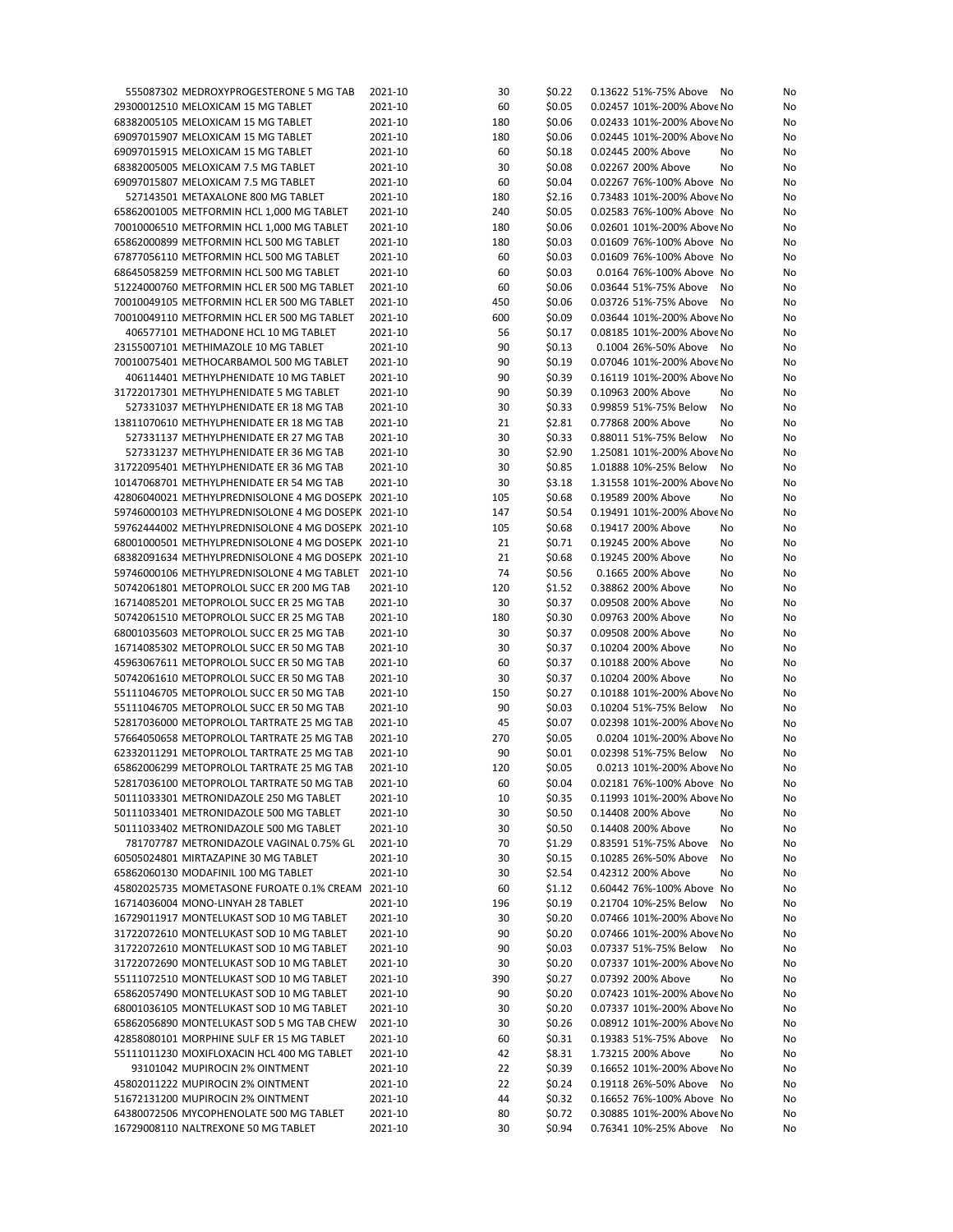| 65162019050 NAPROXEN 500 MG TABLET                                             | 2021-10            | 80      | \$0.18           | 0.07783 101%-200% Above No<br>No                                 |
|--------------------------------------------------------------------------------|--------------------|---------|------------------|------------------------------------------------------------------|
| 68462019005 NAPROXEN 500 MG TABLET                                             | 2021-10            | 60      | \$0.16           | 0.07911 101%-200% Above No<br>No                                 |
| 24208063562 NEOMYCIN-POLYMYXIN-HC EAR SUSP                                     | 2021-10            | 10      | \$4.63           | 6.1553 10%-25% Below<br>No<br>No                                 |
| 61314064511 NEOMYCIN-POLYMYXIN-HC EAR SUSP                                     | 2021-10            | 10      | \$6.90           | 6.10487 10%-25% Above<br>No<br>No                                |
| 24979001112 NIFEDIPINE ER 30 MG TABLET                                         | 2021-10            | 90      | \$0.22           | 0.19967 10%-25% Above<br>No<br>No                                |
| 50742026001 NIFEDIPINE ER 30 MG TABLET                                         | 2021-10            | 180     | \$0.42           | 0.19568 101%-200% Above No<br>No                                 |
|                                                                                |                    |         |                  |                                                                  |
| 50742062001 NIFEDIPINE ER 30 MG TABLET                                         | 2021-10            | 180     | \$0.23           | 0.28061 10%-25% Below<br>No<br>No                                |
| 68180088673 NIKKI 3 MG-0.02 MG TABLET                                          | 2021-10            | 168     | \$0.26           | 0.36498 26%-50% Below<br>No<br>No                                |
| 185012201 NITROFURANTOIN MONO-MCR 100 MG 2021-10                               |                    | 30      | \$1.17           | 0.57859 101%-200% Above No<br>No                                 |
| 185012210 NITROFURANTOIN MONO-MCR 100 MG 2021-10                               |                    | 14      | \$0.30           | 0.57859 26%-50% Below<br>No<br>No                                |
| 47781030301 NITROFURANTOIN MONO-MCR 100 MG 2021-10                             |                    | 94      | \$1.11           | 0.60428 76%-100% Above No<br>No                                  |
| 59762159905 NORETH-EE-FE 1-0.02(24)-75 CAP                                     | 2021-10            | 84      | \$5.57           | 3.37901 51%-75% Above<br>No<br>No                                |
| 68462013281 NORETHIND-ETH ESTRAD 1-0.02 MG                                     | 2021-10            | 21      | \$0.64           | 0.35746 76%-100% Above No<br>No                                  |
| 378727253 NORETHINDRONE 0.35 MG TABLET                                         | 2021-10            | 28      | \$0.59           | 0.17817 200% Above<br>No                                         |
|                                                                                |                    |         |                  | No                                                               |
| 68462030450 NORETHINDRONE 5 MG TABLET                                          | 2021-10            | 120     | \$1.57           | 0.63714 101%-200% Above No<br>No                                 |
| 68462030929 NORG-ETHIN ESTRA 0.25-0.035 MG                                     | 2021-10            | 84      | \$0.57           | 0.21666 101%-200% Above No<br>No                                 |
| 555901058 NORTREL 1-35 28 TABLET                                               | 2021-10            | 28      | \$0.72           | 0.35465 101%-200% Above No<br>No                                 |
| 51672400101 NORTRIPTYLINE HCL 10 MG CAP                                        | 2021-10            | 90      | \$0.17           | 0.08532 76%-100% Above No<br>No                                  |
| 42192032801 NP THYROID 120 MG TABLET                                           | 2021-10            | 30      | \$1.60           | 1.19848 26%-50% Above No<br>No                                   |
| 574200830 NYSTOP 100,000 UNIT/GM POWDER                                        | 2021-10            | 30      | \$0.66           | 0.29717 101%-200% Above No<br>No                                 |
| 16729032110 OLMESARTAN MEDOXOMIL 20 MG TAB 2021-10                             |                    | 30      | \$0.25           | 0.11935 101%-200% Above No<br>No                                 |
|                                                                                |                    |         |                  |                                                                  |
| 49884079011 OLMSRTN-AMLDPN-HCTZ 40-10-25MG 2021-10                             |                    | 30      | \$0.32           | 1.72149 76%-100% Below No<br>No                                  |
| 61314032001 OLOPATADINE 665 MCG NASAL SPRY                                     | 2021-10            | 91      | \$2.57           | 1.76713 26%-50% Above<br>No<br>No                                |
| 16714071503 OMEPRAZOLE DR 20 MG CAPSULE                                        | 2021-10            | 30      | \$0.07           | 0.03957 76%-100% Above No<br>No                                  |
| 55111015810 OMEPRAZOLE DR 20 MG CAPSULE                                        | 2021-10            | 30      | \$0.07           | 0.03957 76%-100% Above No<br>No                                  |
| 55111015834 OMEPRAZOLE DR 20 MG CAPSULE                                        | 2021-10            | 90      | \$0.05           | 0.03957 26%-50% Above<br>No<br>No                                |
| 57237016199 OMEPRAZOLE DR 20 MG CAPSULE                                        | 2021-10            | 30      | \$0.07           | 0.03957 76%-100% Above No<br>No                                  |
| 70700015010 OMEPRAZOLE DR 20 MG CAPSULE                                        | 2021-10            | 150     | \$0.07           | 0.03952 76%-100% Above No<br>No                                  |
| 16714012303 OMEPRAZOLE DR 40 MG CAPSULE                                        | 2021-10            | 60      | \$0.11           | 0.06487 51%-75% Above<br>No<br>No                                |
|                                                                                |                    |         |                  |                                                                  |
| 55111064505 OMEPRAZOLE DR 40 MG CAPSULE                                        | 2021-10            | 30      | \$0.11           | 0.06513 51%-75% Above<br>No<br>No                                |
| 59651000305 OMEPRAZOLE DR 40 MG CAPSULE                                        | 2021-10            | 360     | \$0.15           | 0.0646 101%-200% Above No<br>No                                  |
| 59651000330 OMEPRAZOLE DR 40 MG CAPSULE                                        | 2021-10            | 120     | \$0.11           | 0.06487 51%-75% Above<br>No<br>No                                |
| 62175013643 OMEPRAZOLE DR 40 MG CAPSULE                                        | 2021-10            | 180     | \$0.10           | 0.06487 26%-50% Above<br>No<br>No                                |
| 68382050010 OMEPRAZOLE DR 40 MG CAPSULE                                        | 2021-10            | 90      | \$0.27           | 0.0646 200% Above<br>No<br>No                                    |
| 65862018730 ONDANSETRON HCL 4 MG TABLET                                        | 2021-10            | 9       | \$0.13           | 0.07781 51%-75% Above<br>No<br>No                                |
| 68462010530 ONDANSETRON HCL 4 MG TABLET                                        | 2021-10            | 15      | \$0.16           | 0.07425 101%-200% Above No<br>No                                 |
| 65862018830 ONDANSETRON HCL 8 MG TABLET                                        | 2021-10            | 10      | \$0.22           | 0.09484 101%-200% Above No<br>No                                 |
|                                                                                |                    |         |                  |                                                                  |
| 68462010630 ONDANSETRON HCL 8 MG TABLET                                        | 2021-10            | 18      | \$0.18           | 0.092 76%-100% Above No<br>No                                    |
| 57237007710 ONDANSETRON ODT 4 MG TABLET                                        | 2021-10            | 24      | \$0.46           | 0.22411 101%-200% Above No<br>No                                 |
| 57237007730 ONDANSETRON ODT 4 MG TABLET                                        | 2021-10            | 10      | \$0.60           | 0.22411 101%-200% Above No<br>No                                 |
| 62756024064 ONDANSETRON ODT 4 MG TABLET                                        | 2021-10            | 10      | \$0.60           | 0.24784 101%-200% Above No<br>No                                 |
| 65862039010 ONDANSETRON ODT 4 MG TABLET                                        | 2021-10            | 15      | \$0.35           | 0.24784 26%-50% Above No<br>No                                   |
| 68462015713 ONDANSETRON ODT 4 MG TABLET                                        | 2021-10            | 22      | \$0.60           | 0.22411 101%-200% Above No<br>No                                 |
| 65862039110 ONDANSETRON ODT 8 MG TABLET                                        | 2021-10            | 60      | \$0.73           | 0.26831 101%-200% Above No<br>No                                 |
| 70710116506 OSELTAMIVIR 6 MG/ML SUSPENSION                                     | 2021-10            |         | \$0.37           | 0.4449 10%-25% Below<br>No<br>No                                 |
|                                                                                |                    | 120     |                  |                                                                  |
| 185014101 OXAPROZIN 600 MG TABLET                                              | 2021-10            | 60      | \$1.22           | 0.58496 101%-200% Above No<br>No                                 |
| 51991029305 OXCARBAZEPINE 300 MG TABLET                                        | 2021-10            | 60      | \$0.30           | 0.2208 26%-50% Above No<br>No                                    |
| 62756018488 OXCARBAZEPINE 300 MG TABLET                                        | 2021-10            | 30      | \$0.53           | 0.22459 101%-200% Above No<br>No                                 |
| 70954000510 OXYBUTYNIN 5 MG TABLET                                             | 2021-10            | 60      | \$0.19           | 0.07621 101%-200% Above No<br>No                                 |
| 54838051080 OXYBUTYNIN 5 MG/5 ML SYRUP                                         | 2021-10            | 250     | \$0.05           | 0.03136 51%-75% Above<br>No<br>No                                |
| 69452011920 OXYBUTYNIN CL ER 5 MG TABLET                                       | 2021-10            | 90      | \$0.68           | 0.17016 200% Above<br>No<br>No                                   |
| 10702005601 OXYCODONE HCL 10 MG TABLET                                         | 2021-10            | 120     | \$0.24           | 0.1356 76%-100% Above No<br>No                                   |
|                                                                                |                    |         |                  |                                                                  |
| 10702000901 OXYCODONE HCL 30 MG TABLET                                         | 2021-10            | 120     | \$0.50           | 0.28449 76%-100% Above No<br>No                                  |
| 406055201 OXYCODONE HCL 5 MG TABLET                                            | 2021-10            | 12      | \$0.53           | 0.06893 200% Above<br>No<br>No                                   |
| 406052301 OXYCODONE-ACETAMINOPHEN 10-325 2021-10                               |                    | 180     | \$0.22           | 0.17343 26%-50% Above<br>No<br>No                                |
| 406052305 OXYCODONE-ACETAMINOPHEN 10-325 2021-10                               |                    | 25      | \$0.22           | 0.17343 26%-50% Above<br>No<br>No                                |
| 42858010401 OXYCODONE-ACETAMINOPHEN 10-325 2021-10                             |                    | 120     | \$0.11           | 0.17343 26%-50% Below<br>No<br>No                                |
| 406051205 OXYCODONE-ACETAMINOPHEN 5-325 2021-10                                |                    | 20      | \$0.25           | 0.08433 101%-200% Above No<br>No                                 |
| 42858010201 OXYCODONE-ACETAMINOPHEN 5-325 2021-10                              |                    | 130     | \$0.09           | 0.08405 10%-25% Above<br>No<br>No                                |
| 406052201 OXYCODONE-ACETAMINOPHN 7.5-325 2021-10                               |                    |         |                  |                                                                  |
|                                                                                |                    | 60      | \$0.17           | 0.10669 51%-75% Above<br>No<br>No                                |
| 55111033290 PANTOPRAZOLE SOD DR 20 MG TAB                                      | 2021-10            | 180     | \$0.10           | 0.06219 51%-75% Above<br>No<br>No                                |
| 65862055990 PANTOPRAZOLE SOD DR 20 MG TAB                                      | 2021-10            | 14      | \$0.11           | 0.06219 76%-100% Above No<br>No                                  |
| 378668977 PANTOPRAZOLE SOD DR 40 MG TAB                                        | 2021-10            | 90      | \$0.28           | 0.05949 200% Above<br>No<br>No                                   |
| 31722071390 PANTOPRAZOLE SOD DR 40 MG TAB                                      | 2021-10            | 658     | \$0.17           | 0.05973 101%-200% Above No<br>No                                 |
| 31722071390 PANTOPRAZOLE SOD DR 40 MG TAB                                      | 2021-10            | 90      | \$0.04           | 0.05997 26%-50% Below<br>No<br>No                                |
| 62175061743 PANTOPRAZOLE SOD DR 40 MG TAB                                      | 2021-10            | 270     | \$0.18           | 0.05957 101%-200% Above No<br>No                                 |
| 65862056099 PANTOPRAZOLE SOD DR 40 MG TAB                                      | 2021-10            | 300     | \$0.17           | 0.05981 101%-200% Above No<br>No                                 |
|                                                                                |                    |         |                  |                                                                  |
| 68382009705 PAROXETINE HCL 10 MG TABLET                                        | 2021-10            | 30      | \$0.05           | 0.06979 26%-50% Below<br>No<br>No                                |
|                                                                                |                    |         |                  |                                                                  |
| 93117410 PENICILLIN VK 500 MG TABLET<br>42192080201 PHENAZOPYRIDINE 200 MG TAB | 2021-10<br>2021-10 | 20<br>6 | \$0.19<br>\$2.11 | 0.1054 76%-100% Above No<br>No<br>0.49093 200% Above<br>No<br>No |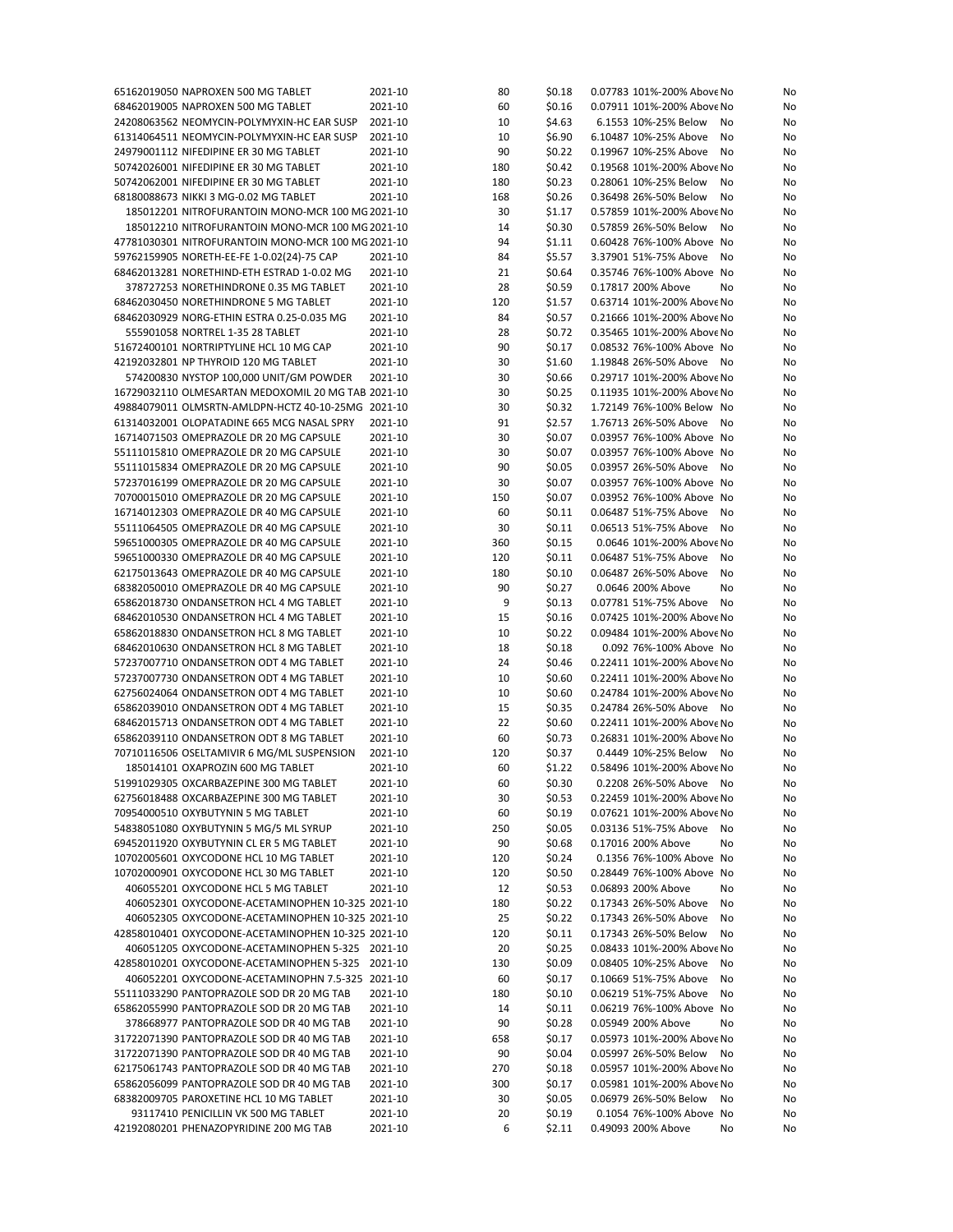| 65162068210 PHENAZOPYRIDINE 200 MG TAB   |                                                    | 2021-10 | 270 | \$2.11  | 0.49093 200% Above          | No | No |
|------------------------------------------|----------------------------------------------------|---------|-----|---------|-----------------------------|----|----|
| 42571017701 PIROXICAM 20 MG CAPSULE      |                                                    | 2021-10 | 30  | \$0.08  | 0.52674 76%-100% Below No   |    | No |
|                                          | 45802086802 POLYETHYLENE GLYCOL 3350 POWD          | 2021-10 | 238 | \$0.03  | 0.02342 26%-50% Above       | No | No |
|                                          |                                                    |         |     |         |                             |    |    |
| 24208031510 POLYMYXIN B-TMP EYE DROPS    |                                                    | 2021-10 | 10  | \$0.89  | 0.47306 76%-100% Above No   |    | No |
| 61314062810 POLYMYXIN B-TMP EYE DROPS    |                                                    | 2021-10 | 20  | \$0.92  | 0.47306 76%-100% Above No   |    | No |
|                                          | 70436000203 POTASSIUM CL ER 10 MEQ TABLET          | 2021-10 | 180 | \$0.24  | 0.15273 51%-75% Above       | No | No |
|                                          | 70436015301 POTASSIUM CL ER 20 MEQ TABLET          | 2021-10 | 60  | \$0.37  | 0.28632 26%-50% Above       | No | No |
|                                          |                                                    | 2021-10 | 104 | \$0.18  | 0.04778 200% Above          | No |    |
| 13668009190 PRAMIPEXOLE 0.125 MG TABLET  |                                                    |         |     |         |                             |    | No |
|                                          | 68462019505 PRAVASTATIN SODIUM 10 MG TAB           | 2021-10 | 90  | \$0.19  | 0.08609 101%-200% Above No  |    | No |
|                                          | 93720198 PRAVASTATIN SODIUM 20 MG TAB              | 2021-10 | 60  | \$0.17  | 0.05864 101%-200% Above No  |    | No |
|                                          | 93720210 PRAVASTATIN SODIUM 40 MG TAB              | 2021-10 | 30  | \$0.40  | 0.09463 200% Above          | No | No |
|                                          | 93720298 PRAVASTATIN SODIUM 40 MG TAB              | 2021-10 | 90  | \$0.25  | 0.09463 101%-200% Above No  |    |    |
|                                          |                                                    |         |     |         |                             |    | No |
|                                          | 60505017007 PRAVASTATIN SODIUM 40 MG TAB           | 2021-10 | 90  | \$0.04  | 0.09463 51%-75% Below       | No | No |
|                                          | 60505017009 PRAVASTATIN SODIUM 40 MG TAB           | 2021-10 | 104 | \$0.19  | 0.09463 101%-200% Above No  |    | No |
|                                          | 121075908 PREDNISOLONE 15 MG/5 ML SOLN             | 2021-10 | 80  | \$0.26  | 0.11893 101%-200% Above No  |    | No |
|                                          | 603533815 PREDNISONE 10 MG TAB DOSE PACK           | 2021-10 | 42  | \$1.12  | 0.67826 51%-75% Above       | No | No |
|                                          |                                                    |         |     |         |                             |    |    |
| 378064110 PREDNISONE 10 MG TABLET        |                                                    | 2021-10 | 20  | \$0.16  | 0.08256 76%-100% Above No   |    | No |
| 591544210 PREDNISONE 10 MG TABLET        |                                                    | 2021-10 | 15  | \$0.13  | 0.0792 51%-75% Above        | No | No |
| 59746017306 PREDNISONE 10 MG TABLET      |                                                    | 2021-10 | 69  | \$0.16  | 0.08256 76%-100% Above No   |    | No |
| 59746017310 PREDNISONE 10 MG TABLET      |                                                    | 2021-10 | 147 | \$0.36  | 0.08256 200% Above          | No | No |
| 70954005920 PREDNISONE 10 MG TABLET      |                                                    | 2021-10 | 18  | \$0.25  | 0.0792 200% Above           |    |    |
|                                          |                                                    |         |     |         |                             | No | No |
| 54001825 PREDNISONE 20 MG TABLET         |                                                    | 2021-10 | 34  | \$0.25  | 0.10878 101%-200% Above No  |    | No |
| 378064205 PREDNISONE 20 MG TABLET        |                                                    | 2021-10 | 15  | \$0.18  | 0.10809 51%-75% Above       | No | No |
| 591544305 PREDNISONE 20 MG TABLET        |                                                    | 2021-10 | 58  | \$0.19  | 0.10902 76%-100% Above No   |    | No |
| 59746017506 PREDNISONE 20 MG TABLET      |                                                    | 2021-10 | 10  | \$0.21  | 0.10948 76%-100% Above No   |    | No |
|                                          |                                                    |         |     |         |                             |    |    |
| 70954006020 PREDNISONE 20 MG TABLET      |                                                    | 2021-10 | 25  | \$0.22  | 0.10855 101%-200% Above No  |    | No |
| 591505210 PREDNISONE 5 MG TABLET         |                                                    | 2021-10 | 10  | \$0.15  | 0.07805 76%-100% Above No   |    | No |
| 54001925 PREDNISONE 50 MG TABLET         |                                                    | 2021-10 | 5   | \$0.19  | 0.28688 26%-50% Below       | No | No |
| 69238131309 PREGABALIN 100 MG CAPSULE    |                                                    | 2021-10 | 60  | \$0.37  | 0.08665 200% Above          | No | No |
|                                          |                                                    |         |     |         |                             |    |    |
| 72205001490 PREGABALIN 100 MG CAPSULE    |                                                    | 2021-10 | 120 | \$0.37  | 0.08665 200% Above          | No | No |
| 31722061290 PREGABALIN 75 MG CAPSULE     |                                                    | 2021-10 | 69  | \$0.29  | 0.08313 200% Above          | No | No |
| 62332012190 PREGABALIN 75 MG CAPSULE     |                                                    | 2021-10 | 180 | \$0.29  | 0.08358 200% Above          | No | No |
| 72205001390 PREGABALIN 75 MG CAPSULE     |                                                    | 2021-10 | 90  | \$0.29  | 0.08313 200% Above          | No | No |
|                                          |                                                    | 2021-10 | 15  |         | 0.28605 51%-75% Above       |    |    |
|                                          | 59746011306 PROCHLORPERAZINE 5 MG TABLET           |         |     | \$0.47  |                             | No | No |
|                                          | 69452023320 PROGESTERONE 100 MG CAPSULE            | 2021-10 | 30  | \$0.78  | 0.25731 200% Above          | No | No |
|                                          | 70700016201 PROGESTERONE 100 MG CAPSULE            | 2021-10 | 120 | \$0.56  | 0.25731 101%-200% Above No  |    | No |
|                                          | 17478076710 PROGESTERONE 200 MG CAPSULE            | 2021-10 | 30  | \$1.48  | 0.48116 200% Above          | No | No |
|                                          | 59651015301 PROGESTERONE 200 MG CAPSULE            | 2021-10 | 37  | \$1.48  | 0.46438 200% Above          | No | No |
|                                          |                                                    |         | 40  |         |                             |    |    |
| 10702000350 PROMETHAZINE 25 MG TABLET    |                                                    | 2021-10 |     | \$0.11  | 0.04498 101%-200% Above No  |    | No |
| 65162052111 PROMETHAZINE 25 MG TABLET    |                                                    | 2021-10 | 30  | \$0.11  | 0.04599 101%-200% Above No  |    | No |
| 68001016208 PROMETHAZINE 25 MG TABLET    |                                                    | 2021-10 | 5   | \$0.30  | 0.04498 200% Above          | No | No |
| 68382004110 PROMETHAZINE 25 MG TABLET    |                                                    | 2021-10 | 60  | \$0.11  | 0.04498 101%-200% Above No  |    | No |
|                                          | 60432060416 PROMETHAZINE-DM 6.25-15 MG/5ML 2021-10 |         | 280 | \$0.07  | 0.06037 10%-25% Above       | No | No |
|                                          |                                                    |         |     |         |                             |    |    |
|                                          | 65162068090 PROMETHAZINE-DM 6.25-15 MG/5ML 2021-10 |         | 120 | \$0.08  | 0.06037 26%-50% Above       | No | No |
|                                          | 713052612 PROMETHEGAN 25 MG SUPPOSITORY 2021-10    |         | 12  | \$7.64  | 4.54095 51%-75% Above       | No | No |
| 115165903 PROPRANOLOL 10 MG TABLET       |                                                    | 2021-10 | 60  | \$0.10  | 0.07004 26%-50% Above       | No | No |
| 115166003 PROPRANOLOL 20 MG TABLET       |                                                    | 2021-10 | 60  | \$0.16  | 0.08797 76%-100% Above No   |    | No |
| 603548321 PROPRANOLOL 20 MG TABLET       |                                                    |         |     |         |                             |    |    |
|                                          |                                                    | 2021-10 | 60  | \$0.25  | 0.08797 101%-200% Above No  |    | No |
| 115166101 PROPRANOLOL 40 MG TABLET       |                                                    | 2021-10 | 90  | \$0.30  | 0.11869 101%-200% Above No  |    | No |
| 69238207907 PROPRANOLOL 40 MG TABLET     |                                                    | 2021-10 | 60  | \$0.30  | 0.11869 101%-200% Above No  |    | No |
|                                          | 62559053001 PROPRANOLOL ER 60 MG CAPSULE           | 2021-10 | 30  | \$0.78  | 0.2975 101%-200% Above No   |    | No |
|                                          | 65862049101 QUETIAPINE FUMARATE 100 MG TAB         | 2021-10 | 90  | \$0.23  | 0.05506 200% Above          | No | No |
|                                          |                                                    |         |     |         |                             |    |    |
|                                          | 67877024601 QUETIAPINE FUMARATE 200 MG TAB         | 2021-10 | 30  | \$0.34  | 0.12258 101%-200% Above No  |    | No |
|                                          | 65862048901 QUETIAPINE FUMARATE 25 MG TAB          | 2021-10 | 60  | \$0.14  | 0.0341 200% Above           | No | No |
|                                          | 67877024760 QUETIAPINE FUMARATE 300 MG TAB         | 2021-10 | 60  | \$0.40  | 0.15172 101%-200% Above No  |    | No |
|                                          | 65862049501 QUETIAPINE FUMARATE 400 MG TAB         | 2021-10 | 60  | \$0.33  | 0.19137 51%-75% Above       | No | No |
|                                          | 67877024901 QUETIAPINE FUMARATE 50 MG TAB          | 2021-10 | 90  | \$0.16  | 0.04996 200% Above          | No | No |
|                                          |                                                    |         |     |         |                             |    |    |
| 59310030240 QVAR REDIHALER 40 MCG        |                                                    | 2021-10 | 10  | \$15.96 | 18.0668 10%-25% Below       | No | No |
| 65162005703 RALOXIFENE HCL 60 MG TABLET  |                                                    | 2021-10 | 90  | \$0.30  | 0.39917 10%-25% Below       | No | No |
| 68180059101 RAMIPRIL 10 MG CAPSULE       |                                                    | 2021-10 | 90  | \$0.18  | 0.07156 101%-200% Above No  |    | No |
|                                          | 93777179 RISEDRONATE SODIUM 150 MG TAB             | 2021-10 | 1   | \$88.93 | 35.32444 101%-200% Above No |    | No |
|                                          |                                                    |         |     |         |                             |    |    |
|                                          | 33342010937 RISEDRONATE SODIUM 35 MG TAB           | 2021-10 | 4   | \$2.45  | 3.6782 26%-50% Below        | No | No |
| 33342009441 RIZATRIPTAN 10 MG ODT        |                                                    | 2021-10 | 12  | \$1.43  | 1.03025 26%-50% Above       | No | No |
| 67877026218 RIZATRIPTAN 10 MG TABLET     |                                                    | 2021-10 | 28  | \$0.97  | 0.64903 26%-50% Above       | No | No |
| 57237008763 RIZATRIPTAN 5 MG TABLET      |                                                    | 2021-10 | 10  | \$1.61  | 0.84912 76%-100% Above No   |    | No |
| 68462025401 ROPINIROLE HCL 0.5 MG TABLET |                                                    | 2021-10 | 30  | \$0.11  | 0.05348 101%-200% Above No  |    | No |
|                                          |                                                    |         |     |         |                             |    |    |
| 62332003431 ROPINIROLE HCL 3 MG TABLET   |                                                    | 2021-10 | 90  | \$0.16  | 0.10089 51%-75% Above       | No | No |
|                                          | 31722088390 ROSUVASTATIN CALCIUM 10 MG TAB         | 2021-10 | 90  | \$0.61  | 0.0636 200% Above           | No | No |
|                                          | 70377000712 ROSUVASTATIN CALCIUM 10 MG TAB         | 2021-10 | 300 | \$0.37  | 0.0641 200% Above           | No | No |
|                                          | 72205000390 ROSUVASTATIN CALCIUM 10 MG TAB         | 2021-10 | 180 | \$0.38  | 0.0641 200% Above           | No | No |
|                                          |                                                    |         |     |         |                             |    |    |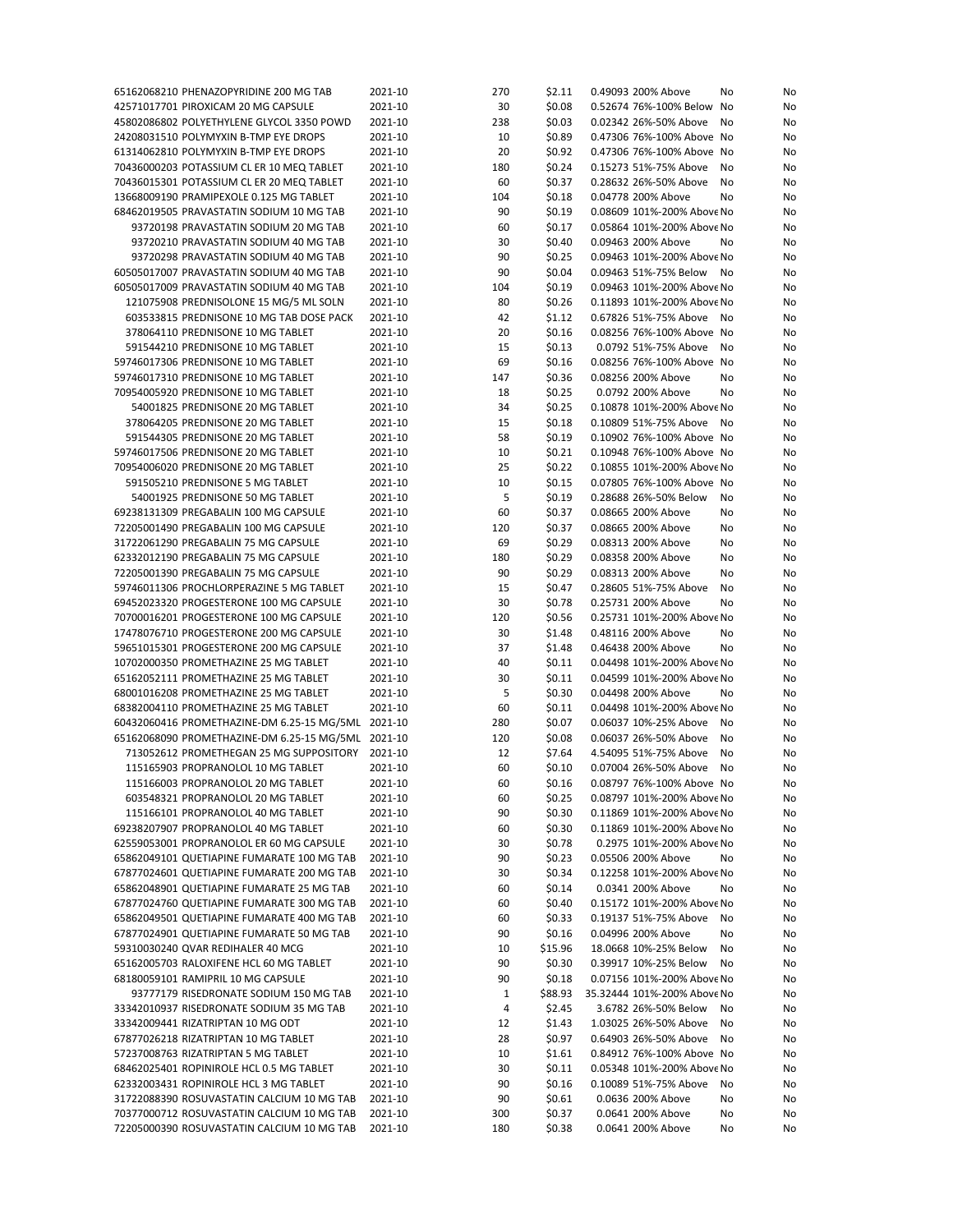| 27808015701 ROSUVASTATIN CALCIUM 20 MG TAB         | 2021-10 | 90  | \$0.63  | 0.07818 200% Above<br>No<br>No     |
|----------------------------------------------------|---------|-----|---------|------------------------------------|
| 70377000812 ROSUVASTATIN CALCIUM 20 MG TAB         | 2021-10 | 30  | \$0.19  | 0.07818 101%-200% Above No<br>No   |
| 16714099101 ROSUVASTATIN CALCIUM 40 MG TAB         | 2021-10 | 30  | \$0.43  | 0.13051 200% Above<br>No<br>No     |
| 31722088530 ROSUVASTATIN CALCIUM 40 MG TAB         | 2021-10 | 120 | \$0.45  | 0.12822 200% Above<br>No<br>No     |
| 70377000911 ROSUVASTATIN CALCIUM 40 MG TAB         | 2021-10 | 30  | \$0.58  | 0.12593 200% Above<br>No<br>No     |
| 27808015501 ROSUVASTATIN CALCIUM 5 MG TAB          | 2021-10 | 90  | \$0.55  | 0.07242 200% Above<br>No<br>No     |
| 65862029390 ROSUVASTATIN CALCIUM 5 MG TAB          | 2021-10 | 90  | \$0.04  | 0.06448 26%-50% Below<br>No<br>No  |
|                                                    |         | 30  | \$0.55  |                                    |
| 70377000612 ROSUVASTATIN CALCIUM 5 MG TAB          | 2021-10 |     |         | 0.06448 200% Above<br>No<br>No     |
| 72205002790 ROSUVASTATIN CALCIUM 5 MG TAB          | 2021-10 | 120 | \$0.39  | 0.06977 200% Above<br>No<br>No     |
| 72205002799 ROSUVASTATIN CALCIUM 5 MG TAB          | 2021-10 | 30  | \$0.55  | 0.06448 200% Above<br>No<br>No     |
| 72205002799 ROSUVASTATIN CALCIUM 5 MG TAB          | 2021-10 | 90  | \$0.12  | 0.06448 76%-100% Above No<br>No    |
| 16714061305 SERTRALINE HCL 100 MG TABLET           | 2021-10 | 30  | \$0.11  | 0.05435 101%-200% Above No<br>No   |
| 16714061306 SERTRALINE HCL 100 MG TABLET           | 2021-10 | 30  | \$0.11  | 0.05883 76%-100% Above No<br>No    |
| 65862001305 SERTRALINE HCL 100 MG TABLET           | 2021-10 | 120 | \$0.11  | 0.05883 76%-100% Above No<br>No    |
| 69097083512 SERTRALINE HCL 100 MG TABLET           | 2021-10 | 330 | \$0.14  | 0.05715 101%-200% Above No<br>No   |
| 76282021405 SERTRALINE HCL 100 MG TABLET           | 2021-10 | 180 | \$0.05  | 0.05883 10%-25% Below<br>No<br>No  |
| 16714061205 SERTRALINE HCL 50 MG TABLET            | 2021-10 | 30  | \$0.07  | 0.04855 26%-50% Above<br>No<br>No  |
| 16714061206 SERTRALINE HCL 50 MG TABLET            | 2021-10 | 30  | \$0.07  | 0.04503 51%-75% Above<br>No<br>No  |
| 16729021616 SERTRALINE HCL 50 MG TABLET            | 2021-10 | 30  | \$0.07  | 0.04855 26%-50% Above<br>No<br>No  |
|                                                    |         |     |         |                                    |
| 65862001205 SERTRALINE HCL 50 MG TABLET            | 2021-10 | 300 | \$0.23  | 0.04679 200% Above<br>No<br>No     |
| 69097083412 SERTRALINE HCL 50 MG TABLET            | 2021-10 | 945 | \$0.10  | 0.04708 101%-200% Above No<br>No   |
| 93534356 SILDENAFIL 100 MG TABLET                  | 2021-10 | 6   | \$0.85  | 0.25381 200% Above<br>No<br>No     |
| 52817034230 SILDENAFIL 100 MG TABLET               | 2021-10 | 12  | \$0.32  | 0.25381 26%-50% Above<br>No<br>No  |
| 16729000517 SIMVASTATIN 20 MG TABLET               | 2021-10 | 120 | \$0.09  | 0.02805 200% Above<br>No<br>No     |
| 68180047903 SIMVASTATIN 20 MG TABLET               | 2021-10 | 90  | \$0.05  | 0.02833 76%-100% Above No<br>No    |
| 70377000315 SIMVASTATIN 20 MG TABLET               | 2021-10 | 90  | \$0.11  | 0.02805 200% Above<br>No<br>No     |
| 16714068403 SIMVASTATIN 40 MG TABLET               | 2021-10 | 180 | \$0.11  | 0.04287 101%-200% Above No<br>No   |
| 68180046403 SIMVASTATIN 40 MG TABLET               | 2021-10 | 90  | \$0.11  | 0.04636 101%-200% Above No<br>No   |
| 11527073044 SODIUM FLUORIDE 5000 PPM PASTE         | 2021-10 | 100 | \$0.13  | 0.10705 10%-25% Above<br>No<br>No  |
| 53746051501 SPIRONOLACTONE 100 MG TABLET           | 2021-10 | 90  | \$0.24  | 0.2062 10%-25% Above<br>No<br>No   |
| 68382066201 SPIRONOLACTONE 100 MG TABLET           | 2021-10 | 60  | \$0.34  | 0.2062 51%-75% Above<br>No<br>No   |
|                                                    |         |     |         |                                    |
| 16729022501 SPIRONOLACTONE 25 MG TABLET            | 2021-10 | 30  | \$0.11  | 0.05695 76%-100% Above No<br>No    |
| 53746051401 SPIRONOLACTONE 50 MG TABLET            | 2021-10 | 60  | \$0.30  | 0.1389 101%-200% Above No<br>No    |
| 59762040101 SUCRALFATE 1 GM TABLET                 | 2021-10 | 150 | \$0.42  | 0.2035 101%-200% Above No<br>No    |
| 65162027250 SULFAMETHOXAZOLE-TMP DS TABLET 2021-10 |         | 14  | \$0.12  | 0.06509 76%-100% Above No<br>No    |
| 65862042005 SULFAMETHOXAZOLE-TMP DS TABLET         | 2021-10 | 116 | \$0.15  | 0.06487 101%-200% Above No<br>No   |
| 55111029336 SUMATRIPTAN SUCC 100 MG TABLET         | 2021-10 | 12  | \$0.77  | 0.5888 26%-50% Above<br>No<br>No   |
| 55111029398 SUMATRIPTAN SUCC 100 MG TABLET         | 2021-10 | 9   | \$0.31  | 0.5888 26%-50% Below<br>No<br>No   |
| 62756052169 SUMATRIPTAN SUCC 50 MG TABLET          | 2021-10 | 10  | \$0.61  | 0.52884 10%-25% Above<br>No<br>No  |
| 65862014736 SUMATRIPTAN SUCC 50 MG TABLET          | 2021-10 | 12  | \$1.20  | 0.52884 101%-200% Above No<br>No   |
| 47335041022 SUMATRIPTAN-NAPROXEN 85-500 MG 2021-10 |         | 9   | \$5.74  | 21.37289 51%-75% Below<br>No<br>No |
| 70700011585 SYEDA 28 TABLET                        | 2021-10 | 84  | \$0.20  | 0.31287 26%-50% Below<br>No<br>No  |
| 781210201 TACROLIMUS 0.5 MG CAPSULE (IR)           | 2021-10 | 90  | \$0.12  | 0.29458 51%-75% Below<br>No<br>No  |
| 781210301 TACROLIMUS 1 MG CAPSULE (IR)             | 2021-10 | 60  | \$0.25  | 0.3968 26%-50% Below<br>No<br>No   |
| 93301756 TADALAFIL 5 MG TABLET                     | 2021-10 | 12  | \$0.25  | 0.17666 26%-50% Above              |
| 591247330 TAMOXIFEN 20 MG TABLET                   |         |     |         | No<br>No                           |
|                                                    | 2021-10 | 90  | \$0.93  | 0.4089 101%-200% Above No<br>No    |
| 57237001401 TAMSULOSIN HCL 0.4 MG CAPSULE          | 2021-10 | 26  | \$0.20  | 0.06478 200% Above<br>No<br>No     |
| 65862059805 TAMSULOSIN HCL 0.4 MG CAPSULE          | 2021-10 | 30  | \$0.20  | 0.06478 200% Above<br>No<br>No     |
| 67877045005 TAMSULOSIN HCL 0.4 MG CAPSULE          | 2021-10 | 60  | \$0.03  | 0.06195 51%-75% Below<br>No<br>No  |
| 68382013201 TAMSULOSIN HCL 0.4 MG CAPSULE          | 2021-10 | 20  | \$0.75  | 0.06195 200% Above<br>No<br>No     |
| 68382013210 TAMSULOSIN HCL 0.4 MG CAPSULE          | 2021-10 | 30  | \$0.20  | 0.06195 200% Above<br>No<br>No     |
| 67877048430 TELMISARTAN 80 MG TABLET               | 2021-10 | 180 | \$0.63  | 0.41295 51%-75% Above<br>No<br>No  |
| 143972601 TESTOSTERON CYP 2,000 MG/10 ML           | 2021-10 | 10  | \$7.82  | 3.05034 101%-200% Above No<br>No   |
| 574082001 TESTOSTERONE CYP 200 MG/ML               | 2021-10 | 8   | \$13.73 | 15.34726 10%-25% Below<br>No<br>No |
| 55111018010 TIZANIDINE HCL 4 MG TABLET             | 2021-10 | 90  | \$0.16  | 0.04963 200% Above<br>No<br>No     |
| 55111018015 TIZANIDINE HCL 4 MG TABLET             | 2021-10 | 240 | \$0.16  | 0.04772 200% Above<br>No<br>No     |
| 70069013101 TOBRAMYCIN 0.3% EYE DROP               | 2021-10 | 5   | \$1.01  | 1.25258 10%-25% Below<br>No<br>No  |
| 24208029505 TOBRAMYCIN-DEXAMETH OPHTH SUSP 2021-10 |         | 5   | \$14.08 | 16.63544 10%-25% Below<br>No<br>No |
|                                                    |         |     |         |                                    |
| 68462010905 TOPIRAMATE 100 MG TABLET               | 2021-10 | 60  | \$0.11  | 0.06651 51%-75% Above<br>No<br>No  |
| 69097012403 TOPIRAMATE 100 MG TABLET               | 2021-10 | 120 | \$0.11  | 0.06675 51%-75% Above<br>No<br>No  |
| 68382013805 TOPIRAMATE 25 MG TABLET                | 2021-10 | 30  | \$0.05  | 0.03318 51%-75% Above<br>No<br>No  |
| 68382013905 TOPIRAMATE 50 MG TABLET                | 2021-10 | 30  | \$0.07  | 0.05307 26%-50% Above<br>No<br>No  |
| 50111091601 TORSEMIDE 10 MG TABLET                 | 2021-10 | 30  | \$0.14  | 0.08456 51%-75% Above<br>No<br>No  |
| 93005805 TRAMADOL HCL 50 MG TABLET                 | 2021-10 | 202 | \$0.14  | 0.02344 200% Above<br>No<br>No     |
| 57664037718 TRAMADOL HCL 50 MG TABLET              | 2021-10 | 60  | \$0.06  | 0.02302 101%-200% Above No<br>No   |
| 68180069706 TRAMADOL HCL ER 100 MG TABLET          | 2021-10 | 30  | \$2.22  | 1.21074 76%-100% Above No<br>No    |
| 50111056101 TRAZODONE 100 MG TABLET                | 2021-10 | 180 | \$0.24  | 0.07505 200% Above<br>No<br>No     |
| 50111045001 TRAZODONE 150 MG TABLET                | 2021-10 | 60  | \$0.50  | 0.15432 200% Above<br>No<br>No     |
| 13668033005 TRAZODONE 50 MG TABLET                 | 2021-10 | 120 | \$0.07  | 0.03867 76%-100% Above No<br>No    |
| 50111056001 TRAZODONE 50 MG TABLET                 | 2021-10 | 510 | \$0.08  | 0.03899 101%-200% Above No<br>No   |
|                                                    |         |     |         |                                    |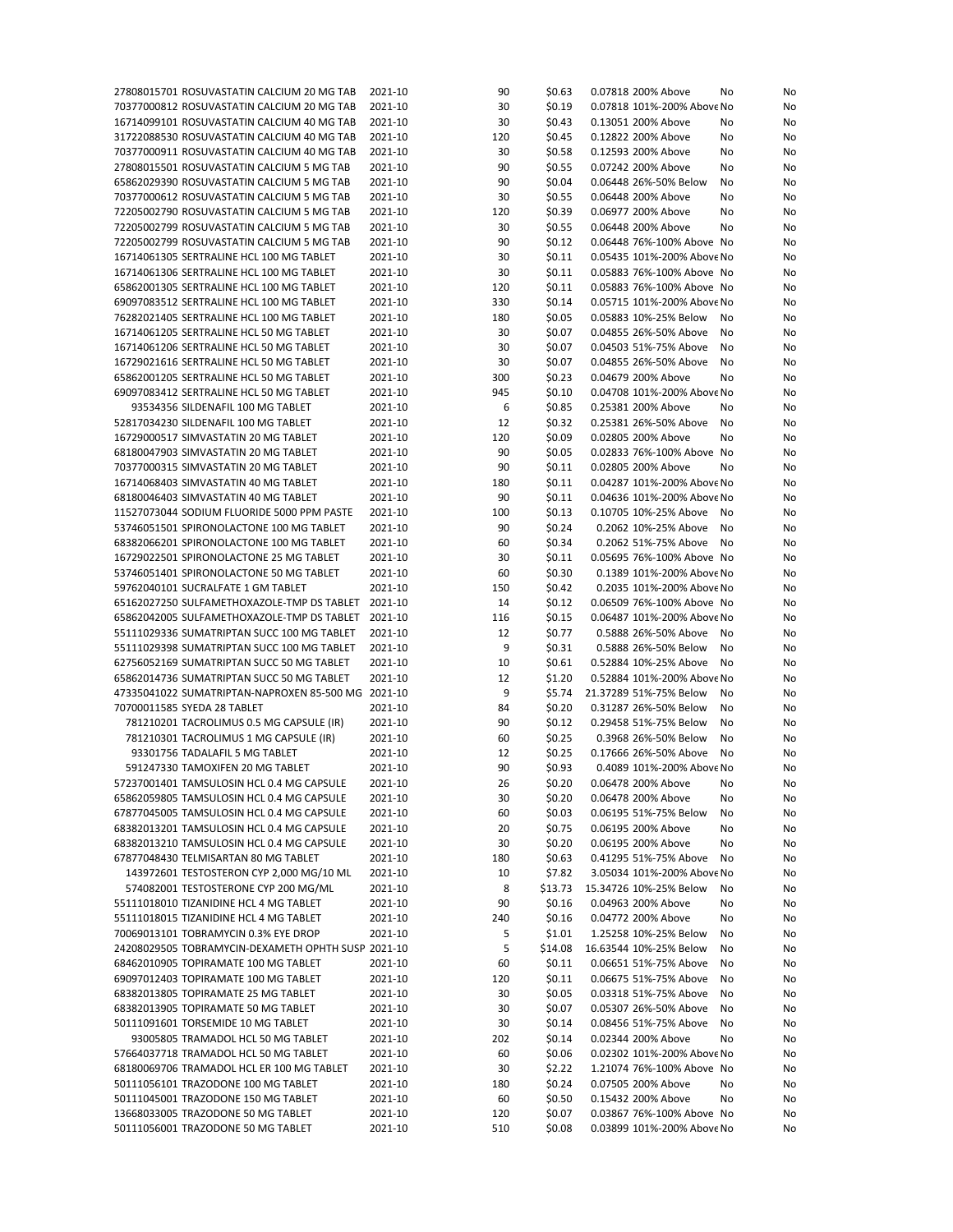| 50111056003 TRAZODONE 50 MG TABLET         | 2021-10 | 60  | \$0.08 | 0.03916 101%-200% Above No  | No |
|--------------------------------------------|---------|-----|--------|-----------------------------|----|
| 50111056003 TRAZODONE 50 MG TABLET         | 2021-10 | 180 | \$0.02 | 0.03867 26%-50% Below<br>No | No |
| 68382080510 TRAZODONE 50 MG TABLET         | 2021-10 | 90  | \$0.10 | 0.03964 101%-200% Above No  | No |
| 574222520 TRETINOIN 0.025% CREAM           | 2021-10 | 20  | \$3.17 | 2.44295 26%-50% Above<br>No | No |
| 378809045 TRETINOIN 0.05% GEL              | 2021-10 | 45  | \$2.68 | 5.35418 26%-50% Below<br>No | No |
| 51672139509 TRETINOIN 0.1% CREAM           | 2021-10 | 45  | \$1.72 | 2.62817 26%-50% Below<br>No |    |
|                                            |         |     |        |                             | No |
| 93214062 TRI-LO-SPRINTEC TABLET            | 2021-10 | 56  | \$0.48 | 0.16472 101%-200% Above No  | No |
| 555901858 TRI-SPRINTEC TABLET              | 2021-10 | 140 | \$0.41 | 0.17556 101%-200% Above No  | No |
| 33342032780 TRIAMCINOLONE 0.025% CREAM     | 2021-10 | 80  | \$0.04 | 0.06948 26%-50% Below<br>No | No |
| 45802006435 TRIAMCINOLONE 0.1% CREAM       | 2021-10 | 15  | \$0.19 | 0.12048 51%-75% Above<br>No | No |
| 51672128202 TRIAMCINOLONE 0.1% CREAM       | 2021-10 | 30  | \$0.17 | 0.13819 10%-25% Above<br>No | No |
| 70010002703 TROSPIUM CHLORIDE ER 60 MG CAP | 2021-10 | 90  | \$1.51 | 3.10153 51%-75% Below<br>No | No |
| 60846080301 UNITHROID 75 MCG TABLET        | 2021-10 | 90  | \$0.30 | 0.21634 26%-50% Above<br>No | No |
| 31722070530 VALACYCLOVIR HCL 1 GRAM TABLET | 2021-10 | 240 | \$0.84 | 0.60751 26%-50% Above<br>No | No |
|                                            |         |     |        |                             |    |
| 378427577 VALACYCLOVIR HCL 500 MG TABLET   | 2021-10 | 30  | \$0.55 | 0.32153 51%-75% Above<br>No | No |
| 31722070430 VALACYCLOVIR HCL 500 MG TABLET | 2021-10 | 20  | \$0.37 | 0.32153 10%-25% Above<br>No | No |
| 65862044830 VALACYCLOVIR HCL 500 MG TABLET | 2021-10 | 60  | \$0.82 | 0.32494 101%-200% Above No  | No |
| 62332004671 VALSARTAN 160 MG TABLET        | 2021-10 | 90  | \$0.40 | 0.27612 26%-50% Above<br>No | No |
| 65162084009 VALSARTAN 320 MG TABLET        | 2021-10 | 90  | \$0.70 | 0.35483 76%-100% Above No   | No |
| 62332008090 VALSARTAN-HCTZ 160-12.5 MG TAB | 2021-10 | 60  | \$1.23 | 0.28729 200% Above<br>No    | No |
| 378632577 VALSARTAN-HCTZ 320-25 MG TAB     | 2021-10 | 13  | \$1.53 | 0.42663 200% Above<br>No    | No |
| 33342007810 VALSARTAN-HCTZ 320-25 MG TAB   | 2021-10 | 30  | \$1.53 | 0.42663 200% Above<br>No    | No |
| 62332008390 VALSARTAN-HCTZ 320-25 MG TAB   | 2021-10 | 90  | \$0.33 | 0.3923 10%-25% Below<br>No  | No |
|                                            |         |     |        |                             |    |
| 68180016613 VANCOMYCIN HCL 125 MG CAPSULE  | 2021-10 | 40  | \$1.03 | 1.95584 26%-50% Below<br>No | No |
| 31722000490 VENLAFAXINE HCL ER 150 MG CAP  | 2021-10 | 90  | \$0.42 | 0.18451 101%-200% Above No  | No |
| 65862069730 VENLAFAXINE HCL ER 150 MG CAP  | 2021-10 | 90  | \$0.38 | 0.17356 101%-200% Above No  | No |
| 68382003610 VENLAFAXINE HCL ER 150 MG CAP  | 2021-10 | 30  | \$0.38 | 0.17356 101%-200% Above No  | No |
| 65862052790 VENLAFAXINE HCL ER 37.5 MG CAP | 2021-10 | 90  | \$0.31 | 0.12708 101%-200% Above No  | No |
| 68382003416 VENLAFAXINE HCL ER 37.5 MG CAP | 2021-10 | 44  | \$0.26 | 0.12708 101%-200% Above No  | No |
| 68382003516 VENLAFAXINE HCL ER 75 MG CAP   | 2021-10 | 60  | \$0.16 | 0.11857 26%-50% Above<br>No | No |
| 68462029201 VERAPAMIL ER 120 MG TABLET     | 2021-10 | 60  | \$0.53 | 0.3119 51%-75% Above<br>No  | No |
|                                            |         |     |        |                             |    |
| 68462029301 VERAPAMIL ER 180 MG TABLET     | 2021-10 | 60  | \$0.47 | 0.20004 101%-200% Above No  | No |
| 64380073706 VITAMIN D2 1.25MG(50,000 UNIT) | 2021-10 | 26  | \$0.37 | 0.1489 101%-200% Above No   | No |
| 69452015120 VITAMIN D2 1.25MG(50,000 UNIT) | 2021-10 | 58  | \$0.36 | 0.14828 101%-200% Above No  | No |
| 93172101 WARFARIN SODIUM 5 MG TABLET       | 2021-10 | 135 | \$0.19 | 0.0999 76%-100% Above No    | No |
| 65862070260 ZIPRASIDONE HCL 20 MG CAPSULE  | 2021-10 | 60  | \$0.24 | 0.28822 10%-25% Below<br>No | No |
| 68001045206 ZIPRASIDONE HCL 60 MG CAPSULE  | 2021-10 | 30  | \$0.49 | 0.38376 26%-50% Above<br>No | No |
| 68001045306 ZIPRASIDONE HCL 80 MG CAPSULE  | 2021-10 | 60  | \$1.43 | 0.45529 200% Above<br>No    | No |
| 93007401 ZOLPIDEM TARTRATE 10 MG TABLET    | 2021-10 | 60  | \$0.05 | 0.03402 26%-50% Above<br>No | No |
| 13668000805 ZOLPIDEM TARTRATE 10 MG TABLET | 2021-10 | 156 | \$0.06 | 0.03375 76%-100% Above No   |    |
|                                            |         |     |        |                             | No |
| 13668000810 ZOLPIDEM TARTRATE 10 MG TABLET | 2021-10 | 30  | \$0.05 | 0.03402 26%-50% Above<br>No | No |
| 16714062202 ZOLPIDEM TARTRATE 10 MG TABLET | 2021-10 | 30  | \$0.05 | 0.03402 26%-50% Above<br>No | No |
| 406048410 ACETAMINOPHEN-COD #3 TABLET      | 2021-11 | 90  | \$0.12 | 0.10791 10%-25% Above<br>No | No |
| 71930005552 ACETAMINOPHEN-COD #3 TABLET    | 2021-11 | 10  | \$0.16 | 0.10942 26%-50% Above<br>No | No |
| 13107006001 ACETAMINOPHEN-COD #4 TABLET    | 2021-11 | 30  | \$0.32 | 0.19796 51%-75% Above<br>No | No |
| 29033003001 ACETAZOLAMIDE ER 500 MG CAP    | 2021-11 | 90  | \$0.58 | 0.41414 26%-50% Above<br>No | No |
| 69452029120 ACYCLOVIR 800 MG TABLET        | 2021-11 | 25  | \$0.29 | 0.20354 26%-50% Above<br>No | No |
| 93317431 ALBUTEROL HFA 90 MCG INHALER      | 2021-11 | 76  | \$4.89 | 3.27646 26%-50% Above<br>No | No |
|                                            |         |     |        |                             |    |
| 781729685 ALBUTEROL HFA 90 MCG INHALER     | 2021-11 | 6   | \$3.26 | 4.09135 10%-25% Below<br>No | No |
| 59310057922 ALBUTEROL HFA 90 MCG INHALER   | 2021-11 | 25  | \$1.29 | 3.30164 51%-75% Below<br>No | No |
| 68180096301 ALBUTEROL HFA 90 MCG INHALER   | 2021-11 | 51  | \$5.62 | 3.24498 51%-75% Above<br>No | No |
| 69097014260 ALBUTEROL HFA 90 MCG INHALER   | 2021-11 | 46  | \$4.92 | 4.04184 10%-25% Above<br>No | No |
| 487950125 ALBUTEROL SUL 2.5 MG/3 ML SOLN   | 2021-11 | 450 | \$0.05 | 0.04251 26%-50% Above<br>No | No |
| 76204020025 ALBUTEROL SUL 2.5 MG/3 ML SOLN | 2021-11 | 75  | \$0.06 | 0.04144 26%-50% Above<br>No | No |
| 65862032904 ALENDRONATE SODIUM 70 MG TAB   | 2021-11 | 12  | \$0.70 | 0.30356 101%-200% Above No  | No |
| 29300015501 ALFUZOSIN HCL ER 10 MG TABLET  | 2021-11 | 30  | \$0.39 | 0.14581 101%-200% Above No  | No |
| 16714004107 ALLOPURINOL 100 MG TABLET      |         |     |        |                             |    |
|                                            | 2021-11 | 90  | \$0.08 | 0.06268 26%-50% Above<br>No | No |
| 228202750 ALPRAZOLAM 0.25 MG TABLET        | 2021-11 | 60  | \$0.17 | 0.02301 200% Above<br>No    | No |
| 228202910 ALPRAZOLAM 0.5 MG TABLET         | 2021-11 | 15  | \$0.04 | 0.02303 51%-75% Above<br>No | No |
| 228202950 ALPRAZOLAM 0.5 MG TABLET         | 2021-11 | 150 | \$0.09 | 0.02332 200% Above<br>No    | No |
| 228202996 ALPRAZOLAM 0.5 MG TABLET         | 2021-11 | 60  | \$0.04 | 0.02303 51%-75% Above<br>No | No |
| 781107710 ALPRAZOLAM 0.5 MG TABLET         | 2021-11 | 65  | \$0.08 | 0.02322 200% Above<br>No    | No |
| 65862067701 ALPRAZOLAM 0.5 MG TABLET       | 2021-11 | 90  | \$0.05 | 0.02303 101%-200% Above No  | No |
| 228203150 ALPRAZOLAM 1 MG TABLET           | 2021-11 | 30  | \$0.04 | 0.02446 51%-75% Above<br>No | No |
| 781107905 ALPRAZOLAM 1 MG TABLET           | 2021-11 | 60  | \$0.04 | 0.02622 51%-75% Above<br>No | No |
|                                            |         |     |        |                             |    |
| 51991070605 ALPRAZOLAM 1 MG TABLET         | 2021-11 | 30  | \$0.04 | 0.02446 51%-75% Above<br>No | No |
| 70700011685 ALTAVERA-28 TABLET             | 2021-11 | 28  | \$0.34 | 0.21074 51%-75% Above<br>No | No |
| 70710123001 AMITRIPTYLINE HCL 150 MG TAB   | 2021-11 | 30  | \$1.59 | 0.61031 101%-200% Above No  | No |
| 16729017217 AMITRIPTYLINE HCL 25 MG TAB    | 2021-11 | 90  | \$0.11 | 0.09442 10%-25% Above<br>No | No |
| 29300039805 AMLODIPINE BESYLATE 10 MG TAB  | 2021-11 | 30  | \$0.02 | 0.01586 26%-50% Above<br>No | No |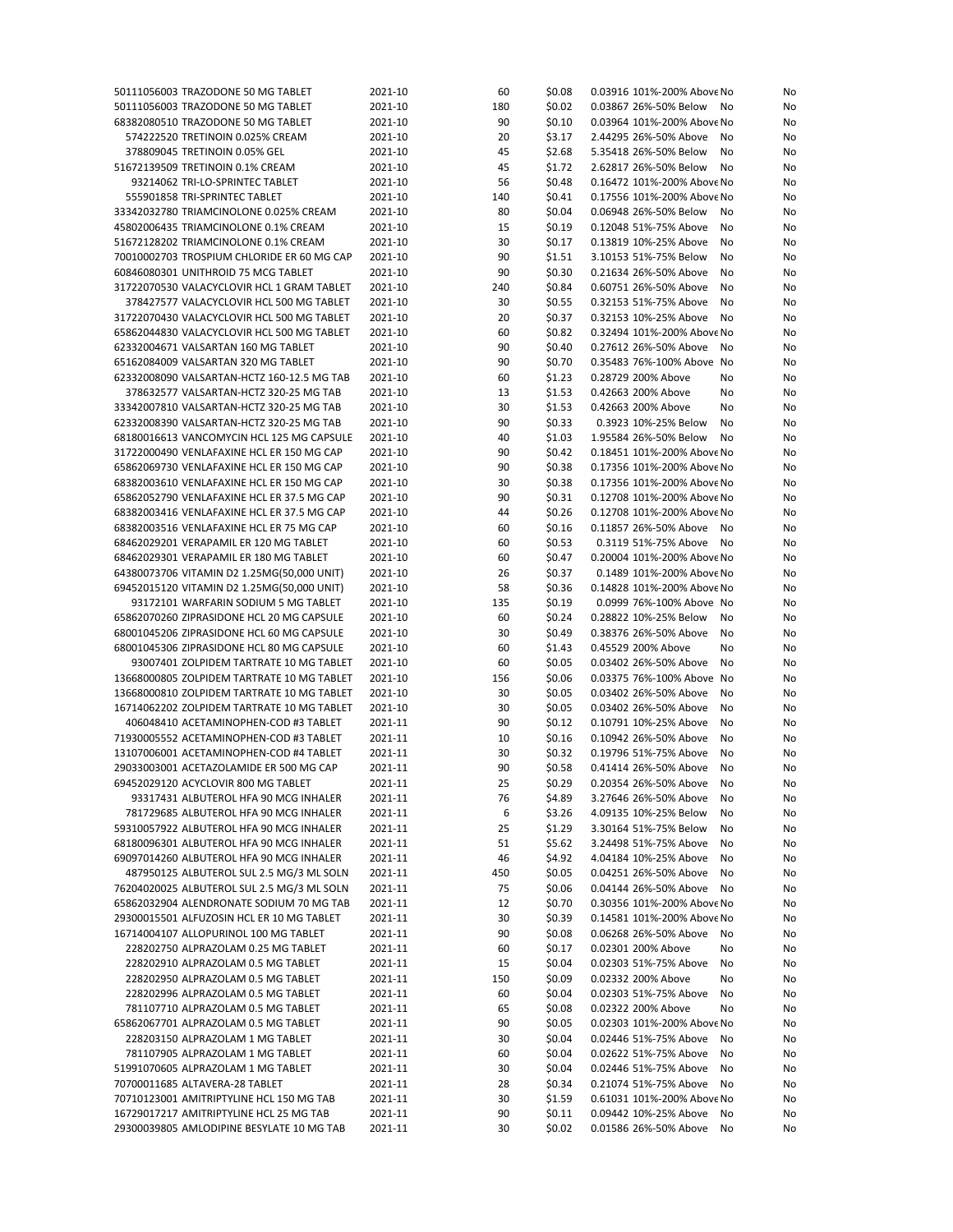| 68180072103 AMLODIPINE BESYLATE 10 MG TAB  | 2021-11 | 270 | \$0.06 | 0.01587 200% Above         | No | No |
|--------------------------------------------|---------|-----|--------|----------------------------|----|----|
| 68645058054 AMLODIPINE BESYLATE 10 MG TAB  | 2021-11 | 90  | \$0.27 | 0.01586 200% Above         | No | No |
| 29300039705 AMLODIPINE BESYLATE 5 MG TAB   | 2021-11 | 90  | \$0.01 | 0.0124 10%-25% Below       | No | No |
| 29300039710 AMLODIPINE BESYLATE 5 MG TAB   | 2021-11 | 90  | \$0.01 | 0.0124 10%-25% Below       | No | No |
| 68180072003 AMLODIPINE BESYLATE 5 MG TAB   | 2021-11 | 90  | \$0.01 | 0.0124 10%-25% Below       | No | No |
|                                            |         |     |        |                            |    |    |
| 69097012715 AMLODIPINE BESYLATE 5 MG TAB   | 2021-11 | 30  | \$0.01 | 0.0124 10%-25% Below       | No | No |
| 65862050220 AMOX-CLAV 500-125 MG TABLET    | 2021-11 | 14  | \$0.51 | 0.41803 10%-25% Above      | No | No |
| 143985316 AMOX-CLAV 600-42.9 MG/5 ML SUS   | 2021-11 | 375 | \$0.23 | 0.07269 200% Above         | No | No |
| 781613954 AMOX-CLAV 600-42.9 MG/5 ML SUS   | 2021-11 | 125 | \$0.16 | 0.07269 101%-200% Above No |    | No |
| 93227534 AMOX-CLAV 875-125 MG TABLET       | 2021-11 | 34  | \$2.08 | 0.27032 200% Above         | No | No |
| 143924920 AMOX-CLAV 875-125 MG TABLET      | 2021-11 | 68  | \$0.42 | 0.2754 51%-75% Above       | No | No |
| 781185220 AMOX-CLAV 875-125 MG TABLET      | 2021-11 | 114 | \$0.50 | 0.28388 76%-100% Above No  |    | No |
| 16714001401 AMOX-CLAV 875-125 MG TABLET    | 2021-11 | 14  | \$0.42 | 0.27032 51%-75% Above      | No | No |
| 42571016242 AMOX-CLAV 875-125 MG TABLET    | 2021-11 | 68  | \$0.40 | 0.28049 26%-50% Above      |    | No |
|                                            |         |     |        |                            | No |    |
| 65862050301 AMOX-CLAV 875-125 MG TABLET    | 2021-11 | 20  | \$0.42 | 0.27032 51%-75% Above      | No | No |
| 65862050320 AMOX-CLAV 875-125 MG TABLET    | 2021-11 | 128 | \$0.44 | 0.27032 51%-75% Above      | No | No |
| 93416173 AMOXICILLIN 400 MG/5 ML SUSP      | 2021-11 | 100 | \$0.08 | 0.02277 200% Above         | No | No |
| 93416178 AMOXICILLIN 400 MG/5 ML SUSP      | 2021-11 | 150 | \$0.03 | 0.02684 10%-25% Above      | No | No |
| 143988701 AMOXICILLIN 400 MG/5 ML SUSP     | 2021-11 | 500 | \$0.03 | 0.0229 26%-50% Above       | No | No |
| 143988775 AMOXICILLIN 400 MG/5 ML SUSP     | 2021-11 | 750 | \$0.02 | 0.02683 26%-50% Below      | No | No |
| 781615746 AMOXICILLIN 400 MG/5 ML SUSP     | 2021-11 | 100 | \$0.04 | 0.02296 51%-75% Above      | No | No |
| 65862007175 AMOXICILLIN 400 MG/5 ML SUSP   | 2021-11 | 225 | \$0.03 | 0.02684 10%-25% Above      | No | No |
|                                            |         |     |        |                            |    |    |
| 93310905 AMOXICILLIN 500 MG CAPSULE        | 2021-11 | 125 | \$0.17 | 0.06841 101%-200% Above No |    | No |
| 781261305 AMOXICILLIN 500 MG CAPSULE       | 2021-11 | 122 | \$0.05 | 0.06749 26%-50% Below      | No | No |
| 16714029904 AMOXICILLIN 500 MG CAPSULE     | 2021-11 | 21  | \$0.31 | 0.06933 200% Above         | No | No |
| 65862001705 AMOXICILLIN 500 MG CAPSULE     | 2021-11 | 27  | \$0.08 | 0.06818 10%-25% Above      | No | No |
| 143928501 AMOXICILLIN 875 MG TABLET        | 2021-11 | 20  | \$0.21 | 0.14027 26%-50% Above      | No | No |
| 65862001501 AMOXICILLIN 875 MG TABLET      | 2021-11 | 74  | \$0.30 | 0.13972 101%-200% Above No |    | No |
| 68382020906 ANASTROZOLE 1 MG TABLET        | 2021-11 | 30  | \$0.16 | 0.1329 10%-25% Above       | No | No |
| 67877043303 ARIPIPRAZOLE 15 MG TABLET      | 2021-11 | 15  | \$0.25 | 0.16769 26%-50% Above      | No | No |
| 13668021630 ARIPIPRAZOLE 2 MG TABLET       | 2021-11 | 30  |        | 0.14143 101%-200% Above No |    |    |
|                                            |         |     | \$0.39 |                            |    | No |
| 43547030203 ARIPIPRAZOLE 2 MG TABLET       | 2021-11 | 30  | \$0.27 | 0.15576 51%-75% Above      | No | No |
| 43547030303 ARIPIPRAZOLE 5 MG TABLET       | 2021-11 | 30  | \$0.39 | 0.16011 101%-200% Above No |    | No |
| 173087410 ARNUITY ELLIPTA 100 MCG INH      | 2021-11 | 30  | \$5.20 | 5.8969 10%-25% Below       | No | No |
| 904675180 ASPIRIN EC 81 MG TABLET          | 2021-11 | 30  | \$0.01 | 0.01492 26%-50% Below      | No | No |
| 68382002310 ATENOLOL 50 MG TABLET          | 2021-11 | 90  | \$0.04 | 0.0264 51%-75% Above       | No | No |
| 93505698 ATORVASTATIN 10 MG TABLET         | 2021-11 | 30  | \$0.06 | 0.03711 51%-75% Above      | No | No |
| 378395005 ATORVASTATIN 10 MG TABLET        | 2021-11 | 30  | \$0.06 | 0.03711 51%-75% Above      | No | No |
| 16714087403 ATORVASTATIN 10 MG TABLET      | 2021-11 | 30  | \$0.06 | 0.03992 51%-75% Above      | No | No |
|                                            |         |     |        |                            |    |    |
| 55111012105 ATORVASTATIN 10 MG TABLET      | 2021-11 | 95  | \$0.08 | 0.03852 101%-200% Above No |    | No |
| 59762015502 ATORVASTATIN 10 MG TABLET      | 2021-11 | 30  | \$0.06 | 0.03711 51%-75% Above      | No | No |
| 60505257808 ATORVASTATIN 10 MG TABLET      | 2021-11 | 30  | \$0.06 | 0.03992 51%-75% Above      | No | No |
| 60505257808 ATORVASTATIN 10 MG TABLET      | 2021-11 | 135 | \$0.01 | 0.03852 51%-75% Below      | No | No |
| 63304082705 ATORVASTATIN 10 MG TABLET      | 2021-11 | 120 | \$0.06 | 0.03852 51%-75% Above      | No | No |
| 70377002711 ATORVASTATIN 10 MG TABLET      | 2021-11 | 210 | \$0.06 | 0.03805 51%-75% Above      | No | No |
| 75834025501 ATORVASTATIN 10 MG TABLET      | 2021-11 | 30  | \$0.06 | 0.03992 51%-75% Above      | No | No |
| 60505257908 ATORVASTATIN 20 MG TABLET      | 2021-11 | 180 | \$0.13 | 0.05743 101%-200% Above No |    | No |
|                                            |         |     |        |                            |    |    |
| 63304082805 ATORVASTATIN 20 MG TABLET      | 2021-11 | 180 | \$0.04 | 0.05743 26%-50% Below      | No | No |
| 70377002811 ATORVASTATIN 20 MG TABLET      | 2021-11 | 150 | \$0.08 | 0.05743 26%-50% Above      | No | No |
| 16714017501 ATORVASTATIN 40 MG TABLET      | 2021-11 | 120 | \$0.04 | 0.05768 26%-50% Below      | No | No |
| 55111012305 ATORVASTATIN 40 MG TABLET      | 2021-11 | 30  | \$0.04 | 0.0568 26%-50% Below       | No | No |
| 63304082905 ATORVASTATIN 40 MG TABLET      | 2021-11 | 120 | \$0.10 | 0.05856 51%-75% Above      | No | No |
| 68180063702 ATORVASTATIN 40 MG TABLET      | 2021-11 | 60  | \$0.04 | 0.05856 26%-50% Below      | No | No |
| 68180063709 ATORVASTATIN 40 MG TABLET      | 2021-11 | 90  | \$0.07 | 0.0568 10%-25% Above       | No | No |
| 69097094605 ATORVASTATIN 40 MG TABLET      | 2021-11 | 30  | \$0.04 | 0.05856 26%-50% Below      | No | No |
|                                            |         |     |        |                            |    |    |
| 70377002911 ATORVASTATIN 40 MG TABLET      | 2021-11 | 30  | \$0.04 | 0.0568 26%-50% Below       | No | No |
| 16714017601 ATORVASTATIN 80 MG TABLET      | 2021-11 | 30  | \$0.12 | 0.09771 10%-25% Above      | No | No |
| 16714087703 ATORVASTATIN 80 MG TABLET      | 2021-11 | 30  | \$0.12 | 0.09771 10%-25% Above      | No | No |
| 66993006027 ATOVAQUONE-PROGUANIL 250-100   | 2021-11 | 20  | \$0.83 | 2.5429 51%-75% Below       | No | No |
| 65862093488 AUROVELA 24 FE 1 MG-20 MCG TAB | 2021-11 | 84  | \$1.34 | 0.88699 51%-75% Above      | No | No |
| 555904558 AVIANE-28 TABLET                 | 2021-11 | 168 | \$0.37 | 0.20516 76%-100% Above No  |    | No |
| 68382000301 AZATHIOPRINE 50 MG TABLET      | 2021-11 | 90  | \$0.11 | 0.23328 51%-75% Below      | No | No |
| 51991081403 AZELASTINE 0.1% (137 MCG) SPRY | 2021-11 | 30  | \$0.77 | 0.29479 101%-200% Above No |    | No |
|                                            |         |     |        |                            |    |    |
| 51991081403 AZELASTINE 0.1% (137 MCG) SPRY | 2021-11 | 60  | \$0.40 | 0.28078 26%-50% Above      | No | No |
| 59651021430 AZELASTINE 0.1% (137 MCG) SPRY | 2021-11 | 30  | \$0.64 | 0.29479 101%-200% Above No |    | No |
| 60505083305 AZELASTINE 0.1% (137 MCG) SPRY | 2021-11 | 60  | \$0.84 | 0.28778 101%-200% Above No |    | No |
| 65162067684 AZELASTINE 0.1% (137 MCG) SPRY | 2021-11 | 60  | \$0.64 | 0.28778 101%-200% Above No |    | No |
| 50383094230 AZELASTINE 0.15% NASAL SPRAY   | 2021-11 | 30  | \$2.14 | 0.59549 200% Above         | No | No |
| 42806014932 AZITHROMYCIN 200 MG/5 ML SUSP  | 2021-11 | 15  | \$1.11 | 0.50794 101%-200% Above No |    | No |
| 59762314001 AZITHROMYCIN 200 MG/5 ML SUSP  | 2021-11 | 30  | \$0.56 | 0.29579 76%-100% Above No  |    | No |
|                                            |         |     |        |                            |    |    |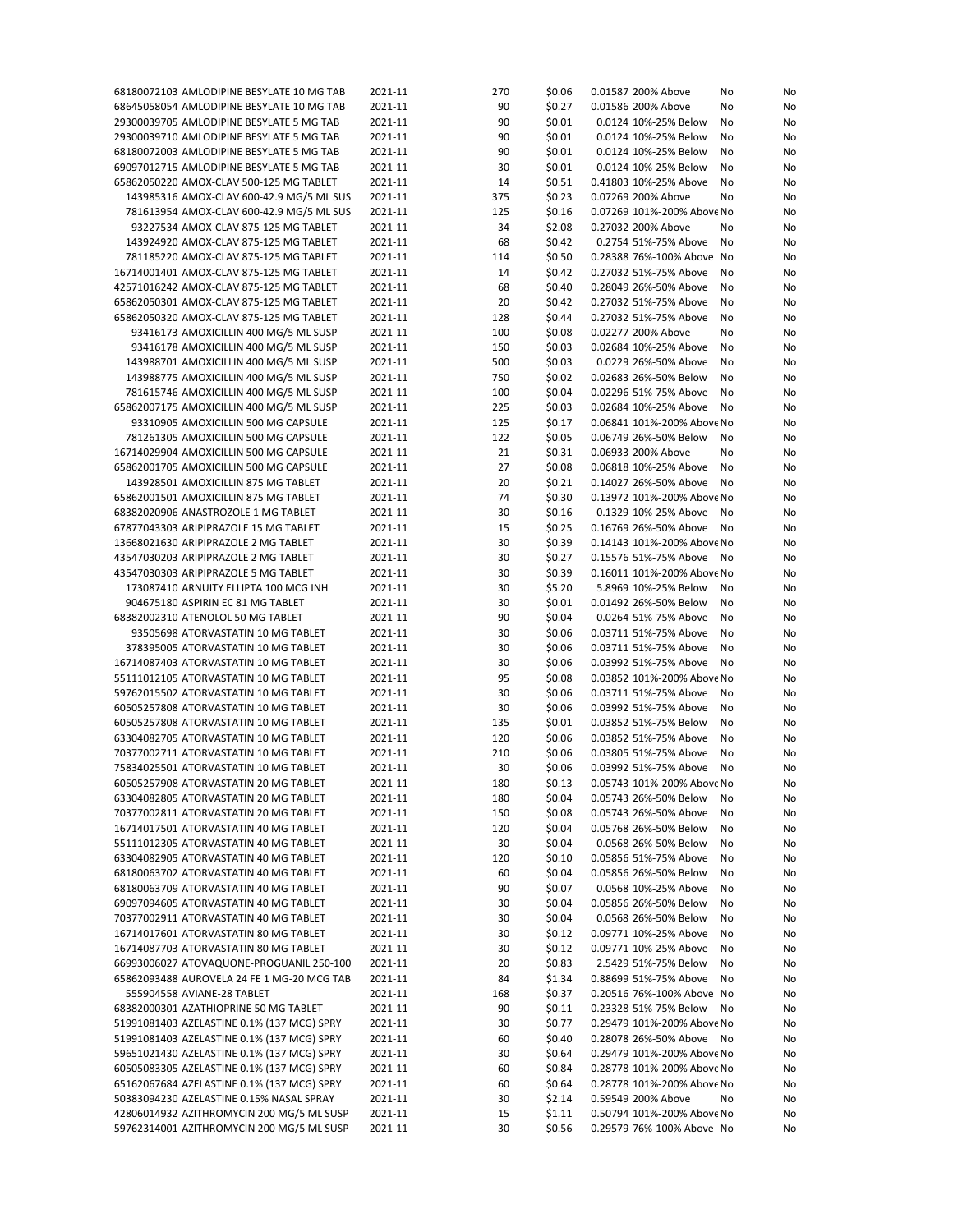| 70710145902 AZITHROMYCIN 200 MG/5 ML SUSP                                     | 2021-11 | 45  | \$0.74  | 0.36394 101%-200% Above No  | No       |
|-------------------------------------------------------------------------------|---------|-----|---------|-----------------------------|----------|
| 781808926 AZITHROMYCIN 250 MG TABLET                                          | 2021-11 | 24  | \$0.71  | 0.46903 51%-75% Above<br>No | No       |
| 50111078751 AZITHROMYCIN 250 MG TABLET                                        | 2021-11 | 6   | \$4.20  | 0.46612 200% Above          | No<br>No |
| 59762219803 AZITHROMYCIN 250 MG TABLET                                        | 2021-11 | 12  | \$0.36  | 0.47777 10%-25% Below       | No<br>No |
| 62332025130 AZITHROMYCIN 250 MG TABLET                                        | 2021-11 | 12  | \$0.36  | 0.47777 10%-25% Below<br>No | No       |
| 65862064169 AZITHROMYCIN 250 MG TABLET                                        | 2021-11 | 6   | \$0.36  | 0.46612 10%-25% Below       | No<br>No |
| 68180016006 AZITHROMYCIN 250 MG TABLET                                        | 2021-11 | 4   | \$1.07  | 0.47777 101%-200% Above No  | No       |
|                                                                               |         |     |         | 0.47111 10%-25% Above       |          |
| 68180016011 AZITHROMYCIN 250 MG TABLET                                        | 2021-11 | 42  | \$0.56  |                             | No<br>No |
| 69452017173 AZITHROMYCIN 250 MG TABLET                                        | 2021-11 | 12  | \$0.77  | 0.47194 51%-75% Above       | No<br>No |
| 832105515 BACLOFEN 20 MG TABLET                                               | 2021-11 | 20  | \$0.24  | 0.14108 51%-75% Above       | No<br>No |
| 65862011801 BENAZEPRIL HCL 40 MG TABLET                                       | 2021-11 | 90  | \$0.17  | 0.1318 26%-50% Above        | No<br>No |
| 42806071401 BENZONATATE 100 MG CAPSULE                                        | 2021-11 | 161 | \$0.20  | 0.09558 101%-200% Above No  | No       |
| 42806071405 BENZONATATE 100 MG CAPSULE                                        | 2021-11 | 36  | \$0.31  | 0.09531 200% Above          | No<br>No |
| 64380071207 BENZONATATE 100 MG CAPSULE                                        | 2021-11 | 45  | \$0.22  | 0.09531 101%-200% Above No  | No       |
| 42806071501 BENZONATATE 200 MG CAPSULE                                        | 2021-11 | 51  | \$0.18  | 0.13982 26%-50% Above       | No<br>No |
| 51224000160 BENZONATATE 200 MG CAPSULE                                        | 2021-11 | 30  | \$0.47  | 0.14318 200% Above          | No<br>No |
| 64380071307 BENZONATATE 200 MG CAPSULE                                        | 2021-11 | 30  | \$0.25  | 0.14318 51%-75% Above<br>No | No       |
| 713032637 BETAMETHASONE VA 0.1% CREAM                                         | 2021-11 | 45  | \$0.28  | 0.54162 26%-50% Below       | No<br>No |
| 29300018901 BISOPROLOL-HCTZ 10-6.25 MG TAB                                    | 2021-11 | 30  | \$0.47  | 0.32691 26%-50% Above       | No<br>No |
|                                                                               |         |     |         |                             |          |
| 68180086573 BLISOVI FE 1-20 TABLET                                            | 2021-11 | 168 | \$0.24  | 0.27503 10%-25% Below       | No<br>No |
| 68180086573 BLISOVI FE 1-20 TABLET                                            | 2021-11 | 168 | \$0.05  | 0.27503 76%-100% Below No   | No       |
| 186077760 BRILINTA 90 MG TABLET                                               | 2021-11 | 180 | \$5.56  | 6.59686 10%-25% Below       | No<br>No |
| 527530270 BROMPHEN-PSE-DM 2-30-10 MG/5ML 2021-11                              |         | 360 | \$0.10  | 0.06796 51%-75% Above<br>No | No       |
| 71930002643 BROMPHEN-PSE-DM 2-30-10 MG/5ML 2021-11                            |         | 120 | \$0.15  | 0.06883 101%-200% Above No  | No       |
| 574985510 BUDESONIDE EC 3 MG CAPSULE                                          | 2021-11 | 112 | \$2.01  | 0.93315 101%-200% Above No  | No       |
| 69238120502 BUPRENORPHINE 20 MCG/HR PATCH                                     | 2021-11 | 4   | \$83.14 | 116.3231 26%-50% Below      | No<br>No |
| 50228017460 BUPROPION HCL SR 100 MG TABLET                                    | 2021-11 | 60  | \$0.17  | 0.13751 10%-25% Above       | No<br>No |
| 43598075205 BUPROPION HCL SR 150 MG TABLET                                    | 2021-11 | 90  | \$0.22  | 0.11053 76%-100% Above No   | No       |
| 43598075360 BUPROPION HCL SR 200 MG TABLET                                    | 2021-11 | 90  | \$0.54  | 0.18226 101%-200% Above No  | No       |
| 16729044315 BUPROPION HCL XL 150 MG TABLET                                    | 2021-11 | 90  | \$0.33  | 0.16546 76%-100% Above No   | No       |
| 16729044316 BUPROPION HCL XL 150 MG TABLET                                    | 2021-11 | 120 | \$0.54  | 0.14366 200% Above          | No<br>No |
| 68180031909 BUPROPION HCL XL 150 MG TABLET                                    |         |     |         | 0.16546 76%-100% Above No   |          |
|                                                                               | 2021-11 | 30  | \$0.32  |                             | No       |
| 70436001002 BUPROPION HCL XL 150 MG TABLET                                    | 2021-11 | 180 | \$0.57  | 0.14911 200% Above          | No<br>No |
| 70436001004 BUPROPION HCL XL 150 MG TABLET                                    | 2021-11 | 30  | \$0.33  | 0.14366 101%-200% Above No  | No       |
| 70436001006 BUPROPION HCL XL 150 MG TABLET                                    | 2021-11 | 120 | \$0.33  | 0.16546 76%-100% Above No   | No       |
| 16729044416 BUPROPION HCL XL 300 MG TABLET                                    | 2021-11 | 30  | \$0.80  | 0.18322 200% Above          | No<br>No |
| 68001032103 BUPROPION HCL XL 300 MG TABLET                                    | 2021-11 | 90  | \$0.80  | 0.18125 200% Above          | No<br>No |
| 68180032002 BUPROPION HCL XL 300 MG TABLET                                    | 2021-11 | 30  | \$0.80  | 0.18322 200% Above          | No<br>No |
| 68180032009 BUPROPION HCL XL 300 MG TABLET                                    | 2021-11 | 30  | \$0.80  | 0.18322 200% Above<br>No    | No       |
| 70436001102 BUPROPION HCL XL 300 MG TABLET                                    | 2021-11 | 150 | \$0.38  | 0.18191 101%-200% Above No  | No       |
| 70436001102 BUPROPION HCL XL 300 MG TABLET                                    | 2021-11 | 180 | \$0.06  | 0.18224 51%-75% Below<br>No | No       |
| 70436001104 BUPROPION HCL XL 300 MG TABLET                                    | 2021-11 | 90  | \$0.33  | 0.18322 76%-100% Above No   | No       |
| 93005401 BUSPIRONE HCL 10 MG TABLET                                           | 2021-11 | 180 | \$0.05  | 0.03935 26%-50% Above       | No<br>No |
| 29300024505 BUSPIRONE HCL 10 MG TABLET                                        | 2021-11 | 60  | \$0.13  | 0.03935 200% Above          | No<br>No |
|                                                                               | 2021-11 | 90  |         | 0.03935 51%-75% Above       |          |
| 42806066301 BUSPIRONE HCL 10 MG TABLET<br>93100301 BUSPIRONE HCL 15 MG TABLET | 2021-11 |     | \$0.06  | No<br>0.04878 10%-25% Above | No       |
|                                                                               |         | 60  | \$0.06  | No                          | No       |
| 16729020301 BUSPIRONE HCL 15 MG TABLET                                        | 2021-11 | 180 | \$0.11  | 0.05279 101%-200% Above No  | No       |
| 23155002506 BUSPIRONE HCL 15 MG TABLET                                        | 2021-11 | 120 | \$0.06  | 0.04878 10%-25% Above No    | No       |
| 29300024601 BUSPIRONE HCL 15 MG TABLET                                        | 2021-11 | 180 | \$0.06  | 0.05078 10%-25% Above       | No<br>No |
| 68382018205 BUSPIRONE HCL 15 MG TABLET                                        | 2021-11 | 60  | \$0.08  | 0.05279 51%-75% Above       | No<br>No |
| 69238111801 BUSPIRONE HCL 15 MG TABLET                                        | 2021-11 | 30  | \$0.06  | 0.04878 10%-25% Above       | No<br>No |
| 16729028912 BUSPIRONE HCL 30 MG TABLET                                        | 2021-11 | 60  | \$0.16  | 0.22026 26%-50% Below       | No<br>No |
| 29300024405 BUSPIRONE HCL 5 MG TABLET                                         | 2021-11 | 90  | \$0.04  | 0.02503 51%-75% Above       | No<br>No |
| 10702025301 BUTALB-ACETAMIN-CAFF 50-325-40                                    | 2021-11 | 15  | \$0.30  | 0.17481 51%-75% Above       | No<br>No |
| 13107007501 BUTALB-ACETAMIN-CAFF 50-325-40                                    | 2021-11 | 30  | \$2.36  | 2.95598 10%-25% Below       | No<br>No |
| 93735201 CALCITRIOL 0.25 MCG CAPSULE                                          | 2021-11 | 90  | \$0.43  | 0.19355 101%-200% Above No  | No       |
| 23155066301 CALCITRIOL 0.5 MCG CAPSULE                                        | 2021-11 | 90  | \$0.66  | 0.3437 76%-100% Above No    | No       |
| 29033000412 CARBAMAZEPINE ER 300 MG CAP                                       | 2021-11 | 180 | \$0.90  | 1.38255 26%-50% Below       | No       |
|                                                                               |         |     |         |                             | No       |
| 51862085601 CARBIDOPA-LEVODOPA 25-100 TAB                                     | 2021-11 | 375 | \$0.05  | 0.09949 26%-50% Below       | No<br>No |
| 50742065601 CARISOPRODOL 350 MG TABLET                                        | 2021-11 | 120 | \$0.08  | 0.05934 26%-50% Above       | No<br>No |
| 76385011250 CARVEDILOL 12.5 MG TABLET                                         | 2021-11 | 60  | \$0.03  | 0.02503 10%-25% Above       | No<br>No |
| 68382009305 CARVEDILOL 6.25 MG TABLET                                         | 2021-11 | 180 | \$0.37  | 0.02287 200% Above          | No<br>No |
| 781607746 CEFDINIR 125 MG/5 ML SUSP                                           | 2021-11 | 100 | \$0.17  | 0.13046 26%-50% Above<br>No | No       |
| 16714039202 CEFDINIR 125 MG/5 ML SUSP                                         | 2021-11 | 100 | \$0.21  | 0.11006 76%-100% Above No   | No       |
| 65862021901 CEFDINIR 250 MG/5 ML SUSP                                         | 2021-11 | 200 | \$0.22  | 0.1662 26%-50% Above        | No<br>No |
| 16714039102 CEFDINIR 300 MG CAPSULE                                           | 2021-11 | 20  | \$0.85  | 0.4728 76%-100% Above No    | No       |
| 65862017760 CEFDINIR 300 MG CAPSULE                                           | 2021-11 | 20  | \$0.85  | 0.4728 76%-100% Above No    | No       |
| 67877054360 CEFDINIR 300 MG CAPSULE                                           | 2021-11 | 150 | \$0.89  | 0.4728 76%-100% Above No    | No       |
| 68180071160 CEFDINIR 300 MG CAPSULE                                           | 2021-11 | 40  | \$0.85  | 0.44939 76%-100% Above No   | No       |
| 68180040401 CEFPROZIL 500 MG TABLET                                           | 2021-11 | 20  | \$2.10  | 0.79949 101%-200% Above No  | No       |
|                                                                               |         |     |         |                             |          |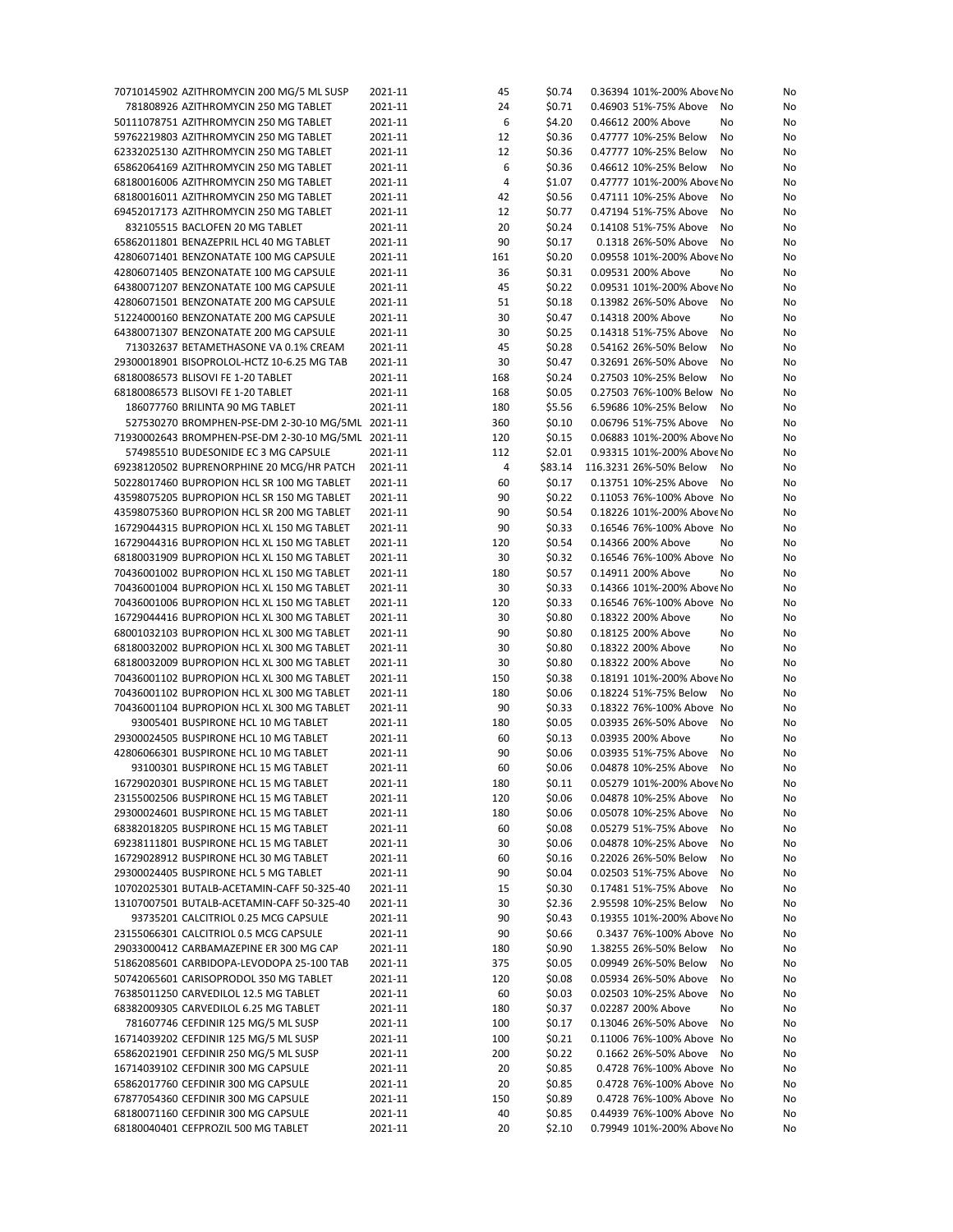| 60505384901 CELECOXIB 200 MG CAPSULE               | 2021-11 | 180            | \$0.23  | 0.16907 26%-50% Above      | No<br>No |  |
|----------------------------------------------------|---------|----------------|---------|----------------------------|----------|--|
| 62332014231 CELECOXIB 200 MG CAPSULE               | 2021-11 | 150            | \$0.76  | 0.16907 200% Above         | No<br>No |  |
| 69097042107 CELECOXIB 200 MG CAPSULE               | 2021-11 | 180            | \$0.76  | 0.16907 200% Above         | No<br>No |  |
| 67877021905 CEPHALEXIN 500 MG CAPSULE              | 2021-11 | 28             | \$0.18  | 0.12005 51%-75% Above      | No<br>No |  |
| 68180012202 CEPHALEXIN 500 MG CAPSULE              | 2021-11 | 60             | \$0.19  | 0.11904 51%-75% Above      | No<br>No |  |
|                                                    | 2021-11 | 90             |         | 0.0768 51%-75% Below       |          |  |
| 43598081115 CETIRIZINE HCL 10 MG TABLET            |         |                | \$0.02  |                            | No<br>No |  |
| 116200116 CHLORHEXIDINE 0.12% RINSE                | 2021-11 | 2,838          | \$0.01  | 0.00546 101%-200% Above No | No       |  |
| 68382052842 CHOLESTYRAMINE POWDER                  | 2021-11 | 756            | \$0.17  | 0.15452 10%-25% Above      | No<br>No |  |
| 71093015401 CINACALCET HCL 90 MG TABLET            | 2021-11 | 15             | \$7.29  | 5.77172 26%-50% Above      | No<br>No |  |
| 781618667 CIPROFLOX-DEXAMETH OTIC SUSP             | 2021-11 | 22             | \$22.70 | 19.10486 10%-25% Above     | No<br>No |  |
| 69315030802 CIPROFLOXACIN 0.3% EYE DROP            | 2021-11 | $\overline{2}$ | \$4.02  | 3.05032 26%-50% Above      | No<br>No |  |
| 69315030805 CIPROFLOXACIN 0.3% EYE DROP            | 2021-11 | 5              | \$2.56  | 2.04098 26%-50% Above      | No<br>No |  |
| 143992701 CIPROFLOXACIN HCL 250 MG TAB             | 2021-11 | 16             | \$0.12  | 0.09804 26%-50% Above      | No<br>No |  |
| 62135030901 CIPROFLOXACIN HCL 500 MG TAB           | 2021-11 | 20             | \$0.46  | 0.1463 200% Above          | No<br>No |  |
| 69097082212 CITALOPRAM HBR 10 MG TABLET            | 2021-11 | 30             | \$0.04  | 0.02629 51%-75% Above      | No<br>No |  |
| 378623201 CITALOPRAM HBR 20 MG TABLET              | 2021-11 | 150            | \$0.06  | 0.02939 101%-200% Above No | No       |  |
|                                                    |         |                |         |                            |          |  |
| 13668001005 CITALOPRAM HBR 20 MG TABLET            | 2021-11 | 120            | \$0.06  | 0.02956 76%-100% Above No  | No       |  |
| 69097082312 CITALOPRAM HBR 20 MG TABLET            | 2021-11 | 120            | \$0.10  | 0.02956 200% Above         | No<br>No |  |
| 13668001105 CITALOPRAM HBR 40 MG TABLET            | 2021-11 | 135            | \$0.02  | 0.03916 26%-50% Below      | No<br>No |  |
| 65862022660 CLARITHROMYCIN 500 MG TABLET           | 2021-11 | 28             | \$0.36  | 0.47568 10%-25% Below      | No<br>No |  |
| 65862018501 CLINDAMYCIN HCL 150 MG CAPSULE         | 2021-11 | 40             | \$0.16  | 0.13162 10%-25% Above      | No<br>No |  |
| 63304069301 CLINDAMYCIN HCL 300 MG CAPSULE         | 2021-11 | 123            | \$0.44  | 0.25295 76%-100% Above No  | No       |  |
| 168020230 CLINDAMYCIN PH 1% GEL                    | 2021-11 | 30             | \$1.71  | 0.85477 101%-200% Above No | No       |  |
| 21922001604 CLOBETASOL 0.05% CREAM                 | 2021-11 | 30             | \$1.44  | 0.77669 76%-100% Above No  | No       |  |
| 42571036299 CLOBETASOL 0.05% SOLUTION              | 2021-11 | 50             | \$1.24  | 0.47525 101%-200% Above No | No       |  |
| 68462053253 CLOBETASOL 0.05% SOLUTION              | 2021-11 | 50             | \$1.24  | 0.47525 101%-200% Above No | No       |  |
|                                                    |         |                |         |                            |          |  |
| 93083205 CLONAZEPAM 0.5 MG TABLET                  | 2021-11 | 90             | \$0.08  | 0.02622 200% Above         | No<br>No |  |
| 16729013600 CLONAZEPAM 0.5 MG TABLET               | 2021-11 | 30             | \$0.03  | 0.02619 10%-25% Above      | No<br>No |  |
| 16729013616 CLONAZEPAM 0.5 MG TABLET               | 2021-11 | 300            | \$0.06  | 0.0262 101%-200% Above No  | No       |  |
| 93321205 CLONAZEPAM 1 MG TABLET                    | 2021-11 | 205            | \$0.07  | 0.02932 101%-200% Above No | No       |  |
| 228212710 CLONIDINE HCL 0.1 MG TABLET              | 2021-11 | 90             | \$0.05  | 0.03035 51%-75% Above No   | No       |  |
| 29300046810 CLONIDINE HCL 0.1 MG TABLET            | 2021-11 | 60             | \$0.07  | 0.03003 101%-200% Above No | No       |  |
| 68645059090 CLOPIDOGREL 75 MG TABLET               | 2021-11 | 180            | \$0.07  | 0.06291 10%-25% Above      | No<br>No |  |
| 69367027216 CODEINE-GUAIFEN 10-100 MG/5 ML         | 2021-11 | 120            | \$0.03  | 0.02619 10%-25% Above      | No<br>No |  |
| 27808019001 COLESEVELAM 625 MG TABLET              | 2021-11 | 60             | \$1.35  | 0.40315 200% Above         | No<br>No |  |
| 115521116 COLESTIPOL HCL 1 GM TABLET               | 2021-11 |                | \$0.94  | 0.76344 10%-25% Above      | No       |  |
|                                                    |         | 180            |         |                            | No       |  |
| 93342210 CYCLOBENZAPRINE 10 MG TABLET              | 2021-11 | 240            | \$0.02  | 0.02457 10%-25% Below      | No<br>No |  |
| 43547040011 CYCLOBENZAPRINE 10 MG TABLET           | 2021-11 | 270            | \$0.09  | 0.02422 200% Above         | No<br>No |  |
| 52817033200 CYCLOBENZAPRINE 10 MG TABLET           | 2021-11 | 9              | \$0.02  | 0.02422 10%-25% Below      | No<br>No |  |
| 59746017710 CYCLOBENZAPRINE 10 MG TABLET           | 2021-11 | 30             | \$0.20  | 0.02527 200% Above         | No<br>No |  |
| 65862019105 CYCLOBENZAPRINE 10 MG TABLET           | 2021-11 | 60             | \$0.02  | 0.02527 10%-25% Below      | No<br>No |  |
| 51991031233 DESVENLAFAXINE SUCCNT ER 100MG         | 2021-11 | 90             | \$1.87  | 0.67351 101%-200% Above No | No       |  |
| 54060313 DESVENLAFAXINE SUCCNT ER 25 MG            | 2021-11 | 60             | \$1.47  | 0.68796 101%-200% Above No | No       |  |
| 68180059206 DESVENLAFAXINE SUCCNT ER 50 MG         | 2021-11 | 30             | \$1.82  | 0.65953 101%-200% Above No | No       |  |
| 54418625 DEXAMETHASONE 6 MG TABLET                 | 2021-11 | 9              | \$1.60  | 1.4343 10%-25% Above       | No<br>No |  |
| 64764017130 DEXILANT DR 30 MG CAPSULE              | 2021-11 | 90             | \$8.78  | 9.86865 10%-25% Below      | No<br>No |  |
|                                                    |         | 75             |         |                            |          |  |
| 10702010701 DEXMETHYLPHENIDATE 5 MG TAB            | 2021-11 |                | \$0.45  | 0.15343 101%-200% Above No | No       |  |
| 49884004901 DEXMETHYLPHENIDATE ER 10 MG CP         | 2021-11 | 30             | \$0.64  | 1.68531 51%-75% Below No   | No       |  |
| 527810837 DEXMETHYLPHENIDATE ER 15 MG CP           | 2021-11 | 30             | \$2.62  | 1.28486 101%-200% Above No | No       |  |
| 49884024801 DEXMETHYLPHENIDATE ER 20 MG CP         | 2021-11 | 60             | \$0.82  | 1.55208 26%-50% Below      | No<br>No |  |
| 49884033901 DEXMETHYLPHENIDATE ER 35 MG CP         | 2021-11 | 30             | \$7.55  | 2.69176 101%-200% Above No | No       |  |
| 49884004801 DEXMETHYLPHENIDATE ER 5 MG CAP         | 2021-11 | 30             | \$2.20  | 1.55929 26%-50% Above No   | No       |  |
| 228305911 DEXTROAMP-AMPHET ER 10 MG CAP            | 2021-11 | 60             | \$1.03  | 0.56281 76%-100% Above No  | No       |  |
| 66993059502 DEXTROAMP-AMPHET ER 10 MG CAP          | 2021-11 | 30             | \$1.03  | 0.54735 76%-100% Above No  | No       |  |
| 527551337 DEXTROAMP-AMPHET ER 20 MG CAP            | 2021-11 | 120            | \$0.89  | 0.61152 26%-50% Above      | No<br>No |  |
| 527551437 DEXTROAMP-AMPHET ER 25 MG CAP            | 2021-11 | 30             | \$1.18  | 0.58441 101%-200% Above No | No       |  |
|                                                    |         |                |         |                            |          |  |
| 406895601 DEXTROAMP-AMPHET ER 30 MG CAP            | 2021-11 | 30             | \$0.82  | 0.69609 10%-25% Above      | No<br>No |  |
| 228306211 DEXTROAMP-AMPHET ER 5 MG CAP             | 2021-11 | 30             | \$0.65  | 0.57743 10%-25% Above      | No<br>No |  |
| 555097202 DEXTROAMP-AMPHETAMIN 10 MG TAB 2021-11   |         | 198            | \$0.40  | 0.24357 51%-75% Above      | No<br>No |  |
| 47781017601 DEXTROAMP-AMPHETAMIN 10 MG TAB 2021-11 |         | 90             | \$0.60  | 0.24357 101%-200% Above No | No       |  |
| 555097302 DEXTROAMP-AMPHETAMIN 20 MG TAB 2021-11   |         | 210            | \$0.74  | 0.31176 101%-200% Above No | No       |  |
| 185086401 DEXTROAMP-AMPHETAMIN 30 MG TAB 2021-11   |         | 60             | \$0.21  | 0.34994 26%-50% Below      | No<br>No |  |
| 527150637 DEXTROAMP-AMPHETAMIN 30 MG TAB 2021-11   |         | 60             | \$0.50  | 0.31326 51%-75% Above      | No<br>No |  |
| 172392770 DIAZEPAM 10 MG TABLET                    | 2021-11 | 60             | \$0.16  | 0.02817 200% Above         | No<br>No |  |
| 51862094305 DIAZEPAM 10 MG TABLET                  | 2021-11 | 30             | \$0.08  | 0.02817 101%-200% Above No | No       |  |
| 172392670 DIAZEPAM 5 MG TABLET                     | 2021-11 | 15             | \$0.03  | 0.02392 26%-50% Above      | No<br>No |  |
|                                                    |         |                |         |                            |          |  |
| 16571020210 DICLOFENAC SOD EC 50 MG TAB            | 2021-11 | 21             | \$0.26  | 0.10581 101%-200% Above No | No       |  |
| 16571020111 DICLOFENAC SOD EC 75 MG TAB            | 2021-11 | 60             | \$0.07  | 0.10663 26%-50% Below      | No<br>No |  |
| 16571020150 DICLOFENAC SOD EC 75 MG TAB            | 2021-11 | 30             | \$0.16  | 0.10222 51%-75% Above      | No<br>No |  |
| 21922000909 DICLOFENAC SODIUM 1% GEL               | 2021-11 | 100            | \$0.20  | 0.09741 101%-200% Above No | No       |  |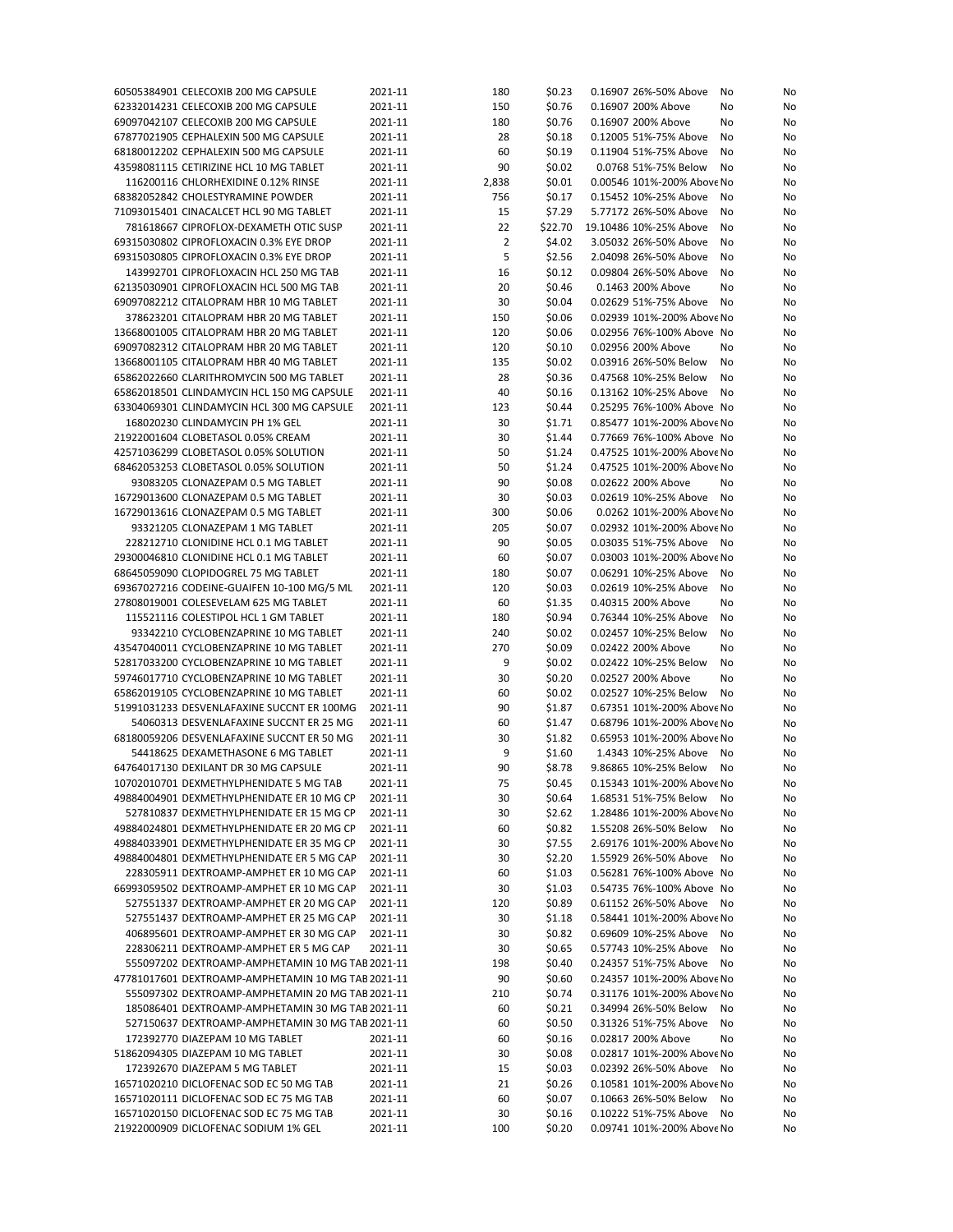| 45802016000 DICLOFENAC SODIUM 1% GEL       | 2021-11 | 300            | \$0.20   | 0.09741 101%-200% Above No | No       |
|--------------------------------------------|---------|----------------|----------|----------------------------|----------|
| 69097052444 DICLOFENAC SODIUM 1% GEL       | 2021-11 | 200            | \$0.17   | 0.09126 76%-100% Above No  | No       |
| 143122701 DICYCLOMINE 20 MG TABLET         | 2021-11 | 28             | \$0.28   | 0.1704 51%-75% Above       | No<br>No |
| 143122710 DICYCLOMINE 20 MG TABLET         | 2021-11 | 360            | \$0.32   | 0.1704 76%-100% Above No   | No       |
| 527128201 DICYCLOMINE 20 MG TABLET         | 2021-11 | 90             | \$0.27   | 0.17835 51%-75% Above      | No<br>No |
| 406123601 DIPHENOXYLATE-ATROP 2.5-0.025    | 2021-11 | 40             | \$0.45   | 0.19463 101%-200% Above No | No       |
| 55111053405 DIVALPROEX SOD ER 500 MG TAB   | 2021-11 | 270            | \$0.63   | 0.22891 101%-200% Above No | No       |
|                                            | 2021-11 | 10             | \$2.23   | 1.50807 26%-50% Above      | No       |
| 42571014726 DORZOLAMIDE-TIMOLOL EYE DROPS  |         |                |          |                            | No       |
| 378811745 DOXEPIN 5% CREAM                 | 2021-11 | 45             | \$7.79   | 10.60848 26%-50% Below     | No<br>No |
| 143980305 DOXYCYCLINE HYCLATE 100 MG CAP   | 2021-11 | 54             | \$0.24   | 0.17441 26%-50% Above      | No<br>No |
| 53489011905 DOXYCYCLINE HYCLATE 100 MG CAP | 2021-11 | 64             | \$0.27   | 0.16818 51%-75% Above      | No<br>No |
| 62135098505 DOXYCYCLINE HYCLATE 100 MG CAP | 2021-11 | 134            | \$0.22   | 0.16694 26%-50% Above      | No<br>No |
| 68180065208 DOXYCYCLINE MONO 100 MG CAP    | 2021-11 | 10             | \$0.37   | 0.26121 26%-50% Above      | No<br>No |
| 68462072029 DROSPIRENONE-EE 3-0.02 MG TAB  | 2021-11 | 28             | \$1.10   | 0.32443 200% Above         | No<br>No |
| 51991074710 DULOXETINE HCL DR 30 MG CAP    | 2021-11 | 30             | \$0.20   | 0.11983 51%-75% Above      | No<br>No |
| 51991074790 DULOXETINE HCL DR 30 MG CAP    | 2021-11 | 90             | \$0.33   | 0.11983 101%-200% Above No | No       |
| 57237001830 DULOXETINE HCL DR 30 MG CAP    | 2021-11 | 30             | \$0.20   | 0.11224 76%-100% Above No  | No       |
| 51991074890 DULOXETINE HCL DR 60 MG CAP    | 2021-11 | 90             | \$0.16   | 0.1201 26%-50% Above       | No<br>No |
| 57237001930 DULOXETINE HCL DR 60 MG CAP    | 2021-11 | 30             | \$0.48   | 0.15408 200% Above         | No<br>No |
|                                            | 2021-11 | 30             |          |                            |          |
| 57237001990 DULOXETINE HCL DR 60 MG CAP    |         |                | \$0.16   | 0.1201 26%-50% Above       | No<br>No |
| 57237001999 DULOXETINE HCL DR 60 MG CAP    | 2021-11 | 30             | \$0.16   | 0.1201 26%-50% Above       | No<br>No |
| 68001041508 DULOXETINE HCL DR 60 MG CAP    | 2021-11 | 30             | \$0.16   | 0.1201 26%-50% Above       | No<br>No |
| 27808010201 DYANAVEL XR 2.5 MG/ML SUSP     | 2021-11 | 90             | \$2.40   | 2.69703 10%-25% Below      | No<br>No |
| 64380071904 EMTRICITABINE-TENOFV 200-300MG | 2021-11 | 30             | \$0.34   | 0.83627 51%-75% Below      | No<br>No |
| 68645045690 ENALAPRIL MALEATE 10 MG TAB    | 2021-11 | 30             | \$0.27   | 0.13262 101%-200% Above No | No       |
| 93598627 EPINEPHRINE 0.3 MG AUTO-INJECT    | 2021-11 | 2              | \$161.54 | 139.1202 10%-25% Above     | No<br>No |
| 49502010202 EPINEPHRINE 0.3 MG AUTO-INJECT | 2021-11 | $\overline{2}$ | \$111.10 | 142.0184 10%-25% Below     | No<br>No |
| 13668013601 ESCITALOPRAM 10 MG TABLET      | 2021-11 | 390            | \$0.09   | 0.05569 51%-75% Above      | No<br>No |
| 13668013610 ESCITALOPRAM 10 MG TABLET      | 2021-11 | 120            | \$0.10   | 0.05634 76%-100% Above No  | No       |
| 43547028111 ESCITALOPRAM 10 MG TABLET      | 2021-11 | 360            | \$0.08   | 0.05735 26%-50% Above      | No<br>No |
| 68180013501 ESCITALOPRAM 10 MG TABLET      | 2021-11 | 180            | \$0.08   | 0.05785 26%-50% Above      | No<br>No |
| 13668013701 ESCITALOPRAM 20 MG TABLET      | 2021-11 | 210            | \$0.11   | 0.08786 26%-50% Above      |          |
|                                            |         |                |          |                            | No<br>No |
| 16729017017 ESCITALOPRAM 20 MG TABLET      | 2021-11 | 90             | \$0.15   | 0.08776 51%-75% Above      | No<br>No |
| 68180013601 ESCITALOPRAM 20 MG TABLET      | 2021-11 | 30             | \$0.25   | 0.08797 101%-200% Above No | No       |
| 43547028010 ESCITALOPRAM 5 MG TABLET       | 2021-11 | 30             | \$0.08   | 0.05701 26%-50% Above      | No<br>No |
| 70377005613 ESOMEPRAZOLE MAG DR 40 MG CAP  | 2021-11 | 90             | \$0.26   | 0.19854 26%-50% Above      | No<br>No |
| 378877035 ESTRADIOL 0.01% CREAM            | 2021-11 | 42             | \$0.68   | 1.33103 26%-50% Below      | No<br>No |
| 378464226 ESTRADIOL 0.05 MG PATCH (2/WK)   | 2021-11 | 8              | \$8.64   | 6.91427 10%-25% Above      | No<br>No |
| 555089902 ESTRADIOL 0.5 MG TABLET          | 2021-11 | 120            | \$0.14   | 0.08437 51%-75% Above      | No<br>No |
| 555088602 ESTRADIOL 1 MG TABLET            | 2021-11 | 132            | \$0.14   | 0.0942 51%-75% Above       | No<br>No |
| 68462071188 ESTRADIOL 10 MCG VAGINAL INSRT | 2021-11 | 18             | \$17.73  | 9.86053 76%-100% Above No  | No       |
| 51991062328 ESTRADIOL-NORETH 0.5-0.1 MG TB | 2021-11 | 28             | \$1.03   | 1.43087 26%-50% Below      | No<br>No |
| 51991047428 ESTRADIOL-NORETH 1-0.5 MG TAB  | 2021-11 | 84             | \$3.09   | 1.42718 101%-200% Above No | No       |
| 93553801 ESZOPICLONE 2 MG TABLET           | 2021-11 | 30             | \$0.32   | 0.21866 26%-50% Above      | No<br>No |
| 68462038401 ESZOPICLONE 3 MG TABLET        | 2021-11 | 30             | \$0.55   | 0.15557 200% Above         | No<br>No |
|                                            | 2021-11 | 1              | \$47.60  | 106.5389 51%-75% Below     |          |
| 66993060536 ETONOGESTREL-EE VAGINAL RING   |         |                |          |                            | No<br>No |
| 69238115403 EZETIMIBE 10 MG TABLET         | 2021-11 | 90             | \$0.80   | 0.15423 200% Above         | No<br>No |
| 172572960 FAMOTIDINE 40 MG TABLET          | 2021-11 | 30             | \$0.10   | 0.0827 10%-25% Above       | No<br>No |
| 65862086001 FAMOTIDINE 40 MG TABLET        | 2021-11 | 300            | \$0.14   | 0.08256 76%-100% Above No  | No       |
| 65862086099 FAMOTIDINE 40 MG TABLET        | 2021-11 | 60             | \$0.10   | 0.0827 10%-25% Above No    | No       |
| 65862086099 FAMOTIDINE 40 MG TABLET        | 2021-11 | 180            | \$0.22   | 0.0827 101%-200% Above No  | No       |
| 55111079630 FEBUXOSTAT 40 MG TABLET        | 2021-11 | 60             | \$2.30   | 1.10063 101%-200% Above No | No       |
| 13668043801 FENOFIBRATE 200 MG CAPSULE     | 2021-11 | 90             | \$0.56   | 0.37155 51%-75% Above      | No<br>No |
| 904705060 FEXOFENADINE HCL 180 MG TABLET   | 2021-11 | 30             | \$0.16   | 0.29248 26%-50% Below      | No<br>No |
| 65862014905 FINASTERIDE 5 MG TABLET        | 2021-11 | 30             | \$0.10   | 0.07167 26%-50% Above      | No<br>No |
| 65862014990 FINASTERIDE 5 MG TABLET        | 2021-11 | 30             | \$0.10   | 0.07572 26%-50% Above      | No<br>No |
| 62559038101 FLECAINIDE ACETATE 100 MG TAB  | 2021-11 | 180            | \$0.35   | 0.27214 26%-50% Above      | No<br>No |
| 16714069211 FLUCONAZOLE 150 MG TABLET      | 2021-11 | 17             | \$2.66   | 0.82012 200% Above         | No<br>No |
|                                            | 2021-11 |                |          |                            |          |
| 57237000511 FLUCONAZOLE 150 MG TABLET      |         | 4              | \$1.88   | 0.80737 101%-200% Above No | No       |
| 68462011944 FLUCONAZOLE 150 MG TABLET      | 2021-11 | 4              | \$1.91   | 0.76913 101%-200% Above No | No       |
| 70710113908 FLUCONAZOLE 150 MG TABLET      | 2021-11 | 18             | \$3.49   | 0.80737 200% Above         | No<br>No |
| 68462010430 FLUCONAZOLE 200 MG TABLET      | 2021-11 | 4              | \$1.76   | 0.64571 101%-200% Above No | No       |
| 70710114003 FLUCONAZOLE 200 MG TABLET      | 2021-11 | 1              | \$1.76   | 0.64571 101%-200% Above No | No       |
| 51862049430 FLUOCINONIDE 0.05% CREAM       | 2021-11 | 30             | \$1.52   | 0.98014 51%-75% Above      | No<br>No |
| 378479106 FLUOROURACIL 5% CREAM            | 2021-11 | 40             | \$1.42   | 1.66324 10%-25% Below      | No<br>No |
| 50111064701 FLUOXETINE HCL 10 MG CAPSULE   | 2021-11 | 150            | \$0.13   | 0.034 200% Above           | No<br>No |
| 65862019299 FLUOXETINE HCL 10 MG CAPSULE   | 2021-11 | 30             | \$1.88   | 0.034 200% Above           | No<br>No |
| 50111064801 FLUOXETINE HCL 20 MG CAPSULE   | 2021-11 | 600            | \$0.21   | 0.03026 200% Above         | No<br>No |
| 65862019399 FLUOXETINE HCL 20 MG CAPSULE   | 2021-11 | 150            | \$0.04   | 0.03048 26%-50% Above      | No<br>No |
| 68645013054 FLUOXETINE HCL 20 MG CAPSULE   | 2021-11 | 90             | \$0.04   | 0.03094 26%-50% Above      | No<br>No |
|                                            |         |                |          |                            |          |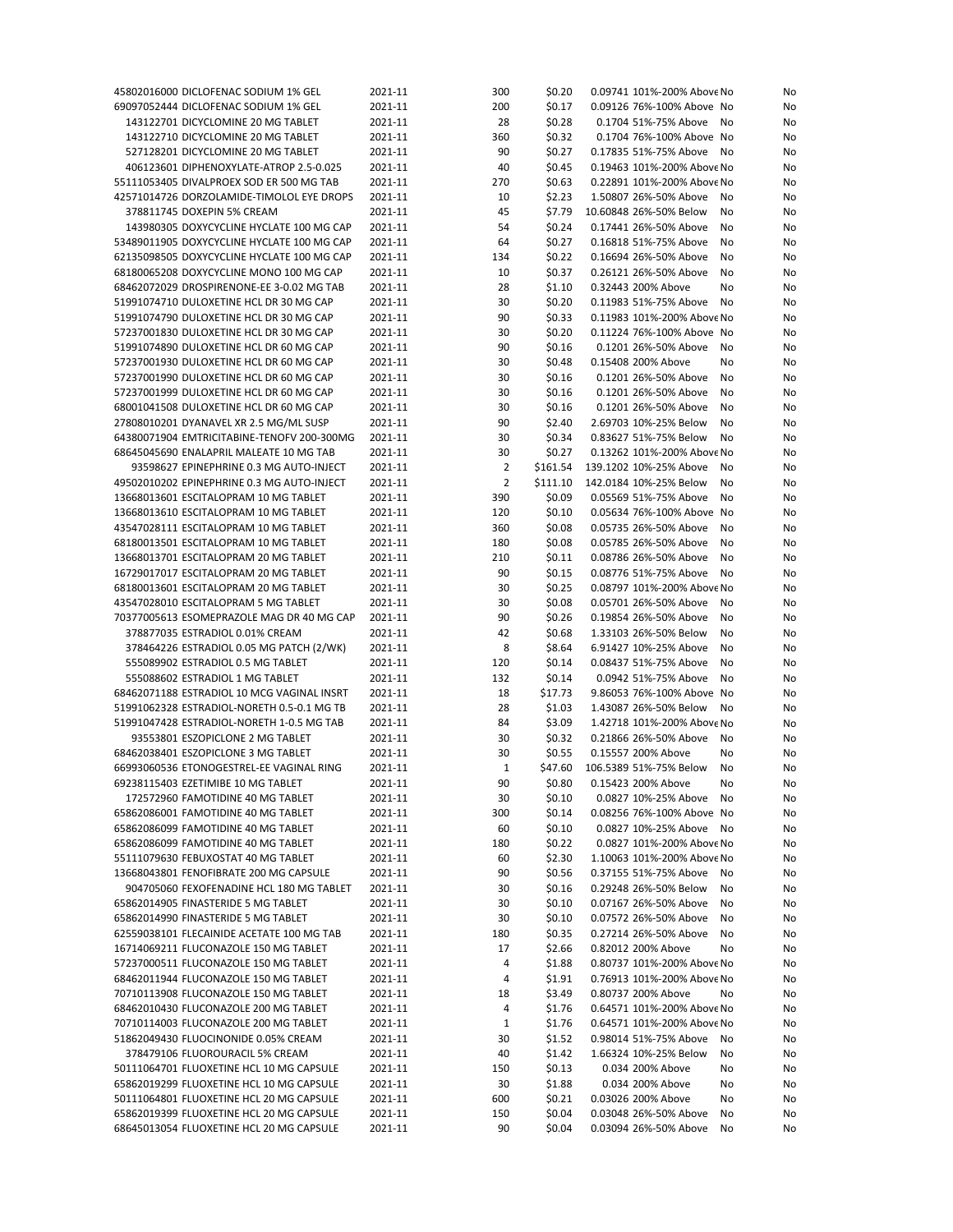| 93719801 FLUOXETINE HCL 40 MG CAPSULE                                            | 2021-11            | 90       | \$0.17           | 0.06982 101%-200% Above No                             | No       |
|----------------------------------------------------------------------------------|--------------------|----------|------------------|--------------------------------------------------------|----------|
| 50228011505 FLUOXETINE HCL 40 MG CAPSULE                                         | 2021-11            | 30       | \$0.21           | 0.06982 200% Above<br>No                               | No       |
| 65862019401 FLUOXETINE HCL 40 MG CAPSULE                                         | 2021-11            | 60       | \$0.17           | 0.07352 101%-200% Above No                             | No       |
| 65862019405 FLUOXETINE HCL 40 MG CAPSULE                                         | 2021-11            | 60       | \$0.18           | 0.07721 101%-200% Above No                             | No       |
| 54327099 FLUTICASONE PROP 50 MCG SPRAY                                           | 2021-11            | 128      | \$0.79           | 0.28908 101%-200% Above No                             | No       |
| 60505082901 FLUTICASONE PROP 50 MCG SPRAY                                        | 2021-11            | 160      | \$0.46           | 0.29 51%-75% Above<br>No                               | No       |
| 832167211 FLUVOXAMINE MALEATE 100 MG TAB                                         | 2021-11            | 135      | \$0.22           | 0.37124 26%-50% Below<br>No                            | No       |
| 11534016503 FOLIC ACID 1 MG TABLET                                               | 2021-11            | 240      | \$0.03           | 0.02315 10%-25% Above<br>No                            | No       |
| 54429731 FUROSEMIDE 20 MG TABLET                                                 | 2021-11            | 33       | \$0.04           | 0.03092 26%-50% Above<br>No                            | No       |
| 43547040111 FUROSEMIDE 20 MG TABLET                                              | 2021-11            | 90       | \$0.10           | 0.02995 200% Above<br>No                               | No       |
| 69315011610 FUROSEMIDE 20 MG TABLET                                              | 2021-11            | 30       | \$0.04           | 0.02995 26%-50% Above<br>No                            | No       |
| 54429931 FUROSEMIDE 40 MG TABLET                                                 | 2021-11            | 270      | \$0.08           | 0.03238 101%-200% Above No                             | No       |
| 43547040211 FUROSEMIDE 40 MG TABLET                                              | 2021-11            | 60       | \$0.04           | 0.03223 10%-25% Above<br>No                            | No       |
| 69315011710 FUROSEMIDE 40 MG TABLET                                              | 2021-11            | 60       | \$0.04           | 0.03253 10%-25% Above<br>No                            | No       |
| 65162010150 GABAPENTIN 100 MG CAPSULE                                            | 2021-11            | 120      | \$0.04           | 0.02889 26%-50% Above<br>No                            | No       |
| 69097081312 GABAPENTIN 100 MG CAPSULE<br>42192060816 GABAPENTIN 250 MG/5 ML SOLN | 2021-11<br>2021-11 | 66<br>60 | \$0.30<br>\$0.24 | 0.02966 200% Above<br>No<br>0.09232 101%-200% Above No | No<br>No |
| 49483060650 GABAPENTIN 300 MG CAPSULE                                            | 2021-11            | 90       | \$0.04           | 0.05367 26%-50% Below<br>No                            | No       |
| 65162010211 GABAPENTIN 300 MG CAPSULE                                            | 2021-11            | 90       | \$0.08           | 0.05367 26%-50% Above<br>No                            | No       |
| 65162010250 GABAPENTIN 300 MG CAPSULE                                            | 2021-11            | 30       | \$0.23           | 0.04829 200% Above<br>No                               | No       |
| 67877022301 GABAPENTIN 300 MG CAPSULE                                            | 2021-11            | 120      | \$0.06           | 0.04829 10%-25% Above<br>No                            | No       |
| 69097094312 GABAPENTIN 300 MG CAPSULE                                            | 2021-11            | 780      | \$0.08           | 0.05367 26%-50% Above<br>No                            | No       |
| 50228018105 GABAPENTIN 400 MG CAPSULE                                            | 2021-11            | 120      | \$0.09           | 0.06129 26%-50% Above<br>No                            | No       |
| 69097081507 GABAPENTIN 400 MG CAPSULE                                            | 2021-11            | 210      | \$0.10           | 0.07285 26%-50% Above<br>No                            | No       |
| 65862052305 GABAPENTIN 600 MG TABLET                                             | 2021-11            | 90       | \$0.20           | 0.09883 101%-200% Above No                             | No       |
| 68462012605 GABAPENTIN 600 MG TABLET                                             | 2021-11            | 270      | \$0.20           | 0.09883 101%-200% Above No                             | No       |
| 16714010105 GEMFIBROZIL 600 MG TABLET                                            | 2021-11            | 180      | \$0.21           | 0.10394 101%-200% Above No                             | No       |
| 16729000216 GLIMEPIRIDE 2 MG TABLET                                              | 2021-11            | 90       | \$0.21           | 0.05415 200% Above<br>No                               | No       |
| 55111032201 GLIMEPIRIDE 4 MG TABLET                                              | 2021-11            | 60       | \$0.23           | 0.05174 200% Above<br>No                               | No       |
| 69543012550 GLIMEPIRIDE 4 MG TABLET                                              | 2021-11            | 270      | \$0.11           | 0.05132 101%-200% Above No                             | No       |
| 60505014202 GLIPIZIDE 10 MG TABLET                                               | 2021-11            | 120      | \$0.10           | 0.05638 76%-100% Above No                              | No       |
| 591046010 GLIPIZIDE 5 MG TABLET                                                  | 2021-11            | 60       | \$0.05           | 0.03643 26%-50% Above<br>No                            | No       |
| 68645057454 GLIPIZIDE 5 MG TABLET                                                | 2021-11            | 90       | \$0.05           | 0.03438 26%-50% Above<br>No                            | No       |
| 64980028105 GLIPIZIDE ER 10 MG TABLET                                            | 2021-11            | 60       | \$0.36           | 0.17907 101%-200% Above No                             | No       |
| 65162071110 GUANFACINE 1 MG TABLET                                               | 2021-11            | 30       | \$0.74           | 0.47763 51%-75% Above<br>No                            | No       |
| 228285111 GUANFACINE HCL ER 2 MG TABLET                                          | 2021-11            | 30       | \$0.84           | 0.28423 101%-200% Above No                             | No       |
| 24979053401 GUANFACINE HCL ER 2 MG TABLET                                        | 2021-11            | 30       | \$0.33           | 0.28423 10%-25% Above<br>No                            | No       |
| 228285311 GUANFACINE HCL ER 3 MG TABLET                                          | 2021-11            | 30       | \$0.85           | 0.26304 200% Above<br>No                               | No       |
| 68462050329 HAILEY FE 1.5-30 TABLET                                              | 2021-11            | 84       | \$0.05           | 0.35249 76%-100% Below No                              | No       |
| 68462030329 HEATHER 0.35 MG TABLET                                               | 2021-11            | 84       | \$0.48           | 0.18985 101%-200% Above No                             | No       |
| 23155000201 HYDRALAZINE 25 MG TABLET                                             | 2021-11            | 90       | \$0.05           | 0.04122 10%-25% Above<br>No                            | No       |
| 50228014610 HYDROCHLOROTHIAZIDE 12.5 MG CP                                       | 2021-11            | 60       | \$0.06           | 0.03438 76%-100% Above No                              | No       |
| 16729018201 HYDROCHLOROTHIAZIDE 12.5 MG TB                                       | 2021-11            | 90       | \$0.11           | 0.05695 76%-100% Above No                              | No       |
| 16729018217 HYDROCHLOROTHIAZIDE 12.5 MG TB                                       | 2021-11            | 90       | \$0.16           | 0.07214 101%-200% Above No                             | No       |
| 172208380 HYDROCHLOROTHIAZIDE 25 MG TAB                                          | 2021-11            | 150      | \$0.05           | 0.01495 200% Above<br>No                               | No       |
| 16729018301 HYDROCHLOROTHIAZIDE 25 MG TAB                                        | 2021-11            | 90       | \$0.02           | 0.01444 26%-50% Above<br>No                            | No       |
| 16729018317 HYDROCHLOROTHIAZIDE 25 MG TAB                                        | 2021-11            | 90       | \$0.06           | 0.0152 200% Above<br>No                                | No       |
| 23155000810 HYDROCHLOROTHIAZIDE 25 MG TAB                                        | 2021-11            | 150      | \$0.02           | 0.01495 26%-50% Above<br>No                            | No       |
| 69315013110 HYDROCHLOROTHIAZIDE 25 MG TAB                                        | 2021-11            | 90       | \$0.06           | 0.01444 200% Above<br>No                               | No       |
| 406012501 HYDROCODONE-ACETAMIN 10-325 MG 2021-11                                 |                    | 60       | \$0.24           | 0.12984 76%-100% Above No                              | No       |
| 406012505 HYDROCODONE-ACETAMIN 10-325 MG 2021-11                                 |                    | 196      | \$0.29           | 0.12205 101%-200% Above No                             | No       |
| 43386035801 HYDROCODONE-ACETAMIN 10-325 MG 2021-11                               |                    | 60       | \$0.24           | 0.11815 101%-200% Above No                             | No       |
| 406012301 HYDROCODONE-ACETAMIN 5-325 MG 2021-11                                  |                    | 32       | \$0.20           | 0.09422 101%-200% Above No                             | No       |
| 406012305 HYDROCODONE-ACETAMIN 5-325 MG 2021-11                                  |                    | 187      | \$0.29           | 0.09117 200% Above<br>No                               | No       |
| 27808003503 HYDROCODONE-ACETAMIN 5-325 MG 2021-11                                |                    | 12       | \$0.17           | 0.08767 76%-100% Above No                              | No       |
| 53746010901 HYDROCODONE-ACETAMIN 5-325 MG 2021-11                                |                    | 40       | \$0.34           | 0.09058 200% Above<br>No                               | No       |
| 406012401 HYDROCODONE-ACETAMIN 7.5-325                                           | 2021-11            | 12       | \$0.25           | 0.11934 101%-200% Above No                             | No       |
| 27808003603 HYDROCODONE-ACETAMIN 7.5-325                                         | 2021-11            | 32       | \$0.36           | 0.11523 200% Above<br>No                               | No       |
| 31722094201 HYDROCODONE-ACETAMIN 7.5-325                                         | 2021-11            | 115      | \$0.28           | 0.11934 101%-200% Above No                             | No       |
| 65162011550 HYDROCODONE-ACETAMIN 7.5-325                                         | 2021-11            | 8        | \$0.25           | 0.11112 101%-200% Above No                             | No       |
| 71930002743 HYDROCODONE-ACETAMN 7.5-325/15 2021-11                               |                    | 500      | \$0.12           | 0.0595 101%-200% Above No                              | No       |
| 27808008602 HYDROCODONE-CHLORPHEN ER SUSP                                        | 2021-11            | 120      | \$0.47           | 0.34718 26%-50% Above<br>No                            | No       |
| 168008031 HYDROCORTISONE 2.5% CREAM                                              | 2021-11            | 30       | \$0.11           | 0.08518 26%-50% Above<br>No                            | No       |
| 45802000403 HYDROCORTISONE 2.5% CREAM                                            | 2021-11            | 28       | \$0.26           | 0.08988 101%-200% Above No                             | No       |
| 62559043130 HYDROCORTISONE 2.5% CREAM                                            | 2021-11            | 30       | \$0.98           | 0.33609 101%-200% Above No                             | No       |
| 45802001402 HYDROCORTISONE 2.5% OINTMENT                                         | 2021-11            | 20       | \$0.09           | 0.1039 10%-25% Below<br>No                             | No       |
| 406324401 HYDROMORPHONE 4 MG TABLET                                              | 2021-11            | 21       | \$0.17           | 0.09067 76%-100% Above No                              | No       |
| 68382009601 HYDROXYCHLOROQUINE 200 MG TAB                                        | 2021-11            | 180      | \$0.32           | 0.27582 10%-25% Above<br>No                            | No       |
| 16714008110 HYDROXYZINE HCL 10 MG TABLET                                         | 2021-11            | 60       | \$0.09           | 0.04197 101%-200% Above No                             | No       |
| 16714008210 HYDROXYZINE HCL 25 MG TABLET                                         | 2021-11            | 30       | \$0.11           | 0.05372 101%-200% Above No                             | No       |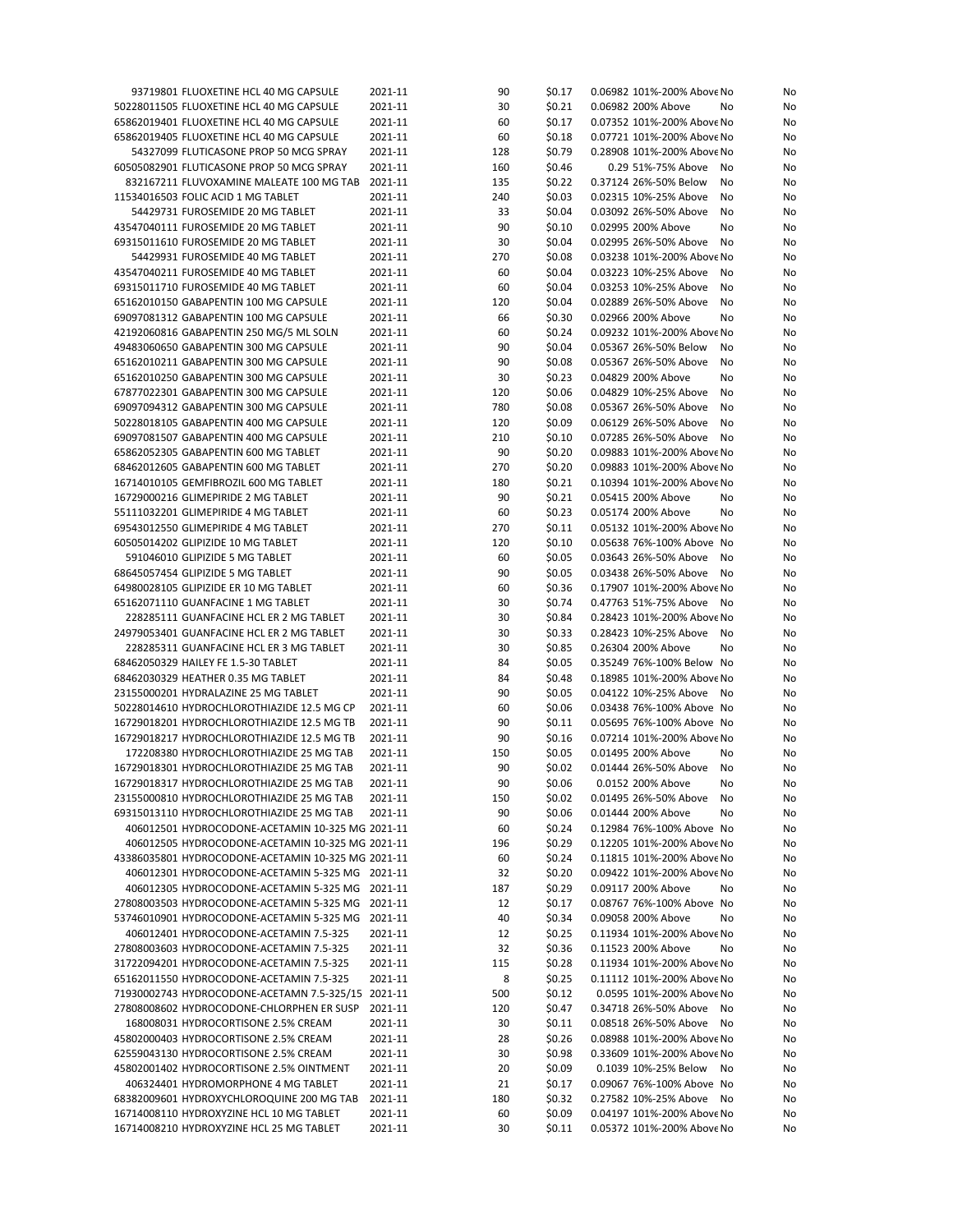| 555032302 HYDROXYZINE PAM 25 MG CAP                                        | 2021-11            | 60        | \$0.10           | 0.07322 26%-50% Above<br>No                              | No       |
|----------------------------------------------------------------------------|--------------------|-----------|------------------|----------------------------------------------------------|----------|
| 115180401 HYDROXYZINE PAM 50 MG CAP                                        | 2021-11            | 60        | \$0.19           | 0.08583 101%-200% Above No                               | No       |
| 42192033901 HYOSCYAMINE 0.125 MG TAB SL                                    | 2021-11            | 60        | \$0.30           | 0.13946 101%-200% Above No                               | No       |
| 70156010401 HYOSCYAMINE SULF 0.125 MG TAB                                  | 2021-11            | 30        | \$0.28           | 0.16385 51%-75% Above<br>No                              | No       |
| 65162046450 IBUPROFEN 400 MG TABLET                                        | 2021-11            | 30        | \$0.33           | 0.05062 200% Above<br>No                                 | No       |
| 67877032005 IBUPROFEN 600 MG TABLET                                        | 2021-11            | 101       | \$0.21           | 0.05937 200% Above<br>No                                 | No       |
| 49483060450 IBUPROFEN 800 MG TABLET                                        | 2021-11            | 341       | \$0.16           | 0.07844 101%-200% Above No                               | No       |
| 64380080707 IBUPROFEN 800 MG TABLET                                        | 2021-11            | 120       | \$0.14           | 0.07844 51%-75% Above<br>No                              | No       |
| 65162046650 IBUPROFEN 800 MG TABLET                                        | 2021-11            | 120       | \$0.11           | 0.08121 26%-50% Above<br>No                              | No       |
| 68645056354 IBUPROFEN 800 MG TABLET                                        | 2021-11            | 15        | \$0.11           | 0.07844 26%-50% Above<br>No                              | No       |
| 54050823 ICOSAPENT ETHYL 1 GRAM CAPSULE                                    | 2021-11            | 120       | \$2.51           | 2.21632 10%-25% Above<br>No                              | No       |
| 65862092585 INCASSIA 0.35 MG TABLET                                        | 2021-11            | 84        | \$0.22           | 0.18335 10%-25% Above                                    |          |
| 31722054301 INDOMETHACIN 50 MG CAPSULE                                     |                    |           |                  | No<br>0.11849 101%-200% Above No                         | No       |
|                                                                            | 2021-11            | 60        | \$0.25           |                                                          | No       |
| 54004641 IPRATROPIUM 0.06% SPRAY                                           | 2021-11            | 15        | \$0.91           | 1.49761 26%-50% Below<br>No                              | No       |
| 70700011385 ISIBLOOM 28 DAY TABLET                                         | 2021-11            | 28        | \$0.12           | 0.21679 26%-50% Below<br>No                              | No       |
| 13668010401 ISOSORBIDE MONONIT ER 30 MG TB                                 | 2021-11            | 30        | \$0.15           | 0.1022 26%-50% Above<br>No                               | No       |
| 832121400 JANTOVEN 3 MG TABLET                                             | 2021-11            | 30        | \$0.17           | 0.10033 51%-75% Above<br>No                              | No       |
| 16714046404 JULEBER 28 DAY TABLET                                          | 2021-11            | 28        | \$0.12           | 0.19098 26%-50% Below<br>No                              | No       |
| 555902542 JUNEL 1 MG-20 MCG TABLET                                         | 2021-11            | 42        | \$0.43           | 0.32536 26%-50% Above<br>No                              | No       |
| 555902742 JUNEL 1.5 MG-30 MCG TABLET                                       | 2021-11            | 63        | \$0.39           | 0.53612 26%-50% Below<br>No                              | No       |
| 68180090313 KAITLIB FE 0.8-0.025MG CHEW TB                                 | 2021-11            | 84        | \$1.46           | 2.58537 26%-50% Below<br>No                              | No       |
| 93321930 KETOCONAZOLE 2% CREAM                                             | 2021-11            | 60        | \$0.90           | 0.51324 76%-100% Above No                                | No       |
| 21922002507 KETOCONAZOLE 2% CREAM                                          | 2021-11            | 60        | \$0.56           | 0.37355 26%-50% Above<br>No                              | No       |
| 45802046564 KETOCONAZOLE 2% SHAMPOO                                        | 2021-11            | 360       | \$0.16           | 0.09923 51%-75% Above<br>No                              | No       |
| 61314012605 KETOROLAC 0.5% OPHTH SOLUTION                                  | 2021-11            | 5         | \$2.00           | 1.77774 10%-25% Above<br>No                              | No       |
| 13668004701 LAMOTRIGINE 100 MG TABLET                                      | 2021-11            | 120       | \$0.14           | 0.06262 101%-200% Above No                               | No       |
| 62332003831 LAMOTRIGINE 100 MG TABLET                                      | 2021-11            | 30        | \$0.07           | 0.06285 10%-25% Above<br>No                              | No       |
| 68382000801 LAMOTRIGINE 100 MG TABLET                                      | 2021-11            | 15        | \$0.10           | 0.06285 51%-75% Above<br>No                              | No       |
| 62332003960 LAMOTRIGINE 150 MG TABLET                                      | 2021-11            | 30        | \$0.14           | 0.09154 51%-75% Above<br>No                              | No       |
| 68382000914 LAMOTRIGINE 150 MG TABLET                                      | 2021-11            | 30        | \$0.14           | 0.09154 51%-75% Above<br>No                              | No       |
| 68382001014 LAMOTRIGINE 200 MG TABLET                                      | 2021-11            | 30        | \$0.13           | 0.09907 26%-50% Above<br>No                              | No       |
| 69238153106 LARISSIA-28 TABLET                                             | 2021-11            | 84        | \$0.35           | 0.21258 51%-75% Above<br>No                              | No       |
| 52544006431 LAYOLIS FE CHEWABLE TABLET                                     | 2021-11            | 84        | \$1.12           | 2.58537 51%-75% Below<br>No                              | No       |
| 555901467 LESSINA-28 TABLET                                                | 2021-11            | 28        | \$0.28           | 0.21258 26%-50% Above<br>No                              | No       |
| 16729003410 LETROZOLE 2.5 MG TABLET                                        | 2021-11            | 30        | \$0.30           | 0.13748 101%-200% Above No                               | No       |
| 16729003415 LETROZOLE 2.5 MG TABLET                                        | 2021-11            | 30        | \$0.72           | 0.13748 200% Above<br>No                                 | No       |
| 51991065116 LEVETIRACETAM 100 MG/ML SOLN                                   | 2021-11            | 300       | \$0.06           | 0.03394 76%-100% Above No                                | No       |
| 65862024608 LEVETIRACETAM 500 MG TABLET                                    | 2021-11            | 60        | \$0.14           | 0.11841 10%-25% Above<br>No                              | No       |
| 68180011302 LEVETIRACETAM 500 MG TABLET                                    | 2021-11            | 60        | \$0.38           | 0.11841 200% Above<br>No                                 |          |
|                                                                            |                    |           |                  |                                                          | No       |
| 65862024708 LEVETIRACETAM 750 MG TABLET                                    | 2021-11            | 60        | \$0.44           | 0.17318 101%-200% Above No                               | No       |
| 42571012290 LEVOCETIRIZINE 5 MG TABLET                                     | 2021-11            | 60        | \$0.14           | 0.07164 76%-100% Above No                                | No       |
| 378728590 LEVONO-E ESTRAD 0.15-0.03-0.01                                   | 2021-11            | 91        | \$0.12           | 0.57928 76%-100% Below No                                | No       |
| 68462063729 LEVONOR-ETH ESTRA 0.09-0.02 MG                                 | 2021-11            | 84        | \$1.56           | 1.30103 10%-25% Above<br>No                              | No       |
| 74662419 LEVOTHYROXINE 100 MCG TABLET                                      | 2021-11            | 90        | \$0.03           | 0.28863 76%-100% Below No                                | No       |
| 378180910 LEVOTHYROXINE 100 MCG TABLET                                     | 2021-11            | 90        | \$0.33           | 0.2872 10%-25% Above<br>No                               | No       |
| 68180096903 LEVOTHYROXINE 100 MCG TABLET                                   | 2021-11            | 90        | \$0.42           | 0.28863 26%-50% Above<br>No                              | No       |
| 69238183407 LEVOTHYROXINE 100 MCG TABLET                                   | 2021-11            | 120       | \$0.33           | 0.28863 10%-25% Above No                                 | No       |
| 74929619 LEVOTHYROXINE 112 MCG TABLET                                      | 2021-11            | 128       | \$0.32           | 0.2337 26%-50% Above<br>No                               | No       |
| 378181377 LEVOTHYROXINE 125 MCG TABLET                                     | 2021-11            | 30        | \$0.46           | 0.24249 76%-100% Above No                                | No       |
| 68180097103 LEVOTHYROXINE 125 MCG TABLET                                   | 2021-11            | 90        | \$0.50           | 0.25 76%-100% Above No                                   | No       |
| 47781065990 LEVOTHYROXINE 137 MCG TABLET                                   | 2021-11            | 30        | \$0.23           | 0.28451 10%-25% Below<br>No                              | No       |
| 69238183801 LEVOTHYROXINE 150 MCG TABLET                                   | 2021-11            | 90        | \$0.33           | 0.24103 26%-50% Above<br>No                              | No       |
| 69238183807 LEVOTHYROXINE 150 MCG TABLET                                   | 2021-11            | 30        | \$0.33           | 0.24103 26%-50% Above<br>No                              | No       |
| 378180010 LEVOTHYROXINE 25 MCG TABLET                                      | 2021-11            | 90        | \$0.26           | 0.16537 51%-75% Above<br>No                              | No       |
| 378180310 LEVOTHYROXINE 50 MCG TABLET                                      | 2021-11            | 120       | \$0.25           | 0.18328 26%-50% Above<br>No                              | No       |
| 47781064310 LEVOTHYROXINE 50 MCG TABLET                                    | 2021-11            | 60        | \$0.25           | 0.17394 26%-50% Above<br>No                              | No       |
| 69238183107 LEVOTHYROXINE 50 MCG TABLET                                    | 2021-11            | 180       | \$0.22           | 0.18328 10%-25% Above<br>No                              | No       |
| 74518219 LEVOTHYROXINE 75 MCG TABLET                                       | 2021-11            | 90        | \$0.03           | 0.19629 76%-100% Below No                                | No       |
| 378180510 LEVOTHYROXINE 75 MCG TABLET                                      | 2021-11            | 180       | \$0.25           | 0.20632 10%-25% Above<br>No                              | No       |
| 47781064610 LEVOTHYROXINE 75 MCG TABLET                                    | 2021-11            | 30        | \$0.25           | 0.21634 10%-25% Above<br>No                              | No       |
| 68180096703 LEVOTHYROXINE 75 MCG TABLET                                    | 2021-11            | 30        | \$0.35           | 0.19629 76%-100% Above No                                | No       |
| 69238183207 LEVOTHYROXINE 75 MCG TABLET                                    | 2021-11            | 120       | \$0.29           | 0.20632 26%-50% Above<br>No                              | No       |
| 47781064990 LEVOTHYROXINE 88 MCG TABLET                                    | 2021-11            | 120       | \$0.17           | 0.19866 10%-25% Below<br>No                              | No       |
| 60793085601 LEVOXYL 125 MCG TABLET                                         | 2021-11            | 60        | \$1.01           | 0.24624 200% Above<br>No                                 | No       |
|                                                                            |                    |           |                  |                                                          |          |
| 50383077504 LIDOCAINE 2% VISCOUS SOLN                                      | 2021-11            | 300<br>90 | \$0.11<br>\$0.39 | 0.07163 51%-75% Above<br>No                              | No<br>No |
| 50383066730 LIDOCAINE-PRILOCAINE CREAM                                     |                    |           |                  |                                                          |          |
|                                                                            | 2021-11            |           |                  | 0.23933 51%-75% Above<br>No                              |          |
| 43547035311 LISINOPRIL 10 MG TABLET                                        | 2021-11            | 300       | \$0.03           | 0.02134 26%-50% Above<br>No                              | No       |
| 68180098003 LISINOPRIL 10 MG TABLET                                        | 2021-11            | 330       | \$0.07           | 0.0214 200% Above<br>No                                  | No       |
| 43547035411 LISINOPRIL 20 MG TABLET<br>68180098103 LISINOPRIL 20 MG TABLET | 2021-11<br>2021-11 | 90<br>330 | \$0.02<br>\$0.05 | 0.02794 26%-50% Below<br>No<br>0.02704 76%-100% Above No | No<br>No |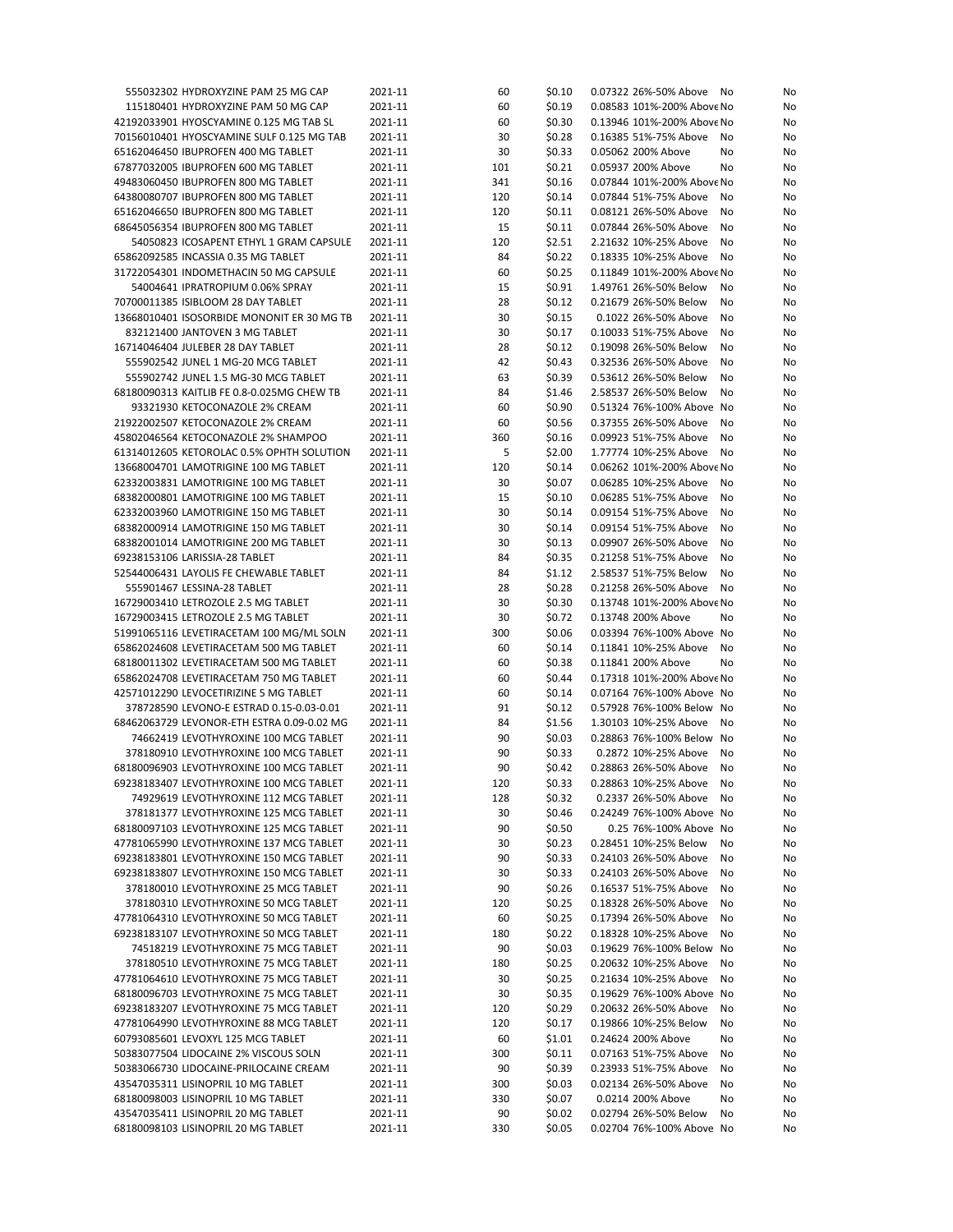| 43547035610 LISINOPRIL 40 MG TABLET                | 2021-11 | 30  | \$0.17 | 0.04886 200% Above          | No<br>No |
|----------------------------------------------------|---------|-----|--------|-----------------------------|----------|
| 43547035611 LISINOPRIL 40 MG TABLET                | 2021-11 | 120 | \$0.08 | 0.04886 51%-75% Above<br>No | No       |
| 68180051303 LISINOPRIL 5 MG TABLET                 | 2021-11 | 120 | \$0.02 | 0.018 10%-25% Above<br>No   | No       |
| 68180051303 LISINOPRIL 5 MG TABLET                 | 2021-11 | 90  | \$0.15 | 0.01775 200% Above          | No<br>No |
| 68645055154 LISINOPRIL 5 MG TABLET                 | 2021-11 | 90  | \$0.02 | 0.01775 10%-25% Above       | No<br>No |
| 68180051902 LISINOPRIL-HCTZ 20-12.5 MG TAB         | 2021-11 | 210 | \$0.09 | 0.05538 51%-75% Above<br>No | No       |
| 68180051902 LISINOPRIL-HCTZ 20-12.5 MG TAB         | 2021-11 | 90  | \$0.02 | 0.05346 51%-75% Below       | No<br>No |
| 68180052002 LISINOPRIL-HCTZ 20-25 MG TAB           | 2021-11 | 120 | \$0.13 | 0.05189 101%-200% Above No  | No       |
|                                                    |         |     |        |                             |          |
| 68462022110 LITHIUM CARBONATE 300 MG CAP           | 2021-11 | 30  | \$0.10 | 0.04971 101%-200% Above No  | No       |
| 45802065087 LORATADINE 10 MG TABLET                | 2021-11 | 90  | \$0.03 | 0.05848 26%-50% Below       | No<br>No |
| 69315090405 LORAZEPAM 0.5 MG TABLET                | 2021-11 | 30  | \$0.03 | 0.04026 26%-50% Below       | No<br>No |
| 591024101 LORAZEPAM 1 MG TABLET                    | 2021-11 | 90  | \$0.05 | 0.04122 10%-25% Above       | No<br>No |
| 591024105 LORAZEPAM 1 MG TABLET                    | 2021-11 | 60  | \$0.11 | 0.04122 101%-200% Above No  | No       |
| 13107008405 LORAZEPAM 1 MG TABLET                  | 2021-11 | 72  | \$0.05 | 0.04252 10%-25% Above       | No<br>No |
| 70700011485 LORYNA 3 MG-0.02 MG TABLET             | 2021-11 | 28  | \$1.10 | 0.36349 200% Above          | No<br>No |
| 65862020399 LOSARTAN POTASSIUM 100 MG TAB          | 2021-11 | 90  | \$0.23 | 0.09248 101%-200% Above No  | No       |
| 68382013710 LOSARTAN POTASSIUM 100 MG TAB          | 2021-11 | 90  | \$0.08 | 0.09399 10%-25% Below       | No<br>No |
| 31722070010 LOSARTAN POTASSIUM 25 MG TAB           | 2021-11 | 60  | \$0.05 | 0.0605 10%-25% Below        | No<br>No |
| 31722070090 LOSARTAN POTASSIUM 25 MG TAB           | 2021-11 | 120 | \$0.10 | 0.05411 76%-100% Above No   | No       |
| 65862020199 LOSARTAN POTASSIUM 25 MG TAB           | 2021-11 | 60  | \$0.05 | 0.0573 10%-25% Below        | No<br>No |
|                                                    |         | 30  |        |                             |          |
| 68180037603 LOSARTAN POTASSIUM 25 MG TAB           | 2021-11 |     | \$0.05 | 0.0605 10%-25% Below        | No<br>No |
| 68382013510 LOSARTAN POTASSIUM 25 MG TAB           | 2021-11 | 90  | \$0.02 | 0.05411 51%-75% Below       | No<br>No |
| 31722070190 LOSARTAN POTASSIUM 50 MG TAB           | 2021-11 | 390 | \$0.08 | 0.07086 10%-25% Above       | No<br>No |
| 64380093405 LOSARTAN POTASSIUM 50 MG TAB           | 2021-11 | 90  | \$0.04 | 0.06548 26%-50% Below       | No<br>No |
| 68382013610 LOSARTAN POTASSIUM 50 MG TAB           | 2021-11 | 90  | \$0.06 | 0.07086 10%-25% Below       | No<br>No |
| 68382013610 LOSARTAN POTASSIUM 50 MG TAB           | 2021-11 | 135 | \$0.04 | 0.06548 26%-50% Below<br>No | No       |
| 65862047099 LOSARTAN-HCTZ 100-25 MG TAB            | 2021-11 | 90  | \$1.27 | 0.1704 200% Above           | No<br>No |
| 65862047099 LOSARTAN-HCTZ 100-25 MG TAB            | 2021-11 | 90  | \$0.27 | 0.1704 51%-75% Above        | No<br>No |
| 68180021709 LOSARTAN-HCTZ 100-25 MG TAB            | 2021-11 | 30  | \$0.27 | 0.18016 26%-50% Above       | No<br>No |
| 68180021509 LOSARTAN-HCTZ 50-12.5 MG TAB           | 2021-11 | 90  | \$0.16 | 0.13751 10%-25% Above       | No<br>No |
| 68180046707 LOVASTATIN 10 MG TABLET                | 2021-11 | 90  | \$0.05 | 0.06417 10%-25% Below       | No<br>No |
| 555087302 MEDROXYPROGESTERONE 5 MG TAB             | 2021-11 | 30  | \$0.12 | 0.13827 10%-25% Below       | No<br>No |
| 59762005801 MEDROXYPROGESTERONE 5 MG TAB           | 2021-11 | 30  | \$0.17 | 0.13827 10%-25% Above       | No       |
|                                                    |         |     |        | No                          |          |
| 29300012510 MELOXICAM 15 MG TABLET                 | 2021-11 | 90  | \$0.05 | 0.02414 101%-200% Above No  | No       |
| 68382005101 MELOXICAM 15 MG TABLET                 | 2021-11 | 20  | \$0.03 | 0.02404 10%-25% Above       | No<br>No |
| 68382005105 MELOXICAM 15 MG TABLET                 | 2021-11 | 240 | \$0.10 | 0.02418 200% Above          | No<br>No |
| 68382005105 MELOXICAM 15 MG TABLET                 | 2021-11 | 90  | \$0.01 | 0.02433 51%-75% Below       | No<br>No |
| 69097015907 MELOXICAM 15 MG TABLET                 | 2021-11 | 180 | \$0.12 | 0.02426 200% Above          | No<br>No |
| 69097015915 MELOXICAM 15 MG TABLET                 | 2021-11 | 60  | \$0.18 | 0.02418 200% Above          | No<br>No |
| 68382005005 MELOXICAM 7.5 MG TABLET                | 2021-11 | 30  | \$0.02 | 0.02303 10%-25% Below       | No<br>No |
| 115174801 METAXALONE 800 MG TABLET                 | 2021-11 | 60  | \$0.84 | 0.73483 10%-25% Above       | No<br>No |
| 65862001005 METFORMIN HCL 1,000 MG TABLET          | 2021-11 | 420 | \$0.05 | 0.02625 76%-100% Above No   | No       |
| 70010006510 METFORMIN HCL 1,000 MG TABLET          | 2021-11 | 180 | \$0.03 | 0.02672 10%-25% Above       | No<br>No |
| 65862000899 METFORMIN HCL 500 MG TABLET            | 2021-11 | 120 | \$0.09 | 0.0164 200% Above           | No<br>No |
| 67877056105 METFORMIN HCL 500 MG TABLET            | 2021-11 | 60  | \$0.02 | 0.0164 10%-25% Above        | No<br>No |
| 67877056110 METFORMIN HCL 500 MG TABLET            | 2021-11 | 60  | \$0.02 | 0.0164 10%-25% Above<br>No  | No       |
| 70010049101 METFORMIN HCL ER 500 MG TABLET         | 2021-11 | 180 | \$0.03 | 0.03807 10%-25% Below No    |          |
|                                                    |         |     |        |                             | No       |
| 70010049110 METFORMIN HCL ER 500 MG TABLET         | 2021-11 | 90  | \$0.10 | 0.03807 101%-200% Above No  | No       |
| 70010049110 METFORMIN HCL ER 500 MG TABLET         | 2021-11 | 180 | \$0.02 | 0.03807 26%-50% Below       | No<br>No |
| 75834050005 METFORMIN HCL ER 500 MG TABLET         | 2021-11 | 330 | \$0.06 | 0.03739 51%-75% Above       | No<br>No |
| 406577101 METHADONE HCL 10 MG TABLET               | 2021-11 | 56  | \$0.13 | 0.08514 51%-75% Above<br>No | No       |
| 23155007101 METHIMAZOLE 10 MG TABLET               | 2021-11 | 60  | \$0.20 | 0.11823 51%-75% Above       | No<br>No |
| 51293082101 METHIMAZOLE 10 MG TABLET               | 2021-11 | 65  | \$0.13 | 0.11393 10%-25% Above<br>No | No       |
| 70010075401 METHOCARBAMOL 500 MG TABLET            | 2021-11 | 30  | \$0.15 | 0.06303 101%-200% Above No  | No       |
| 70010077005 METHOCARBAMOL 750 MG TABLET            | 2021-11 | 40  | \$0.22 | 0.08621 101%-200% Above No  | No       |
| 406114401 METHYLPHENIDATE 10 MG TABLET             | 2021-11 | 60  | \$0.41 | 0.14564 101%-200% Above No  | No       |
| 31722017301 METHYLPHENIDATE 5 MG TABLET            | 2021-11 | 90  | \$0.29 | 0.10802 101%-200% Above No  | No       |
| 527331137 METHYLPHENIDATE ER 27 MG TAB             | 2021-11 | 30  | \$0.33 | 0.70386 51%-75% Below       | No<br>No |
| 13811070710 METHYLPHENIDATE ER 27 MG TAB           | 2021-11 | 60  | \$0.57 | 0.70386 10%-25% Below       | No<br>No |
| 31722095301 METHYLPHENIDATE ER 27 MG TAB           | 2021-11 | 30  | \$2.66 | 0.70386 200% Above          | No<br>No |
|                                                    |         |     |        |                             |          |
| 527331237 METHYLPHENIDATE ER 36 MG TAB             | 2021-11 | 30  | \$2.70 | 0.82635 200% Above          | No<br>No |
| 10147068701 METHYLPHENIDATE ER 54 MG TAB           | 2021-11 | 30  | \$2.96 | 1.02643 101%-200% Above No  | No       |
| 13811070910 METHYLPHENIDATE ER 54 MG TAB           | 2021-11 | 30  | \$2.96 | 1.31558 101%-200% Above No  | No       |
| 42806040021 METHYLPREDNISOLONE 4 MG DOSEPK 2021-11 |         | 126 | \$0.59 | 0.1907 200% Above           | No<br>No |
| 59746000103 METHYLPREDNISOLONE 4 MG DOSEPK 2021-11 |         | 210 | \$0.55 | 0.19018 101%-200% Above No  | No       |
| 59762444002 METHYLPREDNISOLONE 4 MG DOSEPK 2021-11 |         | 63  | \$0.43 | 0.19587 101%-200% Above No  | No       |
| 50742061510 METOPROLOL SUCC ER 25 MG TAB           | 2021-11 | 180 | \$0.27 | 0.0953 101%-200% Above No   | No       |
| 55111046605 METOPROLOL SUCC ER 25 MG TAB           | 2021-11 | 210 | \$0.25 | 0.0989 101%-200% Above No   | No       |
| 68001035603 METOPROLOL SUCC ER 25 MG TAB           | 2021-11 | 30  | \$0.27 | 0.0989 101%-200% Above No   | No       |
| 16714085302 METOPROLOL SUCC ER 50 MG TAB           | 2021-11 | 30  | \$0.27 | 0.10113 101%-200% Above No  | No       |
|                                                    |         |     |        |                             |          |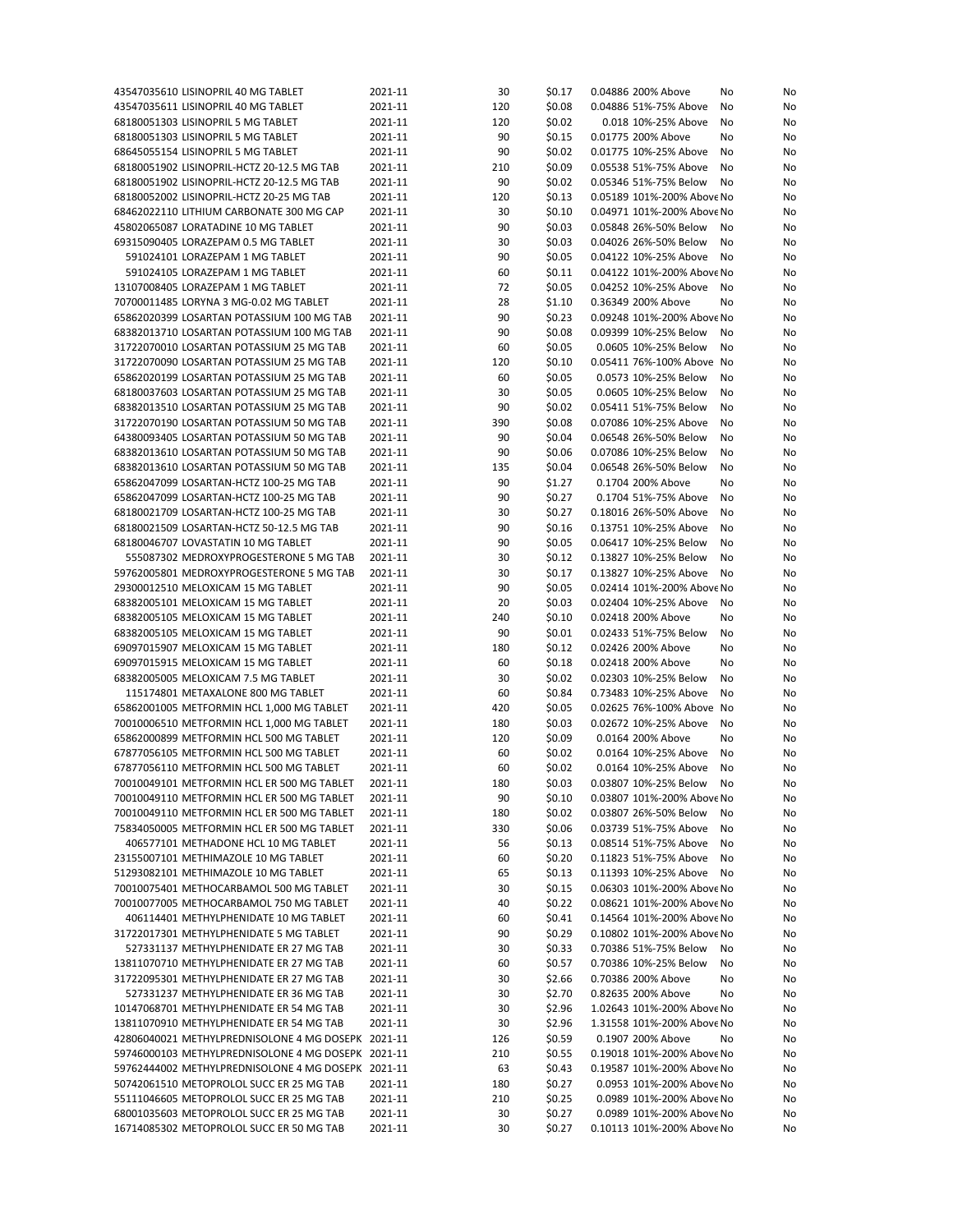| 45963067611 METOPROLOL SUCC ER 50 MG TAB           | 2021-11 | 120 | \$0.23 | 0.10143 101%-200% Above No   | No |
|----------------------------------------------------|---------|-----|--------|------------------------------|----|
| 50742061610 METOPROLOL SUCC ER 50 MG TAB           | 2021-11 | 120 | \$0.27 | 0.10173 101%-200% Above No   | No |
| 55111046705 METOPROLOL SUCC ER 50 MG TAB           | 2021-11 | 90  | \$0.27 | 0.10173 101%-200% Above No   | No |
| 55111046705 METOPROLOL SUCC ER 50 MG TAB           | 2021-11 | 90  | \$0.03 | 0.10173 51%-75% Below<br>No  | No |
| 57664050658 METOPROLOL TARTRATE 25 MG TAB          | 2021-11 | 270 | \$0.06 | 0.02349 101%-200% Above No   | No |
| 65862006299 METOPROLOL TARTRATE 25 MG TAB          | 2021-11 | 120 | \$0.03 | 0.02325 26%-50% Above<br>No  | No |
| 52817036100 METOPROLOL TARTRATE 50 MG TAB          | 2021-11 | 240 | \$0.03 | 0.02266 26%-50% Above<br>No  | No |
| 50111033401 METRONIDAZOLE 500 MG TABLET            | 2021-11 | 14  | \$0.29 | 0.15238 76%-100% Above No    | No |
| 50111033402 METRONIDAZOLE 500 MG TABLET            | 2021-11 | 44  | \$0.28 | 0.15481 76%-100% Above No    | No |
| 781707787 METRONIDAZOLE VAGINAL 0.75% GL           | 2021-11 | 70  | \$0.47 | 0.83408 26%-50% Below<br>No  | No |
| 51862064803 MICROGESTIN 24 FE 1 MG-20 MCG          | 2021-11 | 84  | \$0.18 | 0.88476 76%-100% Below<br>No | No |
| 93545528 MIMVEY 1-0.5 MG TABLET                    | 2021-11 | 84  | \$0.86 | 1.42718 26%-50% Below<br>No  | No |
| 60505252603 MODAFINIL 100 MG TABLET                | 2021-11 | 15  | \$2.36 | 0.37543 200% Above<br>No     | No |
| 65862060130 MODAFINIL 100 MG TABLET                | 2021-11 | 60  | \$2.36 | 0.41115 200% Above<br>No     | No |
| 60505252703 MODAFINIL 200 MG TABLET                | 2021-11 | 60  | \$2.25 | 0.6418 200% Above<br>No      | No |
| 713063415 MOMETASONE FUROATE 0.1% CREAM 2021-11    |         | 45  | \$0.29 | 0.53579 26%-50% Below<br>No  | No |
| 16714036004 MONO-LINYAH 28 TABLET                  | 2021-11 | 168 | \$0.29 | 0.21182 26%-50% Above<br>No  | No |
| 16729011917 MONTELUKAST SOD 10 MG TABLET           | 2021-11 | 30  | \$0.12 | 0.07337 51%-75% Above<br>No  | No |
| 31722072610 MONTELUKAST SOD 10 MG TABLET           | 2021-11 | 180 | \$0.74 | 0.07337 200% Above<br>No     | No |
| 31722072610 MONTELUKAST SOD 10 MG TABLET           | 2021-11 | 180 | \$0.12 | 0.07272 51%-75% Above<br>No  | No |
| 31722072690 MONTELUKAST SOD 10 MG TABLET           | 2021-11 | 90  | \$0.12 | 0.07207 51%-75% Above<br>No  | No |
| 55111072510 MONTELUKAST SOD 10 MG TABLET           | 2021-11 | 90  | \$0.31 | 0.07294 200% Above<br>No     | No |
| 65862057490 MONTELUKAST SOD 10 MG TABLET           | 2021-11 | 270 | \$0.13 | 0.07259 76%-100% Above No    | No |
|                                                    |         |     |        |                              |    |
| 68001036105 MONTELUKAST SOD 10 MG TABLET           | 2021-11 | 30  | \$0.12 | 0.07207 51%-75% Above<br>No  | No |
| 31722072890 MONTELUKAST SOD 5 MG TAB CHEW          | 2021-11 | 90  | \$0.16 | 0.09268 51%-75% Above<br>No  | No |
| 42858080101 MORPHINE SULF ER 15 MG TABLET          | 2021-11 | 60  | \$0.31 | 0.18516 51%-75% Above<br>No  | No |
| 60505058204 MOXIFLOXACIN 0.5% EYE DROPS            | 2021-11 | 3   | \$3.33 | 5.05655 26%-50% Below<br>No  | No |
| 65862084003 MOXIFLOXACIN 0.5% EYE DROPS            | 2021-11 | 6   | \$5.74 | 5.05655 10%-25% Above<br>No  | No |
| 55111011230 MOXIFLOXACIN HCL 400 MG TABLET         | 2021-11 | 30  | \$7.72 | 1.77756 200% Above<br>No     | No |
| 93101042 MUPIROCIN 2% OINTMENT                     | 2021-11 | 88  | \$0.39 | 0.18384 101%-200% Above No   | No |
| 64380072506 MYCOPHENOLATE 500 MG TABLET            | 2021-11 | 120 | \$0.72 | 0.27761 101%-200% Above No   | No |
| 16729008110 NALTREXONE 50 MG TABLET                | 2021-11 | 120 | \$0.94 | 0.7657 10%-25% Above<br>No   | No |
| 65162019050 NAPROXEN 500 MG TABLET                 | 2021-11 | 20  | \$0.12 | 0.07975 51%-75% Above<br>No  | No |
| 65862051601 NAPROXEN SODIUM 550 MG TAB             | 2021-11 | 24  | \$0.20 | 0.36146 26%-50% Below<br>No  | No |
| 31722058730 NEBIVOLOL 10 MG TABLET                 | 2021-11 | 90  | \$0.90 | 0.61174 26%-50% Above<br>No  | No |
| 61314063006 NEOMYC-POLYM-DEXAMETH EYE DROP 2021-11 |         | 5   | \$4.74 | 2.51386 76%-100% Above No    | No |
| 61314064511 NEOMYCIN-POLYMYXIN-HC EAR SUSP         | 2021-11 | 10  | \$8.39 | 6.1553 26%-50% Above<br>No   | No |
| 50742062101 NIFEDIPINE ER 60 MG TABLET             | 2021-11 | 90  | \$0.33 | 0.23445 26%-50% Above<br>No  | No |
| 50742062201 NIFEDIPINE ER 90 MG TABLET             | 2021-11 | 30  | \$1.04 | 0.43951 101%-200% Above No   | No |
| 115164501 NITROFURANTOIN MCR 100 MG CAP            | 2021-11 | 30  | \$1.27 | 0.49558 101%-200% Above No   | No |
| 185012201 NITROFURANTOIN MONO-MCR 100 MG 2021-11   |         | 42  | \$0.84 | 0.57201 26%-50% Above<br>No  | No |
| 65162047810 NITROFURANTOIN MONO-MCR 100 MG 2021-11 |         | 10  | \$0.96 | 0.56872 51%-75% Above<br>No  | No |
| 43598043611 NITROGLYCERIN 0.4 MG TABLET SL         | 2021-11 | 25  | \$0.41 | 0.33352 10%-25% Above<br>No  | No |
| 378728353 NORETH-EE-FE 1-0.02(21)-75 TAB           | 2021-11 | 56  | \$0.83 | 0.27105 200% Above<br>No     | No |
| 68462013281 NORETHIND-ETH ESTRAD 1-0.02 MG         | 2021-11 | 21  | \$0.49 | 0.32536 51%-75% Above<br>No  | No |
| 378727253 NORETHINDRONE 0.35 MG TABLET             | 2021-11 | 28  | \$0.48 | 0.18985 101%-200% Above No   | No |
| 68462030450 NORETHINDRONE 5 MG TABLET              | 2021-11 | 60  | \$1.57 | 0.55899 101%-200% Above No   | No |
| 68180083873 NORG-EE 0.18-0.215-0.25/0.035          | 2021-11 | 56  | \$0.05 | 0.18312 51%-75% Below<br>No  | No |
| 555901058 NORTREL 1-35 28 TABLET                   | 2021-11 | 28  | \$0.61 | 0.33143 76%-100% Above No    | No |
| 42192032801 NP THYROID 120 MG TABLET               | 2021-11 | 30  | \$0.84 | 1.25149 26%-50% Below<br>No  | No |
| 42192033101 NP THYROID 90 MG TABLET                | 2021-11 | 90  | \$0.75 | 1.0585 26%-50% Below<br>No   | No |
| 68308015260 NYSTATIN 100,000 UNIT/GM POWD          | 2021-11 | 60  | \$0.32 | 0.26974 10%-25% Above<br>No  | No |
| 45802088094 NYSTATIN-TRIAMCINOLONE CREAM           | 2021-11 | 30  | \$0.20 | 0.57264 51%-75% Below<br>No  | No |
| 60505036301 OFLOXACIN 0.3% EAR DROPS               | 2021-11 | 10  | \$7.44 | 2.56059 101%-200% Above No   | No |
| 69238161503 OFLOXACIN 0.3% EAR DROPS               | 2021-11 | 15  | \$4.64 | 2.56059 76%-100% Above No    | No |
| 66993068130 OLANZAPINE 5 MG TABLET                 |         | 90  |        | 0.0896 76%-100% Above No     |    |
| 16729032110 OLMESARTAN MEDOXOMIL 20 MG TAB 2021-11 | 2021-11 |     | \$0.16 |                              | No |
|                                                    |         | 30  | \$0.32 | 0.11582 101%-200% Above No   | No |
| 16729032215 OLMESARTAN MEDOXOMIL 40 MG TAB 2021-11 |         | 30  | \$0.18 | 0.14863 10%-25% Above<br>No  | No |
| 16729036615 OLMESARTAN-HCTZ 20-12.5 MG TAB         | 2021-11 | 90  | \$0.40 | 0.25152 51%-75% Above<br>No  | No |
| 13668025290 OLMESARTAN-HCTZ 40-12.5 MG TAB         | 2021-11 | 90  | \$0.12 | 0.3357 51%-75% Below<br>No   | No |
| 16729036815 OLMESARTAN-HCTZ 40-25 MG TAB           | 2021-11 | 90  | \$0.68 | 0.35526 76%-100% Above No    | No |
| 49884079011 OLMSRTN-AMLDPN-HCTZ 40-10-25MG 2021-11 |         | 30  | \$0.32 | 1.89079 76%-100% Below No    | No |
| 42806055212 OMEGA-3 ETHYL ESTERS 1 GM CAP          | 2021-11 | 360 | \$0.42 | 0.18177 101%-200% Above No   | No |
| 55111015810 OMEPRAZOLE DR 20 MG CAPSULE            | 2021-11 | 270 | \$0.10 | 0.03728 101%-200% Above No   | No |
| 62175011843 OMEPRAZOLE DR 20 MG CAPSULE            | 2021-11 | 30  | \$0.04 | 0.03507 10%-25% Above<br>No  | No |
| 16714012303 OMEPRAZOLE DR 40 MG CAPSULE            | 2021-11 | 60  | \$0.05 | 0.06489 10%-25% Below<br>No  | No |
| 55111064505 OMEPRAZOLE DR 40 MG CAPSULE            | 2021-11 | 90  | \$0.03 | 0.06489 51%-75% Below<br>No  | No |
| 55111064530 OMEPRAZOLE DR 40 MG CAPSULE            | 2021-11 | 90  | \$0.42 | 0.06489 200% Above<br>No     | No |
| 59651000305 OMEPRAZOLE DR 40 MG CAPSULE            | 2021-11 | 270 | \$0.10 | 0.06501 51%-75% Above<br>No  | No |
| 59651000330 OMEPRAZOLE DR 40 MG CAPSULE            | 2021-11 | 90  | \$0.05 | 0.06489 10%-25% Below<br>No  | No |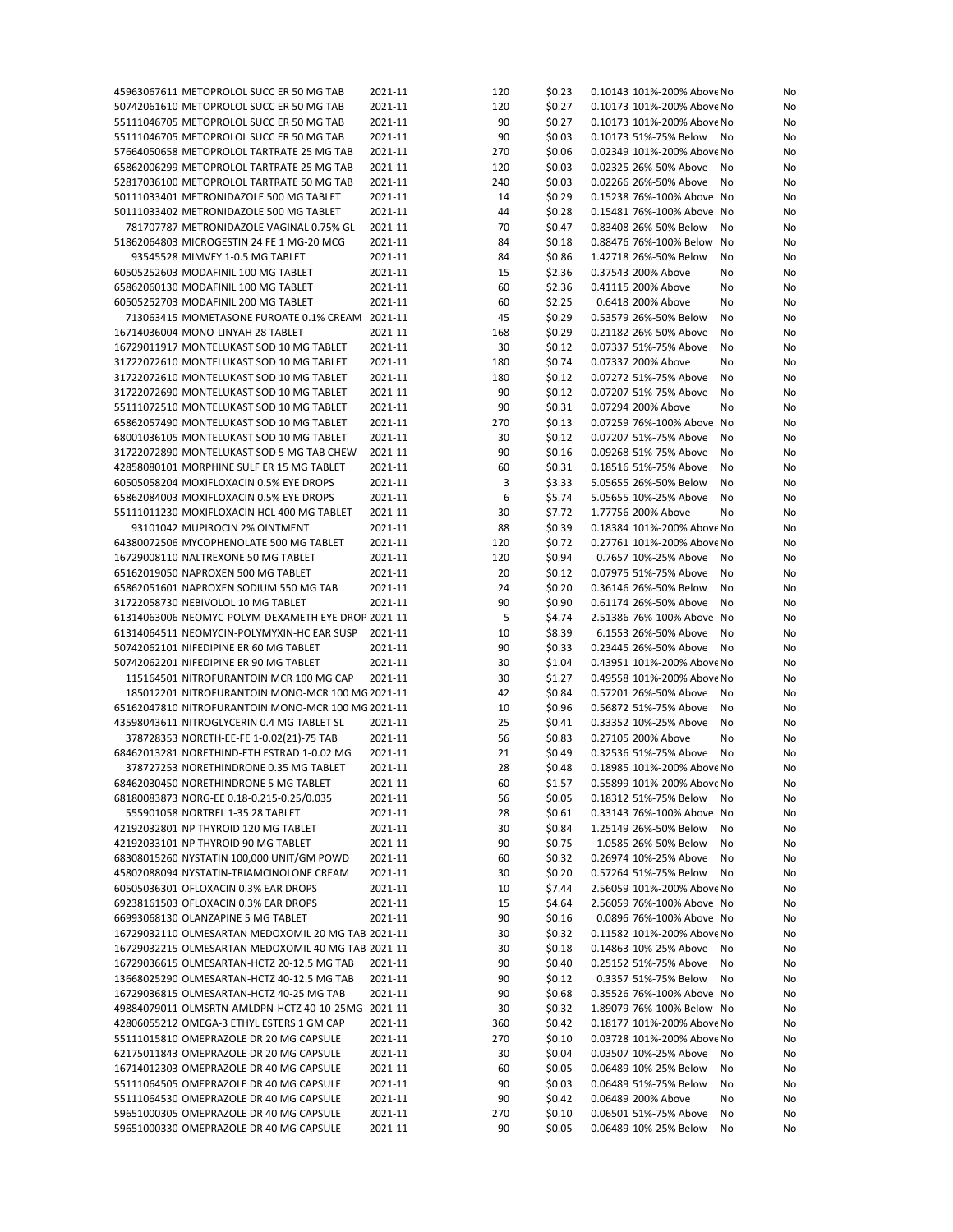| 62175013643 OMEPRAZOLE DR 40 MG CAPSULE                                  | 2021-11 | 210 | \$0.08  | 0.06501 10%-25% Above<br>No                          | No |
|--------------------------------------------------------------------------|---------|-----|---------|------------------------------------------------------|----|
| 68382050010 OMEPRAZOLE DR 40 MG CAPSULE                                  | 2021-11 | 90  | \$0.50  | 0.06513 200% Above<br>No                             | No |
| 65862018730 ONDANSETRON HCL 4 MG TABLET                                  | 2021-11 | 10  | \$0.07  | 0.07781 10%-25% Below<br>No                          | No |
| 68462010530 ONDANSETRON HCL 4 MG TABLET                                  | 2021-11 | 30  | \$0.12  | 0.0745 51%-75% Above<br>No                           | No |
| 57237007630 ONDANSETRON HCL 8 MG TABLET                                  | 2021-11 | 27  | \$0.04  | 0.09484 51%-75% Below<br>No                          | No |
| 68462010630 ONDANSETRON HCL 8 MG TABLET                                  | 2021-11 | 36  | \$0.18  | 0.09445 76%-100% Above No                            | No |
| 57237007710 ONDANSETRON ODT 4 MG TABLET                                  | 2021-11 | 30  | \$0.31  | 0.24784 26%-50% Above<br>No                          | No |
| 62756024064 ONDANSETRON ODT 4 MG TABLET                                  | 2021-11 | 5   | \$0.50  | 0.23529 101%-200% Above No                           | No |
| 65862039010 ONDANSETRON ODT 4 MG TABLET                                  | 2021-11 | 45  | \$0.50  | 0.23529 101%-200% Above No                           | No |
| 65862039110 ONDANSETRON ODT 8 MG TABLET                                  | 2021-11 | 19  | \$0.63  | 0.28015 101%-200% Above No                           | No |
|                                                                          |         |     |         | 1.45877 26%-50% Above                                |    |
| 69238126601 OSELTAMIVIR PHOS 75 MG CAPSULE                               | 2021-11 | 20  | \$2.14  | No                                                   | No |
| 185014101 OXAPROZIN 600 MG TABLET                                        | 2021-11 | 60  | \$1.13  | 0.63134 76%-100% Above No                            | No |
| 51991029305 OXCARBAZEPINE 300 MG TABLET                                  | 2021-11 | 60  | \$0.30  | 0.22058 26%-50% Above<br>No                          | No |
| 68462013801 OXCARBAZEPINE 300 MG TABLET                                  | 2021-11 | 30  | \$0.48  | 0.2208 101%-200% Above No                            | No |
| 832003800 OXYBUTYNIN 5 MG TABLET                                         | 2021-11 | 60  | \$0.35  | 0.07511 200% Above<br>No                             | No |
| 16729031801 OXYBUTYNIN CL ER 10 MG TABLET                                | 2021-11 | 90  | \$0.41  | 0.20791 76%-100% Above No                            | No |
| 10702005601 OXYCODONE HCL (IR) 10 MG TAB                                 | 2021-11 | 120 | \$0.22  | 0.10901 101%-200% Above No                           | No |
| 10702000901 OXYCODONE HCL (IR) 30 MG TAB                                 | 2021-11 | 120 | \$0.46  | 0.22569 101%-200% Above No                           | No |
| 13107005501 OXYCODONE HCL (IR) 5 MG TABLET                               | 2021-11 | 12  | \$0.53  | 0.06893 200% Above<br>No                             | No |
| 10702001801 OXYCODONE HCL 5 MG TABLET                                    | 2021-11 | 65  | \$0.44  | 0.06893 200% Above<br>No                             | No |
| 406052301 OXYCODONE-ACETAMINOPHEN 10-325 2021-11                         |         | 60  | \$0.19  | 0.16339 10%-25% Above<br>No                          | No |
| 42858010401 OXYCODONE-ACETAMINOPHEN 10-325 2021-11                       |         | 120 | \$0.11  | 0.16339 26%-50% Below<br>No                          | No |
| 406051201 OXYCODONE-ACETAMINOPHEN 5-325 2021-11                          |         | 20  | \$0.17  | 0.08296 101%-200% Above No                           | No |
| 42858010201 OXYCODONE-ACETAMINOPHEN 5-325 2021-11                        |         | 90  | \$0.07  | 0.08296 10%-25% Below<br>No                          | No |
| 47781019601 OXYCODONE-ACETAMINOPHEN 5-325 2021-11                        |         | 12  | \$0.17  | 0.08391 101%-200% Above No                           | No |
|                                                                          |         |     |         |                                                      |    |
| 406052201 OXYCODONE-ACETAMINOPHN 7.5-325 2021-11                         |         | 60  | \$0.14  | 0.10296 26%-50% Above<br>No                          | No |
| 31722095005 OXYCODONE-ACETAMINOPHN 7.5-325 2021-11                       |         | 16  | \$0.29  | 0.09891 101%-200% Above No                           | No |
| 31722071290 PANTOPRAZOLE SOD DR 20 MG TAB                                | 2021-11 | 90  | \$0.23  | 0.06219 200% Above<br>No                             | No |
| 55111033290 PANTOPRAZOLE SOD DR 20 MG TAB                                | 2021-11 | 90  | \$0.02  | 0.05824 51%-75% Below<br>No                          | No |
| 31722071390 PANTOPRAZOLE SOD DR 40 MG TAB                                | 2021-11 | 60  | \$0.10  | 0.0606 51%-75% Above<br>No                           | No |
| 35573042880 PANTOPRAZOLE SOD DR 40 MG TAB                                | 2021-11 | 30  | \$0.10  | 0.05997 51%-75% Above<br>No                          | No |
| 62175061743 PANTOPRAZOLE SOD DR 40 MG TAB                                | 2021-11 | 300 | \$0.12  | 0.06039 76%-100% Above No                            | No |
| 65862056090 PANTOPRAZOLE SOD DR 40 MG TAB                                | 2021-11 | 30  | \$0.10  | 0.05997 51%-75% Above<br>No                          | No |
| 65862056099 PANTOPRAZOLE SOD DR 40 MG TAB                                | 2021-11 | 150 | \$0.11  | 0.06022 76%-100% Above No                            | No |
| 68382009710 PAROXETINE HCL 10 MG TABLET                                  | 2021-11 | 90  | \$0.06  | 0.07112 10%-25% Below<br>No                          | No |
| 42192080201 PHENAZOPYRIDINE 200 MG TAB                                   | 2021-11 | 6   | \$1.61  | 0.64361 101%-200% Above No                           | No |
| 51293061201 PHENAZOPYRIDINE 200 MG TAB                                   | 2021-11 | 18  | \$1.61  | 0.64361 101%-200% Above No                           | No |
| 65162068210 PHENAZOPYRIDINE 200 MG TAB                                   | 2021-11 | 27  | \$1.61  | 0.63841 101%-200% Above No                           | No |
| 75826011510 PHENAZOPYRIDINE 200 MG TAB                                   | 2021-11 | 30  | \$0.84  | 0.63841 26%-50% Above<br>No                          | No |
| 591294430 PIMECROLIMUS 1% CREAM                                          | 2021-11 | 30  | \$6.49  | 5.25414 10%-25% Above<br>No                          | No |
|                                                                          |         |     |         |                                                      |    |
| 57237021930 PIOGLITAZONE HCL 15 MG TABLET                                | 2021-11 | 90  | \$0.30  | 0.10853 101%-200% Above No                           | No |
| 33342005610 PIOGLITAZONE HCL 45 MG TABLET                                | 2021-11 | 90  | \$0.55  | 0.16342 200% Above<br>No                             | No |
| 68180089273 PIRMELLA 7-7-7-28 TABLET                                     | 2021-11 | 84  | \$0.22  | 0.3936 26%-50% Below<br>No                           | No |
| 24208031510 POLYMYXIN B-TMP EYE DROPS                                    | 2021-11 | 10  | \$0.95  | 0.4717 101%-200% Above No                            | No |
| 62037099901 POTASSIUM CL ER 20 MEQ TABLET                                | 2021-11 | 3   | \$0.33  | 0.23985 26%-50% Above<br>No                          | No |
| 70436015301 POTASSIUM CL ER 20 MEQ TABLET                                | 2021-11 | 60  | \$0.35  | 0.26921 26%-50% Above<br>No                          | No |
| 93077198 PRAVASTATIN SODIUM 10 MG TAB                                    | 2021-11 | 90  | \$0.13  | 0.0876 26%-50% Above No                              | No |
| 93720198 PRAVASTATIN SODIUM 20 MG TAB                                    | 2021-11 | 30  | \$0.10  | 0.05722 51%-75% Above<br>No                          | No |
| 60505016907 PRAVASTATIN SODIUM 20 MG TAB                                 | 2021-11 | 30  | \$0.10  | 0.05722 51%-75% Above<br>No                          | No |
| 68462019605 PRAVASTATIN SODIUM 20 MG TAB                                 | 2021-11 | 90  | \$0.10  | 0.05722 51%-75% Above<br>No                          | No |
| 93720298 PRAVASTATIN SODIUM 40 MG TAB                                    | 2021-11 | 90  | \$0.25  | 0.0907 101%-200% Above No                            | No |
| 121075908 PREDNISOLONE 15 MG/5 ML SOLN                                   | 2021-11 | 9   | \$0.19  | 0.11212 51%-75% Above<br>No                          | No |
| 50383004224 PREDNISOLONE 15 MG/5 ML SOLN                                 | 2021-11 | 40  | \$0.22  | 0.13187 51%-75% Above<br>No                          | No |
| 50383004248 PREDNISOLONE 15 MG/5 ML SOLN                                 | 2021-11 | 105 | \$0.22  | 0.1591 26%-50% Above<br>No                           | No |
| 603533815 PREDNISONE 10 MG TAB DOSE PACK                                 | 2021-11 | 63  | \$0.86  | 0.65265 26%-50% Above<br>No                          | No |
| 59746017306 PREDNISONE 10 MG TABLET                                      | 2021-11 | 14  | \$0.09  | 0.0792 10%-25% Above<br>No                           | No |
|                                                                          |         |     |         |                                                      |    |
| 59746017310 PREDNISONE 10 MG TABLET<br>378064205 PREDNISONE 20 MG TABLET | 2021-11 | 71  | \$0.11  | 0.08264 26%-50% Above<br>No<br>0.10759 51%-75% Above | No |
|                                                                          | 2021-11 | 66  | \$0.16  | No                                                   | No |
| 591544305 PREDNISONE 20 MG TABLET                                        | 2021-11 | 63  | \$0.21  | 0.10822 76%-100% Above No                            | No |
| 59746017509 PREDNISONE 20 MG TABLET                                      | 2021-11 | 38  | \$0.17  | 0.10854 51%-75% Above<br>No                          | No |
| 64380078506 PREDNISONE 20 MG TABLET                                      | 2021-11 | 46  | \$0.15  | 0.10759 26%-50% Above<br>No                          | No |
| 70954006020 PREDNISONE 20 MG TABLET                                      | 2021-11 | 10  | \$0.15  | 0.1057 26%-50% Above<br>No                           | No |
| 70954005820 PREDNISONE 5 MG TABLET                                       | 2021-11 | 7   | \$0.09  | 0.07805 10%-25% Above<br>No                          | No |
| 54001925 PREDNISONE 50 MG TABLET                                         | 2021-11 | 22  | \$0.32  | 0.28038 10%-25% Above<br>No                          | No |
| 72205001490 PREGABALIN 100 MG CAPSULE                                    | 2021-11 | 120 | \$0.34  | 0.08208 200% Above<br>No                             | No |
| 67877046605 PREGABALIN 150 MG CAPSULE                                    | 2021-11 | 60  | \$0.33  | 0.09806 200% Above<br>No                             | No |
| 43598029190 PREGABALIN 25 MG CAPSULE                                     | 2021-11 | 60  | \$0.24  | 0.08783 101%-200% Above No                           | No |
| 31722061290 PREGABALIN 75 MG CAPSULE                                     | 2021-11 | 60  | \$0.24  | 0.08741 101%-200% Above No                           | No |
| 43598029390 PREGABALIN 75 MG CAPSULE                                     | 2021-11 | 180 | \$0.18  | 0.0855 101%-200% Above No                            | No |
| 46087221 PREMARIN VAGINAL CREAM-APPL                                     | 2021-11 | 30  | \$10.69 | 12.90262 10%-25% Below<br>No                         | No |
|                                                                          |         |     |         |                                                      |    |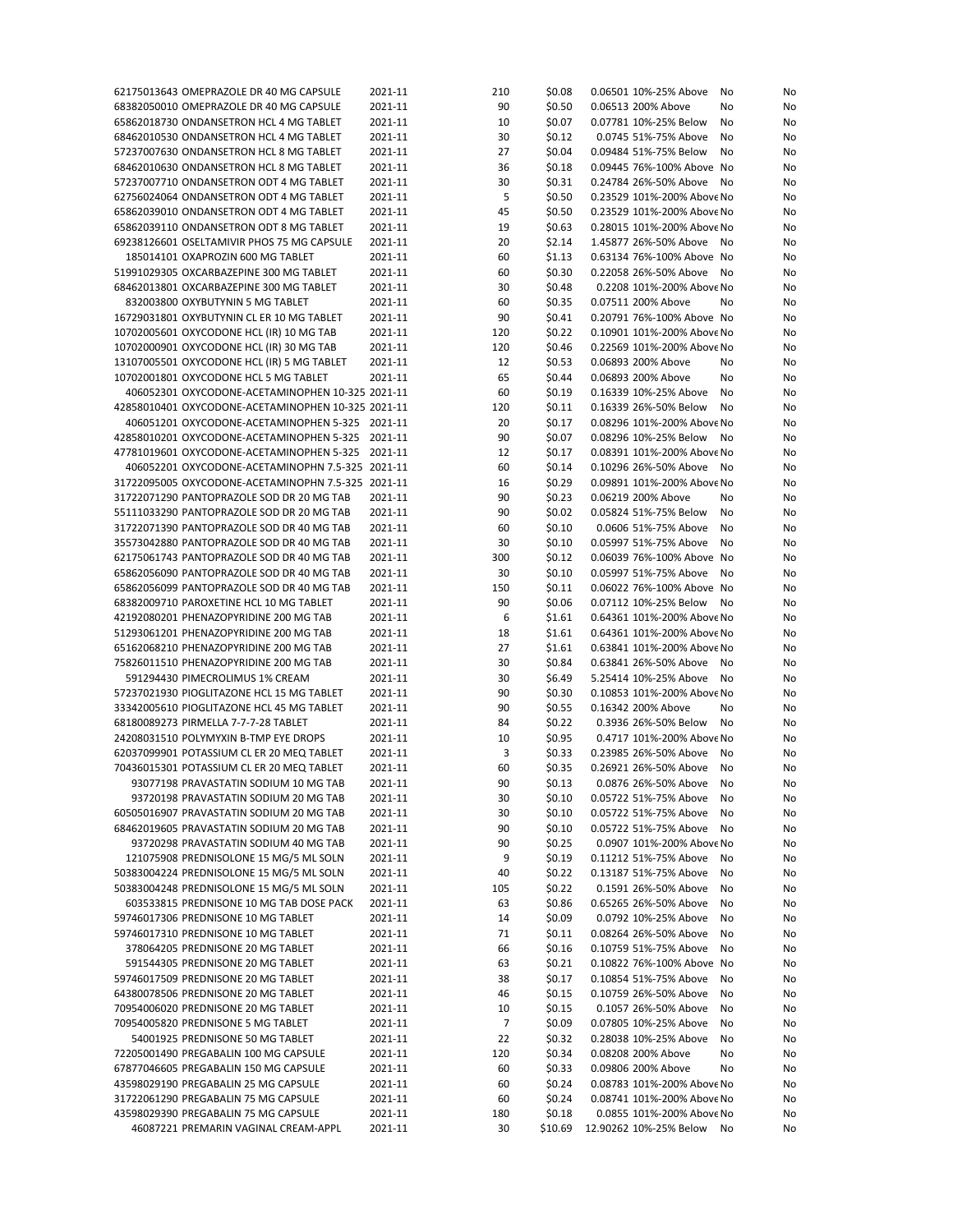| 59651015201 PROGESTERONE 100 MG CAPSULE            | 2021-11 | 30  | \$0.68  | 0.26565 101%-200% Above No   | No |
|----------------------------------------------------|---------|-----|---------|------------------------------|----|
| 69452023320 PROGESTERONE 100 MG CAPSULE            | 2021-11 | 30  | \$0.68  | 0.26565 101%-200% Above No   | No |
| 70700016201 PROGESTERONE 100 MG CAPSULE            | 2021-11 | 30  | \$0.33  | 0.26565 10%-25% Above<br>No  | No |
| 70700016201 PROGESTERONE 100 MG CAPSULE            | 2021-11 | 90  | \$0.47  | 0.24894 76%-100% Above No    | No |
| 59651015301 PROGESTERONE 200 MG CAPSULE            | 2021-11 | 30  | \$1.38  | 0.44759 200% Above<br>No     | No |
|                                                    |         |     |         |                              |    |
| 10702000310 PROMETHAZINE 25 MG TABLET              | 2021-11 | 12  | \$0.06  | 0.04599 26%-50% Above<br>No  | No |
| 65162052110 PROMETHAZINE 25 MG TABLET              | 2021-11 | 30  | \$0.33  | 0.04599 200% Above<br>No     | No |
| 65162052111 PROMETHAZINE 25 MG TABLET              | 2021-11 | 30  | \$0.06  | 0.04599 26%-50% Above<br>No  | No |
| 68001016208 PROMETHAZINE 25 MG TABLET              | 2021-11 | 5   | \$0.37  | 0.04599 200% Above<br>No     | No |
| 68382004110 PROMETHAZINE 25 MG TABLET              | 2021-11 | 60  | \$0.06  | 0.04599 26%-50% Above<br>No  | No |
| 50383080416 PROMETHAZINE-CODEINE SYRUP             | 2021-11 | 120 | \$0.07  | 0.05381 26%-50% Above<br>No  | No |
| 60432060416 PROMETHAZINE-DM 6.25-15 MG/5ML 2021-11 |         | 318 | \$0.07  | 0.05764 10%-25% Above<br>No  | No |
| 65162068090 PROMETHAZINE-DM 6.25-15 MG/5ML 2021-11 |         | 150 | \$0.07  | 0.05771 10%-25% Above<br>No  | No |
| 70436015542 PROMETHAZINE-DM 6.25-15 MG/5ML 2021-11 |         | 400 | \$0.06  | 0.05764 10%-25% Above<br>No  | No |
| 713052612 PROMETHEGAN 25 MG SUPPOSITORY            | 2021-11 | 18  | \$0.94  | 4.43 76%-100% Below No       | No |
| 603548232 PROPRANOLOL 10 MG TABLET                 | 2021-11 | 60  |         | 0.07709 76%-100% Above No    |    |
|                                                    |         |     | \$0.14  |                              | No |
| 115166003 PROPRANOLOL 20 MG TABLET                 | 2021-11 | 60  | \$0.16  | 0.09354 51%-75% Above<br>No  | No |
| 603548321 PROPRANOLOL 20 MG TABLET                 | 2021-11 | 60  | \$0.20  | 0.09354 101%-200% Above No   | No |
| 115166101 PROPRANOLOL 40 MG TABLET                 | 2021-11 | 90  | \$0.25  | 0.11861 101%-200% Above No   | No |
| 69238207907 PROPRANOLOL 40 MG TABLET               | 2021-11 | 60  | \$0.25  | 0.11861 101%-200% Above No   | No |
| 67877024601 QUETIAPINE FUMARATE 200 MG TAB         | 2021-11 | 30  | \$0.24  | 0.1188 101%-200% Above No    | No |
| 65862048901 QUETIAPINE FUMARATE 25 MG TAB          | 2021-11 | 60  | \$0.14  | 0.0329 200% Above<br>No      | No |
| 67877024760 QUETIAPINE FUMARATE 300 MG TAB         | 2021-11 | 60  | \$0.36  | 0.1489 101%-200% Above No    | No |
| 65862049501 QUETIAPINE FUMARATE 400 MG TAB         | 2021-11 | 45  | \$0.25  | 0.18477 26%-50% Above<br>No  | No |
| 67877024901 QUETIAPINE FUMARATE 50 MG TAB          | 2021-11 | 30  | \$0.16  | 0.04995 200% Above<br>No     | No |
| 68001018000 QUETIAPINE FUMARATE 50 MG TAB          | 2021-11 | 30  | \$0.11  | 0.04477 101%-200% Above No   | No |
| 24478007501 QUILLICHEW ER 30 MG CHEW TAB           | 2021-11 | 30  | \$10.53 | 11.96591 10%-25% Below<br>No |    |
|                                                    |         |     |         |                              | No |
| 93330416 RECLIPSEN 28 DAY TABLET                   | 2021-11 | 28  | \$0.48  | 0.19098 101%-200% Above No   | No |
| 33342010937 RISEDRONATE SODIUM 35 MG TAB           | 2021-11 | 12  | \$9.12  | 4.16876 101%-200% Above No   | No |
| 60505316500 RISEDRONATE SODIUM 35 MG TAB           | 2021-11 | 4   | \$2.45  | 4.25171 26%-50% Below<br>No  | No |
| 33342009441 RIZATRIPTAN 10 MG ODT                  | 2021-11 | 24  | \$1.12  | 0.9707 10%-25% Above<br>No   | No |
| 51991036378 RIZATRIPTAN 10 MG ODT                  | 2021-11 | 6   | \$1.63  | 0.91116 76%-100% Above No    | No |
| 51991036278 RIZATRIPTAN 5 MG ODT                   | 2021-11 | 15  | \$3.00  | 1.02442 101%-200% Above No   | No |
| 43547026810 ROPINIROLE HCL 0.25 MG TABLET          | 2021-11 | 90  | \$0.27  | 0.05402 200% Above<br>No     | No |
| 68462025401 ROPINIROLE HCL 0.5 MG TABLET           | 2021-11 | 30  | \$0.11  | 0.04836 101%-200% Above No   | No |
| 43547027410 ROPINIROLE HCL 5 MG TABLET             | 2021-11 | 90  | \$0.17  | 0.10466 51%-75% Above<br>No  | No |
| 31722088390 ROSUVASTATIN CALCIUM 10 MG TAB         | 2021-11 | 90  | \$0.14  | 0.06461 101%-200% Above No   | No |
|                                                    |         |     |         |                              |    |
| 65862029490 ROSUVASTATIN CALCIUM 10 MG TAB         | 2021-11 | 270 | \$0.20  | 0.06322 200% Above<br>No     | No |
| 70377000712 ROSUVASTATIN CALCIUM 10 MG TAB         | 2021-11 | 90  | \$0.51  | 0.06461 200% Above<br>No     | No |
| 70377000713 ROSUVASTATIN CALCIUM 10 MG TAB         | 2021-11 | 90  | \$0.51  | 0.06045 200% Above<br>No     | No |
| 72205000390 ROSUVASTATIN CALCIUM 10 MG TAB         | 2021-11 | 30  | \$0.02  | 0.06461 51%-75% Below<br>No  | No |
| 70377000812 ROSUVASTATIN CALCIUM 20 MG TAB         | 2021-11 | 180 | \$0.19  | 0.07496 101%-200% Above No   | No |
| 72205000490 ROSUVASTATIN CALCIUM 20 MG TAB         | 2021-11 | 30  | \$0.28  | 0.07362 200% Above<br>No     | No |
| 16714099101 ROSUVASTATIN CALCIUM 40 MG TAB         | 2021-11 | 30  | \$0.43  | 0.12575 200% Above<br>No     | No |
| 68462026430 ROSUVASTATIN CALCIUM 40 MG TAB         | 2021-11 | 90  | \$0.35  | 0.13051 101%-200% Above No   | No |
| 70377000911 ROSUVASTATIN CALCIUM 40 MG TAB         | 2021-11 | 120 | \$0.36  | 0.12813 101%-200% Above No   | No |
| 72205000599 ROSUVASTATIN CALCIUM 40 MG TAB 2021-11 |         | 90  | \$0.46  | 0.13051 200% Above<br>No     | No |
| 70377000612 ROSUVASTATIN CALCIUM 5 MG TAB          | 2021-11 | 300 | \$0.28  | 0.07024 200% Above<br>No     | No |
| 72205002790 ROSUVASTATIN CALCIUM 5 MG TAB          | 2021-11 | 150 | \$0.45  | 0.06951 200% Above<br>No     | No |
|                                                    |         |     |         |                              |    |
| 69097083502 SERTRALINE HCL 100 MG TABLET           | 2021-11 | 30  | \$0.12  | 0.0585 101%-200% Above No    | No |
| 69097083512 SERTRALINE HCL 100 MG TABLET           | 2021-11 | 493 | \$0.11  | 0.05731 76%-100% Above No    | No |
| 68180035109 SERTRALINE HCL 25 MG TABLET            | 2021-11 | 60  | \$0.04  | 0.06981 26%-50% Below<br>No  | No |
| 69097083305 SERTRALINE HCL 25 MG TABLET            | 2021-11 | 135 | \$0.04  | 0.0699 26%-50% Below<br>No   | No |
| 69097083312 SERTRALINE HCL 25 MG TABLET            | 2021-11 | 90  | \$0.04  | 0.07007 26%-50% Below<br>No  | No |
| 16714061205 SERTRALINE HCL 50 MG TABLET            | 2021-11 | 30  | \$0.04  | 0.04503 10%-25% Below<br>No  | No |
| 65862001205 SERTRALINE HCL 50 MG TABLET            | 2021-11 | 30  | \$0.16  | 0.04503 200% Above<br>No     | No |
| 68180035202 SERTRALINE HCL 50 MG TABLET            | 2021-11 | 120 | \$0.15  | 0.04459 200% Above<br>No     | No |
| 69097083412 SERTRALINE HCL 50 MG TABLET            | 2021-11 | 418 | \$0.13  | 0.04488 101%-200% Above No   | No |
| 69097083412 SERTRALINE HCL 50 MG TABLET            | 2021-11 | 90  | \$0.02  | 0.04503 51%-75% Below<br>No  | No |
| 55111078927 SEVELAMER CARBONATE 800 MG TAB         | 2021-11 | 30  | \$0.71  | 0.3129 101%-200% Above No    |    |
|                                                    |         |     |         |                              | No |
| 16714044104 SHAROBEL 0.35 MG TABLET                | 2021-11 | 112 | \$0.04  | 0.1866 76%-100% Below No     | No |
| 93534356 SILDENAFIL 100 MG TABLET                  | 2021-11 | 6   | \$0.85  | 0.25381 200% Above<br>No     | No |
| 31722071101 SILDENAFIL 100 MG TABLET               | 2021-11 | 30  | \$0.54  | 0.25381 101%-200% Above No   | No |
| 16729000517 SIMVASTATIN 20 MG TABLET               | 2021-11 | 90  | \$0.05  | 0.02833 76%-100% Above No    | No |
| 68180047903 SIMVASTATIN 20 MG TABLET               | 2021-11 | 90  | \$0.05  | 0.02624 76%-100% Above No    | No |
| 16714068403 SIMVASTATIN 40 MG TABLET               | 2021-11 | 90  | \$0.06  | 0.04475 26%-50% Above<br>No  | No |
| 60505008000 SOTALOL 80 MG TABLET                   | 2021-11 | 135 | \$0.15  | 0.07858 76%-100% Above No    | No |
| 68382066201 SPIRONOLACTONE 100 MG TABLET           | 2021-11 | 90  | \$0.33  | 0.20864 51%-75% Above<br>No  | No |
| 16729022616 SPIRONOLACTONE 50 MG TABLET            | 2021-11 | 180 | \$0.15  | 0.12416 10%-25% Above<br>No  | No |
| 16729022616 SPIRONOLACTONE 50 MG TABLET            | 2021-11 | 270 | \$0.11  | 0.13558 10%-25% Below<br>No  | No |
|                                                    |         |     |         |                              |    |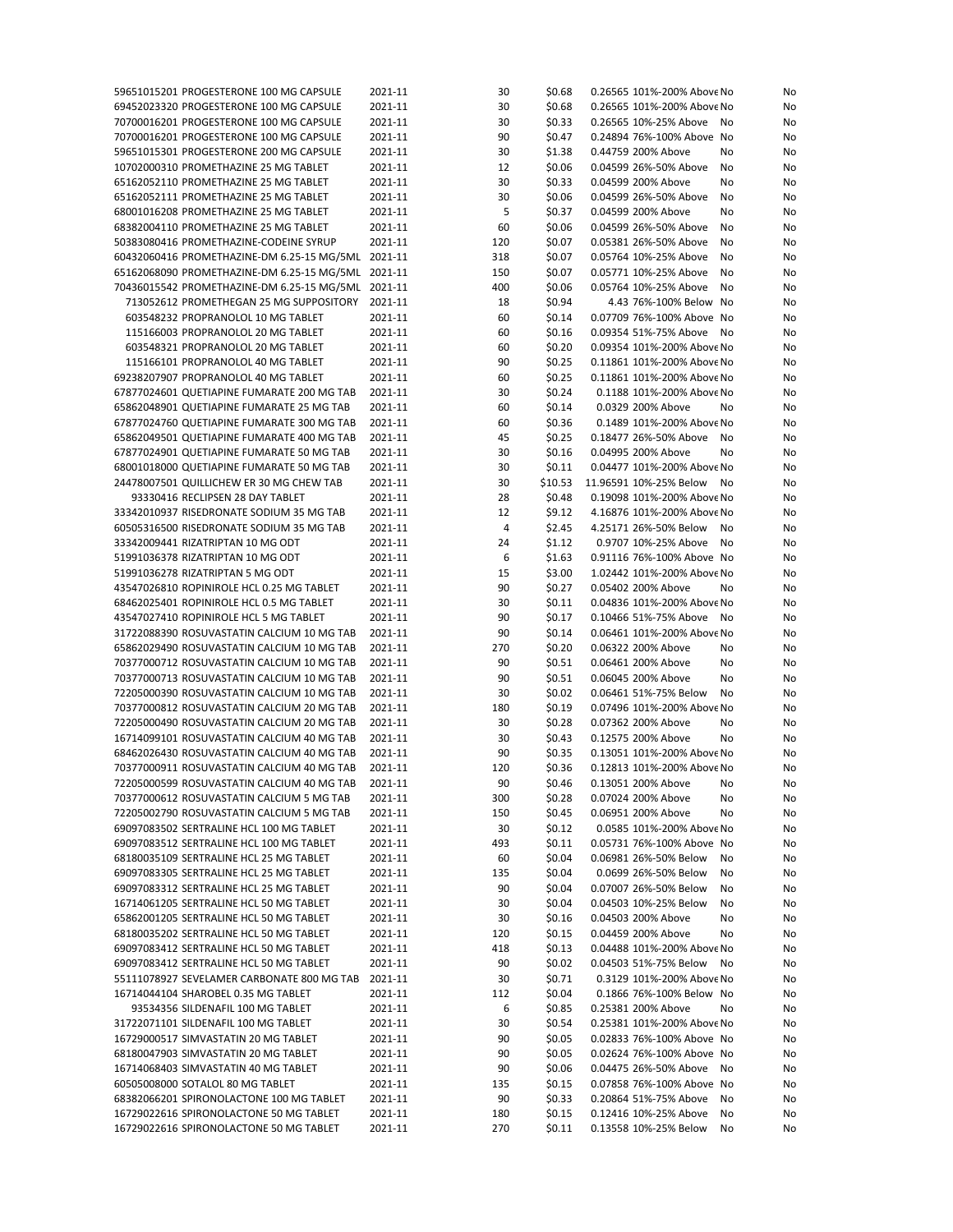| 53746051401 SPIRONOLACTONE 50 MG TABLET            | 2021-11 | 240 | \$0.20  | 0.13558 26%-50% Above      | No<br>No |
|----------------------------------------------------|---------|-----|---------|----------------------------|----------|
| 555901658 SPRINTEC 28 DAY TABLET                   | 2021-11 | 84  | \$0.19  | 0.2176 10%-25% Below       | No<br>No |
| 59762040101 SUCRALFATE 1 GM TABLET                 | 2021-11 | 60  | \$0.33  | 0.20436 51%-75% Above      | No<br>No |
| 65162027250 SULFAMETHOXAZOLE-TMP DS TABLET 2021-11 |         | 20  | \$0.07  | 0.05937 10%-25% Above      | No<br>No |
| 65862042005 SULFAMETHOXAZOLE-TMP DS TABLET 2021-11 |         | 44  | \$0.10  | 0.05937 51%-75% Above      | No<br>No |
| 55111029398 SUMATRIPTAN SUCC 100 MG TABLET         | 2021-11 | 36  | \$0.46  | 0.57547 10%-25% Below      | No<br>No |
| 65862014836 SUMATRIPTAN SUCC 100 MG TABLET         | 2021-11 | 18  | \$0.72  | 0.5834 10%-25% Above       | No<br>No |
| 62756052169 SUMATRIPTAN SUCC 50 MG TABLET          | 2021-11 | 9   | \$0.78  | 0.57216 26%-50% Above      | No<br>No |
| 65862014736 SUMATRIPTAN SUCC 50 MG TABLET          | 2021-11 | 9   | \$0.78  | 0.57216 26%-50% Above      | No<br>No |
| 781210201 TACROLIMUS 0.5 MG CAPSULE (IR)           | 2021-11 | 60  | \$0.12  | 0.29249 51%-75% Below      | No<br>No |
| 781210301 TACROLIMUS 1 MG CAPSULE (IR)             | 2021-11 | 60  | \$0.25  | 0.41717 26%-50% Below      | No<br>No |
| 93301756 TADALAFIL 5 MG TABLET                     | 2021-11 | 12  | \$0.25  | 0.14476 51%-75% Above      | No<br>No |
| 16714071302 TAMSULOSIN HCL 0.4 MG CAPSULE          | 2021-11 | 60  | \$0.03  | 0.06321 51%-75% Below      | No<br>No |
| 57237001401 TAMSULOSIN HCL 0.4 MG CAPSULE          | 2021-11 | 60  | \$0.14  | 0.06258 101%-200% Above No | No       |
| 67877045005 TAMSULOSIN HCL 0.4 MG CAPSULE          |         |     |         | 0.06195 76%-100% Above No  |          |
|                                                    | 2021-11 | 30  | \$0.11  |                            | No       |
| 68382013201 TAMSULOSIN HCL 0.4 MG CAPSULE          | 2021-11 | 60  | \$0.30  | 0.06258 200% Above         | No<br>No |
| 68382013210 TAMSULOSIN HCL 0.4 MG CAPSULE          | 2021-11 | 30  | \$0.11  | 0.06321 51%-75% Above      | No<br>No |
| 59746038306 TERAZOSIN 1 MG CAPSULE                 | 2021-11 | 90  | \$0.24  | 0.1454 51%-75% Above       | No<br>No |
| 49884041872 TESTOSTERONE 1% (25MG/2.5G) PK         | 2021-11 | 75  | \$3.46  | 3.00259 10%-25% Above      | No<br>No |
| 55111018010 TIZANIDINE HCL 4 MG TABLET             | 2021-11 | 90  | \$0.13  | 0.04963 101%-200% Above No | No       |
| 55111018015 TIZANIDINE HCL 4 MG TABLET             | 2021-11 | 150 | \$0.17  | 0.0526 200% Above          | No<br>No |
| 61314064305 TOBRAMYCIN 0.3% EYE DROP               | 2021-11 | 5   | \$2.29  | 1.32659 51%-75% Above      | No<br>No |
| 24208029525 TOBRAMYCIN-DEXAMETH OPHTH SUSP 2021-11 |         | 2   | \$18.67 | 16.57045 10%-25% Above     | No<br>No |
| 61314064705 TOBRAMYCIN-DEXAMETH OPHTH SUSP 2021-11 |         | 5   | \$11.96 | 16.63544 26%-50% Below     | No<br>No |
| 68382014005 TOPIRAMATE 100 MG TABLET               | 2021-11 | 90  | \$0.08  | 0.06418 10%-25% Above      | No<br>No |
| 68382013805 TOPIRAMATE 25 MG TABLET                | 2021-11 | 120 | \$0.04  | 0.03264 10%-25% Above      | No<br>No |
| 68382013905 TOPIRAMATE 50 MG TABLET                | 2021-11 | 30  | \$0.07  | 0.04934 26%-50% Above      | No<br>No |
| 69097012303 TOPIRAMATE 50 MG TABLET                | 2021-11 | 30  | \$0.09  | 0.05307 51%-75% Above      | No<br>No |
| 69097012312 TOPIRAMATE 50 MG TABLET                | 2021-11 | 240 | \$0.06  | 0.0512 10%-25% Above       | No<br>No |
|                                                    |         |     |         |                            |          |
| 31722053101 TORSEMIDE 20 MG TABLET                 | 2021-11 | 90  | \$0.23  | 0.08875 101%-200% Above No | No       |
| 93005805 TRAMADOL HCL 50 MG TABLET                 | 2021-11 | 238 | \$0.10  | 0.02302 200% Above         | No<br>No |
| 57664037708 TRAMADOL HCL 50 MG TABLET              | 2021-11 | 12  | \$0.47  | 0.02302 200% Above         | No<br>No |
| 57664037713 TRAMADOL HCL 50 MG TABLET              | 2021-11 | 30  | \$0.11  | 0.02302 200% Above         | No<br>No |
| 65162062711 TRAMADOL HCL 50 MG TABLET              | 2021-11 | 82  | \$0.07  | 0.02371 101%-200% Above No | No       |
| 50111043401 TRAZODONE 100 MG TABLET                | 2021-11 | 30  | \$0.09  | 0.07505 10%-25% Above      | No<br>No |
| 50111056101 TRAZODONE 100 MG TABLET                | 2021-11 | 180 | \$0.16  | 0.07174 101%-200% Above No | No       |
| 68382080601 TRAZODONE 100 MG TABLET                | 2021-11 | 180 | \$0.09  | 0.07064 26%-50% Above      | No<br>No |
| 50111045001 TRAZODONE 150 MG TABLET                | 2021-11 | 60  | \$0.40  | 0.15242 101%-200% Above No | No       |
| 60505265501 TRAZODONE 150 MG TABLET                | 2021-11 | 90  | \$0.40  | 0.15242 101%-200% Above No | No       |
| 13668033005 TRAZODONE 50 MG TABLET                 | 2021-11 | 30  | \$0.06  | 0.03964 51%-75% Above      | No<br>No |
| 50111056001 TRAZODONE 50 MG TABLET                 | 2021-11 | 300 | \$0.08  | 0.03986 76%-100% Above No  | No       |
| 60505265301 TRAZODONE 50 MG TABLET                 | 2021-11 | 30  | \$0.72  | 0.03964 200% Above         | No<br>No |
|                                                    |         | 120 |         |                            |          |
|                                                    |         |     |         |                            |          |
| 68382080510 TRAZODONE 50 MG TABLET                 | 2021-11 |     | \$0.05  | 0.03986 26%-50% Above      | No<br>No |
| 574222545 TRETINOIN 0.025% CREAM                   | 2021-11 | 90  | \$2.03  | 1.75882 10%-25% Above      | No<br>No |
| 68682080045 TRETINOIN 0.05% GEL                    | 2021-11 | 45  | \$3.60  | 5.35418 26%-50% Below      | No<br>No |
| 574220145 TRETINOIN 0.1% CREAM                     | 2021-11 | 45  | \$3.42  | 2.65925 26%-50% Above      | No<br>No |
| 65862077885 TRI-LO-MILI TABLET                     | 2021-11 | 84  | \$0.05  | 0.16835 51%-75% Below No   | No       |
| 93214062 TRI-LO-SPRINTEC TABLET                    | 2021-11 | 28  | \$0.37  | 0.16835 101%-200% Above No | No       |
| 555901858 TRI-SPRINTEC TABLET                      | 2021-11 | 28  | \$0.30  | 0.1848 51%-75% Above       | No<br>No |
| 168000480 TRIAMCINOLONE 0.1% CREAM                 | 2021-11 | 80  | \$0.07  | 0.04941 26%-50% Above      | No<br>No |
| 67877025145 TRIAMCINOLONE 0.1% CREAM               | 2021-11 | 454 | \$0.05  | 0.03108 51%-75% Above      | No<br>No |
| 51672128402 TRIAMCINOLONE 0.1% OINTMENT            | 2021-11 | 30  | \$0.06  | 0.15525 51%-75% Below      | No<br>No |
| 70710148301 URSODIOL 300 MG CAPSULE                | 2021-11 | 60  | \$0.54  | 0.47619 10%-25% Above      | No<br>No |
| 31722070530 VALACYCLOVIR HCL 1 GRAM TABLET         | 2021-11 | 70  | \$0.77  | 0.54565 26%-50% Above      | No<br>No |
| 31722070590 VALACYCLOVIR HCL 1 GRAM TABLET         | 2021-11 | 30  | \$0.64  | 0.52282 10%-25% Above      | No<br>No |
| 378427577 VALACYCLOVIR HCL 500 MG TABLET           | 2021-11 | 12  | \$0.58  | 0.32153 76%-100% Above No  | No       |
|                                                    |         |     |         | 0.32153 10%-25% Above      | No       |
| 31722070430 VALACYCLOVIR HCL 500 MG TABLET         | 2021-11 | 110 | \$0.38  |                            | No       |
| 59746032430 VALACYCLOVIR HCL 500 MG TABLET         | 2021-11 | 30  | \$0.58  | 0.32153 76%-100% Above No  | No       |
| 62332004690 VALSARTAN 160 MG TABLET                | 2021-11 | 90  | \$0.17  | 0.27415 26%-50% Below      | No<br>No |
| 62332008090 VALSARTAN-HCTZ 160-12.5 MG TAB         | 2021-11 | 60  | \$1.13  | 0.31855 200% Above         | No<br>No |
| 33342007810 VALSARTAN-HCTZ 320-25 MG TAB           | 2021-11 | 30  | \$1.42  | 0.3923 200% Above          | No<br>No |
| 16714065901 VENLAFAXINE HCL 100 MG TABLET          | 2021-11 | 30  | \$0.41  | 0.15959 101%-200% Above No | No       |
| 93915701 VENLAFAXINE HCL 75 MG TABLET              | 2021-11 | 120 | \$0.17  | 0.11155 51%-75% Above      | No<br>No |
| 65862069790 VENLAFAXINE HCL ER 150 MG CAP          | 2021-11 | 270 | \$0.30  | 0.18451 51%-75% Above      | No<br>No |
| 68382003610 VENLAFAXINE HCL ER 150 MG CAP          | 2021-11 | 30  | \$0.28  | 0.18451 51%-75% Above      | No<br>No |
| 65862052790 VENLAFAXINE HCL ER 37.5 MG CAP         | 2021-11 | 60  | \$0.26  | 0.13254 76%-100% Above No  | No       |
| 65862052890 VENLAFAXINE HCL ER 75 MG CAP           | 2021-11 | 30  | \$0.15  | 0.11056 26%-50% Above      | No<br>No |
| 68462029301 VERAPAMIL ER 180 MG TABLET             | 2021-11 | 60  | \$0.37  | 0.20449 76%-100% Above No  | No       |
| 591288601 VERAPAMIL SR 360 MG CAPSULE              | 2021-11 | 90  | \$2.80  | 4.27918 26%-50% Below      | No<br>No |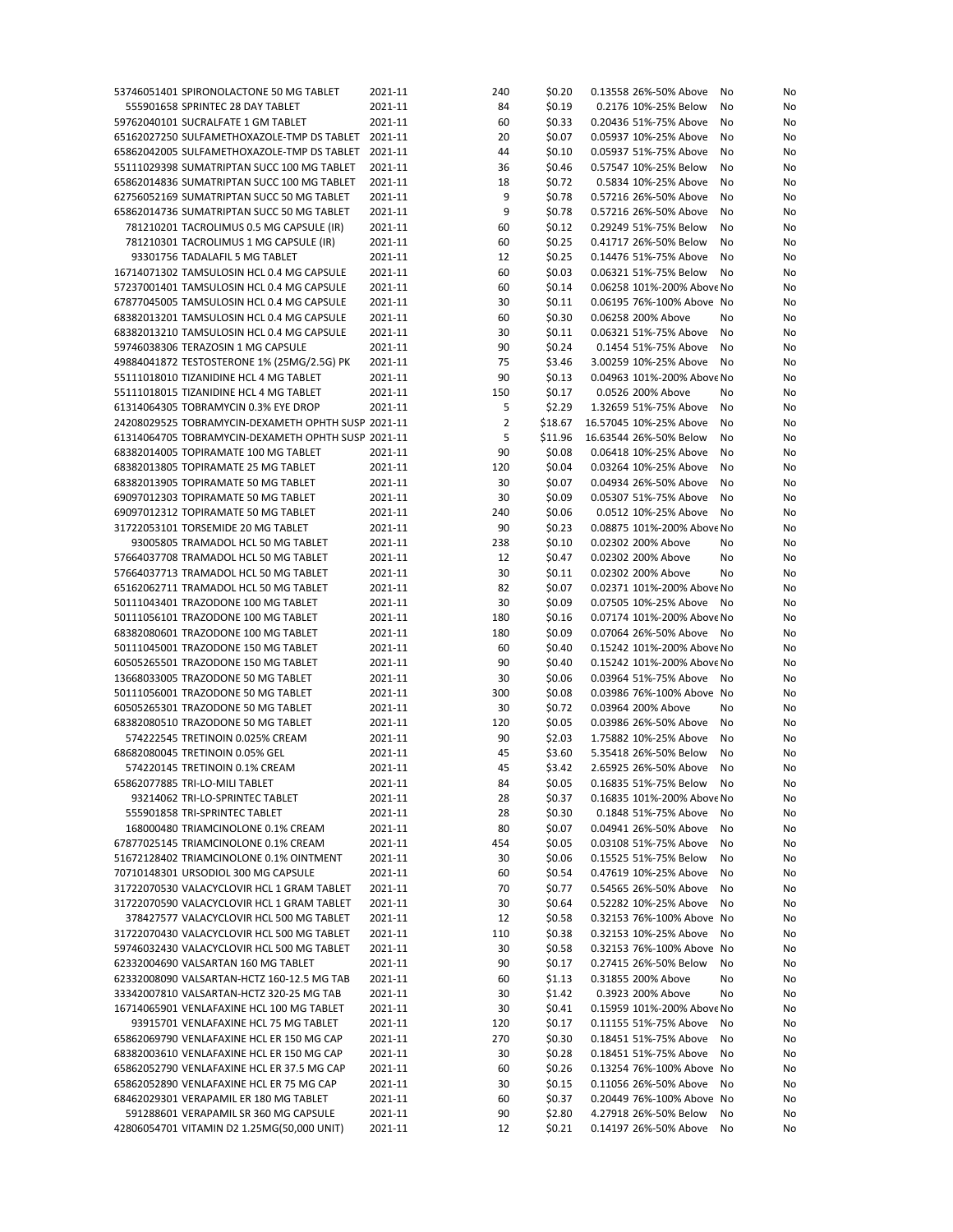| 64380073706 VITAMIN D2 1.25MG(50,000 UNIT) | 2021-11 | 4   | \$0.84 | 0.1489 200% Above<br>No       | No |
|--------------------------------------------|---------|-----|--------|-------------------------------|----|
| 69452015120 VITAMIN D2 1.25MG(50,000 UNIT) | 2021-11 | 20  | \$0.25 | 0.14659 51%-75% Above<br>No   | No |
| 51672403201 WARFARIN SODIUM 5 MG TABLET    | 2021-11 | 30  | \$0.17 | 0.10162 51%-75% Above<br>No   | No |
| 68001045306 ZIPRASIDONE HCL 80 MG CAPSULE  | 2021-11 | 240 | \$1.33 | 0.3975 200% Above<br>No       | No |
| 93007401 ZOLPIDEM TARTRATE 10 MG TABLET    | 2021-11 | 60  | \$0.03 | 0.03365 10%-25% Below<br>No   | No |
| 13668000801 ZOLPIDEM TARTRATE 10 MG TABLET | 2021-11 | 45  | \$0.11 | 0.03402 200% Above<br>No      | No |
| 13668000805 ZOLPIDEM TARTRATE 10 MG TABLET | 2021-11 | 90  | \$0.06 | 0.03377 51%-75% Above<br>No   | No |
| 13668000810 ZOLPIDEM TARTRATE 10 MG TABLET | 2021-11 | 30  | \$0.03 | 0.03365 10%-25% Below<br>No   | No |
| 16714062202 ZOLPIDEM TARTRATE 10 MG TABLET | 2021-11 | 30  | \$0.03 | 0.03365 10%-25% Below<br>No   | No |
| 65862016001 ZOLPIDEM TARTRATE 10 MG TABLET | 2021-11 | 30  | \$0.10 | 0.03402 101%-200% Above No    | No |
| 781531701 ZOLPIDEM TARTRATE 5 MG TABLET    | 2021-11 | 15  | \$0.08 | 0.02955 101%-200% Above No    | No |
| 13668000701 ZOLPIDEM TARTRATE 5 MG TABLET  | 2021-11 | 30  | \$0.02 | 0.02986 26%-50% Below<br>No   | No |
| 13668000705 ZOLPIDEM TARTRATE 5 MG TABLET  | 2021-11 | 1   | \$0.42 | 0.02955 200% Above<br>No      | No |
| 16714062102 ZOLPIDEM TARTRATE 5 MG TABLET  | 2021-11 | 10  | \$0.02 | 0.02986 26%-50% Below<br>No   | No |
| 406048410 ACETAMINOPHEN-COD #3 TABLET      | 2021-12 | 10  | \$0.50 | 0.10604 200% Above<br>No      | No |
| 31722077705 ACYCLOVIR 400 MG TABLET        | 2021-12 | 180 | \$0.05 | 0.10579 51%-75% Below<br>No   | No |
| 68382079101 ACYCLOVIR 400 MG TABLET        | 2021-12 | 30  | \$0.07 | 0.09986 26%-50% Below<br>No   | No |
| 93317431 ALBUTEROL HFA 90 MCG INHALER      | 2021-12 | 68  | \$5.20 | 3.21239 51%-75% Above<br>No   | No |
| 68180096301 ALBUTEROL HFA 90 MCG INHALER   | 2021-12 | 17  | \$4.01 | 3.18831 26%-50% Above<br>No   | No |
| 69097014260 ALBUTEROL HFA 90 MCG INHALER   | 2021-12 | 67  | \$4.85 | 4.09545 10%-25% Above<br>No   | No |
| 378699152 ALBUTEROL SUL 0.63 MG/3 ML SOL   | 2021-12 | 75  | \$0.28 | 0.22987 10%-25% Above<br>No   | No |
| 378827052 ALBUTEROL SUL 2.5 MG/3 ML SOLN   | 2021-12 | 225 | \$0.06 | 0.04078 26%-50% Above<br>No   | No |
| 487950103 ALBUTEROL SUL 2.5 MG/3 ML SOLN   | 2021-12 | 180 | \$0.06 | 0.04523 26%-50% Above<br>No   | No |
| 487950125 ALBUTEROL SUL 2.5 MG/3 ML SOLN   | 2021-12 | 150 | \$0.06 | 0.03946 51%-75% Above<br>No   | No |
| 76204020025 ALBUTEROL SUL 2.5 MG/3 ML SOLN | 2021-12 | 75  | \$0.06 | 0.04144 26%-50% Above<br>No   | No |
| 76204020060 ALBUTEROL SUL 2.5 MG/3 ML SOLN | 2021-12 | 180 | \$0.06 | 0.04652 26%-50% Above<br>No   | No |
| 29300015501 ALFUZOSIN HCL ER 10 MG TABLET  | 2021-12 | 30  | \$0.39 | 0.14305 101%-200% Above No    | No |
| 55111072910 ALLOPURINOL 100 MG TABLET      | 2021-12 | 90  | \$0.02 | 0.05825 51%-75% Below<br>No   | No |
| 16714004211 ALLOPURINOL 300 MG TABLET      | 2021-12 | 90  | \$0.32 | 0.09828 200% Above<br>No      | No |
| 29300035005 ALLOPURINOL 300 MG TABLET      | 2021-12 | 30  | \$0.10 | 0.08763 10%-25% Above<br>No   | No |
| 55111073005 ALLOPURINOL 300 MG TABLET      | 2021-12 | 90  | \$0.03 | 0.09828 51%-75% Below<br>No   | No |
| 781106110 ALPRAZOLAM 0.25 MG TABLET        | 2021-12 | 60  | \$0.03 | 0.02194 26%-50% Above<br>No   | No |
| 51991070401 ALPRAZOLAM 0.25 MG TABLET      | 2021-12 | 30  | \$0.03 | 0.02194 26%-50% Above<br>No   | No |
| 228202950 ALPRAZOLAM 0.5 MG TABLET         | 2021-12 | 45  | \$0.04 | 0.0228 76%-100% Above No      | No |
| 781107701 ALPRAZOLAM 0.5 MG TABLET         | 2021-12 | 90  | \$0.01 | 0.02303 51%-75% Below<br>No   | No |
| 781107710 ALPRAZOLAM 0.5 MG TABLET         | 2021-12 | 20  | \$0.10 | 0.02303 200% Above<br>No      | No |
| 65862067701 ALPRAZOLAM 0.5 MG TABLET       | 2021-12 | 90  | \$0.05 | 0.02303 101%-200% Above No    | No |
| 781107905 ALPRAZOLAM 1 MG TABLET           | 2021-12 | 60  | \$0.04 | 0.02446 51%-75% Above<br>No   | No |
| 51991070605 ALPRAZOLAM 1 MG TABLET         | 2021-12 | 60  | \$0.04 | 0.02405 51%-75% Above<br>No   | No |
| 51991070610 ALPRAZOLAM 1 MG TABLET         | 2021-12 | 30  | \$0.04 | 0.02364 51%-75% Above<br>No   | No |
| 59762372101 ALPRAZOLAM 1 MG TABLET         | 2021-12 | 60  | \$0.04 | 0.02446 51%-75% Above<br>No   | No |
| 70700011685 ALTAVERA-28 TABLET             | 2021-12 | 84  | \$0.34 | 0.22161 51%-75% Above<br>No   | No |
| 574029201 AMILORIDE HCL 5 MG TABLET        | 2021-12 | 60  | \$0.17 | 0.18948 10%-25% Below<br>No   | No |
| 70756020111 AMITRIPTYLINE HCL 10 MG TAB    | 2021-12 | 30  | \$0.26 | 0.05593 200% Above<br>No      | No |
| 70710123001 AMITRIPTYLINE HCL 150 MG TAB   | 2021-12 | 30  | \$1.59 | 0.51226 200% Above<br>No      | No |
| 29300039805 AMLODIPINE BESYLATE 10 MG TAB  | 2021-12 | 30  | \$0.02 | 0.01592 26%-50% Above<br>No   | No |
| 68180072103 AMLODIPINE BESYLATE 10 MG TAB  | 2021-12 | 450 | \$0.07 | 0.01591 200% Above<br>No      | No |
| 69097012615 AMLODIPINE BESYLATE 2.5 MG TAB | 2021-12 | 90  | \$0.01 | 0.01309 10%-25% Below<br>No   | No |
| 67877019805 AMLODIPINE BESYLATE 5 MG TAB   | 2021-12 | 180 | \$0.07 | 0.01197 200% Above<br>No      | No |
| 68180072003 AMLODIPINE BESYLATE 5 MG TAB   | 2021-12 | 570 | \$0.05 | 0.01131 200% Above<br>No      | No |
| 68180072009 AMLODIPINE BESYLATE 5 MG TAB   | 2021-12 | 90  | \$0.09 | 0.01197 200% Above<br>No      | No |
| 69097012715 AMLODIPINE BESYLATE 5 MG TAB   | 2021-12 | 30  | \$0.01 | 0.01197 10%-25% Below<br>No   | No |
| 65862085730 AMLODIPINE-OLMESARTAN 10-40 MG | 2021-12 | 30  | \$1.94 | 0.50224 200% Above<br>No      | No |
| 68462056830 AMLODIPINE-OLMESARTAN 5-40 MG  | 2021-12 | 90  | \$0.58 | 0.38866 26%-50% Above<br>No   | No |
| 42571016101 AMOX-CLAV 500-125 MG TABLET    | 2021-12 | 30  | \$0.51 | 0.35685 26%-50% Above<br>No   | No |
| 65862050220 AMOX-CLAV 500-125 MG TABLET    | 2021-12 | 40  | \$0.40 | 0.3274 10%-25% Above<br>No    | No |
| 143985316 AMOX-CLAV 600-42.9 MG/5 ML SUS   | 2021-12 | 250 | \$0.26 | 0.07269 200% Above<br>No      | No |
| 781613948 AMOX-CLAV 600-42.9 MG/5 ML SUS   | 2021-12 | 200 | \$0.15 | 0.06451 101%-200% Above No    | No |
| 16714029403 AMOX-CLAV 600-42.9 MG/5 ML SUS | 2021-12 | 200 | \$0.15 | 0.06451 101%-200% Above No    | No |
| 93227534 AMOX-CLAV 875-125 MG TABLET       | 2021-12 | 20  | \$0.42 | 0.27032 51%-75% Above<br>- No | No |
| 143924920 AMOX-CLAV 875-125 MG TABLET      | 2021-12 | 54  | \$0.64 | 0.27032 101%-200% Above No    | No |
| 781185220 AMOX-CLAV 875-125 MG TABLET      | 2021-12 | 34  | \$0.42 | 0.27032 51%-75% Above<br>No   | No |
| 16714001401 AMOX-CLAV 875-125 MG TABLET    | 2021-12 | 20  | \$0.42 | 0.27032 51%-75% Above<br>No   | No |
| 42571016242 AMOX-CLAV 875-125 MG TABLET    | 2021-12 | 34  | \$0.66 | 0.27032 101%-200% Above No    | No |
| 65862050320 AMOX-CLAV 875-125 MG TABLET    | 2021-12 | 88  | \$0.48 | 0.27079 76%-100% Above No     | No |
| 93416173 AMOXICILLIN 400 MG/5 ML SUSP      | 2021-12 | 100 | \$0.03 | 0.02277 26%-50% Above<br>No   | No |
| 93416178 AMOXICILLIN 400 MG/5 ML SUSP      | 2021-12 | 300 | \$0.04 | 0.02678 26%-50% Above<br>No   | No |
| 143988701 AMOXICILLIN 400 MG/5 ML SUSP     | 2021-12 | 200 | \$0.06 | 0.02171 101%-200% Above No    | No |
| 143988775 AMOXICILLIN 400 MG/5 ML SUSP     | 2021-12 | 375 | \$0.06 | 0.02566 101%-200% Above No    | No |
| 781615757 AMOXICILLIN 400 MG/5 ML SUSP     | 2021-12 | 150 | \$0.03 | 0.02678 10%-25% Above No      | No |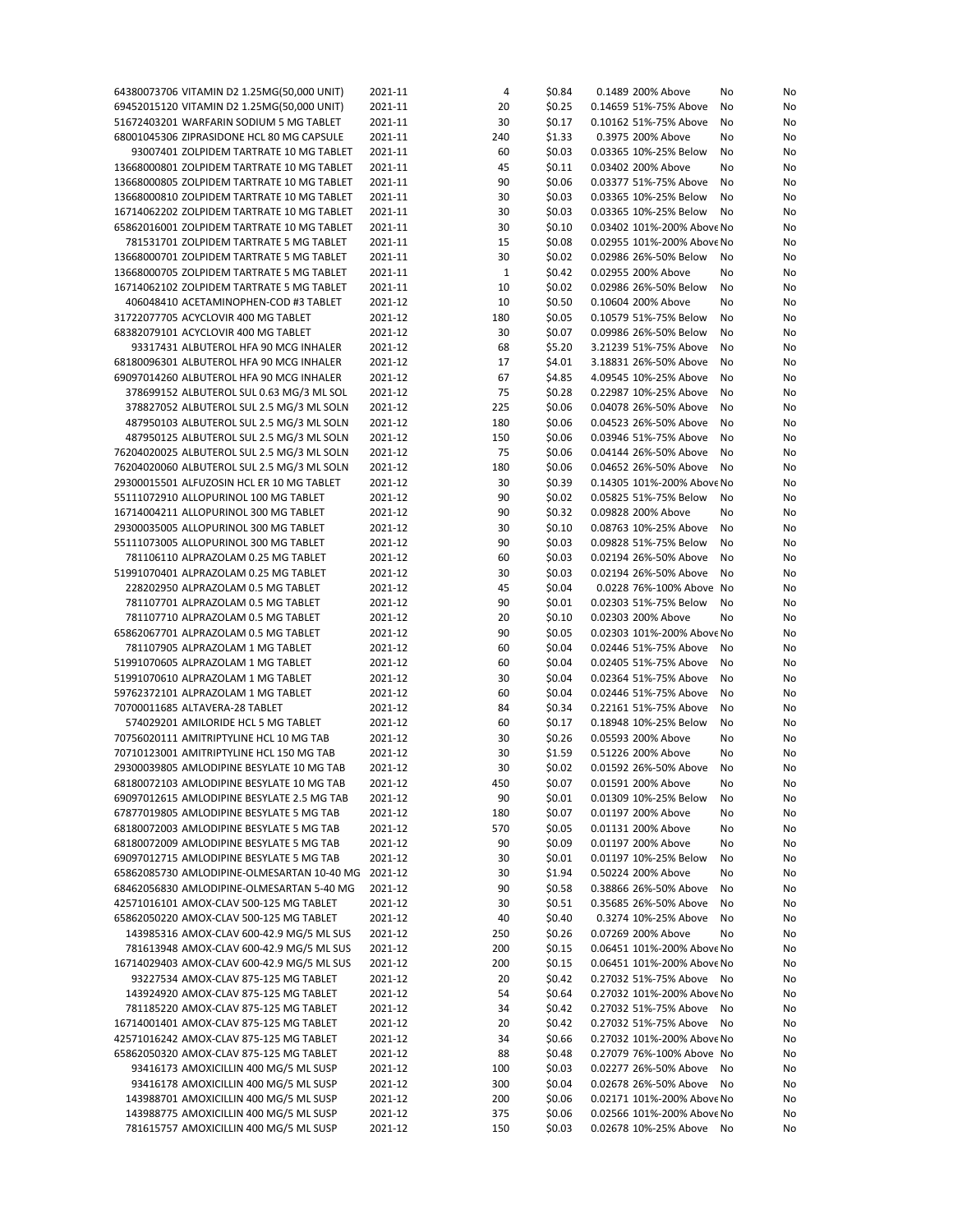| 93310905 AMOXICILLIN 500 MG CAPSULE        | 2021-12 | 44  | \$0.08  | 0.06814 10%-25% Above       | No<br>No |
|--------------------------------------------|---------|-----|---------|-----------------------------|----------|
| 781261305 AMOXICILLIN 500 MG CAPSULE       | 2021-12 | 63  | \$0.23  | 0.06777 200% Above          | No<br>No |
| 16714029904 AMOXICILLIN 500 MG CAPSULE     | 2021-12 | 20  | \$0.31  | 0.06703 200% Above          | No<br>No |
| 65862001705 AMOXICILLIN 500 MG CAPSULE     | 2021-12 | 80  | \$0.22  | 0.06924 200% Above          | No<br>No |
| 57237002801 AMOXICILLIN 500 MG TABLET      | 2021-12 | 15  | \$0.31  | 0.13554 101%-200% Above No  | No       |
|                                            | 2021-12 |     |         |                             |          |
| 93226401 AMOXICILLIN 875 MG TABLET         |         | 20  | \$0.21  | 0.14027 26%-50% Above       | No<br>No |
| 143928501 AMOXICILLIN 875 MG TABLET        | 2021-12 | 20  | \$0.21  | 0.13737 51%-75% Above       | No<br>No |
| 65862001501 AMOXICILLIN 875 MG TABLET      | 2021-12 | 94  | \$0.26  | 0.13795 76%-100% Above No   | No       |
| 67877043303 ARIPIPRAZOLE 15 MG TABLET      | 2021-12 | 15  | \$0.25  | 0.16868 26%-50% Above<br>No | No       |
| 43547030203 ARIPIPRAZOLE 2 MG TABLET       | 2021-12 | 30  | \$0.27  | 0.14143 76%-100% Above No   | No       |
| 43547030303 ARIPIPRAZOLE 5 MG TABLET       | 2021-12 | 60  | \$0.32  | 0.14628 101%-200% Above No  | No       |
| 65162089703 ARIPIPRAZOLE 5 MG TABLET       | 2021-12 | 90  | \$0.33  | 0.14628 101%-200% Above No  | No       |
| 65862080730 ARMODAFINIL 250 MG TABLET      | 2021-12 | 30  | \$2.44  | 1.06799 101%-200% Above No  | No       |
|                                            | 2021-12 |     |         |                             |          |
| 173087410 ARNUITY ELLIPTA 100 MCG INH      |         | 30  | \$5.17  | 5.8969 10%-25% Below        | No<br>No |
| 904675180 ASPIRIN EC 81 MG TABLET          | 2021-12 | 30  | \$0.01  | 0.01523 26%-50% Below       | No<br>No |
| 68462040560 ASPIRIN-DIPYRIDAM ER 25-200 MG | 2021-12 | 60  | \$1.58  | 0.85482 76%-100% Above No   | No       |
| 60505283303 ATOMOXETINE HCL 40 MG CAPSULE  | 2021-12 | 30  | \$3.82  | 1.08232 200% Above          | No<br>No |
| 93505698 ATORVASTATIN 10 MG TABLET         | 2021-12 | 30  | \$0.06  | 0.0338 76%-100% Above No    | No       |
| 378395005 ATORVASTATIN 10 MG TABLET        | 2021-12 | 30  | \$0.06  | 0.0338 76%-100% Above No    | No       |
| 16714087403 ATORVASTATIN 10 MG TABLET      | 2021-12 | 30  | \$0.06  | 0.03711 51%-75% Above       | No<br>No |
| 59762015502 ATORVASTATIN 10 MG TABLET      | 2021-12 | 30  | \$0.06  | 0.0338 76%-100% Above No    | No       |
|                                            |         |     |         |                             |          |
| 60505257808 ATORVASTATIN 10 MG TABLET      | 2021-12 | 60  | \$0.06  | 0.03546 51%-75% Above       | No<br>No |
| 63304082705 ATORVASTATIN 10 MG TABLET      | 2021-12 | 30  | \$0.06  | 0.03711 51%-75% Above       | No<br>No |
| 68180063502 ATORVASTATIN 10 MG TABLET      | 2021-12 | 90  | \$0.06  | 0.0338 76%-100% Above No    | No       |
| 70377002711 ATORVASTATIN 10 MG TABLET      | 2021-12 | 90  | \$0.06  | 0.03601 51%-75% Above       | No<br>No |
| 75834025501 ATORVASTATIN 10 MG TABLET      | 2021-12 | 30  | \$0.06  | 0.03711 51%-75% Above       | No<br>No |
| 93505998 ATORVASTATIN 20 MG TABLET         | 2021-12 | 90  | \$0.06  | 0.05287 10%-25% Above       | No<br>No |
| 16714087503 ATORVASTATIN 20 MG TABLET      | 2021-12 | 30  | \$0.06  | 0.05287 10%-25% Above       | No<br>No |
| 55111012205 ATORVASTATIN 20 MG TABLET      | 2021-12 | 30  | \$0.06  | 0.05287 10%-25% Above       | No<br>No |
|                                            |         |     |         |                             |          |
| 60505257908 ATORVASTATIN 20 MG TABLET      | 2021-12 | 90  | \$0.02  | 0.05287 51%-75% Below       | No<br>No |
| 68180063602 ATORVASTATIN 20 MG TABLET      | 2021-12 | 30  | \$0.06  | 0.05287 10%-25% Above       | No<br>No |
| 70377002811 ATORVASTATIN 20 MG TABLET      | 2021-12 | 210 | \$0.13  | 0.0539 101%-200% Above No   | No       |
| 93505898 ATORVASTATIN 40 MG TABLET         | 2021-12 | 90  | \$0.04  | 0.06367 26%-50% Below       | No<br>No |
| 16714017501 ATORVASTATIN 40 MG TABLET      | 2021-12 | 30  | \$0.04  | 0.0568 26%-50% Below        | No<br>No |
| 55111012305 ATORVASTATIN 40 MG TABLET      | 2021-12 | 30  | \$0.04  | 0.06367 26%-50% Below       | No<br>No |
| 60505258008 ATORVASTATIN 40 MG TABLET      | 2021-12 | 90  | \$0.18  | 0.0568 200% Above           | No<br>No |
| 63304082905 ATORVASTATIN 40 MG TABLET      | 2021-12 | 120 | \$0.10  | 0.0568 76%-100% Above No    | No       |
|                                            |         |     |         |                             |          |
| 68180063702 ATORVASTATIN 40 MG TABLET      | 2021-12 | 60  | \$0.04  | 0.0568 26%-50% Below        | No<br>No |
| 70377002911 ATORVASTATIN 40 MG TABLET      | 2021-12 | 120 | \$0.04  | 0.06367 26%-50% Below       | No<br>No |
| 16714017601 ATORVASTATIN 80 MG TABLET      | 2021-12 | 90  | \$0.12  | 0.10665 10%-25% Above       | No<br>No |
| 16714017602 ATORVASTATIN 80 MG TABLET      | 2021-12 | 90  | \$0.12  | 0.10665 10%-25% Above       | No<br>No |
| 63304083005 ATORVASTATIN 80 MG TABLET      | 2021-12 | 90  | \$0.12  | 0.09771 10%-25% Above       | No<br>No |
| 66993006027 ATOVAQUONE-PROGUANIL 250-100   | 2021-12 | 20  | \$0.83  | 2.68546 51%-75% Below       | No<br>No |
| 68382000301 AZATHIOPRINE 50 MG TABLET      | 2021-12 | 90  | \$0.11  | 0.22838 51%-75% Below       | No<br>No |
| 51991081403 AZELASTINE 0.1% (137 MCG) SPRY | 2021-12 | 90  | \$0.64  | 0.27146 101%-200% Above No  | No       |
| 60505083305 AZELASTINE 0.1% (137 MCG) SPRY | 2021-12 | 300 | \$0.56  | 0.27457 101%-200% Above No  | No       |
|                                            |         |     |         |                             |          |
| 59762313001 AZITHROMYCIN 200 MG/5 ML SUSP  | 2021-12 | 67  | \$0.74  | 0.33598 101%-200% Above No  | No       |
| 59762314001 AZITHROMYCIN 200 MG/5 ML SUSP  | 2021-12 | 60  | \$0.56  | 0.26713 101%-200% Above No  | No       |
| 70710146002 AZITHROMYCIN 200 MG/5 ML SUSP  | 2021-12 | 60  | \$0.25  | 0.29579 10%-25% Below       | No<br>No |
| 781808926 AZITHROMYCIN 250 MG TABLET       | 2021-12 | 24  | \$0.60  | 0.47928 10%-25% Above       | No<br>No |
| 50111078710 AZITHROMYCIN 250 MG TABLET     | 2021-12 | 6   | \$0.36  | 0.46612 10%-25% Below       | No<br>No |
| 50111078751 AZITHROMYCIN 250 MG TABLET     | 2021-12 | 18  | \$0.36  | 0.46612 10%-25% Below       | No<br>No |
| 51224002206 AZITHROMYCIN 250 MG TABLET     | 2021-12 | 6   | \$0.36  | 0.48366 26%-50% Below       | No<br>No |
| 59762219803 AZITHROMYCIN 250 MG TABLET     | 2021-12 | 12  | \$0.59  | 0.47489 26%-50% Above       | No<br>No |
|                                            |         |     |         |                             |          |
| 62332025130 AZITHROMYCIN 250 MG TABLET     | 2021-12 | 18  | \$0.83  | 0.47197 76%-100% Above No   | No       |
| 69452017104 AZITHROMYCIN 250 MG TABLET     | 2021-12 | 6   | \$1.67  | 0.48366 200% Above          | No<br>No |
| 68180016111 AZITHROMYCIN 500 MG TABLET     | 2021-12 | 3   | \$0.95  | 0.84265 10%-25% Above       | No<br>No |
| 172409780 BACLOFEN 20 MG TABLET            | 2021-12 | 30  | \$0.34  | 0.13228 101%-200% Above No  | No       |
| 43547033803 BENAZEPRIL HCL 40 MG TABLET    | 2021-12 | 180 | \$0.11  | 0.1318 10%-25% Below        | No<br>No |
| 42806071401 BENZONATATE 100 MG CAPSULE     | 2021-12 | 74  | \$0.15  | 0.09613 51%-75% Above       | No<br>No |
| 42806071405 BENZONATATE 100 MG CAPSULE     | 2021-12 | 150 | \$0.15  | 0.09439 51%-75% Above       | No<br>No |
|                                            |         |     |         |                             |          |
| 64380071207 BENZONATATE 100 MG CAPSULE     | 2021-12 | 72  | \$0.15  | 0.09322 51%-75% Above       | No<br>No |
| 42806071501 BENZONATATE 200 MG CAPSULE     | 2021-12 | 50  | \$0.34  | 0.13645 101%-200% Above No  | No       |
| 64380071307 BENZONATATE 200 MG CAPSULE     | 2021-12 | 30  | \$0.29  | 0.13645 101%-200% Above No  | No       |
| 69452014430 BENZONATATE 200 MG CAPSULE     | 2021-12 | 113 | \$0.23  | 0.13414 51%-75% Above       | No<br>No |
| 713072853 BETAMETHASONE DP 0.05% LOT       | 2021-12 | 60  | \$0.34  | 0.39924 10%-25% Below       | No<br>No |
| 168005615 BETAMETHASONE DP 0.05% OINT      | 2021-12 | 15  | \$3.15  | 2.5815 10%-25% Above        | No<br>No |
| 29300018901 BISOPROLOL-HCTZ 10-6.25 MG TAB | 2021-12 | 90  | \$0.47  | 0.32214 26%-50% Above       | No<br>No |
| 65162077810 BUDESONIDE EC 3 MG CAPSULE     | 2021-12 | 90  | \$1.09  | 0.88922 10%-25% Above       | No<br>No |
| 69238120502 BUPRENORPHINE 20 MCG/HR PATCH  | 2021-12 | 4   | \$83.14 | 125.5582 26%-50% Below      | No<br>No |
|                                            |         |     |         |                             |          |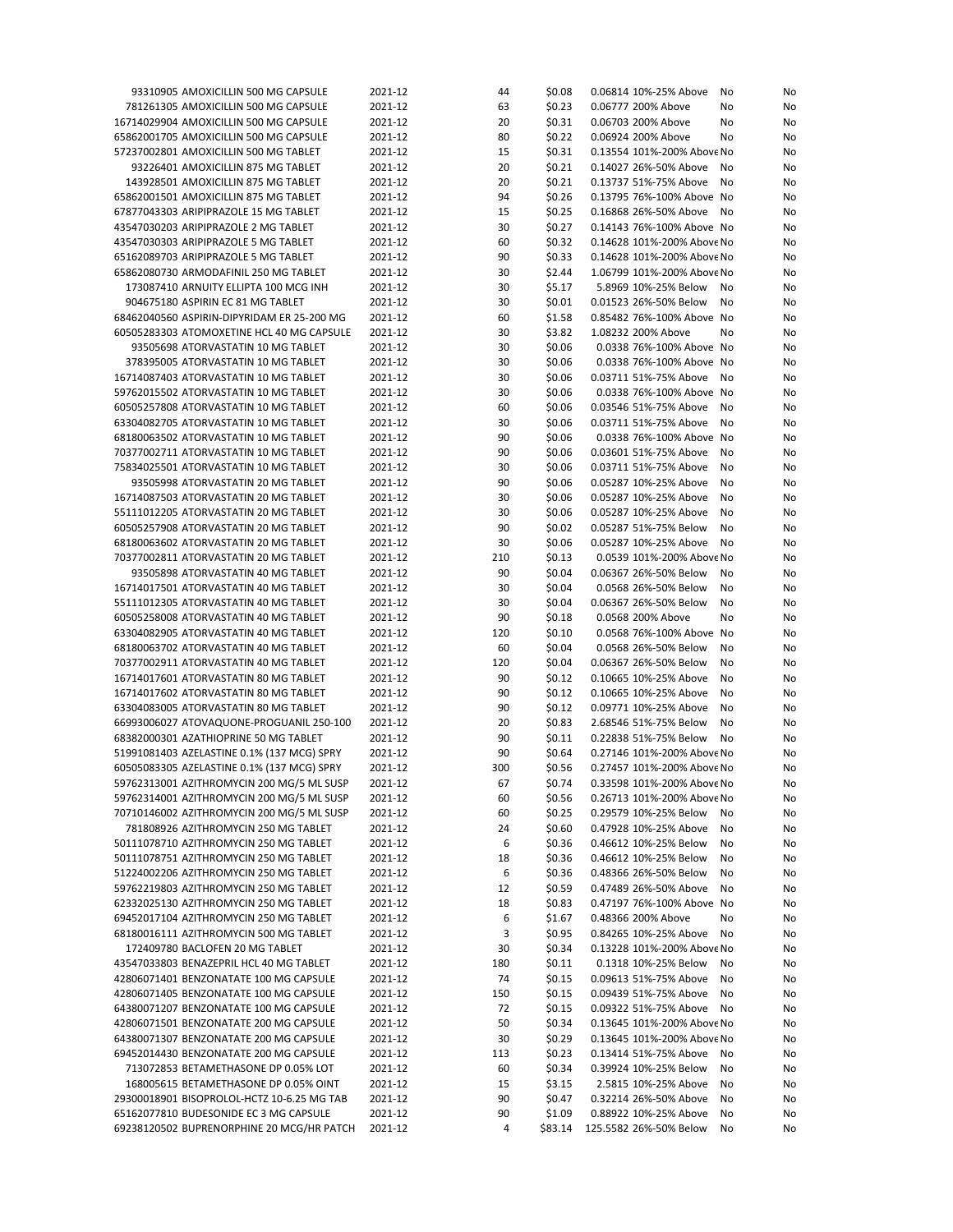| 42858050203 BUPRENORPHINE 8 MG TABLET SL   | 2021-12 | 14    | \$0.58  | 0.72394 10%-25% Below<br>No  | No |
|--------------------------------------------|---------|-------|---------|------------------------------|----|
| 50228017460 BUPROPION HCL SR 100 MG TABLET | 2021-12 | 60    | \$0.17  | 0.14073 10%-25% Above<br>No  | No |
| 43598075205 BUPROPION HCL SR 150 MG TABLET | 2021-12 | 180   | \$0.21  | 0.09731 101%-200% Above No   | No |
| 70436006001 BUPROPION HCL SR 200 MG TABLET | 2021-12 | 180   | \$0.54  | 0.18226 101%-200% Above No   | No |
|                                            | 2021-12 |       |         | 0.14112 200% Above           |    |
| 16729044316 BUPROPION HCL XL 150 MG TABLET |         | 150   | \$0.79  | No                           | No |
| 43598065530 BUPROPION HCL XL 150 MG TABLET | 2021-12 | 90    | \$0.42  | 0.14366 101%-200% Above No   | No |
| 68180031902 BUPROPION HCL XL 150 MG TABLET | 2021-12 | 60    | \$1.14  | 0.14176 200% Above<br>No     | No |
| 68180031909 BUPROPION HCL XL 150 MG TABLET | 2021-12 | 150   | \$0.28  | 0.14366 76%-100% Above No    | No |
| 70436001002 BUPROPION HCL XL 150 MG TABLET | 2021-12 | 180   | \$0.80  | 0.13985 200% Above<br>No     | No |
| 70436001004 BUPROPION HCL XL 150 MG TABLET | 2021-12 | 30    | \$0.33  | 0.13985 101%-200% Above No   | No |
| 70436001006 BUPROPION HCL XL 150 MG TABLET | 2021-12 | 30    | \$0.33  | 0.14366 101%-200% Above No   | No |
|                                            |         |       |         |                              |    |
| 16729044416 BUPROPION HCL XL 300 MG TABLET | 2021-12 | 30    | \$0.80  | 0.18125 200% Above<br>No     | No |
| 68180032002 BUPROPION HCL XL 300 MG TABLET | 2021-12 | 150   | \$1.14  | 0.18516 200% Above<br>No     | No |
| 70436001102 BUPROPION HCL XL 300 MG TABLET | 2021-12 | 240   | \$0.60  | 0.18712 200% Above<br>No     | No |
| 70436001104 BUPROPION HCL XL 300 MG TABLET | 2021-12 | 30    | \$0.48  | 0.18125 101%-200% Above No   | No |
| 93005405 BUSPIRONE HCL 10 MG TABLET        | 2021-12 | 60    | \$0.05  | 0.03805 26%-50% Above<br>No  | No |
| 16729020201 BUSPIRONE HCL 10 MG TABLET     | 2021-12 | 60    | \$0.05  | 0.03805 26%-50% Above<br>No  | No |
| 29300024505 BUSPIRONE HCL 10 MG TABLET     | 2021-12 | 60    | \$0.13  | 0.03752 200% Above<br>No     | No |
|                                            |         |       |         |                              |    |
| 93100301 BUSPIRONE HCL 15 MG TABLET        | 2021-12 | 60    | \$0.06  | 0.04878 10%-25% Above<br>No  | No |
| 23155002506 BUSPIRONE HCL 15 MG TABLET     | 2021-12 | 120   | \$0.06  | 0.04878 10%-25% Above<br>No  | No |
| 29300024601 BUSPIRONE HCL 15 MG TABLET     | 2021-12 | 90    | \$0.06  | 0.05204 10%-25% Above<br>No  | No |
| 68382018205 BUSPIRONE HCL 15 MG TABLET     | 2021-12 | 60    | \$0.08  | 0.04878 51%-75% Above<br>No  | No |
| 69238111801 BUSPIRONE HCL 15 MG TABLET     | 2021-12 | 30    | \$0.06  | 0.05204 10%-25% Above<br>No  | No |
| 16729028912 BUSPIRONE HCL 30 MG TABLET     | 2021-12 | 60    | \$0.17  | 0.20599 10%-25% Below<br>No  | No |
| 16729020001 BUSPIRONE HCL 5 MG TABLET      | 2021-12 | 30    | \$0.05  | 0.02503 76%-100% Above No    | No |
|                                            |         |       |         |                              |    |
| 29300024405 BUSPIRONE HCL 5 MG TABLET      | 2021-12 | 90    | \$0.04  | 0.02503 51%-75% Above<br>No  | No |
| 51991007301 BUTALB-ACETAMIN-CAF-COD 50-325 | 2021-12 | 32    | \$0.88  | 0.79114 10%-25% Above<br>No  | No |
| 603254021 BUTALBITAL-ACETAMINOPHN 50-325   | 2021-12 | 15    | \$0.93  | 0.7595 10%-25% Above<br>No   | No |
| 59011075104 BUTRANS 10 MCG/HR PATCH        | 2021-12 | 4     | \$79.73 | 65.52153 10%-25% Above<br>No | No |
| 93735201 CALCITRIOL 0.25 MCG CAPSULE       | 2021-12 | 90    | \$0.43  | 0.18149 101%-200% Above No   | No |
| 23155066301 CALCITRIOL 0.5 MCG CAPSULE     | 2021-12 | 90    | \$0.66  | 0.30778 101%-200% Above No   | No |
|                                            | 2021-12 |       | \$0.48  | 0.53501 10%-25% Below        |    |
| 58914017014 CARAFATE 1 GM/10 ML SUSP       |         | 1,000 |         | No                           | No |
| 51672412501 CARBAMAZEPINE ER 400 MG TABLET | 2021-12 | 360   | \$0.84  | 1.7409 51%-75% Below<br>No   | No |
| 62756046188 CARBIDOPA-LEVO ER 25-100 TAB   | 2021-12 | 90    | \$0.26  | 0.16999 51%-75% Above<br>No  | No |
| 51862085601 CARBIDOPA-LEVODOPA 25-100 TAB  | 2021-12 | 375   | \$0.05  | 0.09853 26%-50% Below<br>No  | No |
| 50742065601 CARISOPRODOL 350 MG TABLET     | 2021-12 | 120   | \$0.10  | 0.0596 51%-75% Above<br>No   | No |
| 76385011250 CARVEDILOL 12.5 MG TABLET      | 2021-12 | 300   | \$0.06  | 0.02331 101%-200% Above No   | No |
| 68382009305 CARVEDILOL 6.25 MG TABLET      | 2021-12 | 60    | \$0.06  | 0.02001 101%-200% Above No   | No |
| 68462016305 CARVEDILOL 6.25 MG TABLET      | 2021-12 | 180   | \$0.06  | 0.02192 101%-200% Above No   | No |
|                                            |         |       |         |                              |    |
| 16714039201 CEFDINIR 125 MG/5 ML SUSP      | 2021-12 | 60    | \$0.23  | 0.136 51%-75% Above<br>No    | No |
| 67877054898 CEFDINIR 250 MG/5 ML SUSP      | 2021-12 | 120   | \$0.22  | 0.1606 26%-50% Above<br>No   | No |
| 67877054360 CEFDINIR 300 MG CAPSULE        | 2021-12 | 70    | \$0.85  | 0.44939 76%-100% Above No    | No |
| 68180071160 CEFDINIR 300 MG CAPSULE        | 2021-12 | 20    | \$0.85  | 0.44939 76%-100% Above No    | No |
| 67877021620 CEFUROXIME AXETIL 500 MG TAB   | 2021-12 | 26    | \$0.98  | 0.5419 76%-100% Above No     | No |
| 60505384901 CELECOXIB 200 MG CAPSULE       | 2021-12 | 240   | \$0.25  | 0.15052 51%-75% Above<br>No  | No |
| 62332014231 CELECOXIB 200 MG CAPSULE       | 2021-12 | 60    | \$0.76  | 0.15717 200% Above<br>No     | No |
|                                            |         |       |         | 0.10656 10%-25% Above        |    |
| 93417773 CEPHALEXIN 250 MG/5 ML SUSP       | 2021-12 | 100   | \$0.13  | No                           | No |
| 93314705 CEPHALEXIN 500 MG CAPSULE         | 2021-12 | 40    | \$0.20  | 0.11589 51%-75% Above<br>No  | No |
| 67877021905 CEPHALEXIN 500 MG CAPSULE      | 2021-12 | 20    | \$0.20  | 0.11701 51%-75% Above<br>No  | No |
| 68180012202 CEPHALEXIN 500 MG CAPSULE      | 2021-12 | 34    | \$0.20  | 0.11701 51%-75% Above<br>No  | No |
| 116200116 CHLORHEXIDINE 0.12% RINSE        | 2021-12 | 1,419 | \$0.02  | 0.0056 101%-200% Above No    | No |
| 71093015401 CINACALCET HCL 90 MG TABLET    | 2021-12 | 90    | \$7.29  | 4.3142 51%-75% Above<br>No   | No |
| 781618667 CIPROFLOX-DEXAMETH OTIC SUSP     | 2021-12 | 22    | \$21.48 | 19.14973 10%-25% Above<br>No | No |
|                                            |         |       |         |                              |    |
| 143992701 CIPROFLOXACIN HCL 250 MG TAB     | 2021-12 | 26    | \$0.12  | 0.09346 26%-50% Above<br>No  | No |
| 143992801 CIPROFLOXACIN HCL 500 MG TAB     | 2021-12 | 37    | \$0.42  | 0.14264 101%-200% Above No   | No |
| 65862007701 CIPROFLOXACIN HCL 500 MG TAB   | 2021-12 | 42    | \$0.46  | 0.1463 200% Above<br>No      | No |
| 378623101 CITALOPRAM HBR 10 MG TABLET      | 2021-12 | 90    | \$0.03  | 0.0246 10%-25% Above<br>No   | No |
| 13668000905 CITALOPRAM HBR 10 MG TABLET    | 2021-12 | 30    | \$0.03  | 0.02629 10%-25% Above<br>No  | No |
| 69097082212 CITALOPRAM HBR 10 MG TABLET    | 2021-12 | 30    | \$0.04  | 0.02629 51%-75% Above<br>No  | No |
| 13668001005 CITALOPRAM HBR 20 MG TABLET    | 2021-12 | 120   | \$0.09  | 0.02898 200% Above<br>No     |    |
|                                            |         |       |         |                              | No |
| 13668001005 CITALOPRAM HBR 20 MG TABLET    | 2021-12 | 180   | \$0.02  | 0.02898 26%-50% Below<br>No  | No |
| 69097082312 CITALOPRAM HBR 20 MG TABLET    | 2021-12 | 30    | \$0.17  | 0.02903 200% Above<br>No     | No |
| 378623301 CITALOPRAM HBR 40 MG TABLET      | 2021-12 | 30    | \$0.16  | 0.03916 200% Above<br>No     | No |
| 65862022660 CLARITHROMYCIN 500 MG TABLET   | 2021-12 | 20    | \$0.86  | 0.46624 76%-100% Above No    | No |
| 42571025201 CLINDAMYCIN HCL 300 MG CAPSULE | 2021-12 | 81    | \$0.46  | 0.24943 76%-100% Above No    | No |
| 63304069301 CLINDAMYCIN HCL 300 MG CAPSULE | 2021-12 | 2     | \$0.54  | 0.25001 101%-200% Above No   | No |
| 45802056202 CLINDAMYCIN PH 1% SOLUTION     | 2021-12 | 60    | \$0.57  | 0.21751 101%-200% Above No   |    |
|                                            |         |       |         |                              | No |
| 45802012801 CLINDAMYCIN PHOSP 1% LOTION    | 2021-12 | 60    | \$0.80  | 0.97654 10%-25% Below<br>No  | No |
| 70700010916 CLOBETASOL 0.05% CREAM         | 2021-12 | 30    | \$1.54  | 0.66335 101%-200% Above No   | No |
| 68462053253 CLOBETASOL 0.05% SOLUTION      | 2021-12 | 50    | \$0.20  | 0.44128 51%-75% Below<br>No  | No |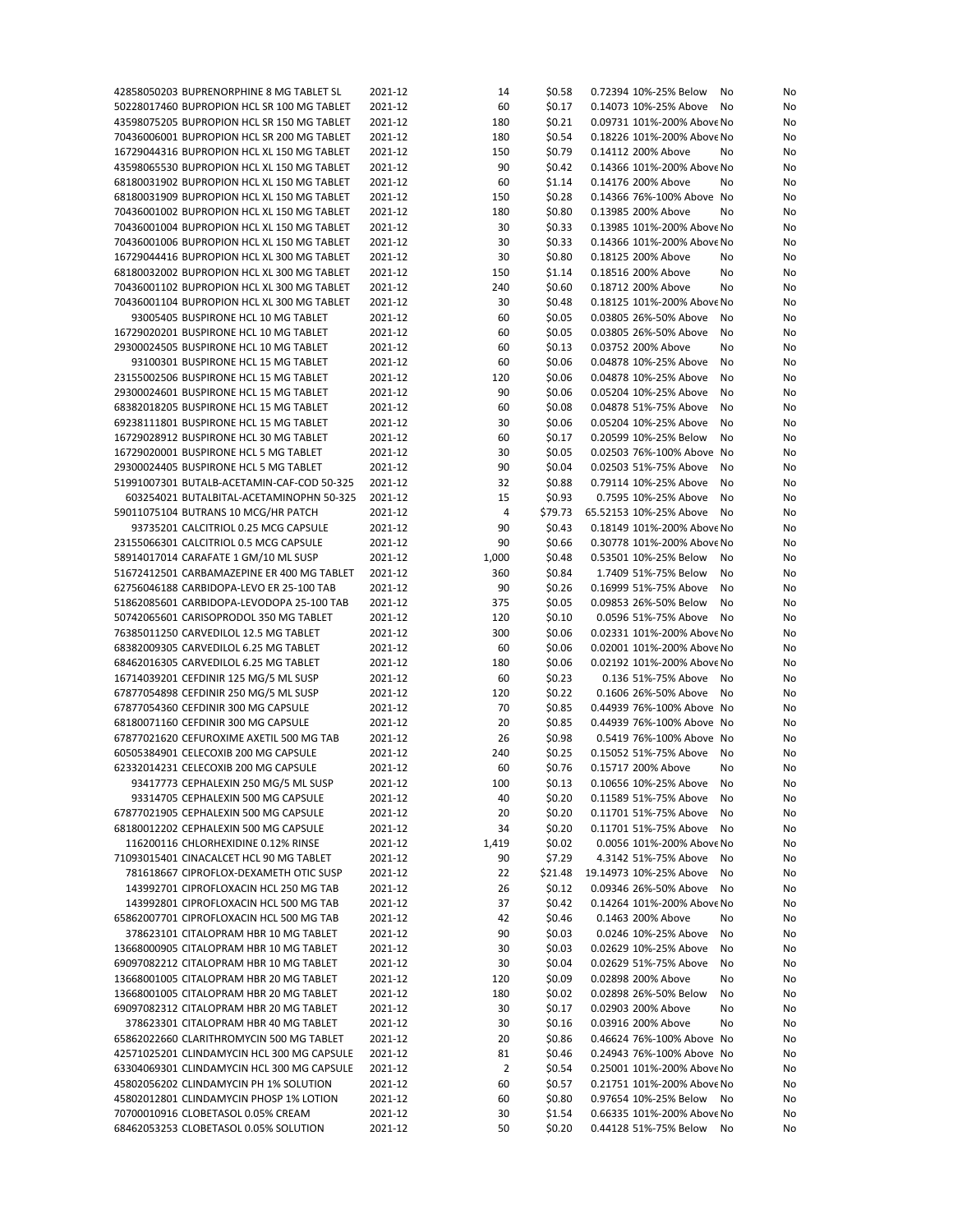| 93083205 CLONAZEPAM 0.5 MG TABLET                                                  | 2021-12            | 90        | \$0.09           | 0.02564 200% Above                                 | No<br>No             |
|------------------------------------------------------------------------------------|--------------------|-----------|------------------|----------------------------------------------------|----------------------|
| 16729013616 CLONAZEPAM 0.5 MG TABLET                                               | 2021-12            | 210       | \$0.05           | 0.02534 76%-100% Above No                          | No                   |
| 93321205 CLONAZEPAM 1 MG TABLET                                                    | 2021-12            | 95        | \$0.08           | 0.03011 101%-200% Above No                         | No                   |
| 16729013716 CLONAZEPAM 1 MG TABLET                                                 | 2021-12            | 60        | \$0.10           | 0.03011 200% Above                                 | No<br>No             |
| 228212710 CLONIDINE HCL 0.1 MG TABLET                                              | 2021-12            | 90        | \$0.05           | 0.03035 51%-75% Above                              | No<br>No             |
| 29300046810 CLONIDINE HCL 0.1 MG TABLET                                            | 2021-12            | 60        | \$0.07           | 0.03035 101%-200% Above No                         | No                   |
| 52817018000 CLONIDINE HCL 0.1 MG TABLET                                            | 2021-12            | 180       | \$0.01           | 0.03035 51%-75% Below                              | No<br>No             |
| 16714049602 CLOTRIMAZOLE-BETAMETHASONE CRM 2021-12                                 |                    | 45        | \$0.22           | 0.18433 10%-25% Above                              | No<br>No             |
| 58657050016 CODEINE-GUAIFEN 10-100 MG/5 ML                                         | 2021-12            | 420       | \$0.04           | 0.02558 51%-75% Above                              | No<br>No             |
| 69367027216 CODEINE-GUAIFEN 10-100 MG/5 ML                                         | 2021-12            | 120       | \$0.03           | 0.02498 10%-25% Above                              | No<br>No             |
| 68382061928 COLESEVELAM 625 MG TABLET                                              | 2021-12            | 180       | \$0.27           | 0.40315 26%-50% Below                              | No<br>No             |
| 555904958 CRYSELLE-28 TABLET                                                       | 2021-12            | 56        | \$0.79           | 0.41384 76%-100% Above No                          | No                   |
| 69680011225 CYANOCOBALAMIN 1,000 MCG/ML VL 2021-12                                 |                    | 1         | \$3.38           | 2.92724 10%-25% Above                              | No<br>No             |
| 93342210 CYCLOBENZAPRINE 10 MG TABLET                                              | 2021-12            | 240       | \$0.02           | 0.02435 10%-25% Below                              | No<br>No             |
| 10702000709 CYCLOBENZAPRINE 10 MG TABLET                                           | 2021-12            | 60        | \$0.42           | 0.02432 200% Above                                 | No<br>No             |
| 43547040011 CYCLOBENZAPRINE 10 MG TABLET                                           | 2021-12            | 30        | \$0.02           | 0.02422 10%-25% Below                              | No<br>No             |
| 16714044004 DEBLITANE 0.35 MG TABLET                                               | 2021-12            | 84        | \$0.48           | 0.18335 101%-200% Above No                         | No                   |
| 472080415 DESONIDE 0.05% CREAM                                                     | 2021-12            | 15        | \$0.60           | 0.89267 26%-50% Below                              | No<br>No             |
| 16714072902 DESONIDE 0.05% CREAM                                                   | 2021-12            | 60        | \$1.18           | 0.63917 76%-100% Above No                          | No                   |
| 51672128101 DESONIDE 0.05% OINTMENT                                                | 2021-12            | 15        | \$0.43           | 1.57976 51%-75% Below                              | No<br>No             |
| 68180059306 DESVENLAFAXINE SUCCNT ER 100MG                                         | 2021-12            | 180       | \$1.09           | 0.67351 51%-75% Above                              | No<br>No             |
| 54060313 DESVENLAFAXINE SUCCNT ER 25 MG                                            | 2021-12            | 30        | \$1.47           | 0.67487 101%-200% Above No                         | No                   |
| 68180059206 DESVENLAFAXINE SUCCNT ER 50 MG                                         | 2021-12            | 120       | \$1.23           | 0.65837 76%-100% Above No                          | No                   |
| 54418425 DEXAMETHASONE 4 MG TABLET                                                 | 2021-12            | 3         | \$1.11           | 0.49975 101%-200% Above No                         | No                   |
| 47781091601 DEXAMETHASONE 6 MG TABLET                                              | 2021-12            | 6         | \$0.82           | 1.41602 26%-50% Below                              | No<br>No             |
| 49884004901 DEXMETHYLPHENIDATE ER 10 MG CP                                         | 2021-12            | 30        | \$0.64           | 1.58804 51%-75% Below                              | No<br>No             |
| 527810837 DEXMETHYLPHENIDATE ER 15 MG CP                                           | 2021-12            | 30        | \$2.62           | 1.46449 76%-100% Above No                          | No                   |
| 49884033901 DEXMETHYLPHENIDATE ER 35 MG CP                                         | 2021-12            | 30        | \$1.98           | 2.69176 26%-50% Below                              | No<br>No             |
| 115148701 DEXTROAMP-AMPHET ER 10 MG CAP                                            | 2021-12            | 28        | \$1.03           | 0.54735 76%-100% Above No                          | No                   |
| 527551337 DEXTROAMP-AMPHET ER 20 MG CAP                                            | 2021-12            | 120       | \$0.89           | 0.58843 51%-75% Above                              | No<br>No             |
| 228306411 DEXTROAMP-AMPHET ER 25 MG CAP                                            | 2021-12            | 30        | \$1.18           | 0.59627 76%-100% Above No                          | No                   |
| 406895501 DEXTROAMP-AMPHET ER 25 MG CAP                                            | 2021-12            | 180       | \$1.18           | 0.59627 76%-100% Above No                          | No                   |
| 527551437 DEXTROAMP-AMPHET ER 25 MG CAP                                            | 2021-12            | 30        | \$1.18           | 0.59627 76%-100% Above No                          | No                   |
| 228306111 DEXTROAMP-AMPHET ER 30 MG CAP                                            | 2021-12<br>2021-12 | 30<br>60  | \$0.85<br>\$1.00 | 0.62771 26%-50% Above<br>0.62771 51%-75% Above     | No<br>No<br>No       |
| 406895601 DEXTROAMP-AMPHET ER 30 MG CAP                                            |                    |           |                  |                                                    | No                   |
|                                                                                    |                    |           |                  |                                                    |                      |
| 43975028210 DEXTROAMP-AMPHET ER 30 MG CAP                                          | 2021-12            | 30        | \$0.70           | 0.62771 10%-25% Above                              | No<br>No             |
| 555097202 DEXTROAMP-AMPHETAMIN 10 MG TAB 2021-12                                   |                    | 225       | \$0.41           | 0.24513 51%-75% Above                              | No<br>No             |
| 47781017601 DEXTROAMP-AMPHETAMIN 10 MG TAB 2021-12                                 |                    | 210       | \$0.42           | 0.24723 51%-75% Above                              | No<br>No             |
| 527150537 DEXTROAMP-AMPHETAMIN 20 MG TAB 2021-12                                   |                    | 180       | \$0.68           | 0.31132 101%-200% Above No                         | No                   |
| 555097302 DEXTROAMP-AMPHETAMIN 20 MG TAB 2021-12                                   |                    | 255       | \$0.50           | 0.31125 51%-75% Above                              | No<br>No             |
| 172392770 DIAZEPAM 10 MG TABLET                                                    | 2021-12            | 66        | \$0.28           | 0.031 200% Above                                   | No<br>No             |
| 172392670 DIAZEPAM 5 MG TABLET                                                     | 2021-12            | 16        | \$0.03           | 0.02352 26%-50% Above                              | No<br>No             |
| 172392680 DIAZEPAM 5 MG TABLET                                                     | 2021-12            | 15        | \$0.05           | 0.02352 101%-200% Above No                         | No                   |
| 16571020150 DICLOFENAC SOD EC 75 MG TAB                                            | 2021-12            | 20        | \$0.25           | 0.09493 101%-200% Above No                         | No                   |
| 45802016000 DICLOFENAC SODIUM 1% GEL                                               | 2021-12            | 300       | \$0.20           | 0.0851 101%-200% Above No                          | No                   |
| 69097052444 DICLOFENAC SODIUM 1% GEL                                               | 2021-12            | 100       | \$0.12           | 0.0851 26%-50% Above No                            | No                   |
| 378161001 DICYCLOMINE 10 MG CAPSULE<br>527058601 DICYCLOMINE 10 MG CAPSULE         | 2021-12            | 90        | \$0.11           | 0.09828 10%-25% Above No<br>0.09828 51%-75% Above  | No                   |
|                                                                                    | 2021-12            | 31        | \$0.16           |                                                    | No<br>No             |
| 54062263 DICYCLOMINE 10 MG/5 ML SOLN<br>527128201 DICYCLOMINE 20 MG TABLET         | 2021-12<br>2021-12 | 140<br>10 | \$0.15<br>\$0.08 | 0.20201 26%-50% Below<br>0.17835 51%-75% Below     | No<br>No<br>No<br>No |
| 60505001606 DILT XR 240 MG CAPSULE                                                 | 2021-12            | 180       | \$0.86           | 0.77192 10%-25% Above                              | No<br>No             |
| 57237004705 DIVALPROEX SOD DR 250 MG TAB                                           | 2021-12            | 180       | \$0.10           | 0.07751 26%-50% Above                              | No<br>No             |
| 47335006386 DOFETILIDE 500 MCG CAPSULE                                             | 2021-12            | 180       | \$2.91           | 0.89376 200% Above                                 | No<br>No             |
| 143980305 DOXYCYCLINE HYCLATE 100 MG CAP                                           | 2021-12            | 118       | \$0.64           | 0.16018 200% Above                                 | No<br>No             |
| 53489011905 DOXYCYCLINE HYCLATE 100 MG CAP                                         | 2021-12            | 20        | \$0.34           | 0.14552 101%-200% Above No                         | No                   |
| 62135098505 DOXYCYCLINE HYCLATE 100 MG CAP                                         | 2021-12            | 20        | \$0.23           | 0.14552 51%-75% Above                              | No<br>No             |
| 69238110002 DOXYCYCLINE HYCLATE 100 MG CAP                                         | 2021-12            | 20        | \$0.24           | 0.16507 26%-50% Above                              | No<br>No             |
| 42806031250 DOXYCYCLINE HYCLATE 100 MG TAB                                         | 2021-12            | 60        | \$0.15           | 0.13333 10%-25% Above                              | No<br>No             |
| 143980250 DOXYCYCLINE HYCLATE 50 MG CAP                                            | 2021-12            | 60        | \$0.83           | 0.29432 101%-200% Above No                         | No                   |
| 68180065208 DOXYCYCLINE MONO 100 MG CAP                                            | 2021-12            | 48        | \$0.42           | 0.26121 51%-75% Above                              | No<br>No             |
| 23155013525 DOXYCYCLINE MONO 100 MG TABLET                                         | 2021-12            | 14        | \$0.70           | 0.32672 101%-200% Above No                         | No                   |
| 68462072029 DROSPIRENONE-EE 3-0.02 MG TAB                                          | 2021-12            | 84        | \$0.81           | 0.40769 76%-100% Above No                          | No                   |
| 51991074710 DULOXETINE HCL DR 30 MG CAP                                            | 2021-12            | 30        | \$0.20           | 0.11224 76%-100% Above No                          | No                   |
| 57237001830 DULOXETINE HCL DR 30 MG CAP                                            | 2021-12            | 120       | \$0.20           | 0.10308 76%-100% Above No                          | No                   |
| 51991074810 DULOXETINE HCL DR 60 MG CAP                                            | 2021-12            | 90        | \$0.46           | 0.1201 200% Above                                  | No<br>No             |
| 51991074890 DULOXETINE HCL DR 60 MG CAP                                            | 2021-12            | 240       | \$0.27           | 0.11843 101%-200% Above No                         | No                   |
| 57237001930 DULOXETINE HCL DR 60 MG CAP                                            | 2021-12            | 60        | \$0.32           | 0.1176 101%-200% Above No                          | No                   |
| 57237001990 DULOXETINE HCL DR 60 MG CAP                                            | 2021-12            | 60        | \$0.16           | 0.1176 26%-50% Above                               | No<br>No             |
| 57237001999 DULOXETINE HCL DR 60 MG CAP<br>68645045690 ENALAPRIL MALEATE 10 MG TAB | 2021-12<br>2021-12 | 30<br>30  | \$0.16<br>\$0.27 | 0.1151 26%-50% Above<br>0.12052 101%-200% Above No | No<br>No<br>No       |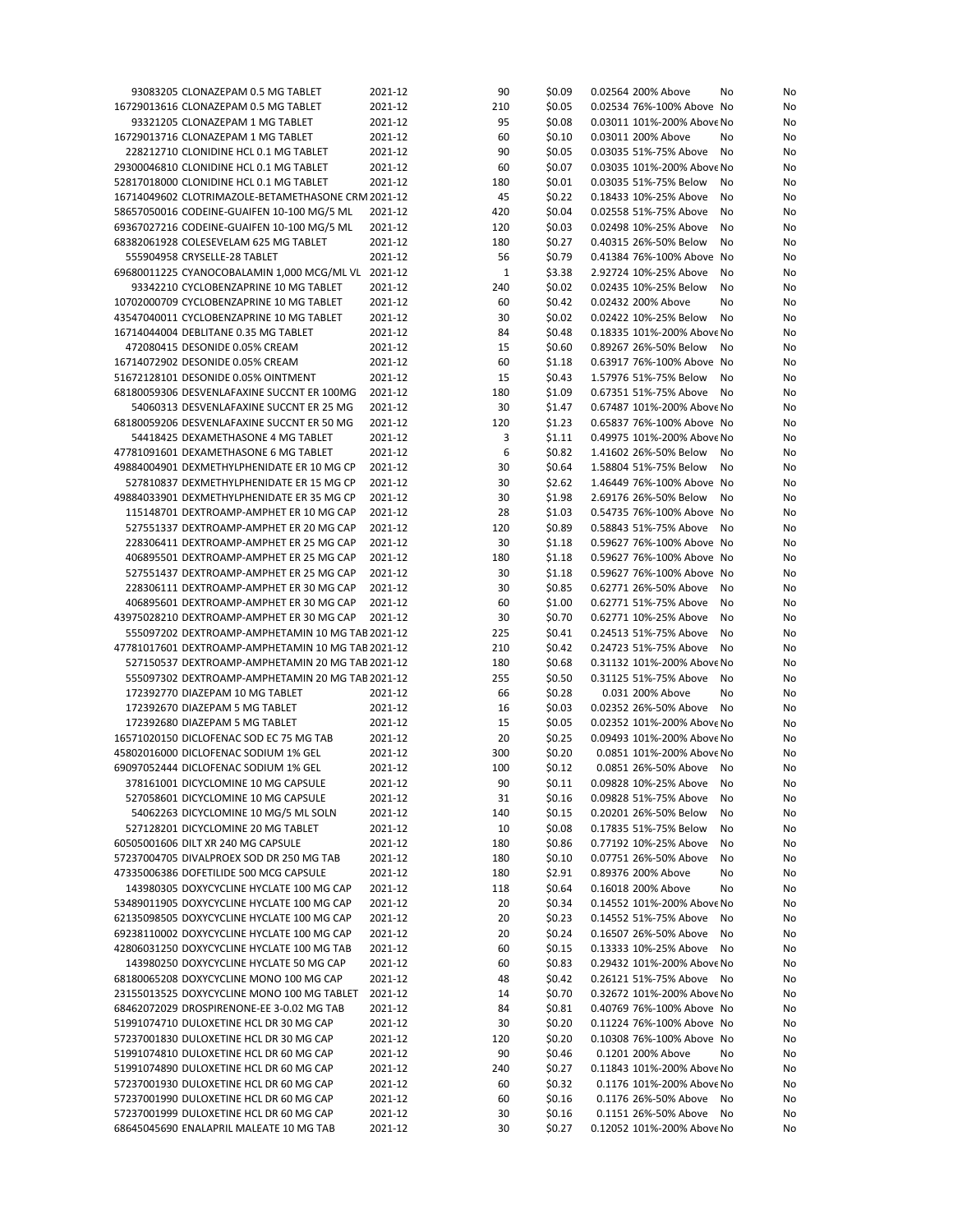| 555904758 ENPRESSE-28 TABLET               | 2021-12 | 84             | \$0.28   | 0.35299 10%-25% Below<br>No  | No |
|--------------------------------------------|---------|----------------|----------|------------------------------|----|
| 68180089173 ENSKYCE 28 TABLET              | 2021-12 | 28             | \$0.48   | 0.21679 101%-200% Above No   | No |
| 49502010202 EPINEPHRINE 0.3 MG AUTO-INJECT | 2021-12 | 2              | \$111.10 | 142.0184 10%-25% Below<br>No | No |
| 24208091055 ERYTHROMYCIN 0.5% EYE OINTMENT | 2021-12 | 3              | \$2.50   | 3.2441 10%-25% Below<br>No   | No |
| 13668013601 ESCITALOPRAM 10 MG TABLET      | 2021-12 | 300            | \$0.09   | 0.05375 51%-75% Above<br>No  | No |
| 13668013610 ESCITALOPRAM 10 MG TABLET      | 2021-12 | 90             | \$0.02   | 0.04836 51%-75% Below<br>No  | No |
| 16729016917 ESCITALOPRAM 10 MG TABLET      | 2021-12 | 90             | \$0.16   | 0.05483 101%-200% Above No   | No |
| 43547028111 ESCITALOPRAM 10 MG TABLET      | 2021-12 | 300            | \$0.12   | 0.05267 101%-200% Above No   | No |
| 68180013501 ESCITALOPRAM 10 MG TABLET      | 2021-12 | 30             | \$0.18   | 0.04836 200% Above<br>No     | No |
| 69097084805 ESCITALOPRAM 10 MG TABLET      | 2021-12 | 90             | \$0.11   | 0.05483 101%-200% Above No   | No |
| 13668013701 ESCITALOPRAM 20 MG TABLET      | 2021-12 | 150            | \$0.19   | 0.08765 101%-200% Above No   | No |
| 13668013710 ESCITALOPRAM 20 MG TABLET      | 2021-12 | 30             | \$0.10   | 0.08765 10%-25% Above<br>No  | No |
| 16729017017 ESCITALOPRAM 20 MG TABLET      | 2021-12 | 30             | \$0.10   | 0.07817 26%-50% Above<br>No  | No |
| 68180013601 ESCITALOPRAM 20 MG TABLET      | 2021-12 | 30             | \$0.25   | 0.08765 101%-200% Above No   | No |
| 13668013501 ESCITALOPRAM 5 MG TABLET       | 2021-12 | 90             | \$0.07   | 0.05767 10%-25% Above<br>No  | No |
| 69097084705 ESCITALOPRAM 5 MG TABLET       | 2021-12 | 90             | \$0.22   | 0.05767 200% Above<br>No     | No |
| 45802009735 ESTRADIOL 0.01% CREAM          | 2021-12 | 85             | \$1.67   | 1.17826 26%-50% Above<br>No  | No |
| 781714483 ESTRADIOL 0.05 MG PATCH (2/WK)   | 2021-12 | 24             | \$8.75   | 7.73052 10%-25% Above<br>No  | No |
| 555089902 ESTRADIOL 0.5 MG TABLET          | 2021-12 | 120            | \$0.14   | 0.09763 26%-50% Above<br>No  | No |
| 555089902 ESTRADIOL 0.5 MG TABLET          | 2021-12 | 90             | \$0.07   | 0.09763 26%-50% Below<br>No  | No |
| 555088602 ESTRADIOL 1 MG TABLET            | 2021-12 | 300            | \$0.13   | 0.09454 26%-50% Above<br>No  | No |
| 68462071171 ESTRADIOL 10 MCG VAGINAL INSRT | 2021-12 | 8              | \$5.26   | 7.87898 26%-50% Below<br>No  | No |
| 555088702 ESTRADIOL 2 MG TABLET            | 2021-12 | 180            | \$0.15   | 0.12896 10%-25% Above<br>No  | No |
| 555088704 ESTRADIOL 2 MG TABLET            | 2021-12 | 48             | \$0.17   | 0.13076 26%-50% Above<br>No  | No |
| 51991062328 ESTRADIOL-NORETH 0.5-0.1 MG TB | 2021-12 | 28             | \$1.10   | 1.43087 10%-25% Below<br>No  | No |
| 378729553 ESTRADIOL-NORETH 1-0.5 MG TAB    | 2021-12 | 84             | \$0.36   | 1.03949 51%-75% Below<br>No  | No |
| 93553801 ESZOPICLONE 2 MG TABLET           | 2021-12 | 30             | \$0.32   | 0.22907 26%-50% Above<br>No  | No |
| 68462038401 ESZOPICLONE 3 MG TABLET        | 2021-12 | 30             | \$0.55   | 0.15304 200% Above<br>No     | No |
| 66993060536 ETONOGESTREL-EE VAGINAL RING   | 2021-12 | $\overline{4}$ | \$47.60  | 106.5389 51%-75% Below<br>No | No |
| 16714081303 EZETIMIBE 10 MG TABLET         | 2021-12 | 90             | \$0.80   | 0.15423 200% Above<br>No     | No |
| 67877049090 EZETIMIBE 10 MG TABLET         | 2021-12 | 180            | \$0.42   | 0.15423 101%-200% Above No   | No |
| 68382077305 EZETIMIBE 10 MG TABLET         | 2021-12 | 90             | \$0.04   | 0.12339 51%-75% Below<br>No  | No |
| 69238115403 EZETIMIBE 10 MG TABLET         | 2021-12 | 30             | \$0.80   | 0.15423 200% Above<br>No     | No |
| 93811956 FAMCICLOVIR 500 MG TABLET         | 2021-12 | 20             | \$0.99   | 0.85001 10%-25% Above<br>No  | No |
| 65862086001 FAMOTIDINE 40 MG TABLET        | 2021-12 | 450            | \$0.14   | 0.07315 76%-100% Above No    | No |
| 65862086099 FAMOTIDINE 40 MG TABLET        | 2021-12 | 60             | \$0.10   | 0.08216 10%-25% Above<br>No  | No |
| 68180015001 FAMOTIDINE 40 MG/5 ML SUSP     | 2021-12 | 50             | \$2.72   | 1.05222 101%-200% Above No   | No |
| 72205002830 FEBUXOSTAT 40 MG TABLET        | 2021-12 | 60             | \$2.30   | 0.85522 101%-200% Above No   | No |
| 65862076990 FENOFIBRATE 145 MG TABLET      | 2021-12 | 30             | \$0.50   | 0.19762 101%-200% Above No   | No |
| 68180038909 FENOFIBRATE 145 MG TABLET      | 2021-12 | 90             | \$0.31   | 0.15569 76%-100% Above No    | No |
| 904705060 FEXOFENADINE HCL 180 MG TABLET   | 2021-12 | 30             | \$0.16   | 0.26835 26%-50% Below<br>No  | No |
| 55111078401 FEXOFENADINE HCL 180 MG TABLET | 2021-12 | 30             | \$0.10   | 0.28336 51%-75% Below<br>No  | No |
| 65862014905 FINASTERIDE 5 MG TABLET        | 2021-12 | 30             | \$0.10   | 0.06802 26%-50% Above<br>No  | No |
| 65862014990 FINASTERIDE 5 MG TABLET        | 2021-12 | 30             | \$0.10   | 0.07167 26%-50% Above<br>No  | No |
| 55111014512 FLUCONAZOLE 150 MG TABLET      | 2021-12 | 12             | \$1.06   | 0.79615 26%-50% Above<br>No  | No |
| 57237000511 FLUCONAZOLE 150 MG TABLET      | 2021-12 | $\overline{2}$ | \$4.86   | 0.76913 200% Above<br>No     | No |
| 68462011944 FLUCONAZOLE 150 MG TABLET      | 2021-12 | $\overline{2}$ | \$1.86   | 0.76913 101%-200% Above No   | No |
| 70710113908 FLUCONAZOLE 150 MG TABLET      | 2021-12 | 11             | \$2.70   | 0.77588 200% Above<br>No     | No |
| 68462010430 FLUCONAZOLE 200 MG TABLET      | 2021-12 | 4              | \$1.76   | 0.64571 101%-200% Above No   | No |
| 68462059089 FLUOCINOLONE 0.01% SCALP OIL   | 2021-12 | 118.28         | \$0.08   | 0.40499 76%-100% Below No    | No |
| 70700014617 FLUOCINONIDE 0.05% OINTMENT    | 2021-12 | 60             | \$0.30   | 0.41498 26%-50% Below<br>No  | No |
| 71428000160 FLUOCINONIDE 0.05% SOLUTION    | 2021-12 | 60             | \$1.09   | 0.50096 101%-200% Above No   | No |
| 50111064701 FLUOXETINE HCL 10 MG CAPSULE   | 2021-12 | 150            | \$0.07   | 0.0371 76%-100% Above No     | No |
| 65862019299 FLUOXETINE HCL 10 MG CAPSULE   | 2021-12 | 30             | \$1.88   | 0.0371 200% Above<br>No      | No |
| 50111064801 FLUOXETINE HCL 20 MG CAPSULE   | 2021-12 | 90             | \$0.15   | 0.03094 200% Above<br>No     | No |
| 65862019399 FLUOXETINE HCL 20 MG CAPSULE   | 2021-12 | 150            | \$0.04   | 0.03094 26%-50% Above<br>No  | No |
| 65862019399 FLUOXETINE HCL 20 MG CAPSULE   | 2021-12 | 360            | \$0.02   | 0.03094 26%-50% Below<br>No  | No |
| 68645013054 FLUOXETINE HCL 20 MG CAPSULE   | 2021-12 | 210            | \$0.04   | 0.03118 26%-50% Above<br>No  | No |
| 50228011505 FLUOXETINE HCL 40 MG CAPSULE   | 2021-12 | 30             | \$0.79   | 0.07464 200% Above<br>No     | No |
| 65862019405 FLUOXETINE HCL 40 MG CAPSULE   | 2021-12 | 210            | \$0.18   | 0.06982 101%-200% Above No   | No |
| 54327099 FLUTICASONE PROP 50 MCG SPRAY     | 2021-12 | 80             | \$0.41   | 0.28874 26%-50% Above<br>No  | No |
| 60505082901 FLUTICASONE PROP 50 MCG SPRAY  | 2021-12 | 192            | \$0.58   | 0.28551 101%-200% Above No   | No |
| 832167111 FLUVOXAMINE MALEATE 50 MG TAB    | 2021-12 | 90             | \$0.46   | 0.39231 10%-25% Above<br>No  | No |
| 69315011610 FUROSEMIDE 20 MG TABLET        | 2021-12 | 180            | \$0.08   | 0.03041 101%-200% Above No   | No |
| 43547040211 FUROSEMIDE 40 MG TABLET        | 2021-12 | 60             | \$0.04   | 0.03223 10%-25% Above<br>No  | No |
| 69315011710 FUROSEMIDE 40 MG TABLET        | 2021-12 | 60             | \$0.04   | 0.03223 10%-25% Above<br>No  | No |
| 65162010150 GABAPENTIN 100 MG CAPSULE      | 2021-12 | 60             | \$0.04   | 0.02889 26%-50% Above<br>No  | No |
| 69097081312 GABAPENTIN 100 MG CAPSULE      | 2021-12 | 300            | \$0.04   | 0.02918 26%-50% Above<br>No  | No |
| 70010010810 GABAPENTIN 100 MG CAPSULE      | 2021-12 | 30             | \$0.23   | 0.02947 200% Above<br>No     | No |
| 42192060816 GABAPENTIN 250 MG/5 ML SOLN    | 2021-12 | 90             | \$0.24   | 0.11775 101%-200% Above No   | No |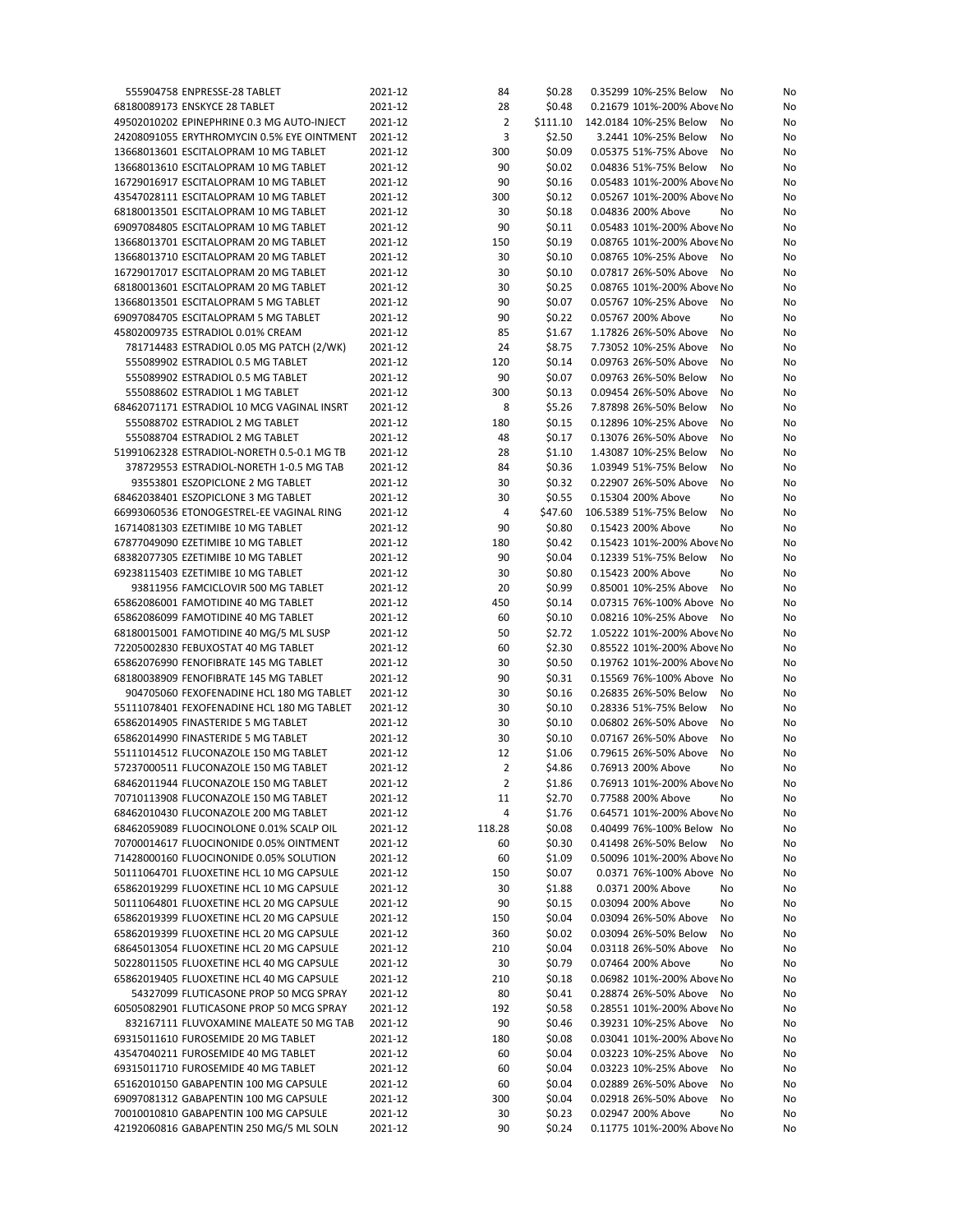| 65162010211 GABAPENTIN 300 MG CAPSULE                                     | 2021-12            | 90       | \$0.08           | 0.04829 51%-75% Above<br>No                          | No       |
|---------------------------------------------------------------------------|--------------------|----------|------------------|------------------------------------------------------|----------|
| 65162010250 GABAPENTIN 300 MG CAPSULE                                     | 2021-12            | 30       | \$0.23           | 0.04724 200% Above                                   | No<br>No |
| 67877022301 GABAPENTIN 300 MG CAPSULE                                     | 2021-12            | 120      | \$0.06           | 0.04829 10%-25% Above<br>No                          | No       |
| 69097094312 GABAPENTIN 300 MG CAPSULE                                     | 2021-12            | 180      | \$0.03           | 0.04829 26%-50% Below<br>No                          | No       |
| 69097094312 GABAPENTIN 300 MG CAPSULE                                     | 2021-12            | 180      | \$0.08           | 0.04724 51%-75% Above<br>No                          | No       |
|                                                                           | 2021-12            |          | \$0.09           | 0.05945 51%-75% Above                                |          |
| 50228018105 GABAPENTIN 400 MG CAPSULE                                     |                    | 120      |                  | No                                                   | No       |
| 69097081507 GABAPENTIN 400 MG CAPSULE                                     | 2021-12            | 480      | \$0.10           | 0.06129 51%-75% Above<br>No                          | No       |
| 65862052305 GABAPENTIN 600 MG TABLET                                      | 2021-12            | 330      | \$0.18           | 0.09415 76%-100% Above No                            | No       |
| 50228017801 GABAPENTIN 800 MG TABLET                                      | 2021-12            | 90       | \$0.42           | 0.12664 200% Above<br>No                             | No       |
| 65862052405 GABAPENTIN 800 MG TABLET                                      | 2021-12            | 120      | \$0.20           | 0.11948 51%-75% Above<br>No                          | No       |
| 45802005635 GENTAMICIN 0.1% CREAM                                         | 2021-12            | 15       | \$2.53           | 1.44331 76%-100% Above No                            | No       |
|                                                                           |                    |          |                  |                                                      |          |
| 16729000316 GLIMEPIRIDE 4 MG TABLET                                       | 2021-12            | 90       | \$0.01           | 0.05174 76%-100% Below No                            | No       |
| 55111032201 GLIMEPIRIDE 4 MG TABLET                                       | 2021-12            | 60       | \$0.23           | 0.05174 200% Above<br>No                             | No       |
| 591046110 GLIPIZIDE 10 MG TABLET                                          | 2021-12            | 90       | \$0.18           | 0.05638 200% Above                                   | No<br>No |
| 60505014202 GLIPIZIDE 10 MG TABLET                                        | 2021-12            | 300      | \$0.09           | 0.0515 51%-75% Above<br>No                           | No       |
| 60505014101 GLIPIZIDE 5 MG TABLET                                         | 2021-12            | 60       | \$0.05           | 0.03483 26%-50% Above<br>No                          | No       |
| 64980028105 GLIPIZIDE ER 10 MG TABLET                                     | 2021-12            | 90       |                  |                                                      |          |
|                                                                           |                    |          | \$0.27           | 0.17803 51%-75% Above<br>No                          | No       |
| 50383008716 GUAIATUSSIN AC LIQUID                                         | 2021-12            | 60       | \$0.03           | 0.02619 10%-25% Above<br>No                          | No       |
| 121077516 GUAIFEN-CODEINE 100-10 MG/5 ML                                  | 2021-12            | 90       | \$0.03           | 0.02498 10%-25% Above<br>No                          | No       |
| 65162071110 GUANFACINE 1 MG TABLET                                        | 2021-12            | 30       | \$0.74           | 0.47777 51%-75% Above<br>No                          | No       |
| 60505392701 GUANFACINE HCL ER 1 MG TABLET                                 | 2021-12            | 30       | \$0.85           | 0.24348 200% Above                                   | No<br>No |
| 24979053401 GUANFACINE HCL ER 2 MG TABLET                                 | 2021-12            | 30       | \$0.33           | 0.28488 10%-25% Above<br>No                          | No       |
|                                                                           |                    |          |                  |                                                      |          |
| 228285311 GUANFACINE HCL ER 3 MG TABLET                                   | 2021-12            | 30       | \$0.85           | 0.25714 200% Above<br>No                             | No       |
| 60505392901 GUANFACINE HCL ER 3 MG TABLET                                 | 2021-12            | 30       | \$0.33           | 0.26304 26%-50% Above<br>No                          | No       |
| 832151011 HALOPERIDOL 0.5 MG TABLET                                       | 2021-12            | 180      | \$0.26           | 0.31374 10%-25% Below<br>No                          | No       |
| 2751001 HUMALOG 100 UNIT/ML VIAL                                          | 2021-12            | 50       | \$17.68          | 26.37712 26%-50% Below<br>No                         | No       |
| 50228014610 HYDROCHLOROTHIAZIDE 12.5 MG CP                                | 2021-12            | 210      | \$0.12           | 0.03337 200% Above<br>No                             | No       |
|                                                                           |                    |          |                  |                                                      |          |
| 16729018201 HYDROCHLOROTHIAZIDE 12.5 MG TB                                | 2021-12            | 120      | \$0.17           | 0.05484 200% Above<br>No                             | No       |
| 172208380 HYDROCHLOROTHIAZIDE 25 MG TAB                                   | 2021-12            | 30       | \$0.02           | 0.01444 26%-50% Above<br>No                          | No       |
| 172208380 HYDROCHLOROTHIAZIDE 25 MG TAB                                   | 2021-12            | 90       | \$0.01           | 0.01444 26%-50% Below<br>No                          | No       |
| 23155000810 HYDROCHLOROTHIAZIDE 25 MG TAB                                 | 2021-12            | 105      | \$0.02           | 0.01444 26%-50% Above<br>No                          | No       |
| 68645051054 HYDROCHLOROTHIAZIDE 25 MG TAB                                 | 2021-12            | 90       | \$0.02           | 0.01444 26%-50% Above<br>No                          | No       |
|                                                                           |                    |          |                  |                                                      |          |
| 69315013110 HYDROCHLOROTHIAZIDE 25 MG TAB                                 | 2021-12            | 180      | \$0.02           | 0.01444 26%-50% Above<br>No                          | No       |
| 406012505 HYDROCODONE-ACETAMIN 10-325 MG 2021-12                          |                    | 176      | \$0.24           | 0.11757 101%-200% Above No                           | No       |
| 43386035801 HYDROCODONE-ACETAMIN 10-325 MG 2021-12                        |                    | 86       | \$0.31           | 0.11757 101%-200% Above No                           | No       |
| 406012305 HYDROCODONE-ACETAMIN 5-325 MG 2021-12                           |                    | 152      | \$0.18           | 0.08876 76%-100% Above No                            | No       |
| 31722099601 HYDROCODONE-ACETAMIN 5-325 MG 2021-12                         |                    | 30       | \$0.36           | 0.08767 200% Above<br>No                             | No       |
| 53746010901 HYDROCODONE-ACETAMIN 5-325 MG 2021-12                         |                    | 86       | \$0.30           | 0.08767 200% Above<br>No                             | No       |
|                                                                           |                    |          |                  |                                                      |          |
| 406012401 HYDROCODONE-ACETAMIN 7.5-325                                    | 2021-12            | 20       | \$0.25           | 0.11112 101%-200% Above No                           | No       |
| 406012405 HYDROCODONE-ACETAMIN 7.5-325                                    | 2021-12            | 42       | \$0.25           | 0.11112 101%-200% Above No                           | No       |
| 27808003603 HYDROCODONE-ACETAMIN 7.5-325                                  | 2021-12            | 20       | \$0.22           | 0.11112 76%-100% Above No                            | No       |
| 31722094201 HYDROCODONE-ACETAMIN 7.5-325                                  | 2021-12            | 105      | \$0.44           | 0.1132 200% Above                                    | No<br>No |
| 66689002316 HYDROCODONE-ACETAMN 7.5-325/15 2021-12                        |                    | 450      | \$0.09           | 0.07371 10%-25% Above<br>No                          | No       |
| 27808008602 HYDROCODONE-CHLORPHEN ER SUSP 2021-12                         |                    | 310      | \$0.46           | 0.36593 10%-25% Above<br>No                          | No       |
|                                                                           |                    |          |                  |                                                      |          |
| 45802000403 HYDROCORTISONE 2.5% CREAM                                     | 2021-12            | 28       | \$0.26           | 0.09112 101%-200% Above No                           | No       |
| 62559043130 HYDROCORTISONE 2.5% CREAM                                     | 2021-12            | 30       | \$0.98           | 0.33609 101%-200% Above No                           | No       |
| 472103016 HYDROMET 5 MG-1.5 MG/5 ML SOLN 2021-12                          |                    | 160      | \$0.12           | 0.09012 26%-50% Above No                             | No       |
| 16714011001 HYDROXYCHLOROQUINE 200 MG TAB                                 | 2021-12            | 180      | \$0.63           | 0.27356 101%-200% Above No                           | No       |
| 68382009601 HYDROXYCHLOROQUINE 200 MG TAB                                 | 2021-12            | 14       | \$0.44           | 0.27356 51%-75% Above<br>No                          | No       |
| 16714008110 HYDROXYZINE HCL 10 MG TABLET                                  | 2021-12            | 60       | \$0.09           | 0.03763 101%-200% Above No                           | No       |
|                                                                           |                    |          |                  |                                                      |          |
| 93506101 HYDROXYZINE HCL 25 MG TABLET                                     | 2021-12            | 30       | \$0.24           | 0.07258 200% Above                                   | No<br>No |
| 23155050110 HYDROXYZINE HCL 25 MG TABLET                                  | 2021-12            | 30       | \$0.03           | 0.07258 51%-75% Below                                | No<br>No |
| 93506201 HYDROXYZINE HCL 50 MG TABLET                                     | 2021-12            | 90       | \$0.06           | 0.0992 26%-50% Below<br>No                           | No       |
| 555032302 HYDROXYZINE PAM 25 MG CAP                                       | 2021-12            | 60       | \$0.10           | 0.07109 26%-50% Above<br>No                          | No       |
| 115180401 HYDROXYZINE PAM 50 MG CAP                                       | 2021-12            | 30       | \$0.18           | 0.09378 76%-100% Above No                            | No       |
|                                                                           |                    |          |                  |                                                      |          |
| 42192034001 HYOSCYAMINE SULF 0.125 MG TAB                                 | 2021-12            | 28       | \$0.20           | 0.15364 26%-50% Above                                | No<br>No |
| 67877031901 IBUPROFEN 400 MG TABLET                                       | 2021-12            | 15       | \$0.23           | 0.05149 200% Above                                   | No<br>No |
| 49483060350 IBUPROFEN 600 MG TABLET                                       |                    | 45       | \$0.21           | 0.0602 200% Above<br>No                              | No       |
| 67877032005 IBUPROFEN 600 MG TABLET                                       | 2021-12            |          |                  |                                                      |          |
|                                                                           | 2021-12            | 70       | \$0.10           | 0.0602 51%-75% Above<br>No                           | No       |
|                                                                           |                    |          |                  | 0.07844 76%-100% Above No                            |          |
| 49483060450 IBUPROFEN 800 MG TABLET                                       | 2021-12            | 66       | \$0.14           |                                                      | No       |
| 64380080707 IBUPROFEN 800 MG TABLET                                       | 2021-12            | 30       | \$0.11           | 0.07844 26%-50% Above<br>No                          | No       |
| 65162046650 IBUPROFEN 800 MG TABLET                                       | 2021-12            | 170      | \$0.11           | 0.07534 26%-50% Above<br>No                          | No       |
| 68645056354 IBUPROFEN 800 MG TABLET                                       | 2021-12            | 50       | \$0.11           | 0.07844 26%-50% Above<br>No                          | No       |
| 54050823 ICOSAPENT ETHYL 1 GRAM CAPSULE                                   | 2021-12            | 120      | \$2.51           | 2.25354 10%-25% Above<br>No                          | No       |
| 68462053670 IMIQUIMOD 5% CREAM PACKET                                     | 2021-12            | 12       | \$1.17           | 1.02412 10%-25% Above<br>No                          | No       |
|                                                                           |                    |          |                  |                                                      |          |
| 31722054301 INDOMETHACIN 50 MG CAPSULE                                    | 2021-12            | 60       | \$0.25           | 0.13479 76%-100% Above No                            | No       |
| 54004544 IPRATROPIUM 0.03% SPRAY                                          | 2021-12            | 60       | \$1.16           | 0.83165 26%-50% Above<br>No                          | No       |
| 54004641 IPRATROPIUM 0.06% SPRAY                                          | 2021-12            | 15       | \$0.73           | 1.36417 26%-50% Below                                | No<br>No |
| 24208039915 IPRATROPIUM 0.06% SPRAY<br>70700011385 ISIBLOOM 28 DAY TABLET | 2021-12<br>2021-12 | 15<br>28 | \$2.43<br>\$0.12 | 1.54301 51%-75% Above<br>No<br>0.21679 26%-50% Below | No       |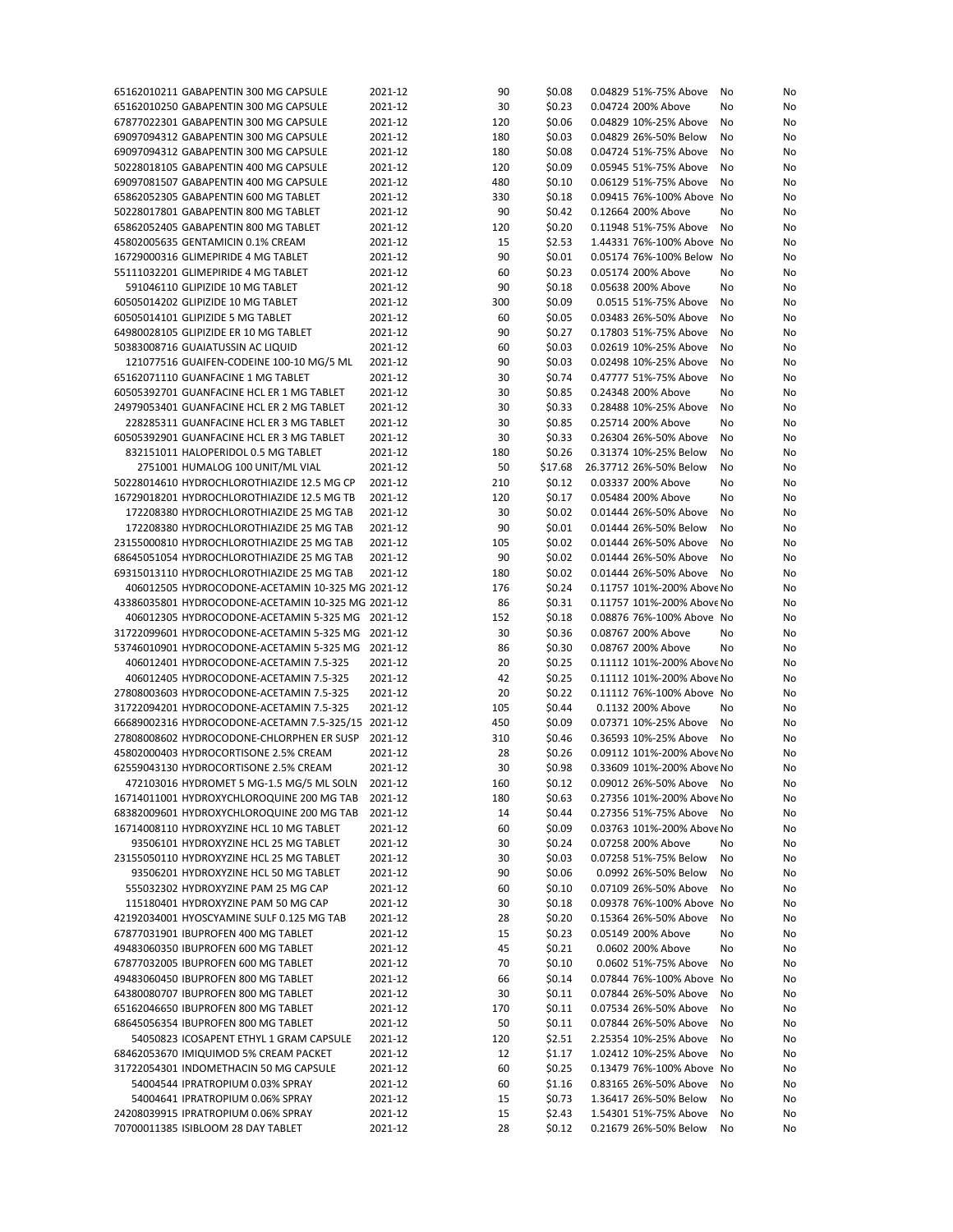| 70700012387 JAIMIESS 0.15-0.03-0.01 MG TAB | 2021-12 | 91             | \$1.11 | 0.57928 76%-100% Above No   | No |
|--------------------------------------------|---------|----------------|--------|-----------------------------|----|
| 832121400 JANTOVEN 3 MG TABLET             | 2021-12 | 30             | \$0.17 | 0.09312 76%-100% Above No   | No |
| 832121600 JANTOVEN 5 MG TABLET             | 2021-12 | 90             | \$0.17 | 0.10162 51%-75% Above<br>No | No |
| 16714046404 JULEBER 28 DAY TABLET          | 2021-12 | 28             | \$0.12 | 0.21679 26%-50% Below<br>No | No |
| 555902542 JUNEL 1 MG-20 MCG TABLET         | 2021-12 | 126            | \$0.45 | 0.31866 26%-50% Above<br>No | No |
| 555902658 JUNEL FE 1 MG-20 MCG TABLET      | 2021-12 |                |        | 0.25458 10%-25% Above       |    |
|                                            |         | 140            | \$0.29 | No                          | No |
| 555902858 JUNEL FE 1.5 MG-30 MCG TABLET    | 2021-12 | 112            | \$0.42 | 0.35249 10%-25% Above<br>No | No |
| 555905058 KARIVA 28 DAY TABLET             | 2021-12 | 84             | \$0.36 | 0.25584 26%-50% Above<br>No | No |
| 93321930 KETOCONAZOLE 2% CREAM             | 2021-12 | 60             | \$1.35 | 0.49118 101%-200% Above No  | No |
| 45802046564 KETOCONAZOLE 2% SHAMPOO        | 2021-12 | 600            | \$0.19 | 0.09098 101%-200% Above No  | No |
| 245531911 KLOR-CON M20 TABLET              | 2021-12 | 210            | \$0.41 | 0.22644 76%-100% Above No   | No |
| 13668004701 LAMOTRIGINE 100 MG TABLET      | 2021-12 | 120            | \$0.14 | 0.06239 101%-200% Above No  | No |
| 68382000801 LAMOTRIGINE 100 MG TABLET      | 2021-12 | 15             | \$0.10 | 0.06239 51%-75% Above<br>No | No |
| 29300011316 LAMOTRIGINE 150 MG TABLET      | 2021-12 | 30             | \$0.14 | 0.09154 51%-75% Above<br>No | No |
|                                            |         |                |        |                             |    |
| 65862022960 LAMOTRIGINE 150 MG TABLET      | 2021-12 | $\overline{7}$ | \$0.16 | 0.09154 51%-75% Above<br>No | No |
| 29300011416 LAMOTRIGINE 200 MG TABLET      | 2021-12 | 30             | \$0.45 | 0.09907 200% Above<br>No    | No |
| 65862023060 LAMOTRIGINE 200 MG TABLET      | 2021-12 | 390            | \$0.21 | 0.09777 101%-200% Above No  | No |
| 68382001014 LAMOTRIGINE 200 MG TABLET      | 2021-12 | 30             | \$0.13 | 0.09907 26%-50% Above<br>No | No |
| 13668004501 LAMOTRIGINE 25 MG TABLET       | 2021-12 | 150            | \$0.04 | 0.0346 10%-25% Above<br>No  | No |
| 68382000610 LAMOTRIGINE 25 MG TABLET       | 2021-12 | 120            | \$0.01 | 0.0346 51%-75% Below<br>No  | No |
| 228158003 LAMOTRIGINE ER 300 MG TABLET     | 2021-12 | 180            | \$1.25 | 3.52929 51%-75% Below<br>No | No |
| 228143503 LAMOTRIGINE ER 50 MG TABLET      | 2021-12 | 30             | \$6.85 | 1.4168 200% Above<br>No     | No |
| 70700026330 LANSOPRAZOLE DR 30 MG CAPSULE  | 2021-12 | 30             | \$0.31 | 0.13377 101%-200% Above No  | No |
|                                            |         |                |        |                             |    |
| 555901467 LESSINA-28 TABLET                | 2021-12 | 28             | \$0.28 | 0.21258 26%-50% Above<br>No | No |
| 16729003410 LETROZOLE 2.5 MG TABLET        | 2021-12 | 120            | \$0.51 | 0.13548 200% Above<br>No    | No |
| 16729003415 LETROZOLE 2.5 MG TABLET        | 2021-12 | 30             | \$0.72 | 0.13312 200% Above<br>No    | No |
| 51991065116 LEVETIRACETAM 100 MG/ML SOLN   | 2021-12 | 300            | \$0.06 | 0.03257 76%-100% Above No   | No |
| 68180011302 LEVETIRACETAM 500 MG TABLET    | 2021-12 | 60             | \$0.38 | 0.11 200% Above<br>No       | No |
| 31722053812 LEVETIRACETAM 750 MG TABLET    | 2021-12 | 60             | \$0.20 | 0.17306 10%-25% Above<br>No | No |
| 68180011707 LEVETIRACETAM ER 500 MG TABLET | 2021-12 | 270            | \$0.62 | 0.26119 101%-200% Above No  | No |
| 42571012290 LEVOCETIRIZINE 5 MG TABLET     | 2021-12 | 60             | \$0.18 | 0.07346 101%-200% Above No  | No |
|                                            |         |                |        |                             |    |
| 33342002208 LEVOFLOXACIN 500 MG TABLET     | 2021-12 | 10             | \$0.13 | 0.18389 26%-50% Below<br>No | No |
| 74929619 LEVOTHYROXINE 112 MCG TABLET      | 2021-12 | 225            | \$0.12 | 0.2427 51%-75% Below<br>No  | No |
| 47781065490 LEVOTHYROXINE 112 MCG TABLET   | 2021-12 | 90             | \$0.22 | 0.251 10%-25% Below<br>No   | No |
| 74706819 LEVOTHYROXINE 125 MCG TABLET      | 2021-12 | 135            | \$0.48 | 0.24249 76%-100% Above No   | No |
| 378181377 LEVOTHYROXINE 125 MCG TABLET     | 2021-12 | 30             | \$0.46 | 0.26837 51%-75% Above<br>No | No |
| 47781065710 LEVOTHYROXINE 125 MCG TABLET   | 2021-12 | 52             | \$0.30 | 0.24249 10%-25% Above<br>No | No |
| 378181510 LEVOTHYROXINE 150 MCG TABLET     | 2021-12 | 90             | \$0.33 | 0.24103 26%-50% Above<br>No | No |
| 69238183801 LEVOTHYROXINE 150 MCG TABLET   | 2021-12 | 60             | \$0.46 | 0.2584 76%-100% Above No    | No |
| 69238183807 LEVOTHYROXINE 150 MCG TABLET   | 2021-12 | 30             | \$0.33 | 0.27576 10%-25% Above<br>No | No |
|                                            |         |                |        |                             |    |
| 378180010 LEVOTHYROXINE 25 MCG TABLET      | 2021-12 | 90             | \$0.26 | 0.16771 51%-75% Above<br>No | No |
| 69238183007 LEVOTHYROXINE 25 MCG TABLET    | 2021-12 | 120            | \$0.22 | 0.16654 26%-50% Above<br>No | No |
| 378180310 LEVOTHYROXINE 50 MCG TABLET      | 2021-12 | 30             | \$0.31 | 0.17394 76%-100% Above No   | No |
| 47781064310 LEVOTHYROXINE 50 MCG TABLET    | 2021-12 | 30             | \$0.39 | 0.19138 101%-200% Above No  | No |
| 47781064390 LEVOTHYROXINE 50 MCG TABLET    | 2021-12 | 90             | \$0.11 | 0.17394 26%-50% Below<br>No | No |
| 74518219 LEVOTHYROXINE 75 MCG TABLET       | 2021-12 | 90             | \$0.03 | 0.19629 76%-100% Below No   | No |
| 47781064610 LEVOTHYROXINE 75 MCG TABLET    | 2021-12 | 30             | \$0.25 | 0.19629 26%-50% Above No    | No |
| 68180096703 LEVOTHYROXINE 75 MCG TABLET    |         |                | \$0.35 | 0.19515 76%-100% Above No   |    |
|                                            | 2021-12 | 30             |        |                             | No |
| 69238183207 LEVOTHYROXINE 75 MCG TABLET    | 2021-12 | 90             | \$0.14 | 0.19629 26%-50% Below<br>No | No |
| 47781064990 LEVOTHYROXINE 88 MCG TABLET    | 2021-12 | 120            | \$0.14 | 0.20895 26%-50% Below<br>No | No |
| 60793085601 LEVOXYL 125 MCG TABLET         | 2021-12 | 30             | \$1.01 | 0.26837 200% Above<br>No    | No |
| 42794001812 LIOTHYRONINE SOD 5 MCG TAB     | 2021-12 | 180            | \$0.20 | 0.34797 26%-50% Below<br>No | No |
| 43547035311 LISINOPRIL 10 MG TABLET        | 2021-12 | 480            | \$0.01 | 0.02066 51%-75% Below<br>No | No |
| 68180098003 LISINOPRIL 10 MG TABLET        | 2021-12 | 450            | \$0.07 | 0.02006 200% Above<br>No    | No |
| 68001033200 LISINOPRIL 2.5 MG TABLET       | 2021-12 | 90             | \$0.02 | 0.01751 10%-25% Above<br>No | No |
| 68645055054 LISINOPRIL 2.5 MG TABLET       | 2021-12 | 90             | \$0.02 | 0.01751 10%-25% Above<br>No | No |
|                                            |         |                |        |                             |    |
| 43547035411 LISINOPRIL 20 MG TABLET        | 2021-12 | 390            | \$0.02 | 0.02702 26%-50% Below<br>No | No |
| 68180098103 LISINOPRIL 20 MG TABLET        | 2021-12 | 120            | \$0.06 | 0.02702 101%-200% Above No  | No |
| 43547035610 LISINOPRIL 40 MG TABLET        | 2021-12 | 30             | \$0.17 | 0.04819 200% Above<br>No    | No |
| 43547035611 LISINOPRIL 40 MG TABLET        | 2021-12 | 120            | \$0.08 | 0.04852 76%-100% Above No   | No |
| 68180051703 LISINOPRIL 40 MG TABLET        | 2021-12 | 90             | \$0.17 | 0.04819 200% Above<br>No    | No |
| 68180051303 LISINOPRIL 5 MG TABLET         | 2021-12 | 120            | \$0.06 | 0.01654 200% Above<br>No    | No |
| 68180051901 LISINOPRIL-HCTZ 20-12.5 MG TAB | 2021-12 | 90             | \$0.11 | 0.05346 101%-200% Above No  | No |
|                                            |         |                |        |                             |    |
| 68180051902 LISINOPRIL-HCTZ 20-12.5 MG TAB | 2021-12 | 210            | \$0.09 | 0.05346 51%-75% Above<br>No | No |
| 31722054501 LITHIUM CARBONATE 300 MG CAP   | 2021-12 | 30             | \$0.06 | 0.05024 10%-25% Above<br>No | No |
| 68462022110 LITHIUM CARBONATE 300 MG CAP   | 2021-12 | 30             | \$0.10 | 0.04942 101%-200% Above No  | No |
| 54253125 LITHIUM CARBONATE 600 MG CAP      | 2021-12 | 30             | \$0.19 | 0.13484 26%-50% Above<br>No | No |
| 591024101 LORAZEPAM 1 MG TABLET            | 2021-12 | 102            | \$0.05 | 0.04252 10%-25% Above<br>No | No |
| 13107008405 LORAZEPAM 1 MG TABLET          | 2021-12 | 60             | \$0.05 | 0.04001 10%-25% Above<br>No | No |
| 69315090510 LORAZEPAM 1 MG TABLET          | 2021-12 | 2              | \$0.35 | 0.04252 200% Above<br>No    | No |
|                                            |         |                |        |                             |    |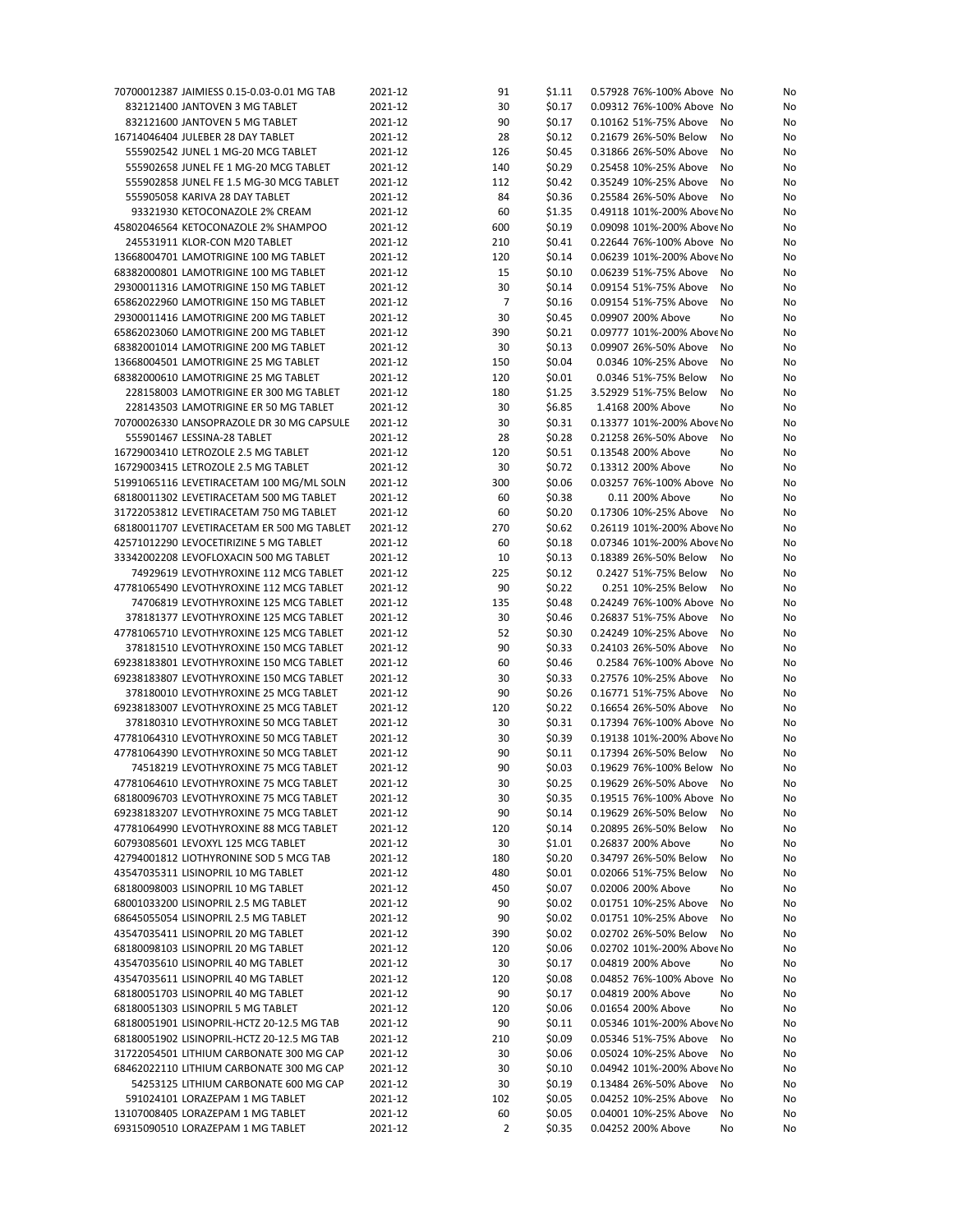| 68382013710 LOSARTAN POTASSIUM 100 MG TAB<br>2021-12<br>180<br>\$0.18<br>0.09102 76%-100% Above No<br>\$0.09<br>65862020199 LOSARTAN POTASSIUM 25 MG TAB<br>2021-12<br>150<br>0.05107 76%-100% Above No<br>90<br>68382013510 LOSARTAN POTASSIUM 25 MG TAB<br>2021-12<br>\$0.02<br>0.05411 51%-75% Below<br>No<br>31722070190 LOSARTAN POTASSIUM 50 MG TAB<br>2021-12<br>120<br>\$0.12<br>0.06548 76%-100% Above No<br>2021-12<br>90<br>\$0.10<br>68382013610 LOSARTAN POTASSIUM 50 MG TAB<br>0.06548 51%-75% Above<br>No<br>68180021709 LOSARTAN-HCTZ 100-25 MG TAB<br>2021-12<br>30<br>\$0.27<br>0.18016 26%-50% Above<br>No<br>90<br>68645056690 LOVASTATIN 20 MG TABLET<br>2021-12<br>\$0.25<br>0.05752 200% Above<br>No<br>\$0.02<br>68180046903 LOVASTATIN 40 MG TABLET<br>2021-12<br>90<br>0.0647 51%-75% Below<br>No<br>16571066101 MECLIZINE 25 MG TABLET<br>60<br>\$0.16<br>2021-12<br>0.115 26%-50% Above<br>No<br>\$0.12<br>0.13798 10%-25% Below<br>555087302 MEDROXYPROGESTERONE 5 MG TAB<br>2021-12<br>30<br>No<br>30<br>0.02404 200% Above<br>29300012510 MELOXICAM 15 MG TABLET<br>2021-12<br>\$0.32<br>No<br>30<br>68382005101 MELOXICAM 15 MG TABLET<br>2021-12<br>\$0.03<br>0.02348 26%-50% Above<br>No<br>\$0.12<br>68382005105 MELOXICAM 15 MG TABLET<br>2021-12<br>120<br>0.0239 200% Above<br>No<br>69097015907 MELOXICAM 15 MG TABLET<br>270<br>\$0.16<br>0.02396 200% Above<br>2021-12<br>No<br>69097015915 MELOXICAM 15 MG TABLET<br>2021-12<br>30<br>\$0.03<br>0.02348 26%-50% Above<br>No<br>65862001005 METFORMIN HCL 1,000 MG TABLET<br>2021-12<br>60<br>\$0.03<br>0.02672 10%-25% Above<br>No<br>\$0.09<br>68382076010 METFORMIN HCL 1,000 MG TABLET<br>2021-12<br>180<br>0.02672 200% Above<br>No<br>\$0.03<br>0.02602 10%-25% Above<br>70010006510 METFORMIN HCL 1,000 MG TABLET<br>2021-12<br>360<br>No<br>0.01631 200% Above<br>378718505 METFORMIN HCL 500 MG TABLET<br>2021-12<br>180<br>\$0.11<br>No<br>65862000899 METFORMIN HCL 500 MG TABLET<br>2021-12<br>300<br>\$0.06<br>0.01613 200% Above<br>No<br>67877056105 METFORMIN HCL 500 MG TABLET<br>2021-12<br>120<br>\$0.02<br>0.01613 10%-25% Above<br>No<br>67877056110 METFORMIN HCL 500 MG TABLET<br>2021-12<br>60<br>\$0.02<br>0.01631 10%-25% Above<br>No<br>2021-12<br>\$0.02<br>0.01631 10%-25% Above<br>68645058259 METFORMIN HCL 500 MG TABLET<br>120<br>No<br>70010006310 METFORMIN HCL 500 MG TABLET<br>2021-12<br>180<br>\$0.02<br>0.01631 10%-25% Above<br>No<br>70010006310 METFORMIN HCL 500 MG TABLET<br>2021-12<br>540<br>\$0.01<br>0.01631 26%-50% Below<br>No<br>2021-12<br>\$0.08<br>0.03621 101%-200% Above No<br>70010049110 METFORMIN HCL ER 500 MG TABLET<br>300<br>\$0.02<br>0.03571 26%-50% Below<br>70010049110 METFORMIN HCL ER 500 MG TABLET<br>2021-12<br>180<br>No<br>\$0.20<br>23155007101 METHIMAZOLE 10 MG TABLET<br>2021-12<br>60<br>0.11393 76%-100% Above No<br>69584061150 METHOCARBAMOL 500 MG TABLET<br>2021-12<br>20<br>\$0.24<br>0.06303 200% Above<br>No<br>0.06286 101%-200% Above No<br>70010075401 METHOCARBAMOL 500 MG TABLET<br>2021-12<br>114<br>\$0.13<br>2021-12<br>\$0.22<br>70010077001 METHOCARBAMOL 750 MG TABLET<br>40<br>0.08621 101%-200% Above No<br>54455015 METHOTREXATE 2.5 MG TABLET<br>2021-12<br>30<br>\$0.81<br>0.29244 101%-200% Above No<br>\$0.48<br>68382077501 METHOTREXATE 2.5 MG TABLET<br>2021-12<br>120<br>0.29244 51%-75% Above<br>No<br>31722017301 METHYLPHENIDATE 5 MG TABLET<br>2021-12<br>90<br>\$0.29<br>0.09984 101%-200% Above No<br>\$0.33<br>0.62453 26%-50% Below<br>527331037 METHYLPHENIDATE ER 18 MG TAB<br>2021-12<br>30<br>No<br>2021-12<br>\$0.33<br>0.70386 51%-75% Below<br>527331137 METHYLPHENIDATE ER 27 MG TAB<br>30<br>No<br>\$2.96<br>10147068701 METHYLPHENIDATE ER 54 MG TAB<br>2021-12<br>30<br>1.04443 101%-200% Above No<br>13811070910 METHYLPHENIDATE ER 54 MG TAB<br>2021-12<br>90<br>\$2.96<br>1.02643 101%-200% Above No<br>\$0.54<br>0.18552 101%-200% Above No<br>603459315 METHYLPREDNISOLONE 4 MG DOSEPK 2021-12<br>21<br>0.17924 200% Above<br>42806040021 METHYLPREDNISOLONE 4 MG DOSEPK 2021-12<br>126<br>\$0.60<br>No<br>59746000103 METHYLPREDNISOLONE 4 MG DOSEPK 2021-12<br>126<br>\$0.60<br>0.17924 200% Above<br>No<br>59762444002 METHYLPREDNISOLONE 4 MG DOSEPK 2021-12<br>63<br>\$0.54<br>0.17295 200% Above<br>No<br>\$0.54<br>0.18552 101%-200% Above No<br>68001000501 METHYLPREDNISOLONE 4 MG DOSEPK 2021-12<br>21<br>72647033104 METHYLPREDNISOLONE 4 MG DOSEPK 2021-12<br>\$0.54<br>0.16667 200% Above<br>21<br>No<br>63<br>0.16855 101%-200% Above No<br>59746000106 METHYLPREDNISOLONE 4 MG TABLET 2021-12<br>\$0.46<br>120<br>\$0.09<br>93220305 METOCLOPRAMIDE 10 MG TABLET<br>2021-12<br>0.05549 51%-75% Above No<br>50742061710 METOPROLOL SUCC ER 100 MG TAB<br>2021-12<br>90<br>\$0.53<br>0.14916 200% Above<br>No<br>50742061510 METOPROLOL SUCC ER 25 MG TAB<br>2021-12<br>150<br>\$0.27<br>0.08811 200% Above<br>No<br>55111046605 METOPROLOL SUCC ER 25 MG TAB<br>2021-12<br>90<br>\$0.27<br>0.08811 200% Above<br>No<br>68001035603 METOPROLOL SUCC ER 25 MG TAB<br>2021-12<br>30<br>\$0.27<br>0.08811 200% Above<br>No<br>16714085302 METOPROLOL SUCC ER 50 MG TAB<br>2021-12<br>30<br>\$0.27<br>0.09582 101%-200% Above No<br>45963067611 METOPROLOL SUCC ER 50 MG TAB<br>2021-12<br>30<br>\$0.27<br>0.09582 101%-200% Above No<br>50742061610 METOPROLOL SUCC ER 50 MG TAB<br>2021-12<br>60<br>\$0.27<br>0.09848 101%-200% Above No<br>55111046701 METOPROLOL SUCC ER 50 MG TAB<br>2021-12<br>\$0.30<br>0.09848 200% Above<br>180<br>No<br>55111046705 METOPROLOL SUCC ER 50 MG TAB<br>0.10113 101%-200% Above No<br>2021-12<br>90<br>\$0.27<br>55111046705 METOPROLOL SUCC ER 50 MG TAB<br>2021-12<br>90<br>\$0.03<br>0.10113 51%-75% Below<br>No<br>68382056510 METOPROLOL SUCC ER 50 MG TAB<br>2021-12<br>90<br>\$0.63<br>0.10113 200% Above<br>No<br>52817036200 METOPROLOL TARTRATE 100 MG TAB<br>2021-12<br>180<br>\$0.01<br>0.03428 51%-75% Below<br>No<br>378001805 METOPROLOL TARTRATE 25 MG TAB<br>2021-12<br>180<br>\$0.03<br>0.01939 51%-75% Above<br>No<br>52817036000 METOPROLOL TARTRATE 25 MG TAB<br>2021-12<br>45<br>\$0.10<br>0.02252 200% Above<br>No<br>57664050658 METOPROLOL TARTRATE 25 MG TAB<br>2021-12<br>150<br>\$0.06<br>0.02096 101%-200% Above No<br>65862006299 METOPROLOL TARTRATE 25 MG TAB<br>2021-12<br>\$0.03<br>0.02252 26%-50% Above<br>60<br>No<br>52817036100 METOPROLOL TARTRATE 50 MG TAB<br>2021-12<br>360<br>\$0.03<br>0.0215 26%-50% Above<br>No<br>66993096045 METRONIDAZOLE 0.75% CREAM<br>2021-12<br>45<br>\$1.18<br>1.03215 10%-25% Above<br>No<br>29300022701 METRONIDAZOLE 500 MG TABLET<br>2021-12<br>21<br>\$0.29<br>0.15238 76%-100% Above No<br>50111033401 METRONIDAZOLE 500 MG TABLET<br>2021-12<br>84<br>\$0.31<br>0.1498 101%-200% Above No<br>50111033402 METRONIDAZOLE 500 MG TABLET<br>2021-12<br>\$0.28<br>0.14916 76%-100% Above No<br>28<br>781707787 METRONIDAZOLE VAGINAL 0.75% GL<br>2021-12<br>70<br>\$1.20<br>0.83408 26%-50% Above<br>No<br>45802013970 METRONIDAZOLE VAGINAL 0.75% GL<br>\$0.70<br>0.83408 10%-25% Below<br>2021-12<br>70<br>No | 70700011485 LORYNA 3 MG-0.02 MG TABLET | 2021-12 | 112 | \$0.58 | 0.36349 51%-75% Above | No<br>No |
|------------------------------------------------------------------------------------------------------------------------------------------------------------------------------------------------------------------------------------------------------------------------------------------------------------------------------------------------------------------------------------------------------------------------------------------------------------------------------------------------------------------------------------------------------------------------------------------------------------------------------------------------------------------------------------------------------------------------------------------------------------------------------------------------------------------------------------------------------------------------------------------------------------------------------------------------------------------------------------------------------------------------------------------------------------------------------------------------------------------------------------------------------------------------------------------------------------------------------------------------------------------------------------------------------------------------------------------------------------------------------------------------------------------------------------------------------------------------------------------------------------------------------------------------------------------------------------------------------------------------------------------------------------------------------------------------------------------------------------------------------------------------------------------------------------------------------------------------------------------------------------------------------------------------------------------------------------------------------------------------------------------------------------------------------------------------------------------------------------------------------------------------------------------------------------------------------------------------------------------------------------------------------------------------------------------------------------------------------------------------------------------------------------------------------------------------------------------------------------------------------------------------------------------------------------------------------------------------------------------------------------------------------------------------------------------------------------------------------------------------------------------------------------------------------------------------------------------------------------------------------------------------------------------------------------------------------------------------------------------------------------------------------------------------------------------------------------------------------------------------------------------------------------------------------------------------------------------------------------------------------------------------------------------------------------------------------------------------------------------------------------------------------------------------------------------------------------------------------------------------------------------------------------------------------------------------------------------------------------------------------------------------------------------------------------------------------------------------------------------------------------------------------------------------------------------------------------------------------------------------------------------------------------------------------------------------------------------------------------------------------------------------------------------------------------------------------------------------------------------------------------------------------------------------------------------------------------------------------------------------------------------------------------------------------------------------------------------------------------------------------------------------------------------------------------------------------------------------------------------------------------------------------------------------------------------------------------------------------------------------------------------------------------------------------------------------------------------------------------------------------------------------------------------------------------------------------------------------------------------------------------------------------------------------------------------------------------------------------------------------------------------------------------------------------------------------------------------------------------------------------------------------------------------------------------------------------------------------------------------------------------------------------------------------------------------------------------------------------------------------------------------------------------------------------------------------------------------------------------------------------------------------------------------------------------------------------------------------------------------------------------------------------------------------------------------------------------------------------------------------------------------------------------------------------------------------------------------------------------------------------------------------------------------------------------------------------------------------------------------------------------------------------------------------------------------------------------------------------------------------------------------------------------------------------------------------------------------------------------------------------------------------------------------------------------------------------------------------------------------------------------------------------------------------------------------------------------------------------------------------------------------------------------------------------------------------------------------------------------------------------------------------------------------------------------------------------------------------------------------------------------------------------------------------------------------------------------------------------------------------------------------------------------------------------------------------------------------------------------------------------------------------------------------------------------------------------------------------------------------------------------------------------------------------|----------------------------------------|---------|-----|--------|-----------------------|----------|
|                                                                                                                                                                                                                                                                                                                                                                                                                                                                                                                                                                                                                                                                                                                                                                                                                                                                                                                                                                                                                                                                                                                                                                                                                                                                                                                                                                                                                                                                                                                                                                                                                                                                                                                                                                                                                                                                                                                                                                                                                                                                                                                                                                                                                                                                                                                                                                                                                                                                                                                                                                                                                                                                                                                                                                                                                                                                                                                                                                                                                                                                                                                                                                                                                                                                                                                                                                                                                                                                                                                                                                                                                                                                                                                                                                                                                                                                                                                                                                                                                                                                                                                                                                                                                                                                                                                                                                                                                                                                                                                                                                                                                                                                                                                                                                                                                                                                                                                                                                                                                                                                                                                                                                                                                                                                                                                                                                                                                                                                                                                                                                                                                                                                                                                                                                                                                                                                                                                                                                                                                                                                                                                                                                                                                                                                                                                                                                                                                                                                                                                                                                                                                                                                                                                                                                                                                                                                                                                                                                                                                                                                                                                                                                        |                                        |         |     |        |                       | No       |
|                                                                                                                                                                                                                                                                                                                                                                                                                                                                                                                                                                                                                                                                                                                                                                                                                                                                                                                                                                                                                                                                                                                                                                                                                                                                                                                                                                                                                                                                                                                                                                                                                                                                                                                                                                                                                                                                                                                                                                                                                                                                                                                                                                                                                                                                                                                                                                                                                                                                                                                                                                                                                                                                                                                                                                                                                                                                                                                                                                                                                                                                                                                                                                                                                                                                                                                                                                                                                                                                                                                                                                                                                                                                                                                                                                                                                                                                                                                                                                                                                                                                                                                                                                                                                                                                                                                                                                                                                                                                                                                                                                                                                                                                                                                                                                                                                                                                                                                                                                                                                                                                                                                                                                                                                                                                                                                                                                                                                                                                                                                                                                                                                                                                                                                                                                                                                                                                                                                                                                                                                                                                                                                                                                                                                                                                                                                                                                                                                                                                                                                                                                                                                                                                                                                                                                                                                                                                                                                                                                                                                                                                                                                                                                        |                                        |         |     |        |                       | No       |
|                                                                                                                                                                                                                                                                                                                                                                                                                                                                                                                                                                                                                                                                                                                                                                                                                                                                                                                                                                                                                                                                                                                                                                                                                                                                                                                                                                                                                                                                                                                                                                                                                                                                                                                                                                                                                                                                                                                                                                                                                                                                                                                                                                                                                                                                                                                                                                                                                                                                                                                                                                                                                                                                                                                                                                                                                                                                                                                                                                                                                                                                                                                                                                                                                                                                                                                                                                                                                                                                                                                                                                                                                                                                                                                                                                                                                                                                                                                                                                                                                                                                                                                                                                                                                                                                                                                                                                                                                                                                                                                                                                                                                                                                                                                                                                                                                                                                                                                                                                                                                                                                                                                                                                                                                                                                                                                                                                                                                                                                                                                                                                                                                                                                                                                                                                                                                                                                                                                                                                                                                                                                                                                                                                                                                                                                                                                                                                                                                                                                                                                                                                                                                                                                                                                                                                                                                                                                                                                                                                                                                                                                                                                                                                        |                                        |         |     |        |                       | No       |
|                                                                                                                                                                                                                                                                                                                                                                                                                                                                                                                                                                                                                                                                                                                                                                                                                                                                                                                                                                                                                                                                                                                                                                                                                                                                                                                                                                                                                                                                                                                                                                                                                                                                                                                                                                                                                                                                                                                                                                                                                                                                                                                                                                                                                                                                                                                                                                                                                                                                                                                                                                                                                                                                                                                                                                                                                                                                                                                                                                                                                                                                                                                                                                                                                                                                                                                                                                                                                                                                                                                                                                                                                                                                                                                                                                                                                                                                                                                                                                                                                                                                                                                                                                                                                                                                                                                                                                                                                                                                                                                                                                                                                                                                                                                                                                                                                                                                                                                                                                                                                                                                                                                                                                                                                                                                                                                                                                                                                                                                                                                                                                                                                                                                                                                                                                                                                                                                                                                                                                                                                                                                                                                                                                                                                                                                                                                                                                                                                                                                                                                                                                                                                                                                                                                                                                                                                                                                                                                                                                                                                                                                                                                                                                        |                                        |         |     |        |                       | No       |
|                                                                                                                                                                                                                                                                                                                                                                                                                                                                                                                                                                                                                                                                                                                                                                                                                                                                                                                                                                                                                                                                                                                                                                                                                                                                                                                                                                                                                                                                                                                                                                                                                                                                                                                                                                                                                                                                                                                                                                                                                                                                                                                                                                                                                                                                                                                                                                                                                                                                                                                                                                                                                                                                                                                                                                                                                                                                                                                                                                                                                                                                                                                                                                                                                                                                                                                                                                                                                                                                                                                                                                                                                                                                                                                                                                                                                                                                                                                                                                                                                                                                                                                                                                                                                                                                                                                                                                                                                                                                                                                                                                                                                                                                                                                                                                                                                                                                                                                                                                                                                                                                                                                                                                                                                                                                                                                                                                                                                                                                                                                                                                                                                                                                                                                                                                                                                                                                                                                                                                                                                                                                                                                                                                                                                                                                                                                                                                                                                                                                                                                                                                                                                                                                                                                                                                                                                                                                                                                                                                                                                                                                                                                                                                        |                                        |         |     |        |                       |          |
|                                                                                                                                                                                                                                                                                                                                                                                                                                                                                                                                                                                                                                                                                                                                                                                                                                                                                                                                                                                                                                                                                                                                                                                                                                                                                                                                                                                                                                                                                                                                                                                                                                                                                                                                                                                                                                                                                                                                                                                                                                                                                                                                                                                                                                                                                                                                                                                                                                                                                                                                                                                                                                                                                                                                                                                                                                                                                                                                                                                                                                                                                                                                                                                                                                                                                                                                                                                                                                                                                                                                                                                                                                                                                                                                                                                                                                                                                                                                                                                                                                                                                                                                                                                                                                                                                                                                                                                                                                                                                                                                                                                                                                                                                                                                                                                                                                                                                                                                                                                                                                                                                                                                                                                                                                                                                                                                                                                                                                                                                                                                                                                                                                                                                                                                                                                                                                                                                                                                                                                                                                                                                                                                                                                                                                                                                                                                                                                                                                                                                                                                                                                                                                                                                                                                                                                                                                                                                                                                                                                                                                                                                                                                                                        |                                        |         |     |        |                       | No       |
|                                                                                                                                                                                                                                                                                                                                                                                                                                                                                                                                                                                                                                                                                                                                                                                                                                                                                                                                                                                                                                                                                                                                                                                                                                                                                                                                                                                                                                                                                                                                                                                                                                                                                                                                                                                                                                                                                                                                                                                                                                                                                                                                                                                                                                                                                                                                                                                                                                                                                                                                                                                                                                                                                                                                                                                                                                                                                                                                                                                                                                                                                                                                                                                                                                                                                                                                                                                                                                                                                                                                                                                                                                                                                                                                                                                                                                                                                                                                                                                                                                                                                                                                                                                                                                                                                                                                                                                                                                                                                                                                                                                                                                                                                                                                                                                                                                                                                                                                                                                                                                                                                                                                                                                                                                                                                                                                                                                                                                                                                                                                                                                                                                                                                                                                                                                                                                                                                                                                                                                                                                                                                                                                                                                                                                                                                                                                                                                                                                                                                                                                                                                                                                                                                                                                                                                                                                                                                                                                                                                                                                                                                                                                                                        |                                        |         |     |        |                       | No       |
|                                                                                                                                                                                                                                                                                                                                                                                                                                                                                                                                                                                                                                                                                                                                                                                                                                                                                                                                                                                                                                                                                                                                                                                                                                                                                                                                                                                                                                                                                                                                                                                                                                                                                                                                                                                                                                                                                                                                                                                                                                                                                                                                                                                                                                                                                                                                                                                                                                                                                                                                                                                                                                                                                                                                                                                                                                                                                                                                                                                                                                                                                                                                                                                                                                                                                                                                                                                                                                                                                                                                                                                                                                                                                                                                                                                                                                                                                                                                                                                                                                                                                                                                                                                                                                                                                                                                                                                                                                                                                                                                                                                                                                                                                                                                                                                                                                                                                                                                                                                                                                                                                                                                                                                                                                                                                                                                                                                                                                                                                                                                                                                                                                                                                                                                                                                                                                                                                                                                                                                                                                                                                                                                                                                                                                                                                                                                                                                                                                                                                                                                                                                                                                                                                                                                                                                                                                                                                                                                                                                                                                                                                                                                                                        |                                        |         |     |        |                       | No       |
|                                                                                                                                                                                                                                                                                                                                                                                                                                                                                                                                                                                                                                                                                                                                                                                                                                                                                                                                                                                                                                                                                                                                                                                                                                                                                                                                                                                                                                                                                                                                                                                                                                                                                                                                                                                                                                                                                                                                                                                                                                                                                                                                                                                                                                                                                                                                                                                                                                                                                                                                                                                                                                                                                                                                                                                                                                                                                                                                                                                                                                                                                                                                                                                                                                                                                                                                                                                                                                                                                                                                                                                                                                                                                                                                                                                                                                                                                                                                                                                                                                                                                                                                                                                                                                                                                                                                                                                                                                                                                                                                                                                                                                                                                                                                                                                                                                                                                                                                                                                                                                                                                                                                                                                                                                                                                                                                                                                                                                                                                                                                                                                                                                                                                                                                                                                                                                                                                                                                                                                                                                                                                                                                                                                                                                                                                                                                                                                                                                                                                                                                                                                                                                                                                                                                                                                                                                                                                                                                                                                                                                                                                                                                                                        |                                        |         |     |        |                       | No       |
|                                                                                                                                                                                                                                                                                                                                                                                                                                                                                                                                                                                                                                                                                                                                                                                                                                                                                                                                                                                                                                                                                                                                                                                                                                                                                                                                                                                                                                                                                                                                                                                                                                                                                                                                                                                                                                                                                                                                                                                                                                                                                                                                                                                                                                                                                                                                                                                                                                                                                                                                                                                                                                                                                                                                                                                                                                                                                                                                                                                                                                                                                                                                                                                                                                                                                                                                                                                                                                                                                                                                                                                                                                                                                                                                                                                                                                                                                                                                                                                                                                                                                                                                                                                                                                                                                                                                                                                                                                                                                                                                                                                                                                                                                                                                                                                                                                                                                                                                                                                                                                                                                                                                                                                                                                                                                                                                                                                                                                                                                                                                                                                                                                                                                                                                                                                                                                                                                                                                                                                                                                                                                                                                                                                                                                                                                                                                                                                                                                                                                                                                                                                                                                                                                                                                                                                                                                                                                                                                                                                                                                                                                                                                                                        |                                        |         |     |        |                       | No       |
|                                                                                                                                                                                                                                                                                                                                                                                                                                                                                                                                                                                                                                                                                                                                                                                                                                                                                                                                                                                                                                                                                                                                                                                                                                                                                                                                                                                                                                                                                                                                                                                                                                                                                                                                                                                                                                                                                                                                                                                                                                                                                                                                                                                                                                                                                                                                                                                                                                                                                                                                                                                                                                                                                                                                                                                                                                                                                                                                                                                                                                                                                                                                                                                                                                                                                                                                                                                                                                                                                                                                                                                                                                                                                                                                                                                                                                                                                                                                                                                                                                                                                                                                                                                                                                                                                                                                                                                                                                                                                                                                                                                                                                                                                                                                                                                                                                                                                                                                                                                                                                                                                                                                                                                                                                                                                                                                                                                                                                                                                                                                                                                                                                                                                                                                                                                                                                                                                                                                                                                                                                                                                                                                                                                                                                                                                                                                                                                                                                                                                                                                                                                                                                                                                                                                                                                                                                                                                                                                                                                                                                                                                                                                                                        |                                        |         |     |        |                       | No       |
|                                                                                                                                                                                                                                                                                                                                                                                                                                                                                                                                                                                                                                                                                                                                                                                                                                                                                                                                                                                                                                                                                                                                                                                                                                                                                                                                                                                                                                                                                                                                                                                                                                                                                                                                                                                                                                                                                                                                                                                                                                                                                                                                                                                                                                                                                                                                                                                                                                                                                                                                                                                                                                                                                                                                                                                                                                                                                                                                                                                                                                                                                                                                                                                                                                                                                                                                                                                                                                                                                                                                                                                                                                                                                                                                                                                                                                                                                                                                                                                                                                                                                                                                                                                                                                                                                                                                                                                                                                                                                                                                                                                                                                                                                                                                                                                                                                                                                                                                                                                                                                                                                                                                                                                                                                                                                                                                                                                                                                                                                                                                                                                                                                                                                                                                                                                                                                                                                                                                                                                                                                                                                                                                                                                                                                                                                                                                                                                                                                                                                                                                                                                                                                                                                                                                                                                                                                                                                                                                                                                                                                                                                                                                                                        |                                        |         |     |        |                       | No       |
|                                                                                                                                                                                                                                                                                                                                                                                                                                                                                                                                                                                                                                                                                                                                                                                                                                                                                                                                                                                                                                                                                                                                                                                                                                                                                                                                                                                                                                                                                                                                                                                                                                                                                                                                                                                                                                                                                                                                                                                                                                                                                                                                                                                                                                                                                                                                                                                                                                                                                                                                                                                                                                                                                                                                                                                                                                                                                                                                                                                                                                                                                                                                                                                                                                                                                                                                                                                                                                                                                                                                                                                                                                                                                                                                                                                                                                                                                                                                                                                                                                                                                                                                                                                                                                                                                                                                                                                                                                                                                                                                                                                                                                                                                                                                                                                                                                                                                                                                                                                                                                                                                                                                                                                                                                                                                                                                                                                                                                                                                                                                                                                                                                                                                                                                                                                                                                                                                                                                                                                                                                                                                                                                                                                                                                                                                                                                                                                                                                                                                                                                                                                                                                                                                                                                                                                                                                                                                                                                                                                                                                                                                                                                                                        |                                        |         |     |        |                       | No       |
|                                                                                                                                                                                                                                                                                                                                                                                                                                                                                                                                                                                                                                                                                                                                                                                                                                                                                                                                                                                                                                                                                                                                                                                                                                                                                                                                                                                                                                                                                                                                                                                                                                                                                                                                                                                                                                                                                                                                                                                                                                                                                                                                                                                                                                                                                                                                                                                                                                                                                                                                                                                                                                                                                                                                                                                                                                                                                                                                                                                                                                                                                                                                                                                                                                                                                                                                                                                                                                                                                                                                                                                                                                                                                                                                                                                                                                                                                                                                                                                                                                                                                                                                                                                                                                                                                                                                                                                                                                                                                                                                                                                                                                                                                                                                                                                                                                                                                                                                                                                                                                                                                                                                                                                                                                                                                                                                                                                                                                                                                                                                                                                                                                                                                                                                                                                                                                                                                                                                                                                                                                                                                                                                                                                                                                                                                                                                                                                                                                                                                                                                                                                                                                                                                                                                                                                                                                                                                                                                                                                                                                                                                                                                                                        |                                        |         |     |        |                       | No       |
|                                                                                                                                                                                                                                                                                                                                                                                                                                                                                                                                                                                                                                                                                                                                                                                                                                                                                                                                                                                                                                                                                                                                                                                                                                                                                                                                                                                                                                                                                                                                                                                                                                                                                                                                                                                                                                                                                                                                                                                                                                                                                                                                                                                                                                                                                                                                                                                                                                                                                                                                                                                                                                                                                                                                                                                                                                                                                                                                                                                                                                                                                                                                                                                                                                                                                                                                                                                                                                                                                                                                                                                                                                                                                                                                                                                                                                                                                                                                                                                                                                                                                                                                                                                                                                                                                                                                                                                                                                                                                                                                                                                                                                                                                                                                                                                                                                                                                                                                                                                                                                                                                                                                                                                                                                                                                                                                                                                                                                                                                                                                                                                                                                                                                                                                                                                                                                                                                                                                                                                                                                                                                                                                                                                                                                                                                                                                                                                                                                                                                                                                                                                                                                                                                                                                                                                                                                                                                                                                                                                                                                                                                                                                                                        |                                        |         |     |        |                       |          |
|                                                                                                                                                                                                                                                                                                                                                                                                                                                                                                                                                                                                                                                                                                                                                                                                                                                                                                                                                                                                                                                                                                                                                                                                                                                                                                                                                                                                                                                                                                                                                                                                                                                                                                                                                                                                                                                                                                                                                                                                                                                                                                                                                                                                                                                                                                                                                                                                                                                                                                                                                                                                                                                                                                                                                                                                                                                                                                                                                                                                                                                                                                                                                                                                                                                                                                                                                                                                                                                                                                                                                                                                                                                                                                                                                                                                                                                                                                                                                                                                                                                                                                                                                                                                                                                                                                                                                                                                                                                                                                                                                                                                                                                                                                                                                                                                                                                                                                                                                                                                                                                                                                                                                                                                                                                                                                                                                                                                                                                                                                                                                                                                                                                                                                                                                                                                                                                                                                                                                                                                                                                                                                                                                                                                                                                                                                                                                                                                                                                                                                                                                                                                                                                                                                                                                                                                                                                                                                                                                                                                                                                                                                                                                                        |                                        |         |     |        |                       | No       |
|                                                                                                                                                                                                                                                                                                                                                                                                                                                                                                                                                                                                                                                                                                                                                                                                                                                                                                                                                                                                                                                                                                                                                                                                                                                                                                                                                                                                                                                                                                                                                                                                                                                                                                                                                                                                                                                                                                                                                                                                                                                                                                                                                                                                                                                                                                                                                                                                                                                                                                                                                                                                                                                                                                                                                                                                                                                                                                                                                                                                                                                                                                                                                                                                                                                                                                                                                                                                                                                                                                                                                                                                                                                                                                                                                                                                                                                                                                                                                                                                                                                                                                                                                                                                                                                                                                                                                                                                                                                                                                                                                                                                                                                                                                                                                                                                                                                                                                                                                                                                                                                                                                                                                                                                                                                                                                                                                                                                                                                                                                                                                                                                                                                                                                                                                                                                                                                                                                                                                                                                                                                                                                                                                                                                                                                                                                                                                                                                                                                                                                                                                                                                                                                                                                                                                                                                                                                                                                                                                                                                                                                                                                                                                                        |                                        |         |     |        |                       | No       |
|                                                                                                                                                                                                                                                                                                                                                                                                                                                                                                                                                                                                                                                                                                                                                                                                                                                                                                                                                                                                                                                                                                                                                                                                                                                                                                                                                                                                                                                                                                                                                                                                                                                                                                                                                                                                                                                                                                                                                                                                                                                                                                                                                                                                                                                                                                                                                                                                                                                                                                                                                                                                                                                                                                                                                                                                                                                                                                                                                                                                                                                                                                                                                                                                                                                                                                                                                                                                                                                                                                                                                                                                                                                                                                                                                                                                                                                                                                                                                                                                                                                                                                                                                                                                                                                                                                                                                                                                                                                                                                                                                                                                                                                                                                                                                                                                                                                                                                                                                                                                                                                                                                                                                                                                                                                                                                                                                                                                                                                                                                                                                                                                                                                                                                                                                                                                                                                                                                                                                                                                                                                                                                                                                                                                                                                                                                                                                                                                                                                                                                                                                                                                                                                                                                                                                                                                                                                                                                                                                                                                                                                                                                                                                                        |                                        |         |     |        |                       | No       |
|                                                                                                                                                                                                                                                                                                                                                                                                                                                                                                                                                                                                                                                                                                                                                                                                                                                                                                                                                                                                                                                                                                                                                                                                                                                                                                                                                                                                                                                                                                                                                                                                                                                                                                                                                                                                                                                                                                                                                                                                                                                                                                                                                                                                                                                                                                                                                                                                                                                                                                                                                                                                                                                                                                                                                                                                                                                                                                                                                                                                                                                                                                                                                                                                                                                                                                                                                                                                                                                                                                                                                                                                                                                                                                                                                                                                                                                                                                                                                                                                                                                                                                                                                                                                                                                                                                                                                                                                                                                                                                                                                                                                                                                                                                                                                                                                                                                                                                                                                                                                                                                                                                                                                                                                                                                                                                                                                                                                                                                                                                                                                                                                                                                                                                                                                                                                                                                                                                                                                                                                                                                                                                                                                                                                                                                                                                                                                                                                                                                                                                                                                                                                                                                                                                                                                                                                                                                                                                                                                                                                                                                                                                                                                                        |                                        |         |     |        |                       | No       |
|                                                                                                                                                                                                                                                                                                                                                                                                                                                                                                                                                                                                                                                                                                                                                                                                                                                                                                                                                                                                                                                                                                                                                                                                                                                                                                                                                                                                                                                                                                                                                                                                                                                                                                                                                                                                                                                                                                                                                                                                                                                                                                                                                                                                                                                                                                                                                                                                                                                                                                                                                                                                                                                                                                                                                                                                                                                                                                                                                                                                                                                                                                                                                                                                                                                                                                                                                                                                                                                                                                                                                                                                                                                                                                                                                                                                                                                                                                                                                                                                                                                                                                                                                                                                                                                                                                                                                                                                                                                                                                                                                                                                                                                                                                                                                                                                                                                                                                                                                                                                                                                                                                                                                                                                                                                                                                                                                                                                                                                                                                                                                                                                                                                                                                                                                                                                                                                                                                                                                                                                                                                                                                                                                                                                                                                                                                                                                                                                                                                                                                                                                                                                                                                                                                                                                                                                                                                                                                                                                                                                                                                                                                                                                                        |                                        |         |     |        |                       | No       |
|                                                                                                                                                                                                                                                                                                                                                                                                                                                                                                                                                                                                                                                                                                                                                                                                                                                                                                                                                                                                                                                                                                                                                                                                                                                                                                                                                                                                                                                                                                                                                                                                                                                                                                                                                                                                                                                                                                                                                                                                                                                                                                                                                                                                                                                                                                                                                                                                                                                                                                                                                                                                                                                                                                                                                                                                                                                                                                                                                                                                                                                                                                                                                                                                                                                                                                                                                                                                                                                                                                                                                                                                                                                                                                                                                                                                                                                                                                                                                                                                                                                                                                                                                                                                                                                                                                                                                                                                                                                                                                                                                                                                                                                                                                                                                                                                                                                                                                                                                                                                                                                                                                                                                                                                                                                                                                                                                                                                                                                                                                                                                                                                                                                                                                                                                                                                                                                                                                                                                                                                                                                                                                                                                                                                                                                                                                                                                                                                                                                                                                                                                                                                                                                                                                                                                                                                                                                                                                                                                                                                                                                                                                                                                                        |                                        |         |     |        |                       | No       |
|                                                                                                                                                                                                                                                                                                                                                                                                                                                                                                                                                                                                                                                                                                                                                                                                                                                                                                                                                                                                                                                                                                                                                                                                                                                                                                                                                                                                                                                                                                                                                                                                                                                                                                                                                                                                                                                                                                                                                                                                                                                                                                                                                                                                                                                                                                                                                                                                                                                                                                                                                                                                                                                                                                                                                                                                                                                                                                                                                                                                                                                                                                                                                                                                                                                                                                                                                                                                                                                                                                                                                                                                                                                                                                                                                                                                                                                                                                                                                                                                                                                                                                                                                                                                                                                                                                                                                                                                                                                                                                                                                                                                                                                                                                                                                                                                                                                                                                                                                                                                                                                                                                                                                                                                                                                                                                                                                                                                                                                                                                                                                                                                                                                                                                                                                                                                                                                                                                                                                                                                                                                                                                                                                                                                                                                                                                                                                                                                                                                                                                                                                                                                                                                                                                                                                                                                                                                                                                                                                                                                                                                                                                                                                                        |                                        |         |     |        |                       | No       |
|                                                                                                                                                                                                                                                                                                                                                                                                                                                                                                                                                                                                                                                                                                                                                                                                                                                                                                                                                                                                                                                                                                                                                                                                                                                                                                                                                                                                                                                                                                                                                                                                                                                                                                                                                                                                                                                                                                                                                                                                                                                                                                                                                                                                                                                                                                                                                                                                                                                                                                                                                                                                                                                                                                                                                                                                                                                                                                                                                                                                                                                                                                                                                                                                                                                                                                                                                                                                                                                                                                                                                                                                                                                                                                                                                                                                                                                                                                                                                                                                                                                                                                                                                                                                                                                                                                                                                                                                                                                                                                                                                                                                                                                                                                                                                                                                                                                                                                                                                                                                                                                                                                                                                                                                                                                                                                                                                                                                                                                                                                                                                                                                                                                                                                                                                                                                                                                                                                                                                                                                                                                                                                                                                                                                                                                                                                                                                                                                                                                                                                                                                                                                                                                                                                                                                                                                                                                                                                                                                                                                                                                                                                                                                                        |                                        |         |     |        |                       | No       |
|                                                                                                                                                                                                                                                                                                                                                                                                                                                                                                                                                                                                                                                                                                                                                                                                                                                                                                                                                                                                                                                                                                                                                                                                                                                                                                                                                                                                                                                                                                                                                                                                                                                                                                                                                                                                                                                                                                                                                                                                                                                                                                                                                                                                                                                                                                                                                                                                                                                                                                                                                                                                                                                                                                                                                                                                                                                                                                                                                                                                                                                                                                                                                                                                                                                                                                                                                                                                                                                                                                                                                                                                                                                                                                                                                                                                                                                                                                                                                                                                                                                                                                                                                                                                                                                                                                                                                                                                                                                                                                                                                                                                                                                                                                                                                                                                                                                                                                                                                                                                                                                                                                                                                                                                                                                                                                                                                                                                                                                                                                                                                                                                                                                                                                                                                                                                                                                                                                                                                                                                                                                                                                                                                                                                                                                                                                                                                                                                                                                                                                                                                                                                                                                                                                                                                                                                                                                                                                                                                                                                                                                                                                                                                                        |                                        |         |     |        |                       | No       |
|                                                                                                                                                                                                                                                                                                                                                                                                                                                                                                                                                                                                                                                                                                                                                                                                                                                                                                                                                                                                                                                                                                                                                                                                                                                                                                                                                                                                                                                                                                                                                                                                                                                                                                                                                                                                                                                                                                                                                                                                                                                                                                                                                                                                                                                                                                                                                                                                                                                                                                                                                                                                                                                                                                                                                                                                                                                                                                                                                                                                                                                                                                                                                                                                                                                                                                                                                                                                                                                                                                                                                                                                                                                                                                                                                                                                                                                                                                                                                                                                                                                                                                                                                                                                                                                                                                                                                                                                                                                                                                                                                                                                                                                                                                                                                                                                                                                                                                                                                                                                                                                                                                                                                                                                                                                                                                                                                                                                                                                                                                                                                                                                                                                                                                                                                                                                                                                                                                                                                                                                                                                                                                                                                                                                                                                                                                                                                                                                                                                                                                                                                                                                                                                                                                                                                                                                                                                                                                                                                                                                                                                                                                                                                                        |                                        |         |     |        |                       |          |
|                                                                                                                                                                                                                                                                                                                                                                                                                                                                                                                                                                                                                                                                                                                                                                                                                                                                                                                                                                                                                                                                                                                                                                                                                                                                                                                                                                                                                                                                                                                                                                                                                                                                                                                                                                                                                                                                                                                                                                                                                                                                                                                                                                                                                                                                                                                                                                                                                                                                                                                                                                                                                                                                                                                                                                                                                                                                                                                                                                                                                                                                                                                                                                                                                                                                                                                                                                                                                                                                                                                                                                                                                                                                                                                                                                                                                                                                                                                                                                                                                                                                                                                                                                                                                                                                                                                                                                                                                                                                                                                                                                                                                                                                                                                                                                                                                                                                                                                                                                                                                                                                                                                                                                                                                                                                                                                                                                                                                                                                                                                                                                                                                                                                                                                                                                                                                                                                                                                                                                                                                                                                                                                                                                                                                                                                                                                                                                                                                                                                                                                                                                                                                                                                                                                                                                                                                                                                                                                                                                                                                                                                                                                                                                        |                                        |         |     |        |                       | No       |
|                                                                                                                                                                                                                                                                                                                                                                                                                                                                                                                                                                                                                                                                                                                                                                                                                                                                                                                                                                                                                                                                                                                                                                                                                                                                                                                                                                                                                                                                                                                                                                                                                                                                                                                                                                                                                                                                                                                                                                                                                                                                                                                                                                                                                                                                                                                                                                                                                                                                                                                                                                                                                                                                                                                                                                                                                                                                                                                                                                                                                                                                                                                                                                                                                                                                                                                                                                                                                                                                                                                                                                                                                                                                                                                                                                                                                                                                                                                                                                                                                                                                                                                                                                                                                                                                                                                                                                                                                                                                                                                                                                                                                                                                                                                                                                                                                                                                                                                                                                                                                                                                                                                                                                                                                                                                                                                                                                                                                                                                                                                                                                                                                                                                                                                                                                                                                                                                                                                                                                                                                                                                                                                                                                                                                                                                                                                                                                                                                                                                                                                                                                                                                                                                                                                                                                                                                                                                                                                                                                                                                                                                                                                                                                        |                                        |         |     |        |                       | No       |
|                                                                                                                                                                                                                                                                                                                                                                                                                                                                                                                                                                                                                                                                                                                                                                                                                                                                                                                                                                                                                                                                                                                                                                                                                                                                                                                                                                                                                                                                                                                                                                                                                                                                                                                                                                                                                                                                                                                                                                                                                                                                                                                                                                                                                                                                                                                                                                                                                                                                                                                                                                                                                                                                                                                                                                                                                                                                                                                                                                                                                                                                                                                                                                                                                                                                                                                                                                                                                                                                                                                                                                                                                                                                                                                                                                                                                                                                                                                                                                                                                                                                                                                                                                                                                                                                                                                                                                                                                                                                                                                                                                                                                                                                                                                                                                                                                                                                                                                                                                                                                                                                                                                                                                                                                                                                                                                                                                                                                                                                                                                                                                                                                                                                                                                                                                                                                                                                                                                                                                                                                                                                                                                                                                                                                                                                                                                                                                                                                                                                                                                                                                                                                                                                                                                                                                                                                                                                                                                                                                                                                                                                                                                                                                        |                                        |         |     |        |                       | No       |
|                                                                                                                                                                                                                                                                                                                                                                                                                                                                                                                                                                                                                                                                                                                                                                                                                                                                                                                                                                                                                                                                                                                                                                                                                                                                                                                                                                                                                                                                                                                                                                                                                                                                                                                                                                                                                                                                                                                                                                                                                                                                                                                                                                                                                                                                                                                                                                                                                                                                                                                                                                                                                                                                                                                                                                                                                                                                                                                                                                                                                                                                                                                                                                                                                                                                                                                                                                                                                                                                                                                                                                                                                                                                                                                                                                                                                                                                                                                                                                                                                                                                                                                                                                                                                                                                                                                                                                                                                                                                                                                                                                                                                                                                                                                                                                                                                                                                                                                                                                                                                                                                                                                                                                                                                                                                                                                                                                                                                                                                                                                                                                                                                                                                                                                                                                                                                                                                                                                                                                                                                                                                                                                                                                                                                                                                                                                                                                                                                                                                                                                                                                                                                                                                                                                                                                                                                                                                                                                                                                                                                                                                                                                                                                        |                                        |         |     |        |                       | No       |
|                                                                                                                                                                                                                                                                                                                                                                                                                                                                                                                                                                                                                                                                                                                                                                                                                                                                                                                                                                                                                                                                                                                                                                                                                                                                                                                                                                                                                                                                                                                                                                                                                                                                                                                                                                                                                                                                                                                                                                                                                                                                                                                                                                                                                                                                                                                                                                                                                                                                                                                                                                                                                                                                                                                                                                                                                                                                                                                                                                                                                                                                                                                                                                                                                                                                                                                                                                                                                                                                                                                                                                                                                                                                                                                                                                                                                                                                                                                                                                                                                                                                                                                                                                                                                                                                                                                                                                                                                                                                                                                                                                                                                                                                                                                                                                                                                                                                                                                                                                                                                                                                                                                                                                                                                                                                                                                                                                                                                                                                                                                                                                                                                                                                                                                                                                                                                                                                                                                                                                                                                                                                                                                                                                                                                                                                                                                                                                                                                                                                                                                                                                                                                                                                                                                                                                                                                                                                                                                                                                                                                                                                                                                                                                        |                                        |         |     |        |                       | No       |
|                                                                                                                                                                                                                                                                                                                                                                                                                                                                                                                                                                                                                                                                                                                                                                                                                                                                                                                                                                                                                                                                                                                                                                                                                                                                                                                                                                                                                                                                                                                                                                                                                                                                                                                                                                                                                                                                                                                                                                                                                                                                                                                                                                                                                                                                                                                                                                                                                                                                                                                                                                                                                                                                                                                                                                                                                                                                                                                                                                                                                                                                                                                                                                                                                                                                                                                                                                                                                                                                                                                                                                                                                                                                                                                                                                                                                                                                                                                                                                                                                                                                                                                                                                                                                                                                                                                                                                                                                                                                                                                                                                                                                                                                                                                                                                                                                                                                                                                                                                                                                                                                                                                                                                                                                                                                                                                                                                                                                                                                                                                                                                                                                                                                                                                                                                                                                                                                                                                                                                                                                                                                                                                                                                                                                                                                                                                                                                                                                                                                                                                                                                                                                                                                                                                                                                                                                                                                                                                                                                                                                                                                                                                                                                        |                                        |         |     |        |                       | No       |
|                                                                                                                                                                                                                                                                                                                                                                                                                                                                                                                                                                                                                                                                                                                                                                                                                                                                                                                                                                                                                                                                                                                                                                                                                                                                                                                                                                                                                                                                                                                                                                                                                                                                                                                                                                                                                                                                                                                                                                                                                                                                                                                                                                                                                                                                                                                                                                                                                                                                                                                                                                                                                                                                                                                                                                                                                                                                                                                                                                                                                                                                                                                                                                                                                                                                                                                                                                                                                                                                                                                                                                                                                                                                                                                                                                                                                                                                                                                                                                                                                                                                                                                                                                                                                                                                                                                                                                                                                                                                                                                                                                                                                                                                                                                                                                                                                                                                                                                                                                                                                                                                                                                                                                                                                                                                                                                                                                                                                                                                                                                                                                                                                                                                                                                                                                                                                                                                                                                                                                                                                                                                                                                                                                                                                                                                                                                                                                                                                                                                                                                                                                                                                                                                                                                                                                                                                                                                                                                                                                                                                                                                                                                                                                        |                                        |         |     |        |                       | No       |
|                                                                                                                                                                                                                                                                                                                                                                                                                                                                                                                                                                                                                                                                                                                                                                                                                                                                                                                                                                                                                                                                                                                                                                                                                                                                                                                                                                                                                                                                                                                                                                                                                                                                                                                                                                                                                                                                                                                                                                                                                                                                                                                                                                                                                                                                                                                                                                                                                                                                                                                                                                                                                                                                                                                                                                                                                                                                                                                                                                                                                                                                                                                                                                                                                                                                                                                                                                                                                                                                                                                                                                                                                                                                                                                                                                                                                                                                                                                                                                                                                                                                                                                                                                                                                                                                                                                                                                                                                                                                                                                                                                                                                                                                                                                                                                                                                                                                                                                                                                                                                                                                                                                                                                                                                                                                                                                                                                                                                                                                                                                                                                                                                                                                                                                                                                                                                                                                                                                                                                                                                                                                                                                                                                                                                                                                                                                                                                                                                                                                                                                                                                                                                                                                                                                                                                                                                                                                                                                                                                                                                                                                                                                                                                        |                                        |         |     |        |                       | No       |
|                                                                                                                                                                                                                                                                                                                                                                                                                                                                                                                                                                                                                                                                                                                                                                                                                                                                                                                                                                                                                                                                                                                                                                                                                                                                                                                                                                                                                                                                                                                                                                                                                                                                                                                                                                                                                                                                                                                                                                                                                                                                                                                                                                                                                                                                                                                                                                                                                                                                                                                                                                                                                                                                                                                                                                                                                                                                                                                                                                                                                                                                                                                                                                                                                                                                                                                                                                                                                                                                                                                                                                                                                                                                                                                                                                                                                                                                                                                                                                                                                                                                                                                                                                                                                                                                                                                                                                                                                                                                                                                                                                                                                                                                                                                                                                                                                                                                                                                                                                                                                                                                                                                                                                                                                                                                                                                                                                                                                                                                                                                                                                                                                                                                                                                                                                                                                                                                                                                                                                                                                                                                                                                                                                                                                                                                                                                                                                                                                                                                                                                                                                                                                                                                                                                                                                                                                                                                                                                                                                                                                                                                                                                                                                        |                                        |         |     |        |                       |          |
|                                                                                                                                                                                                                                                                                                                                                                                                                                                                                                                                                                                                                                                                                                                                                                                                                                                                                                                                                                                                                                                                                                                                                                                                                                                                                                                                                                                                                                                                                                                                                                                                                                                                                                                                                                                                                                                                                                                                                                                                                                                                                                                                                                                                                                                                                                                                                                                                                                                                                                                                                                                                                                                                                                                                                                                                                                                                                                                                                                                                                                                                                                                                                                                                                                                                                                                                                                                                                                                                                                                                                                                                                                                                                                                                                                                                                                                                                                                                                                                                                                                                                                                                                                                                                                                                                                                                                                                                                                                                                                                                                                                                                                                                                                                                                                                                                                                                                                                                                                                                                                                                                                                                                                                                                                                                                                                                                                                                                                                                                                                                                                                                                                                                                                                                                                                                                                                                                                                                                                                                                                                                                                                                                                                                                                                                                                                                                                                                                                                                                                                                                                                                                                                                                                                                                                                                                                                                                                                                                                                                                                                                                                                                                                        |                                        |         |     |        |                       | No       |
|                                                                                                                                                                                                                                                                                                                                                                                                                                                                                                                                                                                                                                                                                                                                                                                                                                                                                                                                                                                                                                                                                                                                                                                                                                                                                                                                                                                                                                                                                                                                                                                                                                                                                                                                                                                                                                                                                                                                                                                                                                                                                                                                                                                                                                                                                                                                                                                                                                                                                                                                                                                                                                                                                                                                                                                                                                                                                                                                                                                                                                                                                                                                                                                                                                                                                                                                                                                                                                                                                                                                                                                                                                                                                                                                                                                                                                                                                                                                                                                                                                                                                                                                                                                                                                                                                                                                                                                                                                                                                                                                                                                                                                                                                                                                                                                                                                                                                                                                                                                                                                                                                                                                                                                                                                                                                                                                                                                                                                                                                                                                                                                                                                                                                                                                                                                                                                                                                                                                                                                                                                                                                                                                                                                                                                                                                                                                                                                                                                                                                                                                                                                                                                                                                                                                                                                                                                                                                                                                                                                                                                                                                                                                                                        |                                        |         |     |        |                       | No       |
|                                                                                                                                                                                                                                                                                                                                                                                                                                                                                                                                                                                                                                                                                                                                                                                                                                                                                                                                                                                                                                                                                                                                                                                                                                                                                                                                                                                                                                                                                                                                                                                                                                                                                                                                                                                                                                                                                                                                                                                                                                                                                                                                                                                                                                                                                                                                                                                                                                                                                                                                                                                                                                                                                                                                                                                                                                                                                                                                                                                                                                                                                                                                                                                                                                                                                                                                                                                                                                                                                                                                                                                                                                                                                                                                                                                                                                                                                                                                                                                                                                                                                                                                                                                                                                                                                                                                                                                                                                                                                                                                                                                                                                                                                                                                                                                                                                                                                                                                                                                                                                                                                                                                                                                                                                                                                                                                                                                                                                                                                                                                                                                                                                                                                                                                                                                                                                                                                                                                                                                                                                                                                                                                                                                                                                                                                                                                                                                                                                                                                                                                                                                                                                                                                                                                                                                                                                                                                                                                                                                                                                                                                                                                                                        |                                        |         |     |        |                       | No       |
|                                                                                                                                                                                                                                                                                                                                                                                                                                                                                                                                                                                                                                                                                                                                                                                                                                                                                                                                                                                                                                                                                                                                                                                                                                                                                                                                                                                                                                                                                                                                                                                                                                                                                                                                                                                                                                                                                                                                                                                                                                                                                                                                                                                                                                                                                                                                                                                                                                                                                                                                                                                                                                                                                                                                                                                                                                                                                                                                                                                                                                                                                                                                                                                                                                                                                                                                                                                                                                                                                                                                                                                                                                                                                                                                                                                                                                                                                                                                                                                                                                                                                                                                                                                                                                                                                                                                                                                                                                                                                                                                                                                                                                                                                                                                                                                                                                                                                                                                                                                                                                                                                                                                                                                                                                                                                                                                                                                                                                                                                                                                                                                                                                                                                                                                                                                                                                                                                                                                                                                                                                                                                                                                                                                                                                                                                                                                                                                                                                                                                                                                                                                                                                                                                                                                                                                                                                                                                                                                                                                                                                                                                                                                                                        |                                        |         |     |        |                       | No       |
|                                                                                                                                                                                                                                                                                                                                                                                                                                                                                                                                                                                                                                                                                                                                                                                                                                                                                                                                                                                                                                                                                                                                                                                                                                                                                                                                                                                                                                                                                                                                                                                                                                                                                                                                                                                                                                                                                                                                                                                                                                                                                                                                                                                                                                                                                                                                                                                                                                                                                                                                                                                                                                                                                                                                                                                                                                                                                                                                                                                                                                                                                                                                                                                                                                                                                                                                                                                                                                                                                                                                                                                                                                                                                                                                                                                                                                                                                                                                                                                                                                                                                                                                                                                                                                                                                                                                                                                                                                                                                                                                                                                                                                                                                                                                                                                                                                                                                                                                                                                                                                                                                                                                                                                                                                                                                                                                                                                                                                                                                                                                                                                                                                                                                                                                                                                                                                                                                                                                                                                                                                                                                                                                                                                                                                                                                                                                                                                                                                                                                                                                                                                                                                                                                                                                                                                                                                                                                                                                                                                                                                                                                                                                                                        |                                        |         |     |        |                       | No       |
|                                                                                                                                                                                                                                                                                                                                                                                                                                                                                                                                                                                                                                                                                                                                                                                                                                                                                                                                                                                                                                                                                                                                                                                                                                                                                                                                                                                                                                                                                                                                                                                                                                                                                                                                                                                                                                                                                                                                                                                                                                                                                                                                                                                                                                                                                                                                                                                                                                                                                                                                                                                                                                                                                                                                                                                                                                                                                                                                                                                                                                                                                                                                                                                                                                                                                                                                                                                                                                                                                                                                                                                                                                                                                                                                                                                                                                                                                                                                                                                                                                                                                                                                                                                                                                                                                                                                                                                                                                                                                                                                                                                                                                                                                                                                                                                                                                                                                                                                                                                                                                                                                                                                                                                                                                                                                                                                                                                                                                                                                                                                                                                                                                                                                                                                                                                                                                                                                                                                                                                                                                                                                                                                                                                                                                                                                                                                                                                                                                                                                                                                                                                                                                                                                                                                                                                                                                                                                                                                                                                                                                                                                                                                                                        |                                        |         |     |        |                       | No       |
|                                                                                                                                                                                                                                                                                                                                                                                                                                                                                                                                                                                                                                                                                                                                                                                                                                                                                                                                                                                                                                                                                                                                                                                                                                                                                                                                                                                                                                                                                                                                                                                                                                                                                                                                                                                                                                                                                                                                                                                                                                                                                                                                                                                                                                                                                                                                                                                                                                                                                                                                                                                                                                                                                                                                                                                                                                                                                                                                                                                                                                                                                                                                                                                                                                                                                                                                                                                                                                                                                                                                                                                                                                                                                                                                                                                                                                                                                                                                                                                                                                                                                                                                                                                                                                                                                                                                                                                                                                                                                                                                                                                                                                                                                                                                                                                                                                                                                                                                                                                                                                                                                                                                                                                                                                                                                                                                                                                                                                                                                                                                                                                                                                                                                                                                                                                                                                                                                                                                                                                                                                                                                                                                                                                                                                                                                                                                                                                                                                                                                                                                                                                                                                                                                                                                                                                                                                                                                                                                                                                                                                                                                                                                                                        |                                        |         |     |        |                       | No       |
|                                                                                                                                                                                                                                                                                                                                                                                                                                                                                                                                                                                                                                                                                                                                                                                                                                                                                                                                                                                                                                                                                                                                                                                                                                                                                                                                                                                                                                                                                                                                                                                                                                                                                                                                                                                                                                                                                                                                                                                                                                                                                                                                                                                                                                                                                                                                                                                                                                                                                                                                                                                                                                                                                                                                                                                                                                                                                                                                                                                                                                                                                                                                                                                                                                                                                                                                                                                                                                                                                                                                                                                                                                                                                                                                                                                                                                                                                                                                                                                                                                                                                                                                                                                                                                                                                                                                                                                                                                                                                                                                                                                                                                                                                                                                                                                                                                                                                                                                                                                                                                                                                                                                                                                                                                                                                                                                                                                                                                                                                                                                                                                                                                                                                                                                                                                                                                                                                                                                                                                                                                                                                                                                                                                                                                                                                                                                                                                                                                                                                                                                                                                                                                                                                                                                                                                                                                                                                                                                                                                                                                                                                                                                                                        |                                        |         |     |        |                       | No       |
|                                                                                                                                                                                                                                                                                                                                                                                                                                                                                                                                                                                                                                                                                                                                                                                                                                                                                                                                                                                                                                                                                                                                                                                                                                                                                                                                                                                                                                                                                                                                                                                                                                                                                                                                                                                                                                                                                                                                                                                                                                                                                                                                                                                                                                                                                                                                                                                                                                                                                                                                                                                                                                                                                                                                                                                                                                                                                                                                                                                                                                                                                                                                                                                                                                                                                                                                                                                                                                                                                                                                                                                                                                                                                                                                                                                                                                                                                                                                                                                                                                                                                                                                                                                                                                                                                                                                                                                                                                                                                                                                                                                                                                                                                                                                                                                                                                                                                                                                                                                                                                                                                                                                                                                                                                                                                                                                                                                                                                                                                                                                                                                                                                                                                                                                                                                                                                                                                                                                                                                                                                                                                                                                                                                                                                                                                                                                                                                                                                                                                                                                                                                                                                                                                                                                                                                                                                                                                                                                                                                                                                                                                                                                                                        |                                        |         |     |        |                       |          |
|                                                                                                                                                                                                                                                                                                                                                                                                                                                                                                                                                                                                                                                                                                                                                                                                                                                                                                                                                                                                                                                                                                                                                                                                                                                                                                                                                                                                                                                                                                                                                                                                                                                                                                                                                                                                                                                                                                                                                                                                                                                                                                                                                                                                                                                                                                                                                                                                                                                                                                                                                                                                                                                                                                                                                                                                                                                                                                                                                                                                                                                                                                                                                                                                                                                                                                                                                                                                                                                                                                                                                                                                                                                                                                                                                                                                                                                                                                                                                                                                                                                                                                                                                                                                                                                                                                                                                                                                                                                                                                                                                                                                                                                                                                                                                                                                                                                                                                                                                                                                                                                                                                                                                                                                                                                                                                                                                                                                                                                                                                                                                                                                                                                                                                                                                                                                                                                                                                                                                                                                                                                                                                                                                                                                                                                                                                                                                                                                                                                                                                                                                                                                                                                                                                                                                                                                                                                                                                                                                                                                                                                                                                                                                                        |                                        |         |     |        |                       | No       |
|                                                                                                                                                                                                                                                                                                                                                                                                                                                                                                                                                                                                                                                                                                                                                                                                                                                                                                                                                                                                                                                                                                                                                                                                                                                                                                                                                                                                                                                                                                                                                                                                                                                                                                                                                                                                                                                                                                                                                                                                                                                                                                                                                                                                                                                                                                                                                                                                                                                                                                                                                                                                                                                                                                                                                                                                                                                                                                                                                                                                                                                                                                                                                                                                                                                                                                                                                                                                                                                                                                                                                                                                                                                                                                                                                                                                                                                                                                                                                                                                                                                                                                                                                                                                                                                                                                                                                                                                                                                                                                                                                                                                                                                                                                                                                                                                                                                                                                                                                                                                                                                                                                                                                                                                                                                                                                                                                                                                                                                                                                                                                                                                                                                                                                                                                                                                                                                                                                                                                                                                                                                                                                                                                                                                                                                                                                                                                                                                                                                                                                                                                                                                                                                                                                                                                                                                                                                                                                                                                                                                                                                                                                                                                                        |                                        |         |     |        |                       | No       |
|                                                                                                                                                                                                                                                                                                                                                                                                                                                                                                                                                                                                                                                                                                                                                                                                                                                                                                                                                                                                                                                                                                                                                                                                                                                                                                                                                                                                                                                                                                                                                                                                                                                                                                                                                                                                                                                                                                                                                                                                                                                                                                                                                                                                                                                                                                                                                                                                                                                                                                                                                                                                                                                                                                                                                                                                                                                                                                                                                                                                                                                                                                                                                                                                                                                                                                                                                                                                                                                                                                                                                                                                                                                                                                                                                                                                                                                                                                                                                                                                                                                                                                                                                                                                                                                                                                                                                                                                                                                                                                                                                                                                                                                                                                                                                                                                                                                                                                                                                                                                                                                                                                                                                                                                                                                                                                                                                                                                                                                                                                                                                                                                                                                                                                                                                                                                                                                                                                                                                                                                                                                                                                                                                                                                                                                                                                                                                                                                                                                                                                                                                                                                                                                                                                                                                                                                                                                                                                                                                                                                                                                                                                                                                                        |                                        |         |     |        |                       | No       |
|                                                                                                                                                                                                                                                                                                                                                                                                                                                                                                                                                                                                                                                                                                                                                                                                                                                                                                                                                                                                                                                                                                                                                                                                                                                                                                                                                                                                                                                                                                                                                                                                                                                                                                                                                                                                                                                                                                                                                                                                                                                                                                                                                                                                                                                                                                                                                                                                                                                                                                                                                                                                                                                                                                                                                                                                                                                                                                                                                                                                                                                                                                                                                                                                                                                                                                                                                                                                                                                                                                                                                                                                                                                                                                                                                                                                                                                                                                                                                                                                                                                                                                                                                                                                                                                                                                                                                                                                                                                                                                                                                                                                                                                                                                                                                                                                                                                                                                                                                                                                                                                                                                                                                                                                                                                                                                                                                                                                                                                                                                                                                                                                                                                                                                                                                                                                                                                                                                                                                                                                                                                                                                                                                                                                                                                                                                                                                                                                                                                                                                                                                                                                                                                                                                                                                                                                                                                                                                                                                                                                                                                                                                                                                                        |                                        |         |     |        |                       | No       |
|                                                                                                                                                                                                                                                                                                                                                                                                                                                                                                                                                                                                                                                                                                                                                                                                                                                                                                                                                                                                                                                                                                                                                                                                                                                                                                                                                                                                                                                                                                                                                                                                                                                                                                                                                                                                                                                                                                                                                                                                                                                                                                                                                                                                                                                                                                                                                                                                                                                                                                                                                                                                                                                                                                                                                                                                                                                                                                                                                                                                                                                                                                                                                                                                                                                                                                                                                                                                                                                                                                                                                                                                                                                                                                                                                                                                                                                                                                                                                                                                                                                                                                                                                                                                                                                                                                                                                                                                                                                                                                                                                                                                                                                                                                                                                                                                                                                                                                                                                                                                                                                                                                                                                                                                                                                                                                                                                                                                                                                                                                                                                                                                                                                                                                                                                                                                                                                                                                                                                                                                                                                                                                                                                                                                                                                                                                                                                                                                                                                                                                                                                                                                                                                                                                                                                                                                                                                                                                                                                                                                                                                                                                                                                                        |                                        |         |     |        |                       | No       |
|                                                                                                                                                                                                                                                                                                                                                                                                                                                                                                                                                                                                                                                                                                                                                                                                                                                                                                                                                                                                                                                                                                                                                                                                                                                                                                                                                                                                                                                                                                                                                                                                                                                                                                                                                                                                                                                                                                                                                                                                                                                                                                                                                                                                                                                                                                                                                                                                                                                                                                                                                                                                                                                                                                                                                                                                                                                                                                                                                                                                                                                                                                                                                                                                                                                                                                                                                                                                                                                                                                                                                                                                                                                                                                                                                                                                                                                                                                                                                                                                                                                                                                                                                                                                                                                                                                                                                                                                                                                                                                                                                                                                                                                                                                                                                                                                                                                                                                                                                                                                                                                                                                                                                                                                                                                                                                                                                                                                                                                                                                                                                                                                                                                                                                                                                                                                                                                                                                                                                                                                                                                                                                                                                                                                                                                                                                                                                                                                                                                                                                                                                                                                                                                                                                                                                                                                                                                                                                                                                                                                                                                                                                                                                                        |                                        |         |     |        |                       | No       |
|                                                                                                                                                                                                                                                                                                                                                                                                                                                                                                                                                                                                                                                                                                                                                                                                                                                                                                                                                                                                                                                                                                                                                                                                                                                                                                                                                                                                                                                                                                                                                                                                                                                                                                                                                                                                                                                                                                                                                                                                                                                                                                                                                                                                                                                                                                                                                                                                                                                                                                                                                                                                                                                                                                                                                                                                                                                                                                                                                                                                                                                                                                                                                                                                                                                                                                                                                                                                                                                                                                                                                                                                                                                                                                                                                                                                                                                                                                                                                                                                                                                                                                                                                                                                                                                                                                                                                                                                                                                                                                                                                                                                                                                                                                                                                                                                                                                                                                                                                                                                                                                                                                                                                                                                                                                                                                                                                                                                                                                                                                                                                                                                                                                                                                                                                                                                                                                                                                                                                                                                                                                                                                                                                                                                                                                                                                                                                                                                                                                                                                                                                                                                                                                                                                                                                                                                                                                                                                                                                                                                                                                                                                                                                                        |                                        |         |     |        |                       | No       |
|                                                                                                                                                                                                                                                                                                                                                                                                                                                                                                                                                                                                                                                                                                                                                                                                                                                                                                                                                                                                                                                                                                                                                                                                                                                                                                                                                                                                                                                                                                                                                                                                                                                                                                                                                                                                                                                                                                                                                                                                                                                                                                                                                                                                                                                                                                                                                                                                                                                                                                                                                                                                                                                                                                                                                                                                                                                                                                                                                                                                                                                                                                                                                                                                                                                                                                                                                                                                                                                                                                                                                                                                                                                                                                                                                                                                                                                                                                                                                                                                                                                                                                                                                                                                                                                                                                                                                                                                                                                                                                                                                                                                                                                                                                                                                                                                                                                                                                                                                                                                                                                                                                                                                                                                                                                                                                                                                                                                                                                                                                                                                                                                                                                                                                                                                                                                                                                                                                                                                                                                                                                                                                                                                                                                                                                                                                                                                                                                                                                                                                                                                                                                                                                                                                                                                                                                                                                                                                                                                                                                                                                                                                                                                                        |                                        |         |     |        |                       | No       |
|                                                                                                                                                                                                                                                                                                                                                                                                                                                                                                                                                                                                                                                                                                                                                                                                                                                                                                                                                                                                                                                                                                                                                                                                                                                                                                                                                                                                                                                                                                                                                                                                                                                                                                                                                                                                                                                                                                                                                                                                                                                                                                                                                                                                                                                                                                                                                                                                                                                                                                                                                                                                                                                                                                                                                                                                                                                                                                                                                                                                                                                                                                                                                                                                                                                                                                                                                                                                                                                                                                                                                                                                                                                                                                                                                                                                                                                                                                                                                                                                                                                                                                                                                                                                                                                                                                                                                                                                                                                                                                                                                                                                                                                                                                                                                                                                                                                                                                                                                                                                                                                                                                                                                                                                                                                                                                                                                                                                                                                                                                                                                                                                                                                                                                                                                                                                                                                                                                                                                                                                                                                                                                                                                                                                                                                                                                                                                                                                                                                                                                                                                                                                                                                                                                                                                                                                                                                                                                                                                                                                                                                                                                                                                                        |                                        |         |     |        |                       | No       |
|                                                                                                                                                                                                                                                                                                                                                                                                                                                                                                                                                                                                                                                                                                                                                                                                                                                                                                                                                                                                                                                                                                                                                                                                                                                                                                                                                                                                                                                                                                                                                                                                                                                                                                                                                                                                                                                                                                                                                                                                                                                                                                                                                                                                                                                                                                                                                                                                                                                                                                                                                                                                                                                                                                                                                                                                                                                                                                                                                                                                                                                                                                                                                                                                                                                                                                                                                                                                                                                                                                                                                                                                                                                                                                                                                                                                                                                                                                                                                                                                                                                                                                                                                                                                                                                                                                                                                                                                                                                                                                                                                                                                                                                                                                                                                                                                                                                                                                                                                                                                                                                                                                                                                                                                                                                                                                                                                                                                                                                                                                                                                                                                                                                                                                                                                                                                                                                                                                                                                                                                                                                                                                                                                                                                                                                                                                                                                                                                                                                                                                                                                                                                                                                                                                                                                                                                                                                                                                                                                                                                                                                                                                                                                                        |                                        |         |     |        |                       |          |
|                                                                                                                                                                                                                                                                                                                                                                                                                                                                                                                                                                                                                                                                                                                                                                                                                                                                                                                                                                                                                                                                                                                                                                                                                                                                                                                                                                                                                                                                                                                                                                                                                                                                                                                                                                                                                                                                                                                                                                                                                                                                                                                                                                                                                                                                                                                                                                                                                                                                                                                                                                                                                                                                                                                                                                                                                                                                                                                                                                                                                                                                                                                                                                                                                                                                                                                                                                                                                                                                                                                                                                                                                                                                                                                                                                                                                                                                                                                                                                                                                                                                                                                                                                                                                                                                                                                                                                                                                                                                                                                                                                                                                                                                                                                                                                                                                                                                                                                                                                                                                                                                                                                                                                                                                                                                                                                                                                                                                                                                                                                                                                                                                                                                                                                                                                                                                                                                                                                                                                                                                                                                                                                                                                                                                                                                                                                                                                                                                                                                                                                                                                                                                                                                                                                                                                                                                                                                                                                                                                                                                                                                                                                                                                        |                                        |         |     |        |                       | No       |
|                                                                                                                                                                                                                                                                                                                                                                                                                                                                                                                                                                                                                                                                                                                                                                                                                                                                                                                                                                                                                                                                                                                                                                                                                                                                                                                                                                                                                                                                                                                                                                                                                                                                                                                                                                                                                                                                                                                                                                                                                                                                                                                                                                                                                                                                                                                                                                                                                                                                                                                                                                                                                                                                                                                                                                                                                                                                                                                                                                                                                                                                                                                                                                                                                                                                                                                                                                                                                                                                                                                                                                                                                                                                                                                                                                                                                                                                                                                                                                                                                                                                                                                                                                                                                                                                                                                                                                                                                                                                                                                                                                                                                                                                                                                                                                                                                                                                                                                                                                                                                                                                                                                                                                                                                                                                                                                                                                                                                                                                                                                                                                                                                                                                                                                                                                                                                                                                                                                                                                                                                                                                                                                                                                                                                                                                                                                                                                                                                                                                                                                                                                                                                                                                                                                                                                                                                                                                                                                                                                                                                                                                                                                                                                        |                                        |         |     |        |                       | No       |
|                                                                                                                                                                                                                                                                                                                                                                                                                                                                                                                                                                                                                                                                                                                                                                                                                                                                                                                                                                                                                                                                                                                                                                                                                                                                                                                                                                                                                                                                                                                                                                                                                                                                                                                                                                                                                                                                                                                                                                                                                                                                                                                                                                                                                                                                                                                                                                                                                                                                                                                                                                                                                                                                                                                                                                                                                                                                                                                                                                                                                                                                                                                                                                                                                                                                                                                                                                                                                                                                                                                                                                                                                                                                                                                                                                                                                                                                                                                                                                                                                                                                                                                                                                                                                                                                                                                                                                                                                                                                                                                                                                                                                                                                                                                                                                                                                                                                                                                                                                                                                                                                                                                                                                                                                                                                                                                                                                                                                                                                                                                                                                                                                                                                                                                                                                                                                                                                                                                                                                                                                                                                                                                                                                                                                                                                                                                                                                                                                                                                                                                                                                                                                                                                                                                                                                                                                                                                                                                                                                                                                                                                                                                                                                        |                                        |         |     |        |                       | No       |
|                                                                                                                                                                                                                                                                                                                                                                                                                                                                                                                                                                                                                                                                                                                                                                                                                                                                                                                                                                                                                                                                                                                                                                                                                                                                                                                                                                                                                                                                                                                                                                                                                                                                                                                                                                                                                                                                                                                                                                                                                                                                                                                                                                                                                                                                                                                                                                                                                                                                                                                                                                                                                                                                                                                                                                                                                                                                                                                                                                                                                                                                                                                                                                                                                                                                                                                                                                                                                                                                                                                                                                                                                                                                                                                                                                                                                                                                                                                                                                                                                                                                                                                                                                                                                                                                                                                                                                                                                                                                                                                                                                                                                                                                                                                                                                                                                                                                                                                                                                                                                                                                                                                                                                                                                                                                                                                                                                                                                                                                                                                                                                                                                                                                                                                                                                                                                                                                                                                                                                                                                                                                                                                                                                                                                                                                                                                                                                                                                                                                                                                                                                                                                                                                                                                                                                                                                                                                                                                                                                                                                                                                                                                                                                        |                                        |         |     |        |                       | No       |
|                                                                                                                                                                                                                                                                                                                                                                                                                                                                                                                                                                                                                                                                                                                                                                                                                                                                                                                                                                                                                                                                                                                                                                                                                                                                                                                                                                                                                                                                                                                                                                                                                                                                                                                                                                                                                                                                                                                                                                                                                                                                                                                                                                                                                                                                                                                                                                                                                                                                                                                                                                                                                                                                                                                                                                                                                                                                                                                                                                                                                                                                                                                                                                                                                                                                                                                                                                                                                                                                                                                                                                                                                                                                                                                                                                                                                                                                                                                                                                                                                                                                                                                                                                                                                                                                                                                                                                                                                                                                                                                                                                                                                                                                                                                                                                                                                                                                                                                                                                                                                                                                                                                                                                                                                                                                                                                                                                                                                                                                                                                                                                                                                                                                                                                                                                                                                                                                                                                                                                                                                                                                                                                                                                                                                                                                                                                                                                                                                                                                                                                                                                                                                                                                                                                                                                                                                                                                                                                                                                                                                                                                                                                                                                        |                                        |         |     |        |                       | No       |
|                                                                                                                                                                                                                                                                                                                                                                                                                                                                                                                                                                                                                                                                                                                                                                                                                                                                                                                                                                                                                                                                                                                                                                                                                                                                                                                                                                                                                                                                                                                                                                                                                                                                                                                                                                                                                                                                                                                                                                                                                                                                                                                                                                                                                                                                                                                                                                                                                                                                                                                                                                                                                                                                                                                                                                                                                                                                                                                                                                                                                                                                                                                                                                                                                                                                                                                                                                                                                                                                                                                                                                                                                                                                                                                                                                                                                                                                                                                                                                                                                                                                                                                                                                                                                                                                                                                                                                                                                                                                                                                                                                                                                                                                                                                                                                                                                                                                                                                                                                                                                                                                                                                                                                                                                                                                                                                                                                                                                                                                                                                                                                                                                                                                                                                                                                                                                                                                                                                                                                                                                                                                                                                                                                                                                                                                                                                                                                                                                                                                                                                                                                                                                                                                                                                                                                                                                                                                                                                                                                                                                                                                                                                                                                        |                                        |         |     |        |                       | No       |
|                                                                                                                                                                                                                                                                                                                                                                                                                                                                                                                                                                                                                                                                                                                                                                                                                                                                                                                                                                                                                                                                                                                                                                                                                                                                                                                                                                                                                                                                                                                                                                                                                                                                                                                                                                                                                                                                                                                                                                                                                                                                                                                                                                                                                                                                                                                                                                                                                                                                                                                                                                                                                                                                                                                                                                                                                                                                                                                                                                                                                                                                                                                                                                                                                                                                                                                                                                                                                                                                                                                                                                                                                                                                                                                                                                                                                                                                                                                                                                                                                                                                                                                                                                                                                                                                                                                                                                                                                                                                                                                                                                                                                                                                                                                                                                                                                                                                                                                                                                                                                                                                                                                                                                                                                                                                                                                                                                                                                                                                                                                                                                                                                                                                                                                                                                                                                                                                                                                                                                                                                                                                                                                                                                                                                                                                                                                                                                                                                                                                                                                                                                                                                                                                                                                                                                                                                                                                                                                                                                                                                                                                                                                                                                        |                                        |         |     |        |                       | No       |
|                                                                                                                                                                                                                                                                                                                                                                                                                                                                                                                                                                                                                                                                                                                                                                                                                                                                                                                                                                                                                                                                                                                                                                                                                                                                                                                                                                                                                                                                                                                                                                                                                                                                                                                                                                                                                                                                                                                                                                                                                                                                                                                                                                                                                                                                                                                                                                                                                                                                                                                                                                                                                                                                                                                                                                                                                                                                                                                                                                                                                                                                                                                                                                                                                                                                                                                                                                                                                                                                                                                                                                                                                                                                                                                                                                                                                                                                                                                                                                                                                                                                                                                                                                                                                                                                                                                                                                                                                                                                                                                                                                                                                                                                                                                                                                                                                                                                                                                                                                                                                                                                                                                                                                                                                                                                                                                                                                                                                                                                                                                                                                                                                                                                                                                                                                                                                                                                                                                                                                                                                                                                                                                                                                                                                                                                                                                                                                                                                                                                                                                                                                                                                                                                                                                                                                                                                                                                                                                                                                                                                                                                                                                                                                        |                                        |         |     |        |                       | No       |
|                                                                                                                                                                                                                                                                                                                                                                                                                                                                                                                                                                                                                                                                                                                                                                                                                                                                                                                                                                                                                                                                                                                                                                                                                                                                                                                                                                                                                                                                                                                                                                                                                                                                                                                                                                                                                                                                                                                                                                                                                                                                                                                                                                                                                                                                                                                                                                                                                                                                                                                                                                                                                                                                                                                                                                                                                                                                                                                                                                                                                                                                                                                                                                                                                                                                                                                                                                                                                                                                                                                                                                                                                                                                                                                                                                                                                                                                                                                                                                                                                                                                                                                                                                                                                                                                                                                                                                                                                                                                                                                                                                                                                                                                                                                                                                                                                                                                                                                                                                                                                                                                                                                                                                                                                                                                                                                                                                                                                                                                                                                                                                                                                                                                                                                                                                                                                                                                                                                                                                                                                                                                                                                                                                                                                                                                                                                                                                                                                                                                                                                                                                                                                                                                                                                                                                                                                                                                                                                                                                                                                                                                                                                                                                        |                                        |         |     |        |                       |          |
|                                                                                                                                                                                                                                                                                                                                                                                                                                                                                                                                                                                                                                                                                                                                                                                                                                                                                                                                                                                                                                                                                                                                                                                                                                                                                                                                                                                                                                                                                                                                                                                                                                                                                                                                                                                                                                                                                                                                                                                                                                                                                                                                                                                                                                                                                                                                                                                                                                                                                                                                                                                                                                                                                                                                                                                                                                                                                                                                                                                                                                                                                                                                                                                                                                                                                                                                                                                                                                                                                                                                                                                                                                                                                                                                                                                                                                                                                                                                                                                                                                                                                                                                                                                                                                                                                                                                                                                                                                                                                                                                                                                                                                                                                                                                                                                                                                                                                                                                                                                                                                                                                                                                                                                                                                                                                                                                                                                                                                                                                                                                                                                                                                                                                                                                                                                                                                                                                                                                                                                                                                                                                                                                                                                                                                                                                                                                                                                                                                                                                                                                                                                                                                                                                                                                                                                                                                                                                                                                                                                                                                                                                                                                                                        |                                        |         |     |        |                       | No       |
|                                                                                                                                                                                                                                                                                                                                                                                                                                                                                                                                                                                                                                                                                                                                                                                                                                                                                                                                                                                                                                                                                                                                                                                                                                                                                                                                                                                                                                                                                                                                                                                                                                                                                                                                                                                                                                                                                                                                                                                                                                                                                                                                                                                                                                                                                                                                                                                                                                                                                                                                                                                                                                                                                                                                                                                                                                                                                                                                                                                                                                                                                                                                                                                                                                                                                                                                                                                                                                                                                                                                                                                                                                                                                                                                                                                                                                                                                                                                                                                                                                                                                                                                                                                                                                                                                                                                                                                                                                                                                                                                                                                                                                                                                                                                                                                                                                                                                                                                                                                                                                                                                                                                                                                                                                                                                                                                                                                                                                                                                                                                                                                                                                                                                                                                                                                                                                                                                                                                                                                                                                                                                                                                                                                                                                                                                                                                                                                                                                                                                                                                                                                                                                                                                                                                                                                                                                                                                                                                                                                                                                                                                                                                                                        |                                        |         |     |        |                       | No       |
|                                                                                                                                                                                                                                                                                                                                                                                                                                                                                                                                                                                                                                                                                                                                                                                                                                                                                                                                                                                                                                                                                                                                                                                                                                                                                                                                                                                                                                                                                                                                                                                                                                                                                                                                                                                                                                                                                                                                                                                                                                                                                                                                                                                                                                                                                                                                                                                                                                                                                                                                                                                                                                                                                                                                                                                                                                                                                                                                                                                                                                                                                                                                                                                                                                                                                                                                                                                                                                                                                                                                                                                                                                                                                                                                                                                                                                                                                                                                                                                                                                                                                                                                                                                                                                                                                                                                                                                                                                                                                                                                                                                                                                                                                                                                                                                                                                                                                                                                                                                                                                                                                                                                                                                                                                                                                                                                                                                                                                                                                                                                                                                                                                                                                                                                                                                                                                                                                                                                                                                                                                                                                                                                                                                                                                                                                                                                                                                                                                                                                                                                                                                                                                                                                                                                                                                                                                                                                                                                                                                                                                                                                                                                                                        |                                        |         |     |        |                       | No       |
|                                                                                                                                                                                                                                                                                                                                                                                                                                                                                                                                                                                                                                                                                                                                                                                                                                                                                                                                                                                                                                                                                                                                                                                                                                                                                                                                                                                                                                                                                                                                                                                                                                                                                                                                                                                                                                                                                                                                                                                                                                                                                                                                                                                                                                                                                                                                                                                                                                                                                                                                                                                                                                                                                                                                                                                                                                                                                                                                                                                                                                                                                                                                                                                                                                                                                                                                                                                                                                                                                                                                                                                                                                                                                                                                                                                                                                                                                                                                                                                                                                                                                                                                                                                                                                                                                                                                                                                                                                                                                                                                                                                                                                                                                                                                                                                                                                                                                                                                                                                                                                                                                                                                                                                                                                                                                                                                                                                                                                                                                                                                                                                                                                                                                                                                                                                                                                                                                                                                                                                                                                                                                                                                                                                                                                                                                                                                                                                                                                                                                                                                                                                                                                                                                                                                                                                                                                                                                                                                                                                                                                                                                                                                                                        |                                        |         |     |        |                       | No       |
|                                                                                                                                                                                                                                                                                                                                                                                                                                                                                                                                                                                                                                                                                                                                                                                                                                                                                                                                                                                                                                                                                                                                                                                                                                                                                                                                                                                                                                                                                                                                                                                                                                                                                                                                                                                                                                                                                                                                                                                                                                                                                                                                                                                                                                                                                                                                                                                                                                                                                                                                                                                                                                                                                                                                                                                                                                                                                                                                                                                                                                                                                                                                                                                                                                                                                                                                                                                                                                                                                                                                                                                                                                                                                                                                                                                                                                                                                                                                                                                                                                                                                                                                                                                                                                                                                                                                                                                                                                                                                                                                                                                                                                                                                                                                                                                                                                                                                                                                                                                                                                                                                                                                                                                                                                                                                                                                                                                                                                                                                                                                                                                                                                                                                                                                                                                                                                                                                                                                                                                                                                                                                                                                                                                                                                                                                                                                                                                                                                                                                                                                                                                                                                                                                                                                                                                                                                                                                                                                                                                                                                                                                                                                                                        |                                        |         |     |        |                       | No       |
|                                                                                                                                                                                                                                                                                                                                                                                                                                                                                                                                                                                                                                                                                                                                                                                                                                                                                                                                                                                                                                                                                                                                                                                                                                                                                                                                                                                                                                                                                                                                                                                                                                                                                                                                                                                                                                                                                                                                                                                                                                                                                                                                                                                                                                                                                                                                                                                                                                                                                                                                                                                                                                                                                                                                                                                                                                                                                                                                                                                                                                                                                                                                                                                                                                                                                                                                                                                                                                                                                                                                                                                                                                                                                                                                                                                                                                                                                                                                                                                                                                                                                                                                                                                                                                                                                                                                                                                                                                                                                                                                                                                                                                                                                                                                                                                                                                                                                                                                                                                                                                                                                                                                                                                                                                                                                                                                                                                                                                                                                                                                                                                                                                                                                                                                                                                                                                                                                                                                                                                                                                                                                                                                                                                                                                                                                                                                                                                                                                                                                                                                                                                                                                                                                                                                                                                                                                                                                                                                                                                                                                                                                                                                                                        |                                        |         |     |        |                       | No       |
|                                                                                                                                                                                                                                                                                                                                                                                                                                                                                                                                                                                                                                                                                                                                                                                                                                                                                                                                                                                                                                                                                                                                                                                                                                                                                                                                                                                                                                                                                                                                                                                                                                                                                                                                                                                                                                                                                                                                                                                                                                                                                                                                                                                                                                                                                                                                                                                                                                                                                                                                                                                                                                                                                                                                                                                                                                                                                                                                                                                                                                                                                                                                                                                                                                                                                                                                                                                                                                                                                                                                                                                                                                                                                                                                                                                                                                                                                                                                                                                                                                                                                                                                                                                                                                                                                                                                                                                                                                                                                                                                                                                                                                                                                                                                                                                                                                                                                                                                                                                                                                                                                                                                                                                                                                                                                                                                                                                                                                                                                                                                                                                                                                                                                                                                                                                                                                                                                                                                                                                                                                                                                                                                                                                                                                                                                                                                                                                                                                                                                                                                                                                                                                                                                                                                                                                                                                                                                                                                                                                                                                                                                                                                                                        |                                        |         |     |        |                       | No       |
|                                                                                                                                                                                                                                                                                                                                                                                                                                                                                                                                                                                                                                                                                                                                                                                                                                                                                                                                                                                                                                                                                                                                                                                                                                                                                                                                                                                                                                                                                                                                                                                                                                                                                                                                                                                                                                                                                                                                                                                                                                                                                                                                                                                                                                                                                                                                                                                                                                                                                                                                                                                                                                                                                                                                                                                                                                                                                                                                                                                                                                                                                                                                                                                                                                                                                                                                                                                                                                                                                                                                                                                                                                                                                                                                                                                                                                                                                                                                                                                                                                                                                                                                                                                                                                                                                                                                                                                                                                                                                                                                                                                                                                                                                                                                                                                                                                                                                                                                                                                                                                                                                                                                                                                                                                                                                                                                                                                                                                                                                                                                                                                                                                                                                                                                                                                                                                                                                                                                                                                                                                                                                                                                                                                                                                                                                                                                                                                                                                                                                                                                                                                                                                                                                                                                                                                                                                                                                                                                                                                                                                                                                                                                                                        |                                        |         |     |        |                       | No       |
|                                                                                                                                                                                                                                                                                                                                                                                                                                                                                                                                                                                                                                                                                                                                                                                                                                                                                                                                                                                                                                                                                                                                                                                                                                                                                                                                                                                                                                                                                                                                                                                                                                                                                                                                                                                                                                                                                                                                                                                                                                                                                                                                                                                                                                                                                                                                                                                                                                                                                                                                                                                                                                                                                                                                                                                                                                                                                                                                                                                                                                                                                                                                                                                                                                                                                                                                                                                                                                                                                                                                                                                                                                                                                                                                                                                                                                                                                                                                                                                                                                                                                                                                                                                                                                                                                                                                                                                                                                                                                                                                                                                                                                                                                                                                                                                                                                                                                                                                                                                                                                                                                                                                                                                                                                                                                                                                                                                                                                                                                                                                                                                                                                                                                                                                                                                                                                                                                                                                                                                                                                                                                                                                                                                                                                                                                                                                                                                                                                                                                                                                                                                                                                                                                                                                                                                                                                                                                                                                                                                                                                                                                                                                                                        |                                        |         |     |        |                       |          |
|                                                                                                                                                                                                                                                                                                                                                                                                                                                                                                                                                                                                                                                                                                                                                                                                                                                                                                                                                                                                                                                                                                                                                                                                                                                                                                                                                                                                                                                                                                                                                                                                                                                                                                                                                                                                                                                                                                                                                                                                                                                                                                                                                                                                                                                                                                                                                                                                                                                                                                                                                                                                                                                                                                                                                                                                                                                                                                                                                                                                                                                                                                                                                                                                                                                                                                                                                                                                                                                                                                                                                                                                                                                                                                                                                                                                                                                                                                                                                                                                                                                                                                                                                                                                                                                                                                                                                                                                                                                                                                                                                                                                                                                                                                                                                                                                                                                                                                                                                                                                                                                                                                                                                                                                                                                                                                                                                                                                                                                                                                                                                                                                                                                                                                                                                                                                                                                                                                                                                                                                                                                                                                                                                                                                                                                                                                                                                                                                                                                                                                                                                                                                                                                                                                                                                                                                                                                                                                                                                                                                                                                                                                                                                                        |                                        |         |     |        |                       | No       |
|                                                                                                                                                                                                                                                                                                                                                                                                                                                                                                                                                                                                                                                                                                                                                                                                                                                                                                                                                                                                                                                                                                                                                                                                                                                                                                                                                                                                                                                                                                                                                                                                                                                                                                                                                                                                                                                                                                                                                                                                                                                                                                                                                                                                                                                                                                                                                                                                                                                                                                                                                                                                                                                                                                                                                                                                                                                                                                                                                                                                                                                                                                                                                                                                                                                                                                                                                                                                                                                                                                                                                                                                                                                                                                                                                                                                                                                                                                                                                                                                                                                                                                                                                                                                                                                                                                                                                                                                                                                                                                                                                                                                                                                                                                                                                                                                                                                                                                                                                                                                                                                                                                                                                                                                                                                                                                                                                                                                                                                                                                                                                                                                                                                                                                                                                                                                                                                                                                                                                                                                                                                                                                                                                                                                                                                                                                                                                                                                                                                                                                                                                                                                                                                                                                                                                                                                                                                                                                                                                                                                                                                                                                                                                                        |                                        |         |     |        |                       | No       |
|                                                                                                                                                                                                                                                                                                                                                                                                                                                                                                                                                                                                                                                                                                                                                                                                                                                                                                                                                                                                                                                                                                                                                                                                                                                                                                                                                                                                                                                                                                                                                                                                                                                                                                                                                                                                                                                                                                                                                                                                                                                                                                                                                                                                                                                                                                                                                                                                                                                                                                                                                                                                                                                                                                                                                                                                                                                                                                                                                                                                                                                                                                                                                                                                                                                                                                                                                                                                                                                                                                                                                                                                                                                                                                                                                                                                                                                                                                                                                                                                                                                                                                                                                                                                                                                                                                                                                                                                                                                                                                                                                                                                                                                                                                                                                                                                                                                                                                                                                                                                                                                                                                                                                                                                                                                                                                                                                                                                                                                                                                                                                                                                                                                                                                                                                                                                                                                                                                                                                                                                                                                                                                                                                                                                                                                                                                                                                                                                                                                                                                                                                                                                                                                                                                                                                                                                                                                                                                                                                                                                                                                                                                                                                                        |                                        |         |     |        |                       | No       |
|                                                                                                                                                                                                                                                                                                                                                                                                                                                                                                                                                                                                                                                                                                                                                                                                                                                                                                                                                                                                                                                                                                                                                                                                                                                                                                                                                                                                                                                                                                                                                                                                                                                                                                                                                                                                                                                                                                                                                                                                                                                                                                                                                                                                                                                                                                                                                                                                                                                                                                                                                                                                                                                                                                                                                                                                                                                                                                                                                                                                                                                                                                                                                                                                                                                                                                                                                                                                                                                                                                                                                                                                                                                                                                                                                                                                                                                                                                                                                                                                                                                                                                                                                                                                                                                                                                                                                                                                                                                                                                                                                                                                                                                                                                                                                                                                                                                                                                                                                                                                                                                                                                                                                                                                                                                                                                                                                                                                                                                                                                                                                                                                                                                                                                                                                                                                                                                                                                                                                                                                                                                                                                                                                                                                                                                                                                                                                                                                                                                                                                                                                                                                                                                                                                                                                                                                                                                                                                                                                                                                                                                                                                                                                                        |                                        |         |     |        |                       | No       |
|                                                                                                                                                                                                                                                                                                                                                                                                                                                                                                                                                                                                                                                                                                                                                                                                                                                                                                                                                                                                                                                                                                                                                                                                                                                                                                                                                                                                                                                                                                                                                                                                                                                                                                                                                                                                                                                                                                                                                                                                                                                                                                                                                                                                                                                                                                                                                                                                                                                                                                                                                                                                                                                                                                                                                                                                                                                                                                                                                                                                                                                                                                                                                                                                                                                                                                                                                                                                                                                                                                                                                                                                                                                                                                                                                                                                                                                                                                                                                                                                                                                                                                                                                                                                                                                                                                                                                                                                                                                                                                                                                                                                                                                                                                                                                                                                                                                                                                                                                                                                                                                                                                                                                                                                                                                                                                                                                                                                                                                                                                                                                                                                                                                                                                                                                                                                                                                                                                                                                                                                                                                                                                                                                                                                                                                                                                                                                                                                                                                                                                                                                                                                                                                                                                                                                                                                                                                                                                                                                                                                                                                                                                                                                                        |                                        |         |     |        |                       | No       |
|                                                                                                                                                                                                                                                                                                                                                                                                                                                                                                                                                                                                                                                                                                                                                                                                                                                                                                                                                                                                                                                                                                                                                                                                                                                                                                                                                                                                                                                                                                                                                                                                                                                                                                                                                                                                                                                                                                                                                                                                                                                                                                                                                                                                                                                                                                                                                                                                                                                                                                                                                                                                                                                                                                                                                                                                                                                                                                                                                                                                                                                                                                                                                                                                                                                                                                                                                                                                                                                                                                                                                                                                                                                                                                                                                                                                                                                                                                                                                                                                                                                                                                                                                                                                                                                                                                                                                                                                                                                                                                                                                                                                                                                                                                                                                                                                                                                                                                                                                                                                                                                                                                                                                                                                                                                                                                                                                                                                                                                                                                                                                                                                                                                                                                                                                                                                                                                                                                                                                                                                                                                                                                                                                                                                                                                                                                                                                                                                                                                                                                                                                                                                                                                                                                                                                                                                                                                                                                                                                                                                                                                                                                                                                                        |                                        |         |     |        |                       | No       |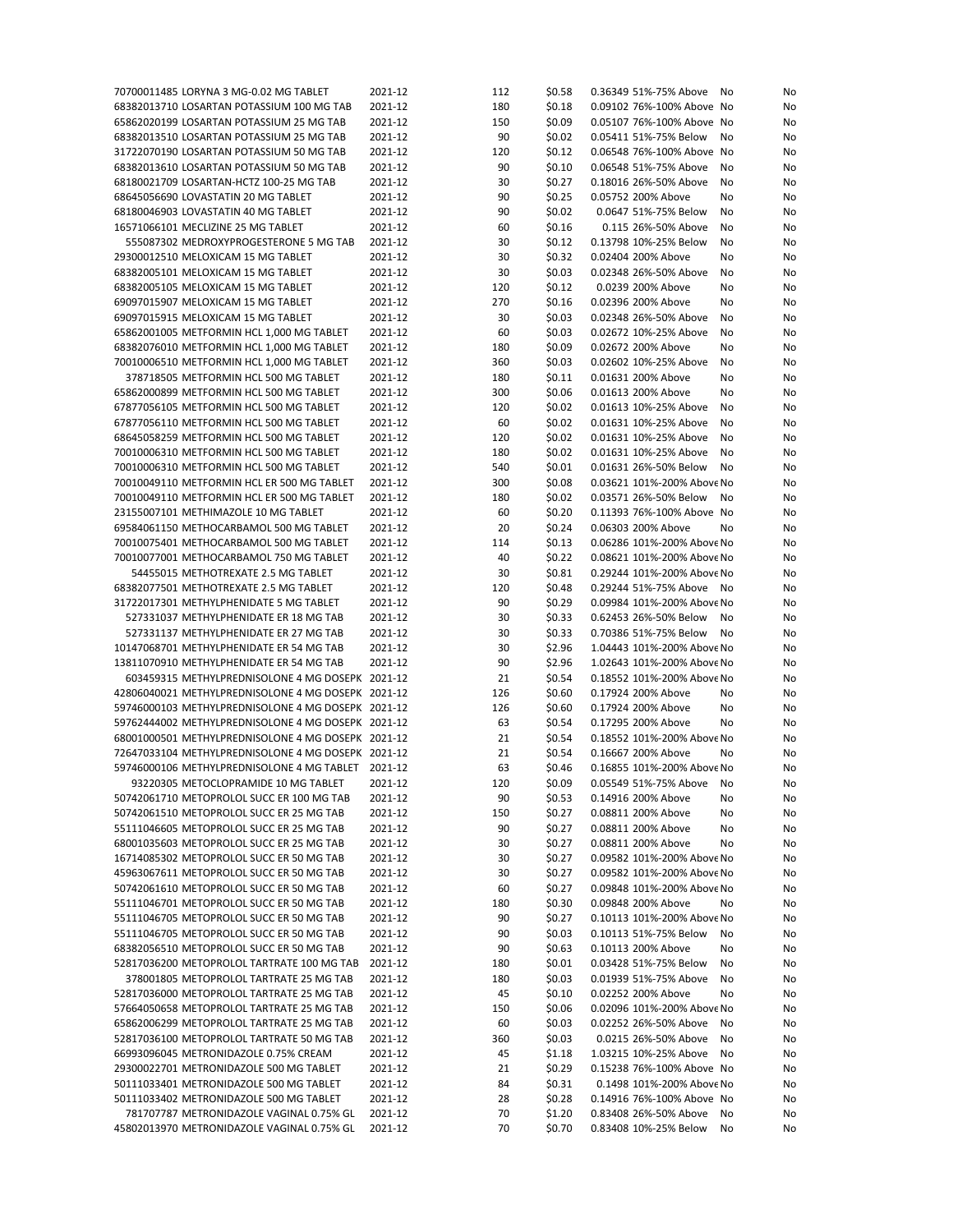| 93545528 MIMVEY 1-0.5 MG TABLET                    | 2021-12 | 84  | \$0.86 | 1.34881 26%-50% Below      | No | No |
|----------------------------------------------------|---------|-----|--------|----------------------------|----|----|
| 13107003234 MIRTAZAPINE 45 MG TABLET               | 2021-12 | 30  | \$0.16 | 0.13505 10%-25% Above      | No | No |
| 65862060130 MODAFINIL 100 MG TABLET                | 2021-12 | 30  | \$2.36 | 0.39384 200% Above         | No | No |
| 60505252703 MODAFINIL 200 MG TABLET                | 2021-12 | 60  | \$2.25 | 0.57743 200% Above         | No | No |
| 65862060230 MODAFINIL 200 MG TABLET                | 2021-12 | 60  | \$2.25 | 0.57743 200% Above         | No | No |
| 45802025735 MOMETASONE FUROATE 0.1% CREAM 2021-12  |         | 15  | \$0.67 | 0.53579 26%-50% Above      | No | No |
| 16714036004 MONO-LINYAH 28 TABLET                  | 2021-12 | 84  | \$0.35 | 0.19569 76%-100% Above No  |    | No |
| 16729011917 MONTELUKAST SOD 10 MG TABLET           | 2021-12 | 60  | \$0.12 | 0.06879 51%-75% Above      | No | No |
| 29300022019 MONTELUKAST SOD 10 MG TABLET           | 2021-12 | 30  | \$0.12 | 0.07207 51%-75% Above      | No | No |
| 31722072610 MONTELUKAST SOD 10 MG TABLET           | 2021-12 | 150 | \$0.12 | 0.07207 51%-75% Above      | No | No |
| 31722072610 MONTELUKAST SOD 10 MG TABLET           | 2021-12 | 180 | \$0.03 | 0.07207 51%-75% Below      | No | No |
| 31722072690 MONTELUKAST SOD 10 MG TABLET           | 2021-12 | 90  | \$0.47 | 0.07207 200% Above         | No | No |
| 55111072510 MONTELUKAST SOD 10 MG TABLET           | 2021-12 | 360 | \$0.23 | 0.06988 200% Above         | No | No |
| 65862057490 MONTELUKAST SOD 10 MG TABLET           | 2021-12 | 150 | \$0.24 | 0.07207 200% Above         | No | No |
| 832141003 MOXIFLOXACIN 0.5% EYE DROPS              | 2021-12 | 3   | \$8.16 | 4.43699 76%-100% Above No  |    | No |
| 65862084003 MOXIFLOXACIN 0.5% EYE DROPS            | 2021-12 | 3   | \$8.16 | 5.05655 51%-75% Above      | No | No |
| 68462056417 MUPIROCIN 2% CREAM                     | 2021-12 | 15  | \$3.40 | 5.79302 26%-50% Below      | No | No |
| 68462056435 MUPIROCIN 2% CREAM                     | 2021-12 | 30  | \$9.79 | 8.04127 10%-25% Above      | No | No |
|                                                    |         |     |        | 0.16427 51%-75% Above      |    |    |
| 93101042 MUPIROCIN 2% OINTMENT                     | 2021-12 | 66  | \$0.28 |                            | No | No |
| 68462018022 MUPIROCIN 2% OINTMENT                  | 2021-12 | 22  | \$0.26 | 0.16184 51%-75% Above      | No | No |
| 16729008110 NALTREXONE 50 MG TABLET                | 2021-12 | 30  | \$1.01 | 0.7657 26%-50% Above       | No | No |
| 50228043605 NAPROXEN 500 MG TABLET                 | 2021-12 | 20  | \$0.24 | 0.07351 200% Above         | No | No |
| 65162019050 NAPROXEN 500 MG TABLET                 | 2021-12 | 30  | \$0.36 | 0.07351 200% Above         | No | No |
| 68462019005 NAPROXEN 500 MG TABLET                 | 2021-12 | 74  | \$0.14 | 0.0765 76%-100% Above No   |    | No |
| 13668035530 NEBIVOLOL 10 MG TABLET                 | 2021-12 | 60  | \$0.90 | 0.57752 51%-75% Above      | No | No |
| 67877039130 NEBIVOLOL 10 MG TABLET                 | 2021-12 | 30  | \$0.85 | 0.54331 51%-75% Above      | No | No |
| 50742062201 NIFEDIPINE ER 90 MG TABLET             | 2021-12 | 60  | \$1.04 | 0.43951 101%-200% Above No |    | No |
| 185012201 NITROFURANTOIN MONO-MCR 100 MG 2021-12   |         | 24  | \$0.88 | 0.56872 51%-75% Above      | No | No |
| 16714043901 NITROFURANTOIN MONO-MCR 100 MG 2021-12 |         | 6   | \$0.96 | 0.56872 51%-75% Above      | No | No |
| 378728353 NORETH-EE-FE 1-0.02(21)-75 TAB           | 2021-12 | 168 | \$0.06 | 0.27901 76%-100% Below No  |    | No |
| 59762159905 NORETH-EE-FE 1-0.02(24)-75 CAP         | 2021-12 | 84  | \$5.56 | 2.96027 76%-100% Above No  |    | No |
| 378727253 NORETHINDRONE 0.35 MG TABLET             | 2021-12 | 28  | \$0.48 | 0.18335 101%-200% Above No |    | No |
| 68462030450 NORETHINDRONE 5 MG TABLET              | 2021-12 | 60  | \$1.57 | 0.56906 101%-200% Above No |    | No |
| 68462030929 NORG-ETHIN ESTRA 0.25-0.035 MG         | 2021-12 | 112 | \$0.38 | 0.18858 101%-200% Above No |    | No |
| 555901058 NORTREL 1-35 28 TABLET                   | 2021-12 | 28  | \$0.61 | 0.33143 76%-100% Above No  |    | No |
| 42192032801 NP THYROID 120 MG TABLET               | 2021-12 | 90  | \$0.84 | 1.25149 26%-50% Below      | No | No |
| 42192033001 NP THYROID 60 MG TABLET                | 2021-12 | 30  | \$0.48 | 0.6555 26%-50% Below       | No | No |
| 121086816 NYSTATIN 100,000 UNIT/ML SUSP            | 2021-12 | 200 | \$0.07 | 0.06044 10%-25% Above      | No | No |
| 66689000802 NYSTATIN 100,000 UNIT/ML SUSP          | 2021-12 | 120 | \$0.11 | 0.12729 10%-25% Below      | No | No |
| 16729036615 OLMESARTAN-HCTZ 20-12.5 MG TAB         | 2021-12 | 90  | \$0.56 | 0.25152 101%-200% Above No |    | No |
| 70756081290 OLMESARTAN-HCTZ 20-12.5 MG TAB         | 2021-12 | 90  | \$0.55 | 0.25152 101%-200% Above No |    | No |
| 16729036715 OLMESARTAN-HCTZ 40-12.5 MG TAB         | 2021-12 | 90  | \$0.64 | 0.3357 76%-100% Above No   |    | No |
| 49884079011 OLMSRTN-AMLDPN-HCTZ 40-10-25MG 2021-12 |         | 30  | \$0.96 | 1.80106 26%-50% Below      | No | No |
| 31722093612 OMEGA-3 ETHYL ESTERS 1 GM CAP          | 2021-12 | 120 | \$0.42 | 0.19014 101%-200% Above No |    | No |
| 60505317007 OMEGA-3 ETHYL ESTERS 1 GM CAP          | 2021-12 | 180 | \$0.42 | 0.19014 101%-200% Above No |    | No |
| 55111015810 OMEPRAZOLE DR 20 MG CAPSULE            | 2021-12 | 150 | \$0.08 | 0.03475 101%-200% Above No |    | No |
| 57237016199 OMEPRAZOLE DR 20 MG CAPSULE            | 2021-12 | 120 | \$0.14 | 0.0346 200% Above No       |    | No |
| 62175011843 OMEPRAZOLE DR 20 MG CAPSULE            | 2021-12 | 90  | \$0.13 | 0.03507 200% Above         | No | No |
| 70700015010 OMEPRAZOLE DR 20 MG CAPSULE            | 2021-12 | 120 | \$0.04 | 0.03507 10%-25% Above      | No | No |
| 16714012303 OMEPRAZOLE DR 40 MG CAPSULE            | 2021-12 | 30  | \$0.05 | 0.06171 10%-25% Below      | No | No |
| 55111064505 OMEPRAZOLE DR 40 MG CAPSULE            |         | 90  |        | 0.06489 51%-75% Below      |    |    |
|                                                    | 2021-12 |     | \$0.03 |                            | No | No |
| 59651000305 OMEPRAZOLE DR 40 MG CAPSULE            | 2021-12 | 180 | \$0.22 | 0.06171 200% Above         | No | No |
| 59651000330 OMEPRAZOLE DR 40 MG CAPSULE            | 2021-12 | 90  | \$0.05 | 0.06171 10%-25% Below      | No | No |
| 62175013643 OMEPRAZOLE DR 40 MG CAPSULE            | 2021-12 | 60  | \$0.05 | 0.0633 10%-25% Below       | No | No |
| 68382050010 OMEPRAZOLE DR 40 MG CAPSULE            | 2021-12 | 270 | \$0.35 | 0.06489 200% Above         | No | No |
| 68462010530 ONDANSETRON HCL 4 MG TABLET            | 2021-12 | 50  | \$0.13 | 0.0712 76%-100% Above No   |    | No |
| 57237007630 ONDANSETRON HCL 8 MG TABLET            | 2021-12 | 27  | \$0.04 | 0.09406 51%-75% Below      | No | No |
| 65862018830 ONDANSETRON HCL 8 MG TABLET            | 2021-12 | 9   | \$0.18 | 0.09406 76%-100% Above No  |    | No |
| 68462010630 ONDANSETRON HCL 8 MG TABLET            | 2021-12 | 9   | \$0.25 | 0.09406 101%-200% Above No |    | No |
| 16714020030 ONDANSETRON ODT 4 MG TABLET            | 2021-12 | 5   | \$0.49 | 0.23529 101%-200% Above No |    | No |
| 57237007710 ONDANSETRON ODT 4 MG TABLET            | 2021-12 | 52  | \$0.58 | 0.23158 101%-200% Above No |    | No |
| 57237007730 ONDANSETRON ODT 4 MG TABLET            | 2021-12 | 40  | \$0.50 | 0.22972 101%-200% Above No |    | No |
| 62756024064 ONDANSETRON ODT 4 MG TABLET            | 2021-12 | 12  | \$0.50 | 0.22415 101%-200% Above No |    | No |
| 65862039010 ONDANSETRON ODT 4 MG TABLET            | 2021-12 | 113 | \$0.44 | 0.23158 76%-100% Above No  |    | No |
| 68462015713 ONDANSETRON ODT 4 MG TABLET            | 2021-12 | 18  | \$0.50 | 0.22972 101%-200% Above No |    | No |
| 31722063231 OSELTAMIVIR PHOS 75 MG CAPSULE         | 2021-12 | 10  | \$4.64 | 1.45877 200% Above         | No | No |
| 64380079901 OSELTAMIVIR PHOS 75 MG CAPSULE         | 2021-12 | 10  | \$4.64 | 1.45877 200% Above         | No | No |
| 68180067711 OSELTAMIVIR PHOS 75 MG CAPSULE         | 2021-12 | 10  | \$2.00 | 1.39112 26%-50% Above      | No | No |
| 69238126601 OSELTAMIVIR PHOS 75 MG CAPSULE         | 2021-12 | 50  | \$4.14 | 1.43171 101%-200% Above No |    | No |
| 72205004411 OSELTAMIVIR PHOS 75 MG CAPSULE         | 2021-12 | 20  | \$4.64 | 1.45877 200% Above         | No | No |
|                                                    |         |     |        |                            |    |    |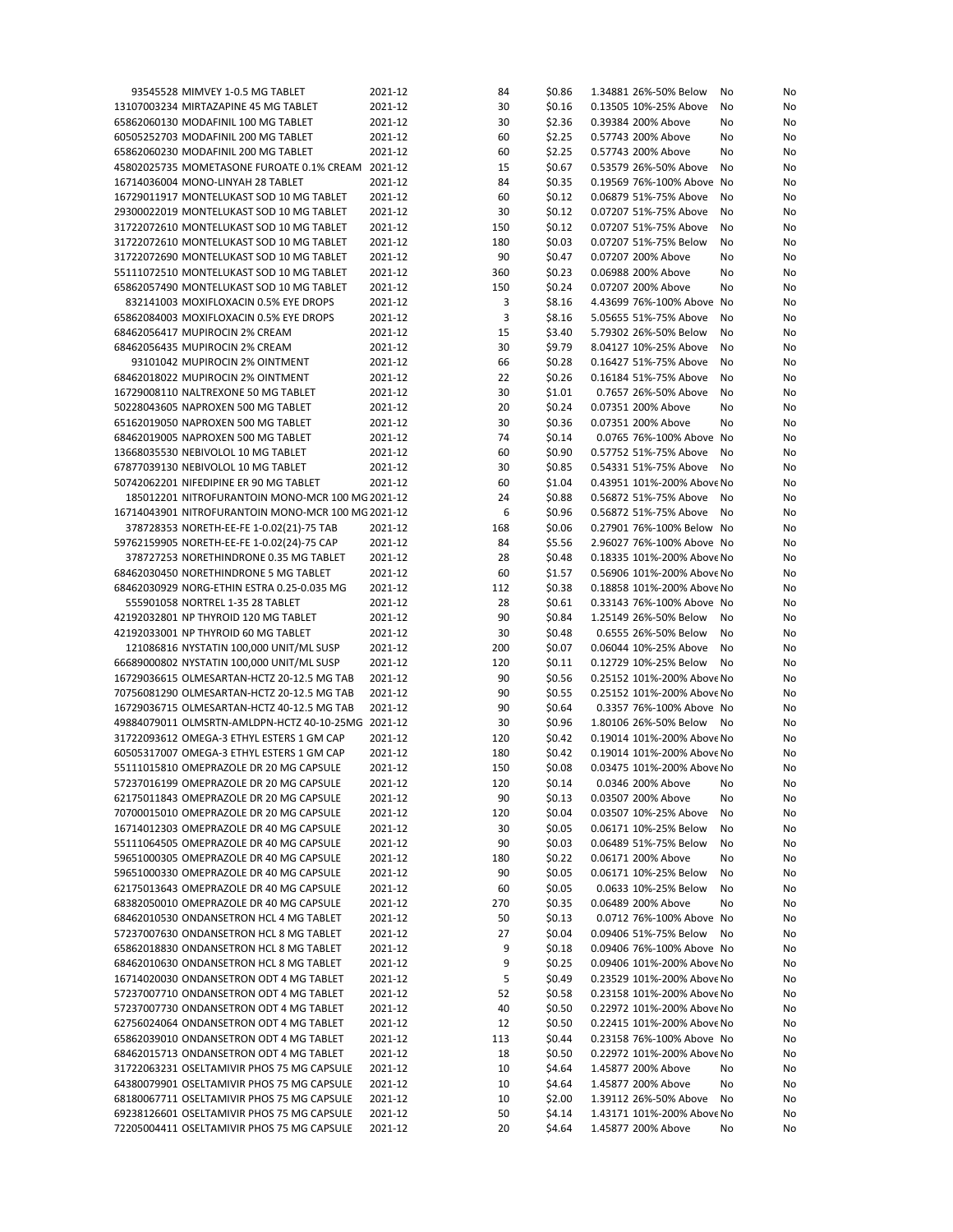| 51991029305 OXCARBAZEPINE 300 MG TABLET            | 2021-12 | 60  | \$0.30   | 0.22058 26%-50% Above<br>No  | No |
|----------------------------------------------------|---------|-----|----------|------------------------------|----|
| 16729031701 OXYBUTYNIN CL ER 5 MG TABLET           | 2021-12 | 7   | \$0.38   | 0.14917 101%-200% Above No   | No |
| 10702005601 OXYCODONE HCL (IR) 10 MG TAB           | 2021-12 | 120 | \$0.22   | 0.12 76%-100% Above No       | No |
| 10702000901 OXYCODONE HCL (IR) 30 MG TAB           | 2021-12 | 120 | \$0.46   | 0.22569 101%-200% Above No   | No |
|                                                    |         |     |          |                              |    |
| 10702001801 OXYCODONE HCL (IR) 5 MG TABLET         | 2021-12 | 15  | \$0.24   | 0.07528 200% Above<br>No     | No |
| 406052301 OXYCODONE-ACETAMINOPHEN 10-325 2021-12   |         | 120 | \$0.19   | 0.1586 10%-25% Above<br>No   | No |
| 42858010401 OXYCODONE-ACETAMINOPHEN 10-325 2021-12 |         | 120 | \$0.11   | 0.1586 26%-50% Below<br>No   | No |
| 406051201 OXYCODONE-ACETAMINOPHEN 5-325 2021-12    |         | 60  | \$0.17   | 0.08296 101%-200% Above No   | No |
| 406051205 OXYCODONE-ACETAMINOPHEN 5-325 2021-12    |         | 24  | \$0.10   | 0.08252 10%-25% Above<br>No  | No |
|                                                    |         |     |          |                              |    |
| 31722094905 OXYCODONE-ACETAMINOPHEN 5-325 2021-12  |         | 15  | \$0.10   | 0.08296 10%-25% Above<br>No  | No |
| 42858010201 OXYCODONE-ACETAMINOPHEN 5-325 2021-12  |         | 90  | \$0.07   | 0.08208 10%-25% Below<br>No  | No |
| 406052201 OXYCODONE-ACETAMINOPHN 7.5-325 2021-12   |         | 60  | \$0.14   | 0.09891 26%-50% Above<br>No  | No |
| 169413013 OZEMPIC 1 MG/DOSE (4 MG/3 ML)            | 2021-12 | 15  | \$239.38 | 273.9923 10%-25% Below<br>No | No |
|                                                    |         |     |          |                              |    |
| 378668977 PANTOPRAZOLE SOD DR 40 MG TAB            | 2021-12 | 30  | \$0.63   | 0.06123 200% Above<br>No     | No |
| 31722071310 PANTOPRAZOLE SOD DR 40 MG TAB          | 2021-12 | 60  | \$0.09   | 0.06123 26%-50% Above<br>No  | No |
| 31722071390 PANTOPRAZOLE SOD DR 40 MG TAB          | 2021-12 | 90  | \$0.10   | 0.05841 51%-75% Above<br>No  | No |
| 31722071390 PANTOPRAZOLE SOD DR 40 MG TAB          | 2021-12 | 270 | \$0.02   | 0.05912 51%-75% Below<br>No  | No |
| 62175061743 PANTOPRAZOLE SOD DR 40 MG TAB          | 2021-12 | 120 | \$0.10   | 0.06017 51%-75% Above<br>No  | No |
|                                                    |         |     |          |                              |    |
| 65862056099 PANTOPRAZOLE SOD DR 40 MG TAB          | 2021-12 | 210 | \$0.10   | 0.05954 51%-75% Above<br>No  | No |
| 13107015590 PAROXETINE HCL 20 MG TABLET            | 2021-12 | 45  | \$0.20   | 0.07981 101%-200% Above No   | No |
| 13107015790 PAROXETINE HCL 40 MG TABLET            | 2021-12 | 90  | \$0.11   | 0.12391 10%-25% Below<br>No  | No |
| 75826011410 PHENAZOPYRIDINE 100 MG TAB             | 2021-12 | 15  | \$1.02   | 0.2921 200% Above<br>No      | No |
| 51293061201 PHENAZOPYRIDINE 200 MG TAB             | 2021-12 | 12  | \$1.61   | 0.5167 200% Above            | No |
|                                                    |         |     |          | No                           |    |
| 65162068210 PHENAZOPYRIDINE 200 MG TAB             | 2021-12 | 12  | \$1.61   | 0.5167 200% Above<br>No      | No |
| 11534016001 PHENTERMINE 37.5 MG TABLET             | 2021-12 | 30  | \$0.17   | 0.0832 101%-200% Above No    | No |
| 93727198 PIOGLITAZONE HCL 15 MG TABLET             | 2021-12 | 90  | \$0.24   | 0.10259 101%-200% Above No   | No |
| 832532411 POTASSIUM CL ER 10 MEQ TABLET            | 2021-12 | 90  | \$0.35   | 0.23794 26%-50% Above<br>No  | No |
|                                                    |         |     |          |                              |    |
| 69680013300 POTASSIUM CL ER 10 MEQ TABLET          | 2021-12 | 90  | \$0.17   | 0.14418 10%-25% Above<br>No  | No |
| 832532511 POTASSIUM CL ER 20 MEQ TABLET            | 2021-12 | 14  | \$0.33   | 0.22644 26%-50% Above<br>No  | No |
| 68382039801 POTASSIUM CL ER 20 MEQ TABLET          | 2021-12 | 170 | \$0.20   | 0.30619 26%-50% Below<br>No  | No |
| 70436015301 POTASSIUM CL ER 20 MEQ TABLET          | 2021-12 | 60  | \$0.35   | 0.30619 10%-25% Above<br>No  | No |
| 60505016805 PRAVASTATIN SODIUM 10 MG TAB           | 2021-12 | 30  | \$0.10   | 0.08359 10%-25% Above<br>No  | No |
|                                                    |         |     |          |                              |    |
| 93720198 PRAVASTATIN SODIUM 20 MG TAB              | 2021-12 | 30  | \$0.10   | 0.05681 76%-100% Above No    | No |
| 60505016907 PRAVASTATIN SODIUM 20 MG TAB           | 2021-12 | 30  | \$0.10   | 0.05681 76%-100% Above No    | No |
| 60505017007 PRAVASTATIN SODIUM 40 MG TAB           | 2021-12 | 90  | \$0.11   | 0.0907 10%-25% Above<br>No   | No |
| 60505017007 PRAVASTATIN SODIUM 40 MG TAB           | 2021-12 | 90  | \$0.04   | 0.0907 51%-75% Below<br>No   | No |
|                                                    |         |     |          |                              |    |
| 68462019790 PRAVASTATIN SODIUM 40 MG TAB           | 2021-12 | 90  | \$0.17   | 0.0907 76%-100% Above No     | No |
| 121075908 PREDNISOLONE 15 MG/5 ML SOLN             | 2021-12 | 135 | \$0.19   | 0.11056 51%-75% Above<br>No  | No |
| 50383004248 PREDNISOLONE 15 MG/5 ML SOLN           | 2021-12 | 30  | \$0.19   | 0.17182 10%-25% Above<br>No  | No |
| 60758011905 PREDNISOLONE AC 1% EYE DROP            | 2021-12 | 20  | \$4.76   | 5.51545 10%-25% Below<br>No  | No |
| 61314063710 PREDNISOLONE AC 1% EYE DROP            | 2021-12 | 10  | \$3.68   | 5.36303 26%-50% Below<br>No  | No |
|                                                    |         |     |          |                              |    |
| 603533815 PREDNISONE 10 MG TAB DOSE PACK           | 2021-12 | 42  | \$0.56   | 0.72972 10%-25% Below<br>No  | No |
| 378064110 PREDNISONE 10 MG TABLET                  | 2021-12 | 44  | \$0.21   | 0.08494 101%-200% Above No   | No |
| 59746017310 PREDNISONE 10 MG TABLET                | 2021-12 | 136 | \$0.12   | 0.08202 26%-50% Above<br>No  | No |
| 603533621 PREDNISONE 2.5 MG TABLET                 | 2021-12 | 9   | \$0.14   | 0.0867 51%-75% Above<br>No   | No |
| 378064205 PREDNISONE 20 MG TABLET                  | 2021-12 | 35  | \$0.16   | 0.1057 26%-50% Above No      | No |
|                                                    |         |     |          |                              |    |
| 591544305 PREDNISONE 20 MG TABLET                  | 2021-12 | 10  | \$0.27   | 0.10124 101%-200% Above No   | No |
| 59746017506 PREDNISONE 20 MG TABLET                | 2021-12 | 11  | \$0.15   | 0.1057 26%-50% Above<br>No   | No |
| 64380078506 PREDNISONE 20 MG TABLET                | 2021-12 | 39  | \$0.12   | 0.10458 10%-25% Above<br>No  | No |
| 591505210 PREDNISONE 5 MG TABLET                   | 2021-12 | 180 | \$0.11   | 0.07777 26%-50% Above<br>No  | No |
|                                                    |         |     |          |                              |    |
| 59746017210 PREDNISONE 5 MG TABLET                 | 2021-12 | 30  | \$0.09   | 0.07777 10%-25% Above<br>No  | No |
| 54001925 PREDNISONE 50 MG TABLET                   | 2021-12 | 10  | \$0.24   | 0.27582 10%-25% Below<br>No  | No |
| 43598029190 PREGABALIN 25 MG CAPSULE               | 2021-12 | 60  | \$0.24   | 0.08743 101%-200% Above No   | No |
| 62332012090 PREGABALIN 50 MG CAPSULE               | 2021-12 | 60  | \$0.03   | 0.08614 51%-75% Below<br>No  | No |
| 43598029390 PREGABALIN 75 MG CAPSULE               | 2021-12 | 120 | \$0.15   | 0.08741 51%-75% Above<br>No  | No |
|                                                    |         |     |          |                              |    |
| 59310057922 PROAIR HFA 90 MCG INHALER              | 2021-12 | 8   | \$8.01   | 3.38096 101%-200% Above No   | No |
| 59651015201 PROGESTERONE 100 MG CAPSULE            | 2021-12 | 30  | \$0.68   | 0.24894 101%-200% Above No   | No |
| 69452023320 PROGESTERONE 100 MG CAPSULE            | 2021-12 | 300 | \$0.45   | 0.25116 76%-100% Above No    | No |
| 70700016201 PROGESTERONE 100 MG CAPSULE            | 2021-12 | 120 | \$0.33   | 0.25781 26%-50% Above<br>No  | No |
|                                                    |         |     |          |                              |    |
| 69452023420 PROGESTERONE 200 MG CAPSULE            | 2021-12 | 90  | \$0.66   | 0.57658 10%-25% Above<br>No  | No |
| 70700016301 PROGESTERONE 200 MG CAPSULE            | 2021-12 | 90  | \$0.38   | 0.57658 26%-50% Below<br>No  | No |
| 68382004101 PROMETHAZINE 25 MG TABLET              | 2021-12 | 40  | \$0.08   | 0.05002 51%-75% Above<br>No  | No |
| 68382004110 PROMETHAZINE 25 MG TABLET              | 2021-12 | 60  | \$0.06   | 0.05002 10%-25% Above<br>No  | No |
| 27808006502 PROMETHAZINE-CODEINE SOLUTION          | 2021-12 | 240 | \$0.06   | 0.05146 10%-25% Above<br>No  | No |
|                                                    |         |     |          |                              |    |
| 60432060416 PROMETHAZINE-DM 6.25-15 MG/5ML 2021-12 |         | 118 | \$0.08   | 0.05771 26%-50% Above<br>No  | No |
| 65162068090 PROMETHAZINE-DM 6.25-15 MG/5ML 2021-12 |         | 480 | \$0.07   | 0.05755 26%-50% Above<br>No  | No |
| 70436015542 PROMETHAZINE-DM 6.25-15 MG/5ML 2021-12 |         | 230 | \$0.07   | 0.05771 10%-25% Above<br>No  | No |
| 603548232 PROPRANOLOL 10 MG TABLET                 | 2021-12 | 15  | \$0.63   | 0.07766 200% Above<br>No     | No |
| 115166003 PROPRANOLOL 20 MG TABLET                 | 2021-12 | 60  | \$0.16   | 0.09354 51%-75% Above<br>No  | No |
|                                                    |         |     |          |                              |    |
| 115166101 PROPRANOLOL 40 MG TABLET                 | 2021-12 | 90  | \$0.25   | 0.12057 101%-200% Above No   | No |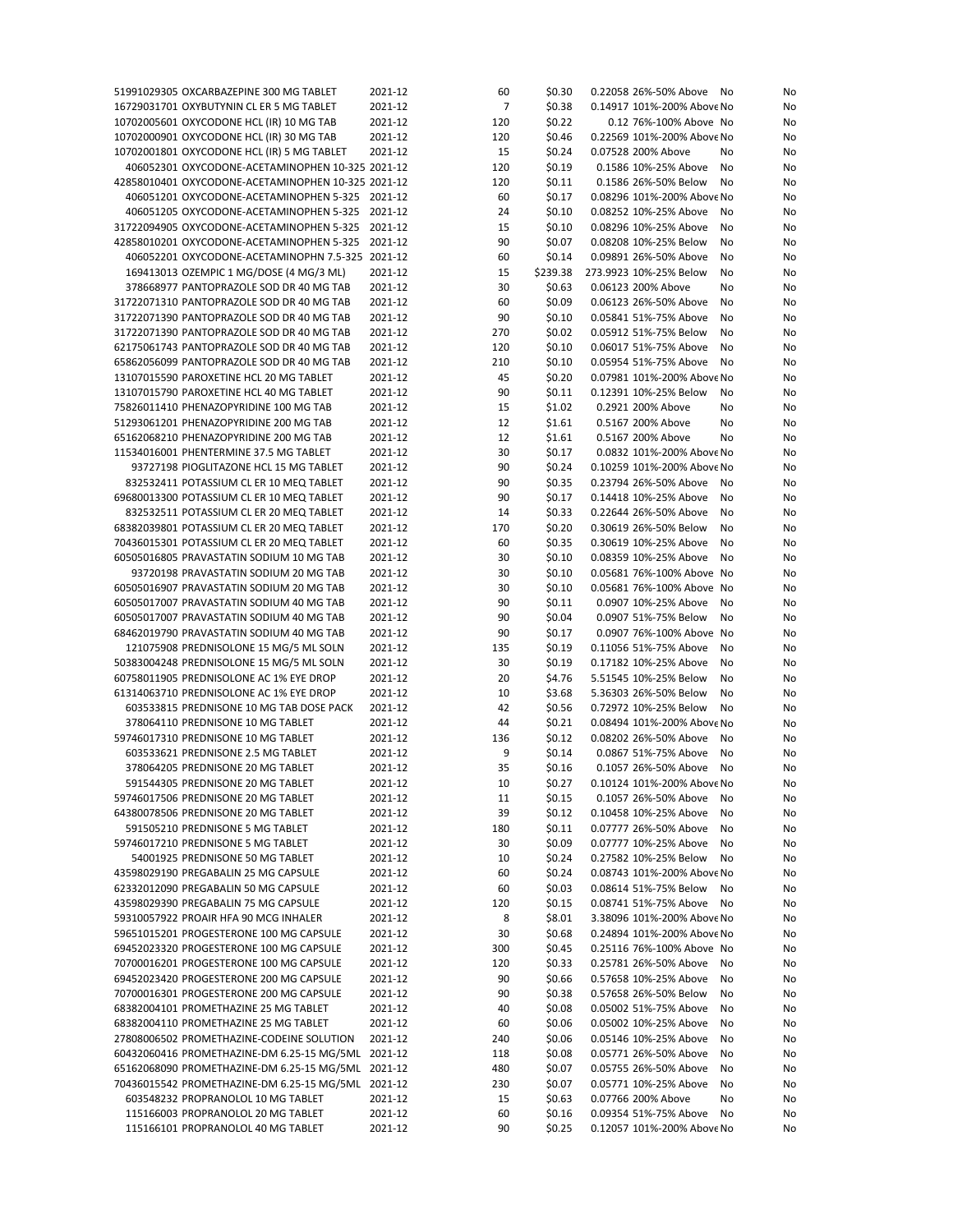| 603548421 PROPRANOLOL 40 MG TABLET                 | 2021-12 | 60  | \$0.25  | 0.12956 76%-100% Above No<br>No     |
|----------------------------------------------------|---------|-----|---------|-------------------------------------|
| 69238207907 PROPRANOLOL 40 MG TABLET               | 2021-12 | 120 | \$0.25  | 0.12507 76%-100% Above No<br>No     |
| 65862049301 QUETIAPINE FUMARATE 200 MG TAB         | 2021-12 | 90  | \$0.29  | 0.10783 101%-200% Above No<br>No    |
| 67877024601 QUETIAPINE FUMARATE 200 MG TAB         | 2021-12 | 30  | \$0.24  | 0.10941 101%-200% Above No<br>No    |
| 68180044801 QUETIAPINE FUMARATE 200 MG TAB         | 2021-12 | 270 | \$0.05  | 0.10941 51%-75% Below<br>No<br>No   |
| 65862048901 QUETIAPINE FUMARATE 25 MG TAB          | 2021-12 | 150 | \$0.11  | 0.03022 200% Above<br>No<br>No      |
| 67877024760 QUETIAPINE FUMARATE 300 MG TAB         | 2021-12 | 45  | \$0.28  | 0.14937 76%-100% Above No<br>No     |
| 65862049501 QUETIAPINE FUMARATE 400 MG TAB         | 2021-12 | 60  | \$0.33  | 0.1766 76%-100% Above No<br>No      |
| 65862049001 QUETIAPINE FUMARATE 50 MG TAB          | 2021-12 | 60  | \$0.11  | 0.04393 101%-200% Above No<br>No    |
| 67877024901 QUETIAPINE FUMARATE 50 MG TAB          | 2021-12 | 60  | \$0.14  | 0.04477 200% Above<br>No<br>No      |
|                                                    |         |     |         |                                     |
| 24478007501 QUILLICHEW ER 30 MG CHEW TAB           | 2021-12 | 30  | \$10.47 | 11.96591 10%-25% Below<br>No<br>No  |
| 43598050510 RALOXIFENE HCL 60 MG TABLET            | 2021-12 | 90  | \$0.58  | 0.36697 51%-75% Above<br>No<br>No   |
| 60505316500 RISEDRONATE SODIUM 35 MG TAB           | 2021-12 | 16  | \$2.34  | 3.62703 26%-50% Below<br>No<br>No   |
| 43547034106 RISPERIDONE 1 MG TABLET                | 2021-12 | 30  | \$0.06  | 0.05382 10%-25% Above<br>No<br>No   |
| 33342009441 RIZATRIPTAN 10 MG ODT                  | 2021-12 | 24  | \$1.12  | 0.91116 10%-25% Above<br>No<br>No   |
| 67877026218 RIZATRIPTAN 10 MG TABLET               | 2021-12 | 9   | \$1.07  | 0.50549 101%-200% Above No<br>No    |
| 68462025401 ROPINIROLE HCL 0.5 MG TABLET           | 2021-12 | 30  | \$0.11  | 0.0461 101%-200% Above No<br>No     |
| 31722088390 ROSUVASTATIN CALCIUM 10 MG TAB         | 2021-12 | 180 | \$0.51  | 0.05976 200% Above<br>No<br>No      |
| 72205000390 ROSUVASTATIN CALCIUM 10 MG TAB         | 2021-12 | 270 | \$0.18  | 0.06045 200% Above<br>No<br>No      |
| 16714099001 ROSUVASTATIN CALCIUM 20 MG TAB         | 2021-12 | 30  | \$0.53  | 0.07449 200% Above<br>No<br>No      |
| 31722088490 ROSUVASTATIN CALCIUM 20 MG TAB         | 2021-12 | 90  | \$0.20  | 0.07362 101%-200% Above No<br>No    |
| 72205000490 ROSUVASTATIN CALCIUM 20 MG TAB         | 2021-12 | 90  | \$0.10  | 0.07362 26%-50% Above<br>No<br>No   |
| 72205000499 ROSUVASTATIN CALCIUM 20 MG TAB         | 2021-12 | 90  | \$0.10  | 0.07449 26%-50% Above<br>No<br>No   |
|                                                    |         |     |         |                                     |
| 70377000911 ROSUVASTATIN CALCIUM 40 MG TAB         | 2021-12 | 30  | \$0.48  | 0.12575 200% Above<br>No<br>No      |
| 72205000530 ROSUVASTATIN CALCIUM 40 MG TAB         | 2021-12 | 180 | \$0.28  | 0.12575 101%-200% Above No<br>No    |
| 72205000599 ROSUVASTATIN CALCIUM 40 MG TAB         | 2021-12 | 90  | \$0.46  | 0.12575 200% Above<br>No<br>No      |
| 31722088290 ROSUVASTATIN CALCIUM 5 MG TAB          | 2021-12 | 90  | \$0.14  | 0.0637 101%-200% Above No<br>No     |
| 70377000612 ROSUVASTATIN CALCIUM 5 MG TAB          | 2021-12 | 30  | \$0.45  | 0.0637 200% Above<br>No<br>No       |
| 72205002790 ROSUVASTATIN CALCIUM 5 MG TAB          | 2021-12 | 120 | \$0.23  | 0.0637 200% Above<br>No<br>No       |
| 69097083512 SERTRALINE HCL 100 MG TABLET           | 2021-12 | 328 | \$0.11  | 0.05978 76%-100% Above No<br>No     |
| 69097083312 SERTRALINE HCL 25 MG TABLET            | 2021-12 | 90  | \$0.04  | 0.06955 26%-50% Below<br>No<br>No   |
| 68180035202 SERTRALINE HCL 50 MG TABLET            | 2021-12 | 30  | \$0.16  | 0.04415 200% Above<br>No<br>No      |
| 69097083412 SERTRALINE HCL 50 MG TABLET            | 2021-12 | 570 | \$0.08  | 0.04394 76%-100% Above No<br>No     |
| 93534356 SILDENAFIL 100 MG TABLET                  | 2021-12 | 6   | \$0.66  | 0.22255 101%-200% Above No<br>No    |
| 16729000517 SIMVASTATIN 20 MG TABLET               | 2021-12 | 270 | \$0.05  | 0.0264 76%-100% Above No<br>No      |
| 70377000315 SIMVASTATIN 20 MG TABLET               | 2021-12 | 90  | \$0.17  | 0.02624 200% Above<br>No<br>No      |
|                                                    |         |     |         |                                     |
| 16714068403 SIMVASTATIN 40 MG TABLET               | 2021-12 | 90  | \$0.06  | 0.03962 51%-75% Above<br>No<br>No   |
| 16729000617 SIMVASTATIN 40 MG TABLET               | 2021-12 | 90  | \$0.03  | 0.03962 10%-25% Below<br>No<br>No   |
| 68462038630 SOLIFENACIN 5 MG TABLET                | 2021-12 | 90  | \$0.29  | 0.25249 10%-25% Above<br>No<br>No   |
| 93106101 SOTALOL 80 MG TABLET                      | 2021-12 | 180 | \$0.21  | 0.07858 101%-200% Above No<br>No    |
| 53746051501 SPIRONOLACTONE 100 MG TABLET           | 2021-12 | 90  | \$0.87  | 0.20864 200% Above<br>No<br>No      |
| 16729022517 SPIRONOLACTONE 25 MG TABLET            | 2021-12 | 60  | \$0.28  | 0.0532 200% Above<br>No<br>No       |
| 53746051401 SPIRONOLACTONE 50 MG TABLET            | 2021-12 | 30  | \$0.67  | 0.11367 200% Above<br>No<br>No      |
| 555901658 SPRINTEC 28 DAY TABLET                   | 2021-12 | 196 | \$0.47  | 0.18858 101%-200% Above No<br>No    |
| 51862054506 SRONYX 0.10-0.02 MG TABLET             | 2021-12 | 168 | \$0.33  | 0.21258 51%-75% Above<br>No<br>No   |
| 43598021055 SSD 1% CREAM                           | 2021-12 | 50  | \$0.09  | 0.12176 26%-50% Below<br>No<br>No   |
| 65862042005 SULFAMETHOXAZOLE-TMP DS TABLET 2021-12 |         | 146 | \$0.17  | 0.06188 101%-200% Above No<br>No    |
| 65862041905 SULFAMETHOXAZOLE-TMP SS TABLET 2021-12 |         | 40  | \$0.06  | 0.06699 10%-25% Below<br>No<br>No   |
| 65862049647 SULFAMETHOXAZOLE-TMP SUSP              | 2021-12 | 98  | \$0.16  | 0.07896 101%-200% Above No<br>No    |
| 55111029398 SUMATRIPTAN SUCC 100 MG TABLET         | 2021-12 | 9   | \$0.31  | 0.57547 26%-50% Below<br>No<br>No   |
| 65862014836 SUMATRIPTAN SUCC 100 MG TABLET         | 2021-12 | 9   | \$1.15  | 0.57547 76%-100% Above No<br>No     |
| 16714079701 SUMATRIPTAN SUCC 50 MG TABLET          | 2021-12 | 100 | \$0.78  | 0.5379 26%-50% Above<br>No<br>No    |
| 65862014736 SUMATRIPTAN SUCC 50 MG TABLET          |         |     |         |                                     |
|                                                    | 2021-12 | 9   | \$0.78  | 0.57283 26%-50% Above<br>No<br>No   |
| 47335041022 SUMATRIPTAN-NAPROXEN 85-500 MG 2021-12 |         | 9   | \$5.74  | 28.11871 76%-100% Below<br>No<br>No |
| 70700011585 SYEDA 28 TABLET                        | 2021-12 | 84  | \$0.20  | 0.32358 26%-50% Below<br>No<br>No   |
| 68462053435 TACROLIMUS 0.1% OINTMENT               | 2021-12 | 30  | \$0.88  | 1.65048 26%-50% Below<br>No<br>No   |
| 781210201 TACROLIMUS 0.5 MG CAPSULE (IR)           | 2021-12 | 30  | \$0.12  | 0.246 51%-75% Below<br>No<br>No     |
| 781210301 TACROLIMUS 1 MG CAPSULE (IR)             | 2021-12 | 60  | \$0.25  | 0.41829 26%-50% Below<br>No<br>No   |
| 93301756 TADALAFIL 5 MG TABLET                     | 2021-12 | 12  | \$0.23  | 0.17436 26%-50% Above<br>No<br>No   |
| 591247330 TAMOXIFEN 20 MG TABLET                   | 2021-12 | 120 | \$0.82  | 0.41956 76%-100% Above No<br>No     |
| 57237001401 TAMSULOSIN HCL 0.4 MG CAPSULE          | 2021-12 | 30  | \$0.11  | 0.06103 76%-100% Above No<br>No     |
| 65862059805 TAMSULOSIN HCL 0.4 MG CAPSULE          | 2021-12 | 60  | \$0.03  | 0.06103 51%-75% Below<br>No<br>No   |
| 67877045005 TAMSULOSIN HCL 0.4 MG CAPSULE          | 2021-12 | 30  | \$0.11  | 0.06321 51%-75% Above<br>No<br>No   |
| 68382013201 TAMSULOSIN HCL 0.4 MG CAPSULE          | 2021-12 | 30  | \$0.17  | 0.06321 101%-200% Above No<br>No    |
| 68382013210 TAMSULOSIN HCL 0.4 MG CAPSULE          | 2021-12 | 30  | \$0.11  | 0.06103 76%-100% Above No<br>No     |
|                                                    |         |     |         |                                     |
| 67877048430 TELMISARTAN 80 MG TABLET               | 2021-12 | 90  | \$0.53  | 0.40817 26%-50% Above<br>No<br>No   |
| 65862007930 TERBINAFINE HCL 250 MG TABLET          | 2021-12 | 30  | \$0.17  | 0.15102 10%-25% Above<br>No<br>No   |
| 51672130406 TERCONAZOLE 0.4% CREAM                 | 2021-12 | 45  | \$0.67  | 0.56421 10%-25% Above<br>No<br>No   |
| 45802071708 TERCONAZOLE 80 MG SUPPOSITORY          | 2021-12 | 3   | \$26.05 | 21.54 10%-25% Above<br>No<br>No     |
| 68180094311 TESTOSTERONE 30 MG/1.5 ML PUMP         | 2021-12 | 540 | \$0.83  | 1.356 26%-50% Below<br>No<br>No     |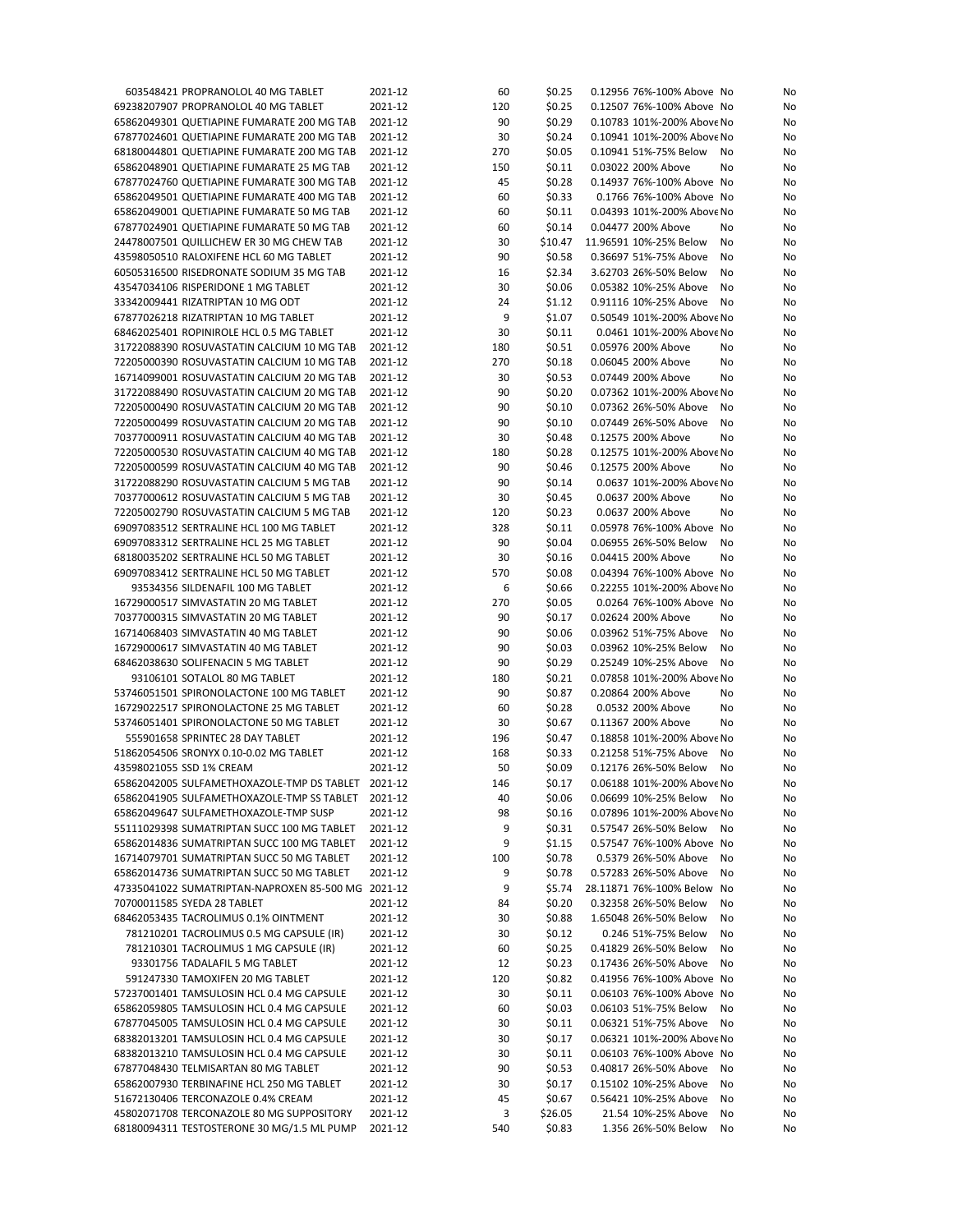| 69097036344 TESTOSTERONE 30 MG/1.5 ML PUMP<br>2021-12<br>90<br>\$3.94<br>143965901 TESTOSTERONE CYP 200 MG/ML<br>2021-12<br>12<br>\$6.28<br>8<br>\$13.72<br>62756001540 TESTOSTERONE CYP 200 MG/ML<br>2021-12<br>5<br>2021-12<br>\$1.60<br>61314022705 TIMOLOL MALEATE 0.5% EYE DROPS<br>45<br>\$0.16<br>55111017915 TIZANIDINE HCL 2 MG TABLET<br>2021-12 | 1.55913 101%-200% Above No   | No |
|------------------------------------------------------------------------------------------------------------------------------------------------------------------------------------------------------------------------------------------------------------------------------------------------------------------------------------------------------------|------------------------------|----|
|                                                                                                                                                                                                                                                                                                                                                            | 15.25335 51%-75% Below<br>No | No |
|                                                                                                                                                                                                                                                                                                                                                            | 15.25335 10%-25% Below<br>No | No |
|                                                                                                                                                                                                                                                                                                                                                            | 1.21512 26%-50% Above<br>No  | No |
|                                                                                                                                                                                                                                                                                                                                                            | 0.04941 200% Above<br>No     | No |
|                                                                                                                                                                                                                                                                                                                                                            |                              |    |
| 2021-12<br>\$0.13<br>55111018010 TIZANIDINE HCL 4 MG TABLET<br>30                                                                                                                                                                                                                                                                                          | 0.05853 101%-200% Above No   | No |
| 2021-12<br>55111018015 TIZANIDINE HCL 4 MG TABLET<br>150<br>\$0.15                                                                                                                                                                                                                                                                                         | 0.05853 101%-200% Above No   | No |
| 5<br>70069013101 TOBRAMYCIN 0.3% EYE DROP<br>2021-12<br>\$1.15                                                                                                                                                                                                                                                                                             | 1.47117 10%-25% Below<br>No  | No |
| 30<br>\$3.17<br>59762004802 TOLTERODINE TART ER 4 MG CAP<br>2021-12                                                                                                                                                                                                                                                                                        | 1.09958 101%-200% Above No   | No |
| 69097012403 TOPIRAMATE 100 MG TABLET<br>\$0.11<br>2021-12<br>60                                                                                                                                                                                                                                                                                            | 0.06418 51%-75% Above<br>No  | No |
| 30<br>\$0.09<br>69097012303 TOPIRAMATE 50 MG TABLET<br>2021-12                                                                                                                                                                                                                                                                                             | 0.04934 76%-100% Above No    | No |
| 69097012312 TOPIRAMATE 50 MG TABLET<br>2021-12<br>\$0.06<br>60                                                                                                                                                                                                                                                                                             | 0.04516 26%-50% Above<br>No  | No |
| 270<br>\$0.10<br>93005805 TRAMADOL HCL 50 MG TABLET<br>2021-12                                                                                                                                                                                                                                                                                             | 0.02335 200% Above<br>No     | No |
| \$0.03<br>29300035505 TRAMADOL HCL 50 MG TABLET<br>2021-12<br>10                                                                                                                                                                                                                                                                                           | 0.02262 26%-50% Above<br>No  | No |
| 50<br>57664037713 TRAMADOL HCL 50 MG TABLET<br>2021-12<br>\$0.16                                                                                                                                                                                                                                                                                           | 0.02371 200% Above<br>No     | No |
|                                                                                                                                                                                                                                                                                                                                                            |                              |    |
| 2021-12<br>60<br>\$0.03<br>57664037718 TRAMADOL HCL 50 MG TABLET                                                                                                                                                                                                                                                                                           | 0.02371 26%-50% Above<br>No  | No |
| 2021-12<br>\$0.11<br>65162062711 TRAMADOL HCL 50 MG TABLET<br>30                                                                                                                                                                                                                                                                                           | 0.02371 200% Above<br>No     | No |
| \$0.13<br>50111056101 TRAZODONE 100 MG TABLET<br>2021-12<br>120                                                                                                                                                                                                                                                                                            | 0.07098 76%-100% Above No    | No |
| 68382080601 TRAZODONE 100 MG TABLET<br>2021-12<br>\$0.09<br>30                                                                                                                                                                                                                                                                                             | 0.07064 26%-50% Above<br>No  | No |
| 50111045001 TRAZODONE 150 MG TABLET<br>2021-12<br>120<br>\$0.40                                                                                                                                                                                                                                                                                            | 0.13177 200% Above<br>No     | No |
| 50111056001 TRAZODONE 50 MG TABLET<br>2021-12<br>120<br>\$0.08                                                                                                                                                                                                                                                                                             | 0.03979 101%-200% Above No   | No |
| 50111056003 TRAZODONE 50 MG TABLET<br>30<br>\$0.06<br>2021-12                                                                                                                                                                                                                                                                                              | 0.03986 51%-75% Above<br>No  | No |
| 50111056003 TRAZODONE 50 MG TABLET<br>\$0.01<br>2021-12<br>180                                                                                                                                                                                                                                                                                             | 0.03986 51%-75% Below<br>No  | No |
| 68382080510 TRAZODONE 50 MG TABLET<br>2021-12<br>\$0.05<br>120                                                                                                                                                                                                                                                                                             | 0.03965 26%-50% Above<br>No  | No |
|                                                                                                                                                                                                                                                                                                                                                            |                              |    |
| 9<br>169255013 TRESIBA FLEXTOUCH 200 UNIT/ML<br>2021-12<br>\$57.11                                                                                                                                                                                                                                                                                         | 65.09407 10%-25% Below<br>No | No |
| 20<br>\$1.34<br>378808320 TRETINOIN 0.05% CREAM<br>2021-12                                                                                                                                                                                                                                                                                                 | 2.18138 26%-50% Below<br>No  | No |
| 93214062 TRI-LO-SPRINTEC TABLET<br>2021-12<br>\$0.37<br>56                                                                                                                                                                                                                                                                                                 | 0.1663 101%-200% Above No    | No |
| 60432056161 TRIAMCINOLONE 0.1% LOTION<br>\$0.33<br>2021-12<br>60                                                                                                                                                                                                                                                                                           | 0.37995 10%-25% Below<br>No  | No |
| 30<br>\$0.30<br>168000615 TRIAMCINOLONE 0.1% OINTMENT<br>2021-12                                                                                                                                                                                                                                                                                           | 0.13835 101%-200% Above No   | No |
| 2021-12<br>80<br>45802005536 TRIAMCINOLONE 0.1% OINTMENT<br>\$0.12                                                                                                                                                                                                                                                                                         | 0.06971 51%-75% Above<br>No  | No |
| 90<br>\$0.17<br>60505265601 TRIAMTERENE-HCTZ 37.5-25 MG TB<br>2021-12                                                                                                                                                                                                                                                                                      | 0.11013 51%-75% Above<br>No  | No |
| 51862048601 TRIMETHOPRIM 100 MG TABLET<br>2021-12<br>\$0.53<br>60                                                                                                                                                                                                                                                                                          | 0.88763 26%-50% Below<br>No  | No |
| 20<br>\$2.07<br>58657045601 URO-MP CAPSULE<br>2021-12                                                                                                                                                                                                                                                                                                      | 1.72087 10%-25% Above<br>No  | No |
|                                                                                                                                                                                                                                                                                                                                                            |                              |    |
| 378427677 VALACYCLOVIR HCL 1 GRAM TABLET<br>2021-12<br>10<br>\$1.76                                                                                                                                                                                                                                                                                        | 0.52282 200% Above<br>No     | No |
| 31722070530 VALACYCLOVIR HCL 1 GRAM TABLET<br>2021-12<br>\$0.73<br>120                                                                                                                                                                                                                                                                                     | 0.5271 26%-50% Above<br>No   | No |
|                                                                                                                                                                                                                                                                                                                                                            |                              | No |
| \$0.27<br>65862044990 VALACYCLOVIR HCL 1 GRAM TABLET<br>2021-12<br>21                                                                                                                                                                                                                                                                                      | 0.52282 26%-50% Below<br>No  |    |
| 378427577 VALACYCLOVIR HCL 500 MG TABLET<br>2021-12<br>30<br>\$0.55                                                                                                                                                                                                                                                                                        | 0.28089 76%-100% Above No    | No |
| 30<br>781520831 VALACYCLOVIR HCL 500 MG TABLET<br>2021-12<br>\$0.33                                                                                                                                                                                                                                                                                        | 0.28089 10%-25% Above<br>No  | No |
| 90<br>\$0.44<br>31722070430 VALACYCLOVIR HCL 500 MG TABLET<br>2021-12                                                                                                                                                                                                                                                                                      | 0.28089 51%-75% Above<br>No  | No |
| 31722070490 VALACYCLOVIR HCL 500 MG TABLET<br>2021-12<br>\$0.65<br>90                                                                                                                                                                                                                                                                                      | 0.28089 101%-200% Above No   | No |
|                                                                                                                                                                                                                                                                                                                                                            |                              |    |
| 65862044830 VALACYCLOVIR HCL 500 MG TABLET<br>2021-12<br>\$0.58<br>180                                                                                                                                                                                                                                                                                     | 0.28089 101%-200% Above No   | No |
| 2021-12<br>\$0.24<br>65862044890 VALACYCLOVIR HCL 500 MG TABLET<br>150                                                                                                                                                                                                                                                                                     | 0.28894 10%-25% Below<br>No  | No |
| 90<br>\$0.41<br>378581477 VALSARTAN 160 MG TABLET<br>2021-12                                                                                                                                                                                                                                                                                               | 0.27322 51%-75% Above<br>No  | No |
| 90<br>\$0.71<br>33342006410 VALSARTAN 160 MG TABLET<br>2021-12                                                                                                                                                                                                                                                                                             | 0.27415 101%-200% Above No   | No |
| \$1.13<br>62332008090 VALSARTAN-HCTZ 160-12.5 MG TAB<br>2021-12<br>60                                                                                                                                                                                                                                                                                      | 0.31855 200% Above<br>No     | No |
| 33342007810 VALSARTAN-HCTZ 320-25 MG TAB<br>30<br>\$1.42<br>2021-12                                                                                                                                                                                                                                                                                        | 0.42993 200% Above<br>No     | No |
| 80<br>\$1.58<br>68180016713 VANCOMYCIN HCL 250 MG CAPSULE<br>2021-12                                                                                                                                                                                                                                                                                       | 2.54297.26%-50% Below<br>No  | No |
| 555905167 VELIVET 28 DAY TABLET<br>2021-12<br>84<br>\$0.79                                                                                                                                                                                                                                                                                                 | 0.62012 26%-50% Above<br>No  | No |
| 16714065901 VENLAFAXINE HCL 100 MG TABLET<br>2021-12<br>30<br>\$0.41                                                                                                                                                                                                                                                                                       | 0.13592 200% Above<br>No     | No |
| 68382001901 VENLAFAXINE HCL 37.5 MG TABLET<br>2021-12<br>180<br>\$0.28                                                                                                                                                                                                                                                                                     | 0.104 101%-200% Above No     | No |
| 93915701 VENLAFAXINE HCL 75 MG TABLET                                                                                                                                                                                                                                                                                                                      |                              |    |
| 2021-12<br>30<br>\$0.16                                                                                                                                                                                                                                                                                                                                    | 0.10744 26%-50% Above<br>No  | No |
| 68382003610 VENLAFAXINE HCL ER 150 MG CAP<br>2021-12<br>60<br>\$0.28                                                                                                                                                                                                                                                                                       | 0.16654 51%-75% Above<br>No  | No |
| 65862052890 VENLAFAXINE HCL ER 75 MG CAP<br>2021-12<br>120<br>\$0.15                                                                                                                                                                                                                                                                                       | 0.12294 10%-25% Above<br>No  | No |
| 68462029301 VERAPAMIL ER 180 MG TABLET<br>2021-12<br>60<br>\$0.37                                                                                                                                                                                                                                                                                          | 0.20911 76%-100% Above No    | No |
| 42806054701 VITAMIN D2 1.25MG(50,000 UNIT)<br>2021-12<br>13<br>\$0.06                                                                                                                                                                                                                                                                                      | 0.14197 51%-75% Below<br>No  | No |
| 64380073706 VITAMIN D2 1.25MG(50,000 UNIT)<br>2021-12<br>26<br>\$0.21                                                                                                                                                                                                                                                                                      | 0.1337 51%-75% Above<br>No   | No |
| 69452015120 VITAMIN D2 1.25MG(50,000 UNIT)<br>2021-12<br>52<br>\$0.34                                                                                                                                                                                                                                                                                      | 0.14079 101%-200% Above No   | No |
| 65162076311 WARFARIN SODIUM 2.5 MG TABLET<br>2021-12<br>90<br>\$0.49                                                                                                                                                                                                                                                                                       | 0.09886 200% Above<br>No     | No |
| 51672403201 WARFARIN SODIUM 5 MG TABLET<br>2021-12<br>30<br>\$0.17                                                                                                                                                                                                                                                                                         | 0.10162 51%-75% Above<br>No  | No |
| 65162076611 WARFARIN SODIUM 5 MG TABLET<br>2021-12<br>37<br>\$0.49                                                                                                                                                                                                                                                                                         | 0.10162 200% Above<br>No     | No |
| 378932032 WIXELA 100-50 INHUB<br>2021-12<br>60<br>\$2.68                                                                                                                                                                                                                                                                                                   | 1.84918 26%-50% Above<br>No  | No |
|                                                                                                                                                                                                                                                                                                                                                            |                              |    |
| 55111062660 ZAFIRLUKAST 20 MG TABLET<br>2021-12<br>180<br>\$0.62                                                                                                                                                                                                                                                                                           | 1.01341 26%-50% Below<br>No  | No |
| 33342014509 ZIPRASIDONE HCL 40 MG CAPSULE<br>2021-12<br>\$0.24<br>60                                                                                                                                                                                                                                                                                       | 0.27033 10%-25% Below<br>No  | No |
| 65862070360 ZIPRASIDONE HCL 40 MG CAPSULE<br>2021-12<br>11<br>\$0.58                                                                                                                                                                                                                                                                                       | 0.27033 101%-200% Above No   | No |
| 55111025960 ZIPRASIDONE HCL 80 MG CAPSULE<br>2021-12<br>60<br>\$1.33                                                                                                                                                                                                                                                                                       | 0.40726 200% Above<br>No     | No |
| 10370011610 ZOLPIDEM TART ER 12.5 MG TAB<br>2021-12<br>90<br>\$0.17                                                                                                                                                                                                                                                                                        | 0.23257 26%-50% Below<br>No  | No |
| 68180078001 ZOLPIDEM TART ER 12.5 MG TAB<br>2021-12<br>30<br>\$1.12                                                                                                                                                                                                                                                                                        | 0.21035 200% Above<br>No     | No |
| 13668000805 ZOLPIDEM TARTRATE 10 MG TABLET<br>2021-12<br>180<br>\$0.08                                                                                                                                                                                                                                                                                     | 0.03202 101%-200% Above No   | No |
| 13668000810 ZOLPIDEM TARTRATE 10 MG TABLET<br>\$0.03<br>2021-12<br>30                                                                                                                                                                                                                                                                                      | 0.03365 10%-25% Below<br>No  | No |